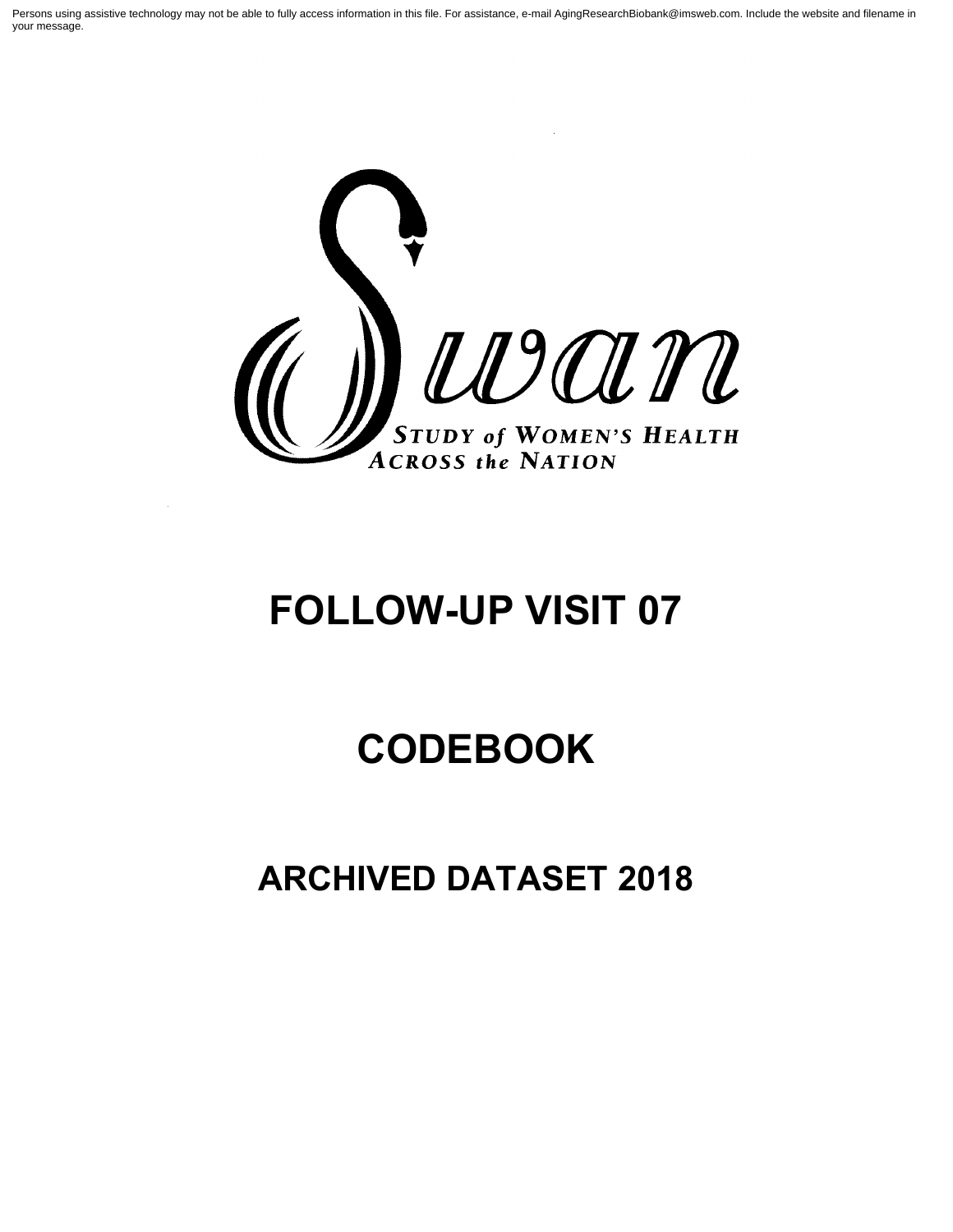### **PAGE INTENTIONALLY BLANK**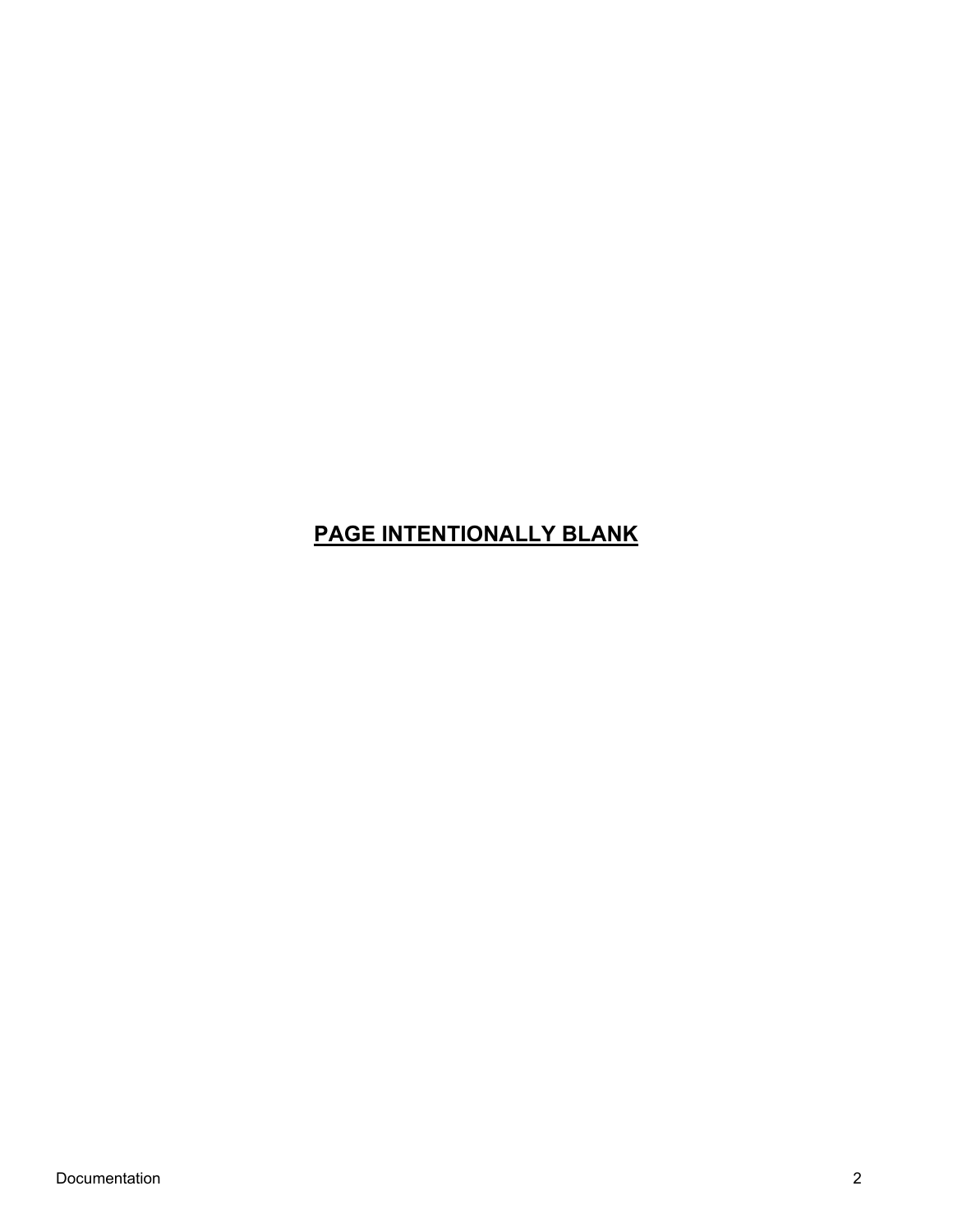### **TABLE OF CONTENTS**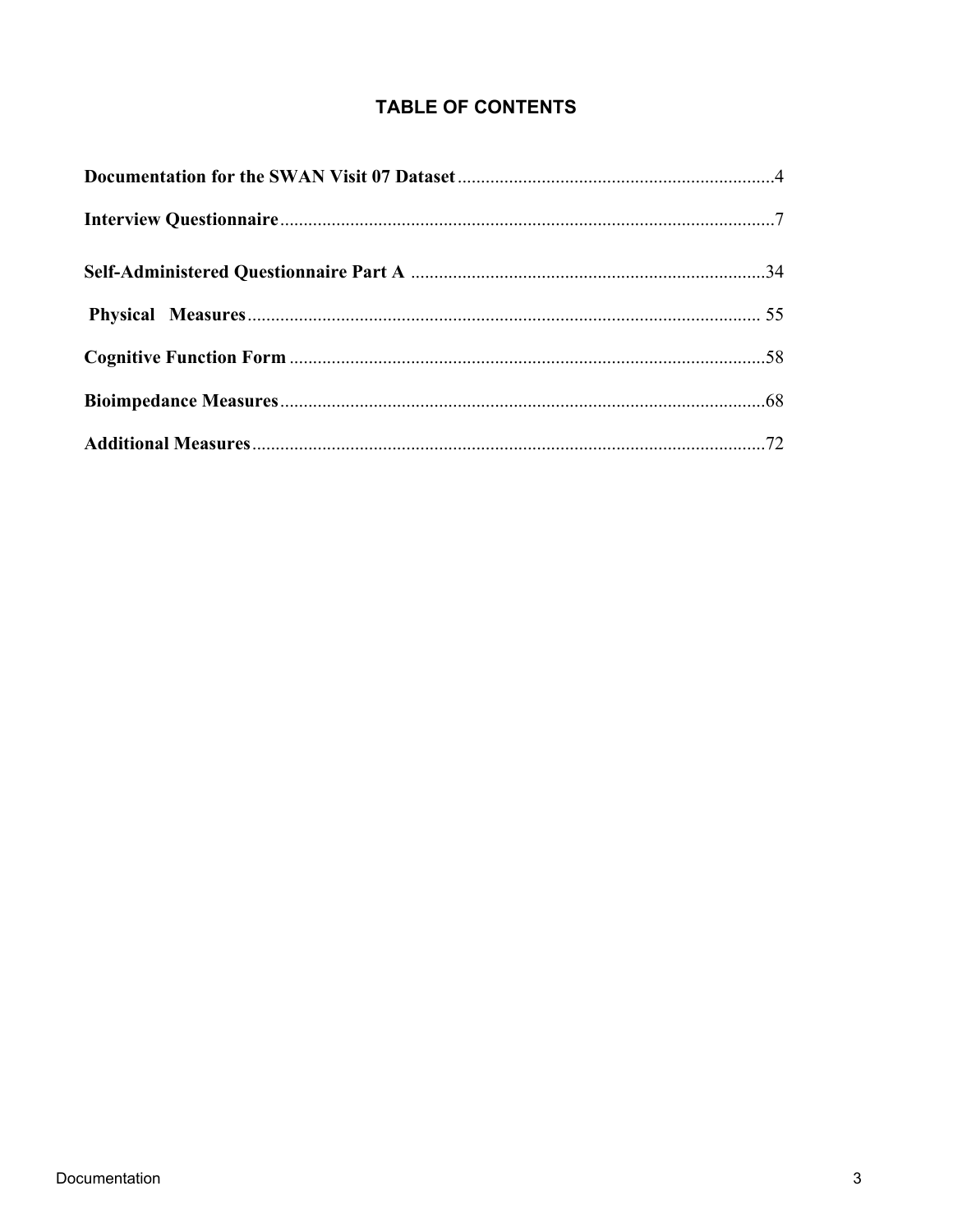### *1. Who is included in the public use dataset:*

The dataset contains follow-up visit 7 information for the 3,302 women from the 7 clinical sites participating in the SWAN longitudinal study. The sites include Boston, MA, Pittsburgh, PA, Oakland and Los Angeles, CA, Detroit, MI, and Chicago, IL. Data was not collected from New Jersey for this visit.

### *2. How this codebook is constructed:*

Following this documentation section are copies of each of the questionnaires that were used at visit 7. A list of additional variables is also provided. The questionnaires include the variables available for public use next to the question in bold red uppercase underlined letters. Those variables not available for public use have a # before the variable and are in blue. Any special notes are indicated with footnotes at the bottom of the page.

The assigned participant ID has been replaced with a randomly generated ARCHID in order to protect participant privacy. The *baseline* interview date is denoted as day 0 and is used as the basis for all other dates. All other questionnaires or data collected that have a date attached have been converted to the number of days from the baseline interview. For example, if the Visit 7 Self-Administered Questionnaire Part A was collected 7 years after the baseline interview, the day for the Self-Administered Part A would be day 2555 and the Baseline Interview would be day 0.

All variables for visit 7 have a 7 at the end of the variable name.

### *3. Missing data coding:*

Original missing codes (-1: not applicable, -7: refused, -8: don't know, -9: missing) have been recoded to SAS missing codes (.B: not applicable, .D: refused, .C: don't know, and .A: missing).

### *4. Ways this data can be used and additional notes*

### **Interview Questionnaire**

- o In general, any 'Other, specify' text field is not included in the dataset.<br>  $\circ$  CFS-D scores can be created from the questions in F.3
- CES-D scores can be created from the questions in F.3.
- o A perceived stress score can be created from questions in F.2.
- $\circ$  In depth complementary and alternative medicine questions are asked in questions C.1 through C.21. Whereas visit 6 had the questions as part of the self-administered questionnaire, this visit included the questions in the interview portion of the visit.
- $\circ$  The flag FLGINTV7 is set for the 3 participants who completed the questionnaire before visit 7 began (5/15/2003).<br>
Several form versions of the interview could be administered, depending on the amount of time availab
- Several form versions of the interview could be administered, depending on the amount of time available or the location of the visit. The flag FORMINT7 was set to indicate which version of the interview was administered:
	- a) FUI indicates participants that completed the full interview.
	- b) AINT (Abbreviated FU interview) (94 participants) completed an abbreviated interview in combination with either an abbreviated or full Self-Administered Part A form.
	- c) AFUI (Abbreviated Plus FU Interview) (21 participants) completed a new abbreviated form of the interview made available with visit 7 that comprised key questions from the interview and Self-Administered Questionnaire – Part A.
	- d) OFUI (One Hour Abbreviated Follow-up Interview) (24 participants) completed another new abbreviated form of the interview made available with visit 7 that comprised key questions from the interview and Self-Administered Questionnaire – Part A where the participant said they had one hour available.

### **Self-Administered Questionnaire Part A**

Documentation 4 A Self-A Amended Telephone Interview (PATI), comprised of key questions from the core Follow-up Self-Administered Questionnaire Part A, was administered at study visits in cases where the Self-Administered Questionnaire was not completed. Similarly, an Abbreviated Follow-up Interview (AINT), comprised of key questions from the core Annual Follow-up Interview and Self-Administered Questionnaire Part A, was administered for participants who are not willing to come in for a core study visit, but who were willing to give 10 or 15 minutes of their time to answer questions over the telephone. Two new abbreviated versions of the Self-A (AFUI and OFUI) are described above. The flag FORMSAA7 delineates those who did the full questionnaire (SAA) from the 80 participants who did the abbreviated questionnaire (AIN), the 20 that did the phone interview (PAT), the 21 that did the abbreviated plus follow-up interview (AFU) and the 16 that did the one hour abbreviated follow-up (OFU).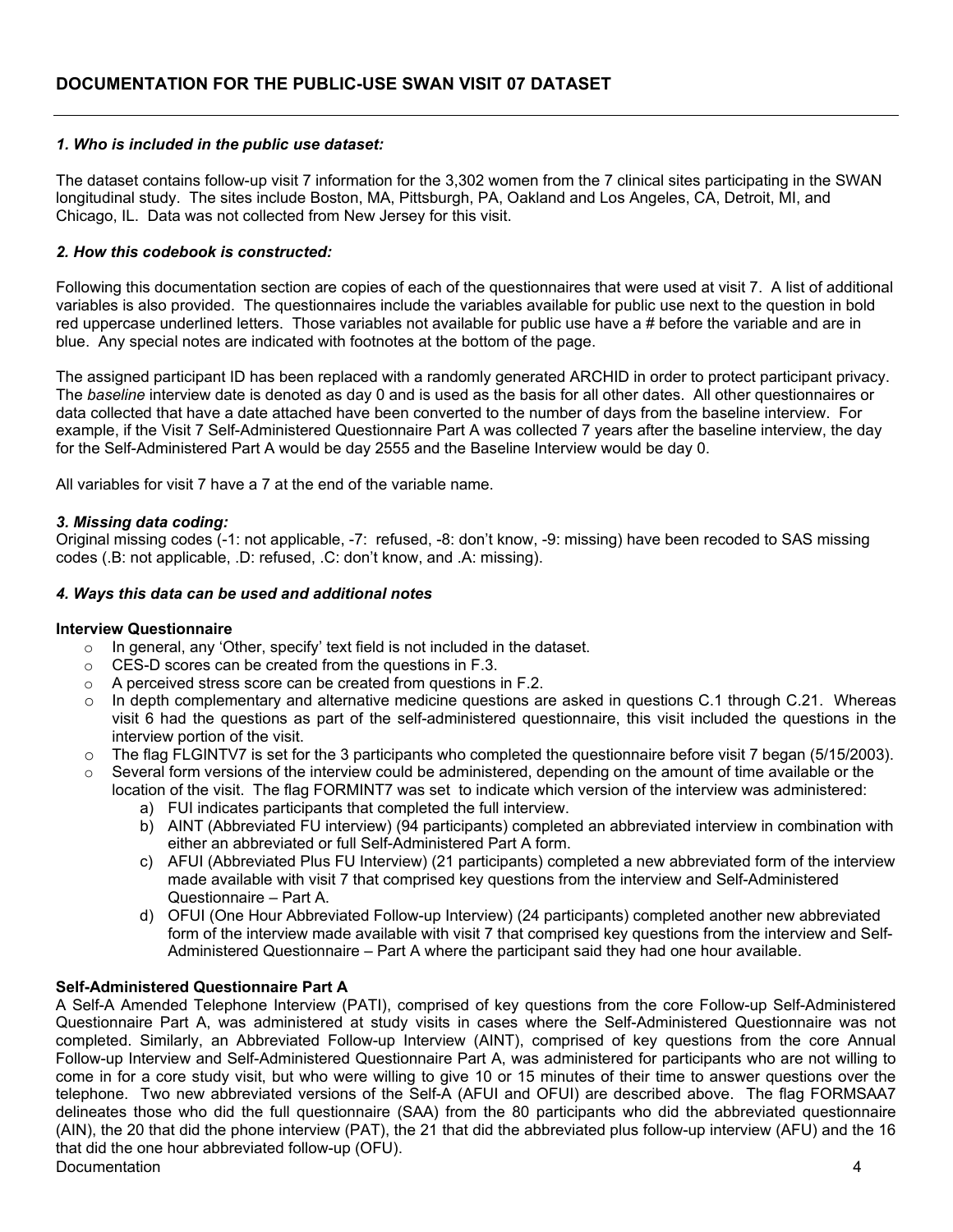- o In general, any 'Other, specify' text field is not included in the dataset.
- $\circ$  The income question E.1 was condensed into a dichotomous variable THPPOV7 representing above/below the 200% poverty threshold. Poverty was defined using the US Census Bureau's "Poverty thresholds by Size of Family and Number of Children: 1995" and incorporates family size. To stay consistent with previous SWAN papers using income data, the lower level of each income category reported in the original income question was used as threshold.
- $\circ$  Current smoking is defined as anyone who answered 'yes' to question B.9 (SMOKERE7) and an answer greater than 0 for B.9a (AVGCIGDA7).
- o Positive and Negative Affect Schedule (PANAS) Scores can be derived from questions F.1.a through F.1.t. A subset of the participants answered the Japanese version, which has 22 culturally appropriate items rather than the 20 items asked on the English version. There is no direct correlation between the two versions, so all Japanese items have been set to missing. In addition, question F.1.b has been set to missing because 'disinterested' was on the form, but the correct PANAS term is 'distressed.' It is suggested that the raw 9 item negative affect score, when multiplied by 1.112, can be made comparable to the positive affect score and the outcomes found in the literature.
- o Spielberger Trait Anxiety Inventory can be calculated from questions G.1.a-j. This is normally a 20-item scale, but SWAN uses only 10 items. A score can be derived by reversing applicable questions so that all items are positively scored, and then summing the items. A higher total value indicates high trait anxiety.
- o Interpersonal Mistreatment and Discrimination Scale Factors can be calculated from the items in H.1.a-j.
- o The Hopelessness Scale from the Kuopio Ischemic Heart Disease Study can be calculated from questions J.1.a and J.1.b. These items are reverse-coded and summed to create a hopelessness score.
- $\circ$  The flag FLGSAAV7 is set for the 2 participants who completed the questionnaire after the 03/21/2005 cutoff, and also for the seven participants that completed the questionnaire before Visit 7 began (5/13/2003)**.**

### **Physical Measures**

- $\circ$  In addition to the variables on the form, BMI7 was also calculated as weight in kilograms divided by the square of height in meters.
- $\circ$  The flag FORMPHY7 is set for the participants who completed either the full physical (PHY), abbreviated interview (AIN), or the phone interview (PAT). No physical measures were performed for the abbreviated or phone interview (AIN and PAT); however, self-reported weight was collected on the abbreviated interview.

### **Cognitive Function Form**

- $\circ$  Individual and summary scores are available for the following tests: East Boston Memory Test (both the immediate and delayed recall of a story), Symbol Digits Modalities Test, Faces (both immediate and delayed recall) and the Digits Backward Test.
- o The flag FLGCOGV7 is set for the three participants who completed the questionnaire before Visit 7 began (5/15/2003)**.**
- o Several special codes were used in this dataset to indicate why tests (and test items) were not administered: 6 = Not administered because of physical impairment
	- 7 = Not administered because of verbal refusal
	- 8 = Not administered because of a behavioral reason
	- 9 = Not administered for some other reason
	- 10 = Administered but not according to protocol

### **Additional Measures**

Several variables pertaining to the blood draw (serum hormone and cardiovascular measures) that were part of the followup interview were moved to a separate questionnaire. Those variables are now included in this part of the data dictionary.

### Serum Hormone Measures

The Visit 7 hormone results are included. Of special note is that the estradiol assay was run in duplicate. The average (E2AVE7) is the within-person arithmetic average of the two assays. A flag indicates if the estradiol results differed by > 10 pg/mL where one or both results <= 20 pg/mL. Hormone results below the lower level of detection (LLD- see table in the Additional Measures section) were recoded to an .L value.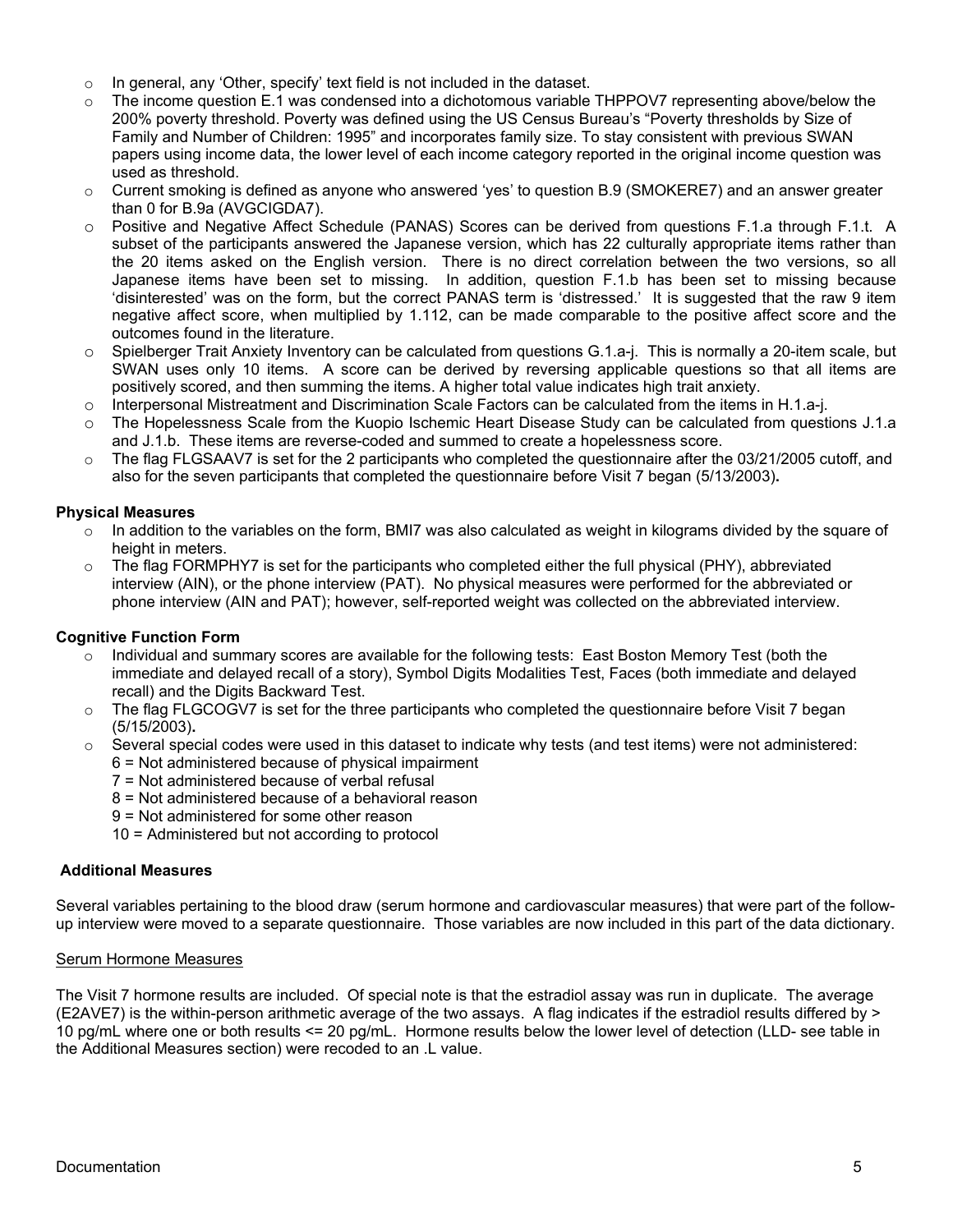#### Cardiovascular Measures

The Visit 7 cardiovascular results are included. A flag (FLAGSER7) indicates that the lipids were measured on serum rather than plasma because plasma was not available. Fibrinogen, Factor VII, and Lipoprotein A-1 were only run on half the participants.

#### Bioimpedance Measures

Body composition was measured using bioimpedance equipment. Percent body fat (equation provided by Dr. MaryFran Sowers), skeletal muscle mass (Janssen, 2000), fat free mass, total body water, and percent body fat (all provided by RJL Systems and validated using NHANES III data (Chumlea, 2002)) are also provided. MISSPHY7 flags where missing physical measures caused the created variables to be missing, and MISSCON7 flags where conductance was missing. A flag (FLAGSRP7) indicates where self-reported physical measures were used in calculations.

#### Additional variables

A variable describing the race/ethnicity of participants (RACE) and study site (SITE) were added from the Screener dataset. See the Additional Measures section at the end of the codebook for descriptions.

Date of completion variables (INTDAY7, SAADAY7, PHYDAY7, HRMDAY7, CVRDAY7, SPEDAY7, COGDAY7, BIODAY7, CAMDAY7, HYSTDAY7, LMPDAY7, HORMDAY7) are given in days from interview date at baseline. Note that for 5 participants, interview completion dates at baseline were not available and alternative dates were substituted either from the Self-Administered Questionnaire-A or Physical Measures completion dates at baseline.

#### Longitudinal Measures

Please note that additional study measures are provided in separate longitudinal datasets. These datasets include: Menopausal Status, Bone Mineral Density, Medication Drug Groups, and Vitamin D.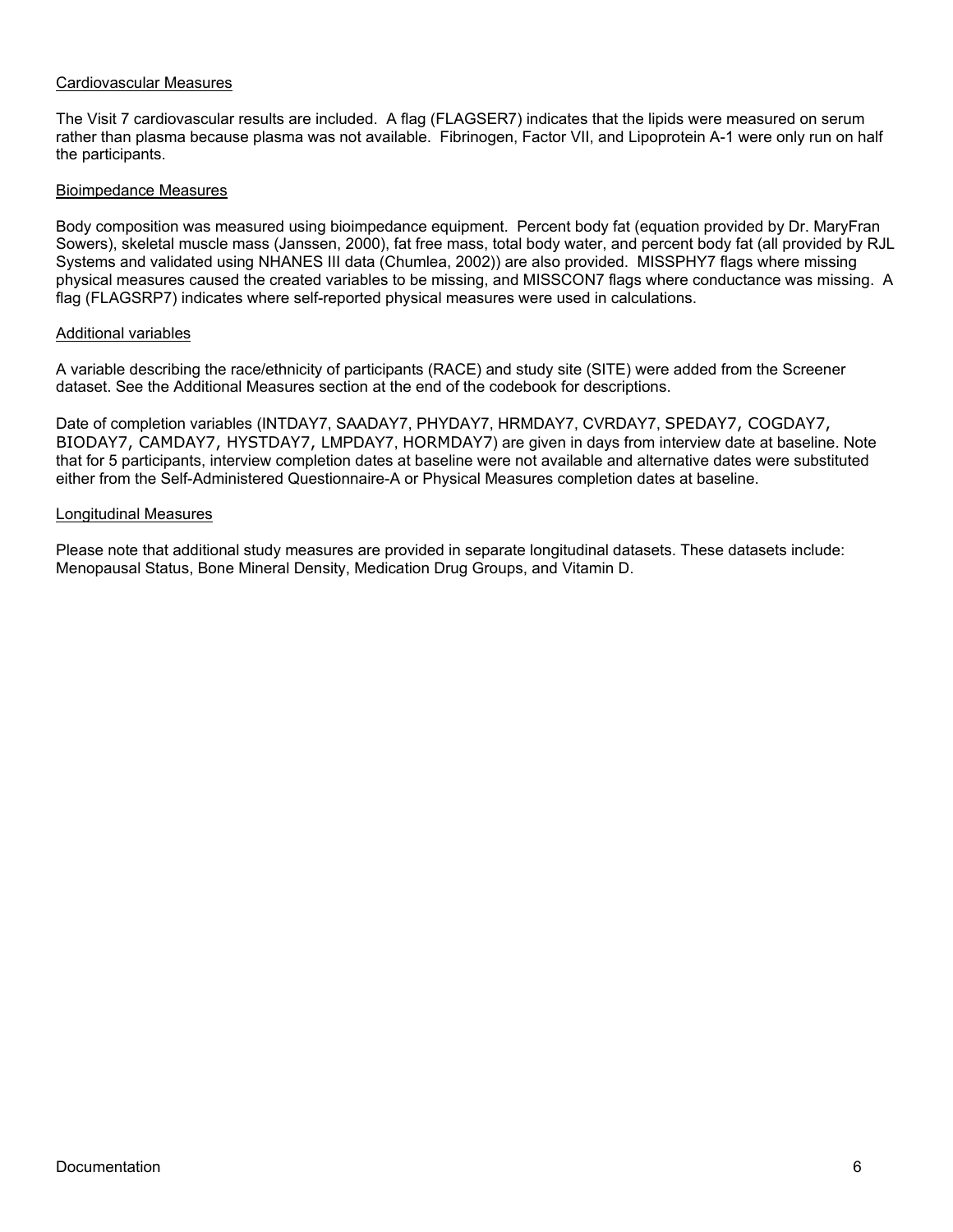### ANNUAL FOLLOW-UP INTERVIEW

*Study of Women's Health Across the Nation*

## **SECTION A. GENERAL INFORMATION** AFFIX ID LABEL HERE A1. RESPONDENT ID: **ARCHID**<sup>~</sup> A2. SWAN STUDY VISIT # 07 **VISIT** A3. FORM VERSION: 03/03/2003 *#FORM\_V* A4. DATE FORM COMPLETED: \_\_\_ \_\_\_ / \_\_\_ \_\_\_ / \_\_\_ \_\_\_ \_\_\_ \_\_\_ **INTDAY7† INTDAY7<sup>†</sup>**  M M D D Y Y Y Y A5. INTERVIEWER'S INITIALS: \_\_\_ \_\_\_ \_\_\_ \_\_\_ \_\_\_ \_\_\_ \_\_\_ #INITS A6. RESPONDENT'S DOB: \_\_\_ \_\_\_ / \_\_\_ \_\_\_ / 1 9 \_\_\_ \_\_\_ **#DOB** M M D D Y Y Y Y **VERIFY WITH RESPONDENT**

| A7. | INTERVIEW COMPLETED IN: #LOCATIO7                                                       |
|-----|-----------------------------------------------------------------------------------------|
|     |                                                                                         |
|     | <b>CLINIC/OFFICE</b>                                                                    |
|     |                                                                                         |
|     |                                                                                         |
|     | TELEPHONE                                                                               |
|     |                                                                                         |
| A8. | <b>INTERVIEW LANGUAGE:</b><br><b>LANGINT7</b>                                           |
|     |                                                                                         |
|     |                                                                                         |
|     |                                                                                         |
|     |                                                                                         |
| A9. | Are you currently pregnant? PRGNAN7                                                     |
|     |                                                                                         |
|     |                                                                                         |
|     |                                                                                         |
|     | المستعمل والمنافي والمتناقص والمستعمل والمتناور والمتناور والمتناور والمستعمر والمتناور |

<sup>~</sup> A randomly generated ID will be provided that is different from the original ID.

**†** This date is given in days since the initial baseline interview, which is day zero.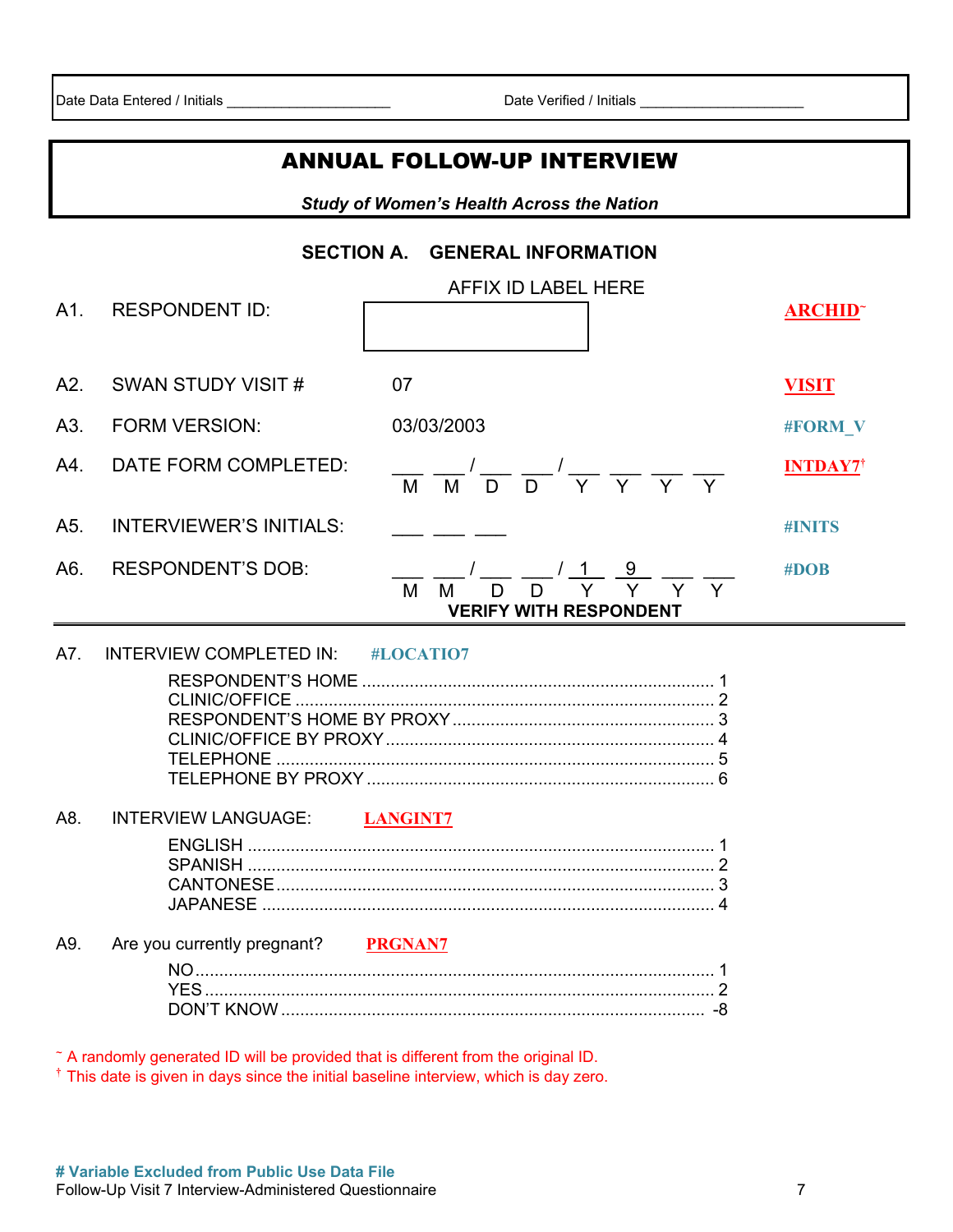### ASK RESPONDENT TO GATHER PRESCRIPTION MEDICATIONS SO THEY ARE WITHIN REACH. REMEMBER, DO NOT READ OUT LOUD ANY SCRIPT IN CAPITAL LETTERS.

### REFER TO THE "MEDICATION REFERENCE LIST" AS PER PROTOCOL.

I would like to begin the interview by asking you some questions about prescribed and over - the - counter (OTC) medications.

I will start by asking about any pills or medicines, including patches, suppositories, injections, creams and ointments which are prescribed by your doctor or other health care provider, that you have taken **since your last study visit**.

### IF YES TO ANY, RECORD MEDICATION NAME IN THE SPACES PROVIDED

|             |                                                                                                                       |                |                |    |                                           |                | PRESCRIPTION DRUGS                                                               |                                                                              |                                                   |                                                                                                    |  |  |
|-------------|-----------------------------------------------------------------------------------------------------------------------|----------------|----------------|----|-------------------------------------------|----------------|----------------------------------------------------------------------------------|------------------------------------------------------------------------------|---------------------------------------------------|----------------------------------------------------------------------------------------------------|--|--|
|             |                                                                                                                       |                |                | a. | What is the<br>name of the<br>medication? | $b$ .          | Have you been<br>the last month?                                                 | <b>IF YES</b><br>$c_{\cdot}$<br>taking it at least two<br>times per week for |                                                   | <b>INTERVIEWER</b><br>CHECK:<br><b>MEDICATION</b><br><b>VERIFIED</b><br><b>CONTAINER</b><br>LABEL? |  |  |
|             | Since your last study visit                                                                                           | N <sub>O</sub> | <b>YES</b>     |    |                                           |                | N <sub>O</sub>                                                                   | <b>YES</b><br><b>ACOATW17</b>                                                | N <sub>O</sub>                                    | <b>YES</b><br>#ACOAVR17                                                                            |  |  |
| <b>B1.</b>  | Have you taken any                                                                                                    | $\mathbf{1}$   | 2              |    | #ACOAEN17,#ACOAMD17                       |                | $\mathbf{1}$                                                                     | $\overline{2}$                                                               | 1                                                 | $\overline{2}$                                                                                     |  |  |
|             | medication, pills or other<br>medicine to thin your<br>blood (anticoagulants)?<br><b>ANTICO17,</b><br><b>ANTICO27</b> | $\mathbf{1}$   | $\overline{2}$ |    | #ACOAEN27,#ACOAMD27                       |                | $\mathbf{1}$                                                                     | <b>ACOATW27</b><br>$\overline{2}$                                            | 1                                                 | #ACOAVR27<br>2                                                                                     |  |  |
|             |                                                                                                                       |                |                |    |                                           |                |                                                                                  | <b>HARTTW17</b>                                                              |                                                   | <b>#HARTVR17</b>                                                                                   |  |  |
| <b>B2.</b>  | Anything for your heart<br>or heartbeat, including<br>pills or patches?<br><b>HEART17, HEART27</b>                    | $\mathbf{1}$   | 2              |    | #HARTEN17,#HARTMD17                       |                | $\mathbf{1}$                                                                     | $\overline{2}$<br><b>HARTTW27</b>                                            | $\mathbf{1}$                                      | 2<br>#HARTVR27                                                                                     |  |  |
|             |                                                                                                                       | $\mathbf{1}$   | $\overline{2}$ |    | #HARTEN27,#HARTMD27                       |                | $\mathbf{1}$                                                                     | $\overline{2}$                                                               | 1                                                 | 2                                                                                                  |  |  |
|             |                                                                                                                       |                |                |    |                                           |                |                                                                                  | <b>CHOLTW17</b>                                                              |                                                   | #CHOLVR17                                                                                          |  |  |
| <b>B</b> 3. | Any medications for<br>cholesterol or fats in                                                                         | $\mathbf{1}$   | 2              |    | #CHOLEN17,#CHOLMD17                       |                | $\mathbf{1}$                                                                     | $\overline{2}$<br><b>CHOLTW27</b>                                            | $\mathbf{1}$                                      | $\overline{2}$<br>#CHOLVR27                                                                        |  |  |
|             | your blood? <b>CHOLST17</b><br><b>CHOLST27</b>                                                                        | $\mathbf{1}$   | $\overline{2}$ |    | #CHOLEN27,#CHOLMD27                       |                | $\mathbf{1}$                                                                     | 2                                                                            | 1                                                 | 2                                                                                                  |  |  |
|             |                                                                                                                       |                |                |    |                                           |                |                                                                                  | <b>BPTW17</b>                                                                |                                                   | <b>#BPVER17</b>                                                                                    |  |  |
| <b>B4.</b>  | Blood pressure pills?<br><b>BP17</b>                                                                                  | 1              | 2              |    | #BPEN17, #BPMED17                         |                | $\mathbf{1}$                                                                     | $\overline{2}$<br>BPTW27                                                     | 1                                                 | $\overline{2}$<br>#BPVER27                                                                         |  |  |
|             | <b>BP27</b>                                                                                                           | $\mathbf{1}$   | $\overline{2}$ |    | #BPEN27, #BPMED27                         |                | $\mathbf{1}$                                                                     | $\overline{2}$                                                               | $\mathbf{1}$                                      | 2                                                                                                  |  |  |
|             |                                                                                                                       |                |                | a. | What is the<br>name of the<br>medication? | $\mathbf{b}$ . | Have you been<br>taking it at least two<br>times per week for<br>the last month? | $\mathbf{c}$ .                                                               | <b>INTERVIEWER</b><br>CHECK:<br><b>MEDICATION</b> | <b>VERIFIED FROM</b>                                                                               |  |  |

CONTAINER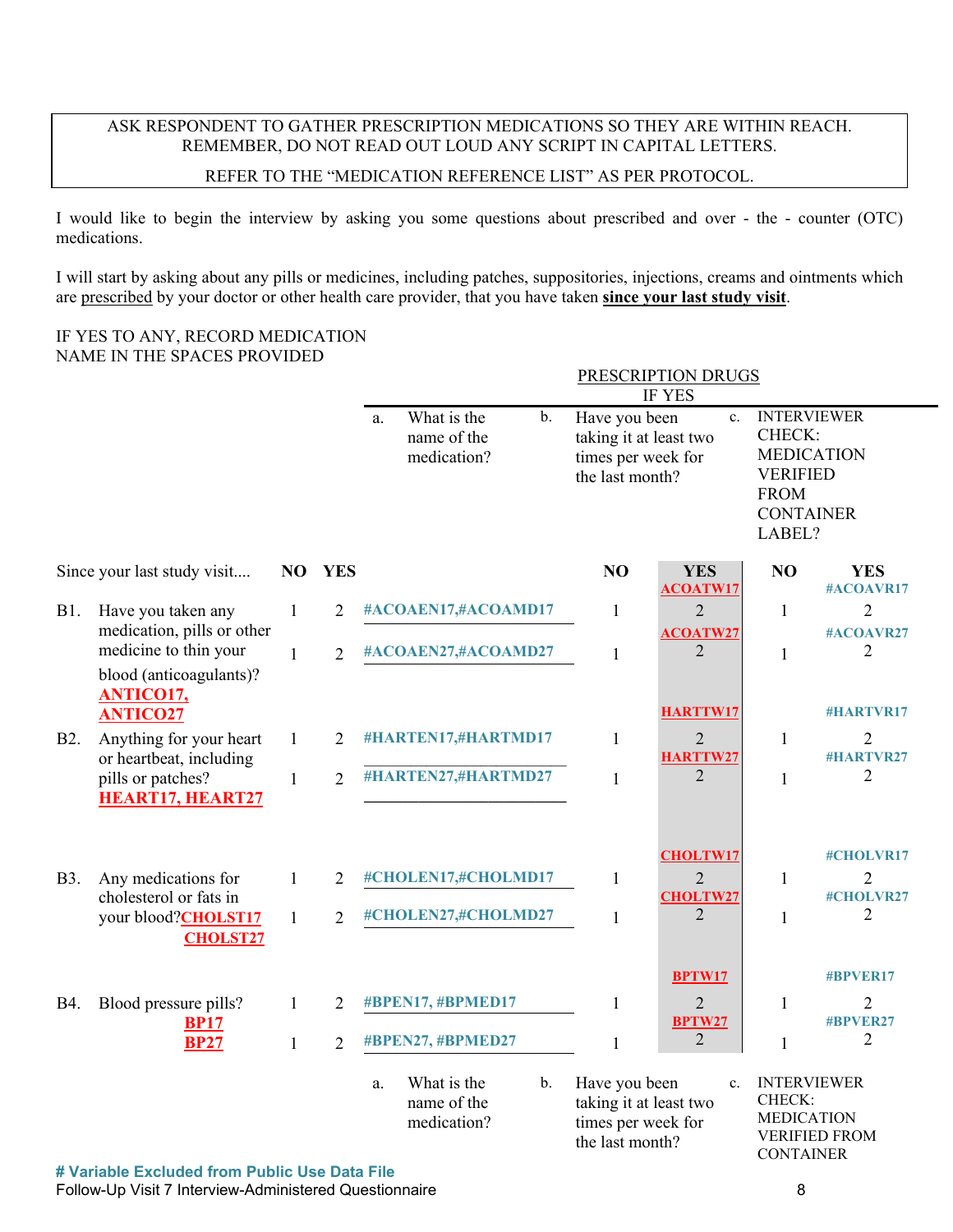Since your last study visit, have you taken....

|            |                                                                                                                                            | NO           | <b>YES</b>     |                         | NO           | <b>YES</b>                                           | NO           | <b>YES</b>                  |
|------------|--------------------------------------------------------------------------------------------------------------------------------------------|--------------|----------------|-------------------------|--------------|------------------------------------------------------|--------------|-----------------------------|
| <b>B5.</b> | Diuretics for water<br>retention? DIURET17                                                                                                 | $\mathbf{1}$ | 2              | #DIUREN17, DIURMD17     | 1            | <b>DIURTWI7</b><br>$\overline{2}$                    | 1            | <b>#DIURVR17</b><br>2       |
|            | <b>DIURET27</b>                                                                                                                            | 1            | 2              | #DIUREN27, DIURMD27     | 1            | <b>DIURTW27</b><br>$\overline{2}$                    | 1            | #DIURVR27<br>2              |
| <b>B6.</b> | Thyroid pills?<br><b>THYROI17</b>                                                                                                          | 1            | 2              | #THYREN17, THYRMD17     | 1            | <b>THYRTW17</b><br>$\overline{2}$<br><b>THYRTW27</b> | 1            | #THYRVR17<br>2<br>#THYRVR27 |
|            | <b>THYROI27</b>                                                                                                                            | $\mathbf{1}$ | 2              | #THYREN27, THYRMD27     | 1            | 2                                                    | 1            | 2                           |
| B7.        | Insulin or pills for sugar in                                                                                                              | 1            | 2              | #INSUEN17, INSUMD17     | 1            | <b>INSUTW17</b><br>$\overline{2}$                    | 1            | #INSUVR17<br>2              |
|            | your blood?                                                                                                                                |              |                |                         |              |                                                      |              |                             |
|            | <b>INSULN17</b><br><b>INSULN27</b>                                                                                                         | $\mathbf{1}$ | $\overline{2}$ | #INSUEN27, INSUMD27     | 1            | <b>INSUTW27</b><br>$\overline{2}$                    | 1            | <b>#INSUVR27</b><br>2       |
|            |                                                                                                                                            |              |                |                         |              |                                                      |              |                             |
| <b>B8.</b> | Any medications for a<br>nervous condition such as                                                                                         | 1            | 2              | #NERVEN17, NERVMD17     | 1            | <b>NERVTW17</b><br>$\overline{2}$                    | 1            | <b>#NERVVR17</b><br>2       |
|            | tranquilizers, sedatives,<br>sleeping pills, or anti-<br>depression medication? ?<br><b>NERVS17, NERVS27</b>                               | $\mathbf{1}$ | $\overline{2}$ | #NERVEN27, NERVMD27     | 1            | <b>NERVTW27</b><br>$\overline{2}$                    | 1            | #NERVVR27<br>2              |
|            |                                                                                                                                            |              |                |                         |              |                                                      |              |                             |
| B9.        | Steroid pills such as<br>Prednisone, or cortisone?                                                                                         | $\mathbf{1}$ | 2              | #STEREN17, STERMD17     | 1            | 2<br><b>STERTW17</b>                                 | 1            | 2<br><b>#STERVR17</b>       |
|            | STEROI17, STEROI27                                                                                                                         | $\mathbf{1}$ | $\overline{2}$ | #STEREN27, STERMD27     | 1            | $\overline{2}$<br><b>STERTW27</b>                    | 1            | 2<br><b>#STERVR27</b>       |
|            | B10. Fertility medications to                                                                                                              |              |                | 1 2 #FRTLEN17, FRTLMD17 | $\mathbf{1}$ | $\overline{2}$<br><b>FRTLTW17</b>                    | $\mathbf{1}$ | $\overline{2}$              |
|            | help you get pregnant<br>(such as Pergonal, Clomid,<br>Fertinex, Gonal-F,<br>Follistim or Repronex)?<br><b>FERTIL17</b><br><b>FERTIL27</b> | $\mathbf{1}$ | 2              | #FRTLEN27, #FRTLMD27    | $\mathbf{1}$ | $\overline{2}$<br><b>FRTLTW27</b>                    | 1            | #FRTLVR17<br>2<br>#FRTLVR27 |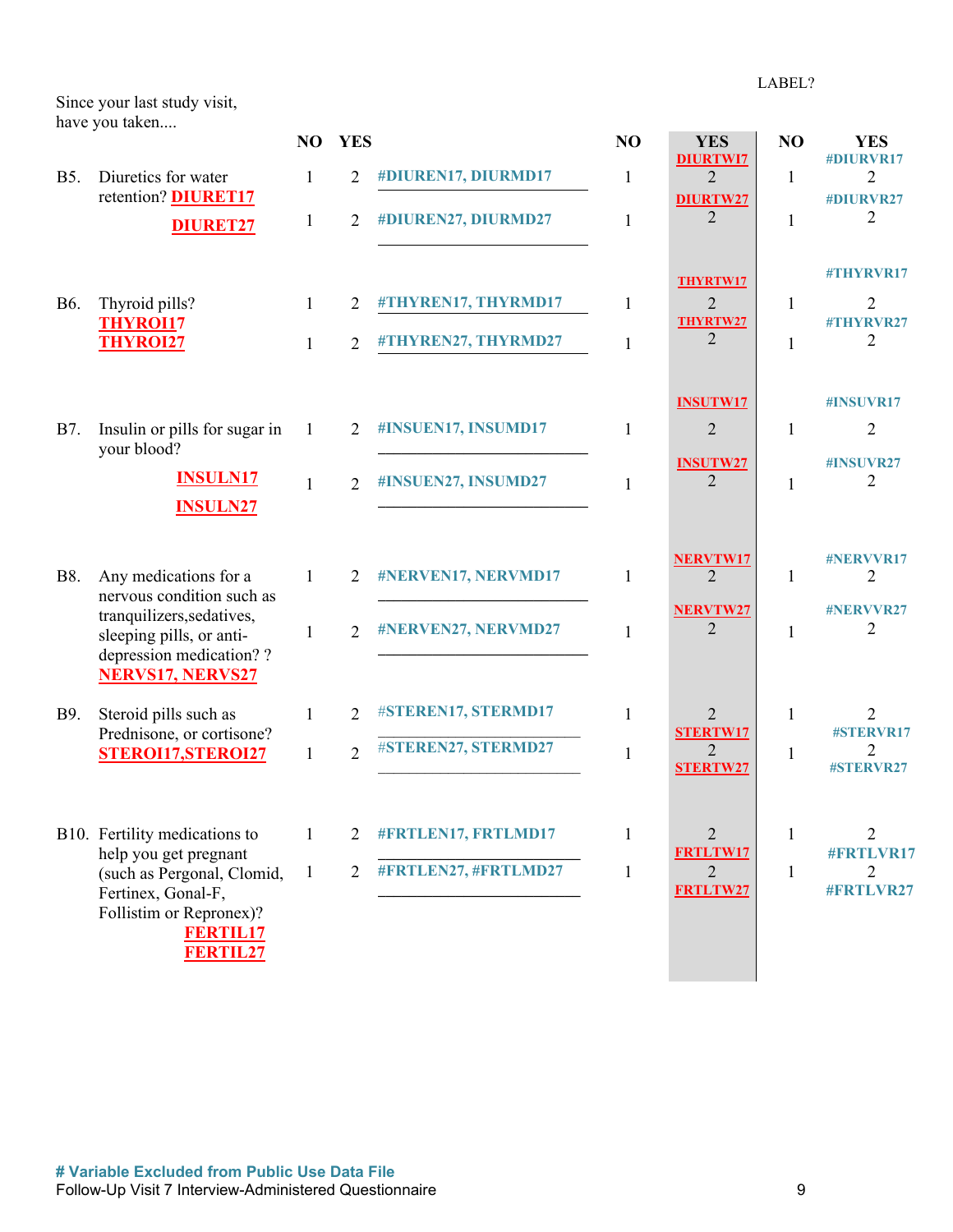### REFER TO HORMONES ON THE "MEDICATION REFERENCE LIST" AS PER PROTOCOL.

|      |                                      | <b>HORMONE QUESTIONS B11-15:</b>                           |                |            | a.             |    | What is the name<br>of the medication? | $\mathbf{b}$ . |                     | Have you been<br>$c_{\cdot}$<br>taking it during<br>the past month?                                     | CHECK:<br><b>CONTAINER</b><br>LABEL? | <b>INTERVIEWER</b><br><b>MEDICATION</b><br><b>VERIFIED FROM</b> |
|------|--------------------------------------|------------------------------------------------------------|----------------|------------|----------------|----|----------------------------------------|----------------|---------------------|---------------------------------------------------------------------------------------------------------|--------------------------------------|-----------------------------------------------------------------|
|      |                                      | Since your last study visit, have you taken                |                |            |                |    |                                        |                |                     |                                                                                                         |                                      |                                                                 |
|      |                                      |                                                            | N <sub>O</sub> | <b>YES</b> |                |    |                                        |                | N <sub>O</sub><br>1 | <b>YES</b><br>2                                                                                         | N <sub>O</sub><br>1                  | <b>YES</b>                                                      |
|      |                                      | B11. Birth Control pills?                                  |                |            |                |    | 1 (B12) 2 #BCPEN17, #BCPMED17          |                |                     |                                                                                                         |                                      | 2                                                               |
|      | <b>BCP17</b>                         |                                                            |                |            |                |    |                                        |                |                     | <b>BCPTWI17</b><br>$\overline{2}$                                                                       |                                      | <b>#BCPVER17</b>                                                |
|      | <b>BCP27</b>                         |                                                            | $\mathbf{1}$   | 2          |                |    | #BCPEN27, #BCPMED27                    |                | 1                   | <b>BCPTWI27</b>                                                                                         | 1                                    | #BCPVER27                                                       |
|      |                                      |                                                            |                |            |                |    |                                        |                |                     |                                                                                                         |                                      |                                                                 |
|      | B11.d                                |                                                            |                |            |                |    |                                        |                |                     | For your most recent use, what was the primary reason for taking birth control pills?                   | <b>BCREAS7</b>                       |                                                                 |
|      |                                      |                                                            |                |            |                |    |                                        |                |                     |                                                                                                         |                                      |                                                                 |
|      |                                      |                                                            |                |            |                |    |                                        |                |                     |                                                                                                         |                                      |                                                                 |
|      |                                      |                                                            |                |            |                |    |                                        |                |                     |                                                                                                         |                                      |                                                                 |
|      |                                      |                                                            |                |            |                |    |                                        |                |                     |                                                                                                         |                                      |                                                                 |
|      |                                      |                                                            |                |            |                |    |                                        |                |                     |                                                                                                         |                                      |                                                                 |
|      |                                      |                                                            |                |            |                |    |                                        |                |                     |                                                                                                         |                                      |                                                                 |
|      |                                      |                                                            |                |            |                |    |                                        |                |                     |                                                                                                         |                                      |                                                                 |
|      |                                      |                                                            |                |            |                |    | $(SPECTY)$ # $BCRES_S7$                |                |                     |                                                                                                         |                                      |                                                                 |
|      |                                      |                                                            |                |            |                |    |                                        |                |                     |                                                                                                         |                                      |                                                                 |
|      |                                      |                                                            | N <sub>O</sub> |            | <b>YES</b>     |    |                                        |                | N <sub>O</sub>      | <b>YES</b>                                                                                              | N <sub>O</sub>                       | <b>YES</b>                                                      |
| B12. | Estrogen pills                       |                                                            | 1 (B13)        |            | 2              |    | #ESTREN17, #ESTRMD17                   |                | 1                   | 2                                                                                                       | 1                                    | 2                                                               |
|      |                                      | (such as Premarin,                                         |                |            |                |    |                                        |                |                     | <b>ESTRTW17</b>                                                                                         |                                      | <b>#ESTRVR17</b>                                                |
|      |                                      | Estrace, Ogen, etc)?                                       | $\mathbf{1}$   |            | $\overline{2}$ |    |                                        |                | 1                   | 2                                                                                                       | 1                                    | 2                                                               |
|      |                                      | ESTROG17,ESTROG27                                          |                |            |                |    | #ESTREN27, #ESTRMD27                   |                |                     | <b>ESTRTW27</b>                                                                                         |                                      | <b>#ESTRVR27</b>                                                |
|      |                                      |                                                            |                |            |                |    |                                        |                |                     |                                                                                                         |                                      |                                                                 |
|      |                                      |                                                            |                |            |                |    |                                        |                |                     | B12.d IF YES: Does/Did your prescription have you take estrogen daily or on and off on a monthly cycle? |                                      |                                                                 |
|      |                                      | [IF MORE THAN ONE MENTIONED, RECORD THE MORE RECENT AT 1.] |                |            |                |    |                                        |                |                     |                                                                                                         |                                      |                                                                 |
|      |                                      | <b>ESTRDA17</b><br>1.                                      | EVERY DAY 1    |            |                | 2. | <b>ESTRDA27</b><br>EVERY DAY1          |                |                     |                                                                                                         |                                      |                                                                 |
|      |                                      |                                                            | OFF AND ON 2   |            |                |    | OFF AND ON 2                           |                |                     |                                                                                                         |                                      |                                                                 |
|      |                                      |                                                            |                |            |                |    | DON'T KNOW -8                          |                |                     |                                                                                                         |                                      |                                                                 |
|      |                                      | Since your last study visit,                               | N <sub>O</sub> | <b>YES</b> |                |    |                                        |                | NO                  | <b>YES</b>                                                                                              | N <sub>O</sub>                       | <b>YES</b>                                                      |
|      | have you taken                       |                                                            |                |            |                |    |                                        |                |                     | <b>EINJTW17</b>                                                                                         |                                      | #EINJVR17                                                       |
|      |                                      | B13. Estrogen by injection                                 | 1              | 2          |                |    | #EINJEN17, #EINJMD17                   |                | 1                   | 2                                                                                                       | 1                                    | 2                                                               |
|      | or patch (such as                    |                                                            |                |            |                |    |                                        |                |                     | EINJTW27                                                                                                |                                      | #EINJVR27                                                       |
|      | Estraderm)?                          |                                                            |                |            |                |    |                                        |                |                     | $\overline{2}$                                                                                          |                                      | 2                                                               |
|      |                                      |                                                            | 1              | 2          |                |    | #EINJEN27, #ESTRMD27                   |                | 1                   |                                                                                                         | 1                                    |                                                                 |
|      | <b>ESTRNJ17</b> ,<br><b>ESTRNJ27</b> |                                                            |                |            |                |    |                                        |                |                     |                                                                                                         |                                      |                                                                 |

of the medication?

**# Variable Excluded from Public Use Data File** Follow-Up Visit 7 Interview-Administered Questionnaire 10

CHECK:

taking it during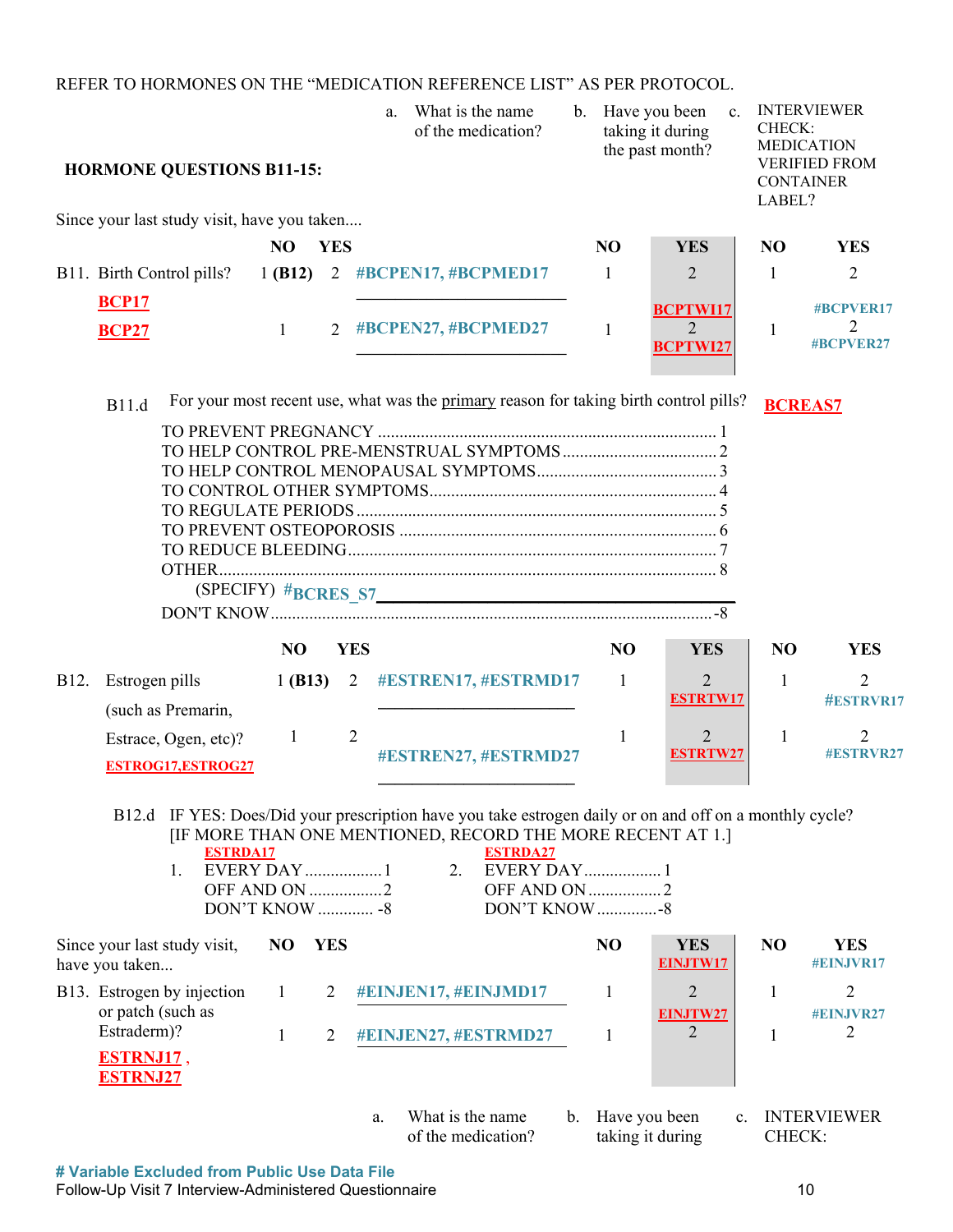|                                             |        |            |                       |                | the past month?                  |    | <b>MEDICATION</b><br><b>VERIFIED</b><br><b>FROM</b><br><b>CONTAINER</b><br>LABEL? |
|---------------------------------------------|--------|------------|-----------------------|----------------|----------------------------------|----|-----------------------------------------------------------------------------------|
| Since your last study visit, have you taken | NO.    | <b>YES</b> |                       | N <sub>O</sub> | <b>YES</b>                       | NO | <b>YES</b>                                                                        |
| B14. Combination<br><b>COMBIN17</b>         |        | 2          | #COMBEN17,#COMBMD1    |                | $\mathcal{D}$<br><b>COMBTW17</b> |    | $\mathcal{D}$<br>#COMBVR17                                                        |
| <b>COMBIN27</b>                             | 1      | 2          | #COMBEN27,#COMBMD27   |                | <b>COMBTW27</b>                  |    | 2<br>#COMBVR27                                                                    |
| B15. Progestin pills                        |        |            |                       |                |                                  |    |                                                                                   |
| (such as Provera)?<br>PROGES17              | 1(B16) |            | 2 #PROGEN17,#PROGMD17 | 1              | 2<br>PROGTW17                    |    | 2<br>#PROGVR17                                                                    |
| PROGES27                                    | 1      | 2          | #PROGEN27,#PROGMD27   | 1              | $\overline{2}$<br>PROGTW27       |    | 2<br>#PROGVR27                                                                    |

B15.d IF YES: Does/Did your prescription have you take progestin daily or on and off on a monthly cycle? [IF MORE THAN ONE MENTIONED, RECORD THE MORE RECENT AT 1.]

| PROGDAY17<br><b>EVERY DAY</b> 1<br>1.<br>OFF AND ON 2                                                                     |              |                | a. | PROGDAY27<br>2.<br>What is the name<br>of the medication? | b. | <b>EVERY DAY 1</b><br>OFF AND ON 2<br>DON'T KNOW -8<br>Have you been<br>the last month? | taking it at least two<br>times per week for   | $\mathbf{c}$ . | <b>INTERVIEWER</b><br>CHECK:<br><b>MEDICATION</b><br><b>VERIFIED FROM</b><br><b>CONTAINER</b><br>LABEL? |
|---------------------------------------------------------------------------------------------------------------------------|--------------|----------------|----|-----------------------------------------------------------|----|-----------------------------------------------------------------------------------------|------------------------------------------------|----------------|---------------------------------------------------------------------------------------------------------|
|                                                                                                                           | NO.          | <b>YES</b>     |    |                                                           |    | N <sub>O</sub>                                                                          | <b>YES</b>                                     | N <sub>O</sub> | <b>YES</b>                                                                                              |
| B16. Medications to prevent<br>or treat osteoporosis<br>(brittle or thinning                                              | $\mathbf{1}$ | 2              |    | #OSTEEN17, #OSTEMD17                                      |    | 1                                                                                       | $\mathcal{D}_{\mathcal{L}}$<br><b>OSTETW17</b> |                | 2<br><b>#OSTEVR17</b>                                                                                   |
| bones such as Fosamax,<br>Didronel, Evista,<br>Miacalcin, Rocaltrol,<br>Actonel)?<br><b>OSTERPR17</b><br><b>OSTERPR27</b> | $\mathbf{1}$ |                |    | 2 #OSTEEN27, #OSTEMD27                                    |    | 1                                                                                       | $\overline{2}$<br><b>OSTETW27</b>              |                | $\overline{2}$<br>#OSTEVR27                                                                             |
| B17. Prescribed medications                                                                                               | $\mathbf{1}$ | 2              |    | #ARTHEN17,#ARTHMD17                                       |    | 1                                                                                       | <b>ARTHTW17</b><br>$\overline{2}$              |                | <b>#ARTHVR17</b><br>$\overline{2}$                                                                      |
| for arthritis?<br>ARTHRT17<br><b>ARTHRT27</b>                                                                             | 1            | $\overline{2}$ |    | #ARTHEN27,#ARTHMD27                                       |    |                                                                                         | <b>ARTHTW27</b><br>$\overline{2}$              |                | <b>#ARTHVR27</b><br>2                                                                                   |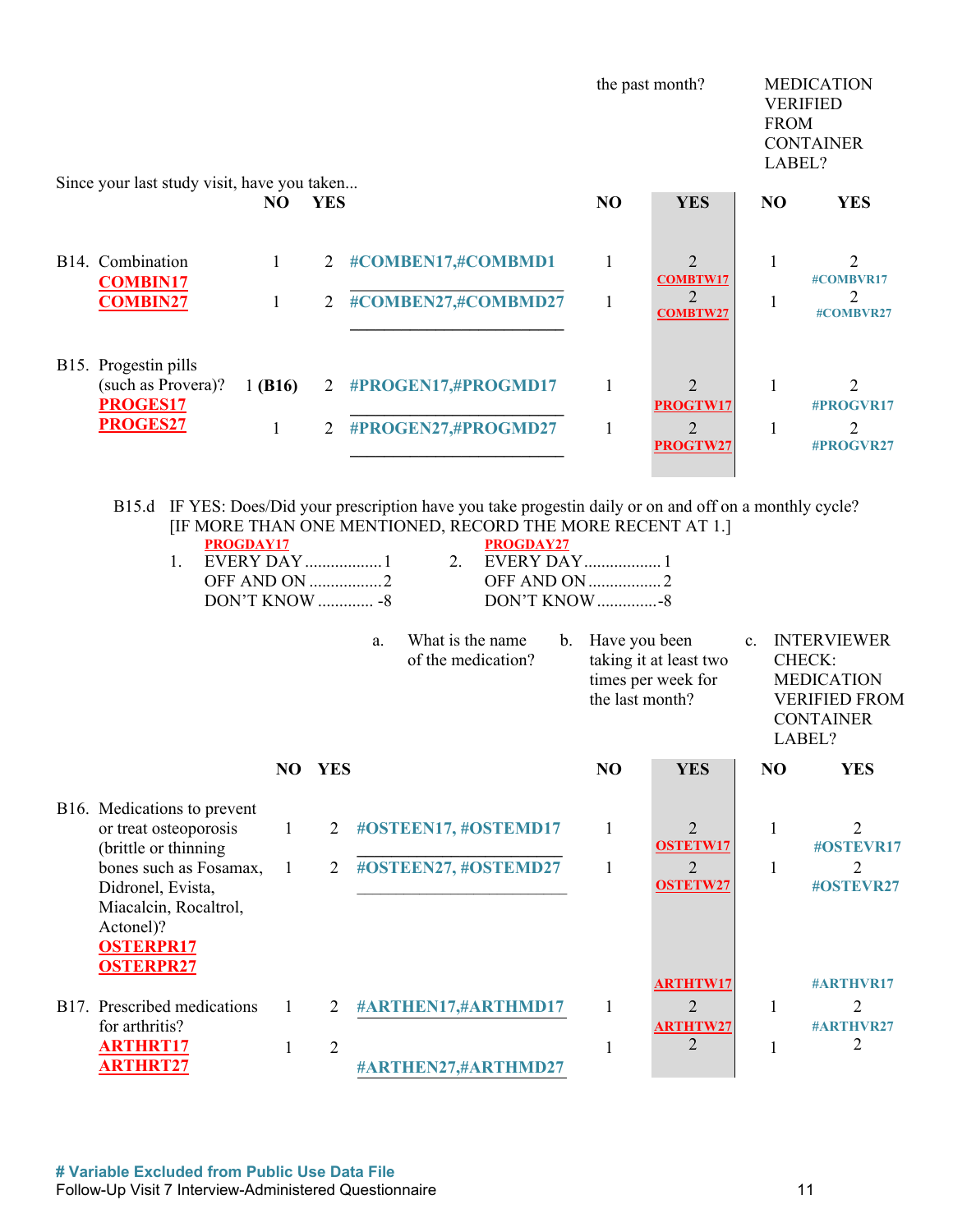| a. | What is the<br>name of the<br>medication? |  | b. Have you been<br>taking it at least two<br>times per week for<br>the last month? |  | c. INTERVIEWER<br>CHECK:<br><b>MEDICATION</b><br><b>VERIFIED</b><br><b>FROM</b> |
|----|-------------------------------------------|--|-------------------------------------------------------------------------------------|--|---------------------------------------------------------------------------------|
|----|-------------------------------------------|--|-------------------------------------------------------------------------------------|--|---------------------------------------------------------------------------------|

 $\sim$ 

 $\sim$ 

 $\zeta$ : **ATION IED** CONTAINER LABEL?

Since your last study visit....

|                          | N <sub>O</sub> | <b>YES</b>     |           | N <sub>O</sub> | <b>YES</b>      | N <sub>O</sub> | <b>YES</b>     |
|--------------------------|----------------|----------------|-----------|----------------|-----------------|----------------|----------------|
| <b>OTHMED17</b>          |                |                |           |                | <b>OTHRTW17</b> |                | #OTHRVR17      |
| B18. Are there any other | 1              | $\overline{2}$ | #OTHRMD17 | 1              | $\overline{2}$  | 1              | $\overline{2}$ |
| prescription pills or    |                |                |           |                | <b>OTHRTW27</b> |                | #OTHRVR27      |
| medications              | 1              | $\overline{2}$ | #OTHRMD27 | 1              | $\overline{2}$  | 1              | $\overline{2}$ |
| <b>OTHMED27</b>          |                |                |           |                | <b>OTHRTW37</b> |                | #OTHRVR37      |
| that you have taken,     | 1              | $\overline{2}$ |           | 1              | $\overline{2}$  | 1              | $\overline{2}$ |
| <b>OTHMED37</b>          |                |                | #OTHRMD37 |                |                 |                |                |
| that I haven't           |                |                |           |                | <b>OTHRTW47</b> |                | #OTHRVR47      |
| <b>OTHMED47</b>          | $\mathbf{1}$   | $\overline{2}$ | #OTHRMD47 | 1              | $\overline{2}$  | 1              | $\overline{2}$ |
| asked you about?         |                |                |           |                | <b>OTHRTW57</b> |                | #OTHRVR57      |
| <b>OTHMED57</b>          | 1              | $\overline{2}$ | #OTHRMD57 | 1              | $\overline{2}$  | 1              | 2              |
| (PLEASE LIST)            |                |                |           |                | <b>OTHRTW67</b> |                | #OTHRVR67      |
| <b>OTHMED67</b>          | 1              | $\overline{2}$ | #OTHRMD67 | 1              | $\mathfrak{D}$  | 1              | $\overline{2}$ |
|                          |                |                |           |                | <b>OTHRTW77</b> |                | #OTHRVR77      |
| <b>OTHMED77</b>          | 1              | $\overline{2}$ | #OTHRMD77 | 1              | $\overline{2}$  | 1              | $\overline{2}$ |
|                          |                |                |           |                | <b>OTHRTW87</b> |                | #OTHRVR87      |
| <b>OTHMED87</b>          | 1              | $\overline{2}$ | #OTHRMD87 | 1              | $\overline{2}$  |                | 2              |
|                          |                |                |           |                | <b>OTHRTW97</b> |                | #OTHRVR97      |
| <b>OTHMED97</b>          | 1              | 2              | #OTHRMD97 | 1              | $\mathfrak{D}$  | 1              | $\overline{2}$ |
|                          |                |                |           |                | <b>OTHTW107</b> |                | #OTHVR107      |
| <b>OTHMD107</b>          | 1              | $\overline{2}$ | #OTHRM107 | 1              | $\overline{2}$  | 1              | $\overline{2}$ |
|                          |                |                |           |                | <b>OTHTW117</b> |                | #OTHVR117      |
| OTHMD117                 | 1              | $\overline{2}$ | #OTHRM117 | 1              | $\overline{2}$  | 1              | 2              |
|                          |                |                |           |                | OTHTW127        |                | #OTHVR127      |
| <b>OTHMD127</b>          | 1              | 2              | #OTHRM127 | 1              | $\overline{2}$  | 1              | 2              |
|                          |                |                |           |                | OTHTW137        |                | #OTHVR137      |
| <b>OTHMD137</b>          | 1              | $\overline{2}$ | #OTHRM137 | 1              | $\overline{2}$  |                | $\overline{2}$ |
|                          |                |                |           |                | OTHTW147        |                | #OTHVR147      |
| <b>OTHMD147</b>          | 1              | $\overline{2}$ | #OTHRM147 | 1              | $\overline{2}$  | 1              | $\overline{2}$ |
|                          |                |                |           |                | OTHTW157        |                | #OTHVR157      |
| OTHMD157                 | 1              | $\overline{2}$ | #OTHRM157 | 1              | $\overline{2}$  | 1              | 2              |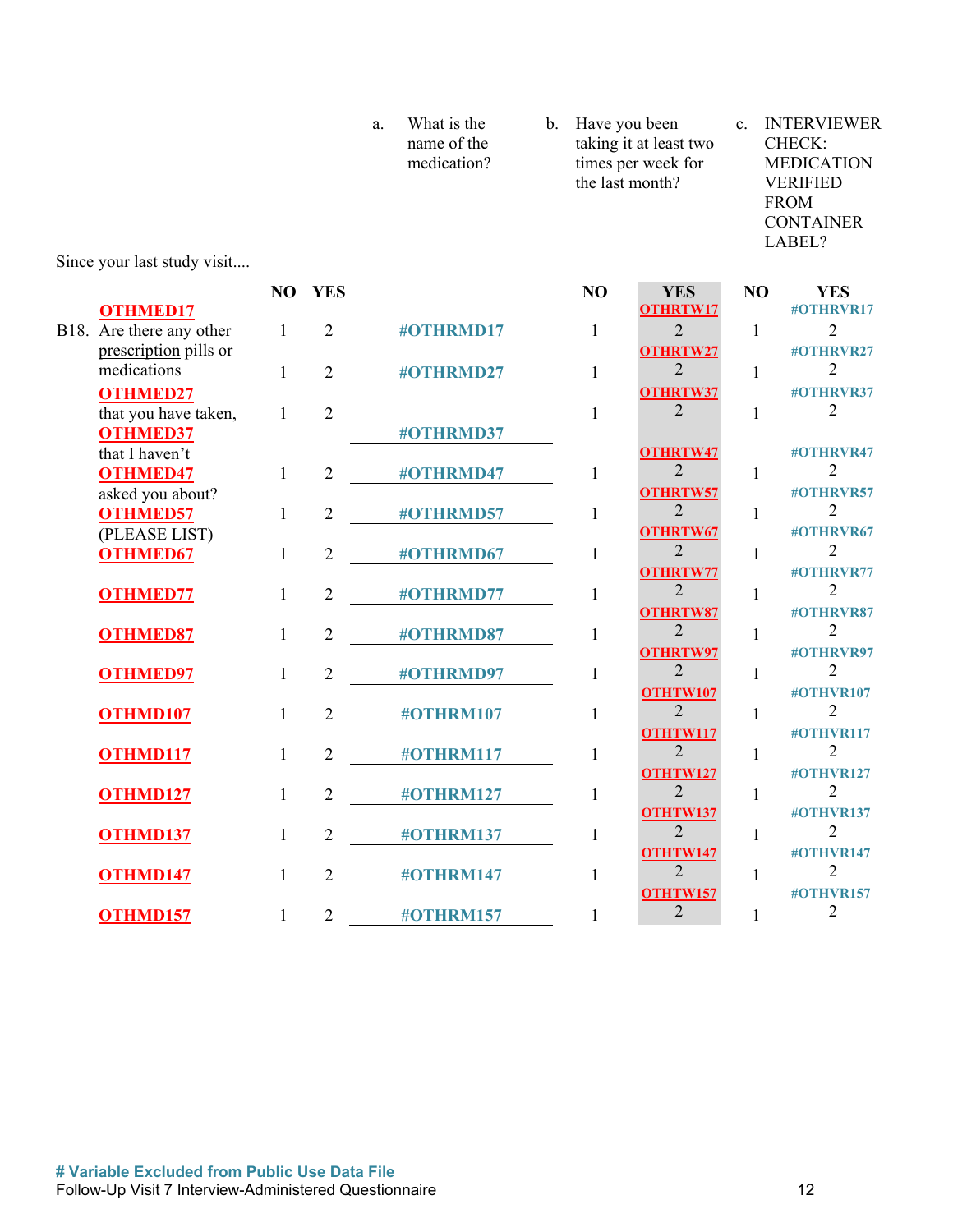### IF RESPONDENT HAS TAKEN ANY HORMONES (IF YES TO ANY OF B12 -15) ASK B19, OTHERWISE GO TO PAGE 8, Q B21.

B19. Were you using any prescription medications containing estrogen or progestin at the time of your last study visit?

|             |                          | (GO TO PAGE 8) |
|-------------|--------------------------|----------------|
| DON'T K NOW | $\overline{\phantom{0}}$ |                |

B20. I am going to read a list of some reasons why women start taking hormones, not including birth control pills. For each one, please tell me if it is a reason why you started taking hormones. (READ LIST a THROUGH i)

|                |                                                                         |                 | N <sub>O</sub> | <b>YES</b>     |
|----------------|-------------------------------------------------------------------------|-----------------|----------------|----------------|
| a.             | To reduce the risk of heart disease                                     | <b>REDUHAR7</b> | 1              | 2              |
| $\mathbf{b}$ . | To reduce the risk of osteoporosis (brittle or thinning bones) OSTEOPO7 |                 | 1              | 2              |
| $\mathbf{c}$ . | To relieve menopausal symptoms                                          | <b>MENOSYM7</b> | 1              | 2              |
| d.             | To stay young-looking                                                   | YOUNGLK7        | 1              | $\overline{2}$ |
| e.             | A health care provider advised me to take them                          | <b>HCPADVI7</b> | 1              | 2              |
| f.             | A friend or relative advised me to take them                            | <b>FRNADVI7</b> | 1              | 2              |
| g.             | To improve my memory                                                    | <b>IMPRMEM7</b> | 1              | 2              |
| h.             | To regulate periods                                                     | <b>REGPERI7</b> | 1              | 2              |
| $\mathbf{i}$ . | Any other? SPECIFY HORMOTH7, #HORMSPE7                                  |                 | 1              | 2              |
|                |                                                                         |                 |                |                |
| $\mathbf{1}$   | <b>DON'T KNOW/REMEMBER</b>                                              |                 | 1              | 2              |
|                |                                                                         |                 |                |                |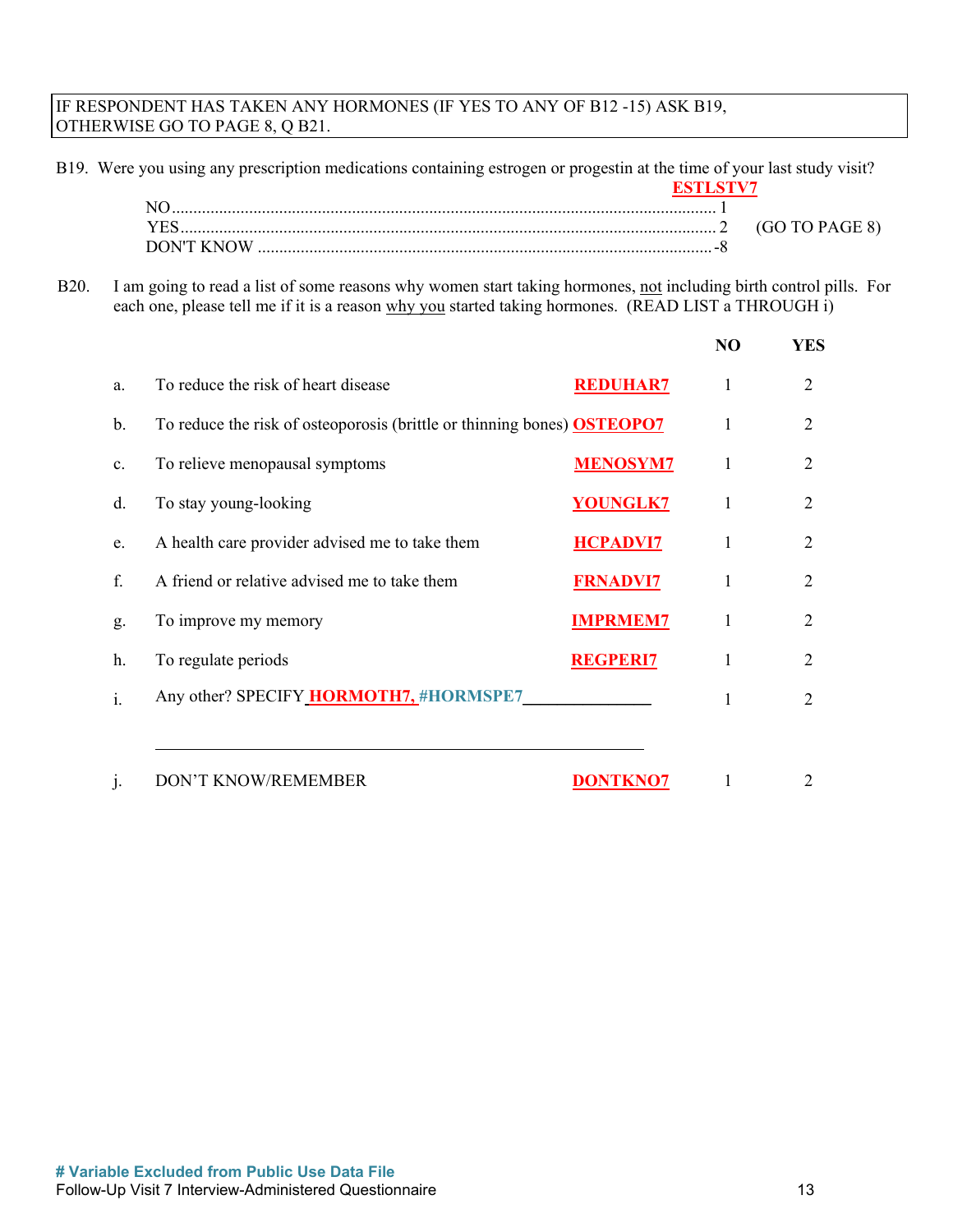IF RESPONDENT REPORTED TAKING ANY HORMONES SINCE HER LAST STUDY VISIT, BUT IS NOT CURRENTLY TAKING ANY (THAT IS, "YES" TO ANY OF B12-15 **AND** "NO" TO ALL OF B12b - 15b), ASK B21, OTHERWISE GO TO Q B22.

B21. Since your last study visit, you were taking some hormones and then stopped.

In what month and year did you last take hormones?

 $\frac{1}{M}$   $\frac{1}{M}$   $\frac{1}{Y}$   $\frac{1}{Y}$   $\frac{1}{Y}$   $\frac{1}{Y}$   $\frac{1}{Y}$   $\frac{1}{Y}$   $\frac{1}{Y}$  $\overline{Y}$   $\overline{Y}$   $\overline{Y}$   $\overline{Y}$  -[PROMPT FOR YEAR EVEN IF MONTH IS UNKNOWN. ENTER –8 IF MONTH IS UNKNOWN.]

What were your reasons for stopping? PROBE: Any others? [DO NOT READ THE LIST. CODE 1 (NO) OR 2 (YES) FOR EACH ITEM.]

|                |                                                                                                                            |                 | N <sub>O</sub> | <b>YES</b>     |
|----------------|----------------------------------------------------------------------------------------------------------------------------|-----------------|----------------|----------------|
| a.             | PROBLEMS WITH BLEEDING                                                                                                     | <b>PRBBLEE7</b> | 1              | 2              |
| b.             | DIDN'T LIKE HAVING PERIODS                                                                                                 | <b>HAVEPER7</b> | $\mathbf{1}$   | 2              |
| $\mathbf{c}$ . | DIDN'T LIKE HOW I FELT ON THEM                                                                                             | <b>LIKEFEL7</b> | $\mathbf{1}$   | $\overline{2}$ |
| d.             | WORRIED ABOUT POSSIBLE SIDE EFFECTS SIDEEFF7                                                                               |                 | $\mathbf{1}$   | $\overline{2}$ |
| e.             | <b>WORRIED ABOUT CANCER</b>                                                                                                | <b>CANCER7</b>  | $\mathbf{1}$   | $\overline{2}$ |
| f.             | MY HEALTH CARE PROVIDER ADVISED ME TO STOP (FOR<br><b>MEDICAL REASONS)</b>                                                 | <b>ADVISTO7</b> | $\mathbf{1}$   | 2              |
| g.             | <b>TOO EXPENSIVE</b>                                                                                                       | <b>EXPENSI7</b> | $\mathbf{1}$   | $\overline{2}$ |
| h.             | DON'T LIKE TO TAKE ANY MEDICATIONS                                                                                         | <b>NOLIKE7</b>  | $\mathbf{1}$   | 2              |
| $\mathbf{i}$ . | <b>COULDN'T REMEMBER TO TAKE THEM</b>                                                                                      | <b>NOREMEB7</b> | $\mathbf{1}$   | $\overline{2}$ |
| $\mathbf{i}$ . | <b>DON'T KNOW</b>                                                                                                          | <b>DNTKNOW7</b> | 1              | 2              |
| k.             | OTHER, SPECIFY: STOPOTH7, #STOPSPE7                                                                                        |                 | $\mathbf{1}$   | $\overline{2}$ |
|                |                                                                                                                            |                 |                |                |
| $\mathbf{1}$ . | NO REASON GIVEN NOREASO7                                                                                                   |                 | 1              | 2              |
| m.             | NEWS / MEDIA REPORTS ABOUT WOMEN WHO TOOK HORMONES<br>AS PART OF A RESEARCH STUDY (E.G. RESULTS OF WHI)<br><b>NEWSRPT7</b> |                 | $\mathbf{1}$   | 2              |
|                |                                                                                                                            |                 |                |                |

**†** This date is given in days since the initial baseline interview.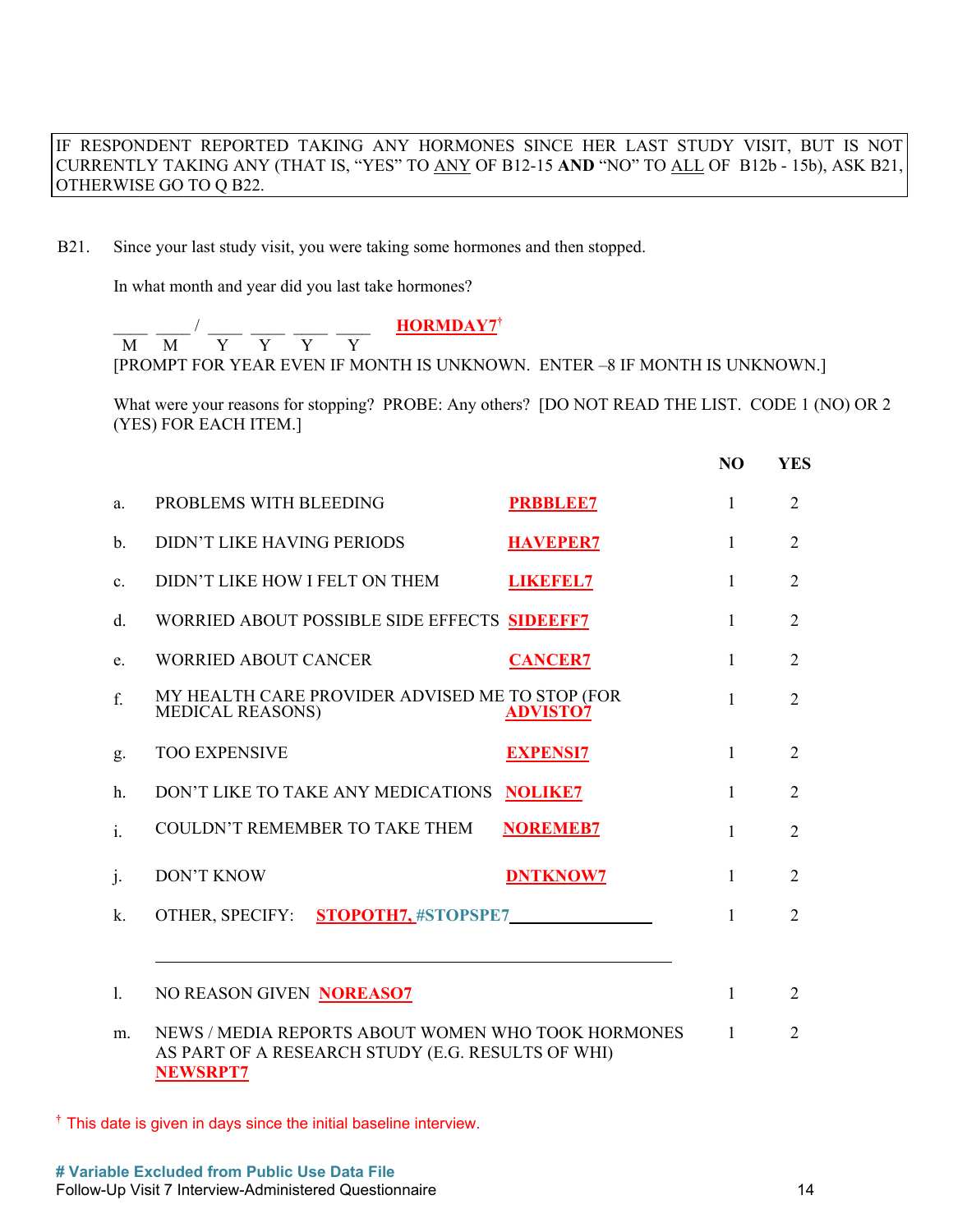B22. Since your last study visit, have you taken any vitamins or minerals fairly regularly, at least once a week?

NO............................................................................................................................... 1 (**GO TO B24, PAGE 10**) YES……………………………………………………………………....…2**REGVITA7**

B23. IF YES: Since your last study visit, what vitamins and minerals have you taken fairly regularly, at least once per week? [HAND RESPONDENT CARD "A" AND READ RESPONSE CATEGORIES.]

|    | Multi-Vitamins, how often do you take             |                                                                              | Don't<br>take any | $1-3$ days<br>per week | 4-6 days<br>per week | <b>Every</b><br>Day |
|----|---------------------------------------------------|------------------------------------------------------------------------------|-------------------|------------------------|----------------------|---------------------|
| a. | Regular Once-A-Day, Centrum, or Thera type        |                                                                              |                   | 2                      | 3                    | 4                   |
|    | <b>ONCEADA7</b>                                   |                                                                              |                   |                        |                      |                     |
| b. | Antioxidant combination type                      |                                                                              | $\mathbf{1}$      | $\overline{2}$         | $\overline{3}$       | 4                   |
|    | <b>ANTIOXI7</b>                                   |                                                                              |                   |                        |                      |                     |
| c. |                                                   | Any other combination types? NO (B23d) YES                                   |                   |                        |                      |                     |
|    | IF YES, specify <b>VITCOMB7</b>                   |                                                                              |                   |                        |                      |                     |
|    | #VTMSPE17, VTMOTH17                               |                                                                              | $\mathbf{1}$      | $\overline{2}$         | 3                    | 4                   |
|    | #VTMSPE27, VTMOTH27                               |                                                                              | 1                 | $\overline{2}$         | 3                    | 4                   |
|    | #VTMSPE37, VTMOTH37                               |                                                                              | 1                 | $\overline{2}$         | 3                    | 4                   |
|    | #VTMSPE47, VTMOTH47                               |                                                                              | $\mathbf{1}$      | $\overline{2}$         | 3                    | 4                   |
|    |                                                   | Single Vitamins, not part of multi-vitamins, how often do you take           |                   |                        |                      |                     |
| d. | Vitamin A, not beta carotene VITAMNA7             |                                                                              | 1                 | $\overline{2}$         | 3                    | 4                   |
| e. | Beta-carotene                                     | <b>BETACAR7</b>                                                              | 1                 | $\overline{2}$         | 3                    | 4                   |
| f. | Vitamin C                                         | <b>VITAMNC7</b>                                                              | 1                 | $\overline{2}$         | 3                    | 4                   |
| g. | Vitamin D                                         | <b>VITAMND7</b>                                                              | 1                 | $\overline{2}$         | 3                    | 4                   |
| h. | Vitamin E                                         | <b>VITAMNE7</b>                                                              | 1                 | $\overline{2}$         | 3                    | 4                   |
| i. | Calcium or Tums                                   | <b>CALCTUM7</b>                                                              | 1                 | $\overline{2}$         | 3                    | 4                   |
| j. | Iron                                              | <b>IRON7</b>                                                                 | 1                 | $\overline{2}$         | 3                    | 4                   |
| k. | Zinc                                              | <b>ZINC7</b>                                                                 | $\mathbf{1}$      | $\overline{2}$         | 3                    |                     |
| 1. | Selenium                                          | <b>SELENIU7</b>                                                              | $\mathbf{1}$      | $\overline{2}$         | $\overline{3}$       | 4                   |
| m  | Any other single vitamins?<br>#SVTMNA17, SVTMOT17 | $NO$ (B24)<br><b>YES</b><br>IF YES, specify (continued on page 10): VTMSING7 |                   |                        |                      |                     |
|    |                                                   |                                                                              | 1                 | $\overline{2}$         | 3                    | 4                   |
|    | #SVTMNA27, SVTMOT27                               |                                                                              | 1                 | $\overline{2}$         | 3                    | 4                   |
|    | #SVTMNA37, SVTMOT37                               |                                                                              | $\mathbf{1}$      | $\overline{2}$         | 3                    | 4                   |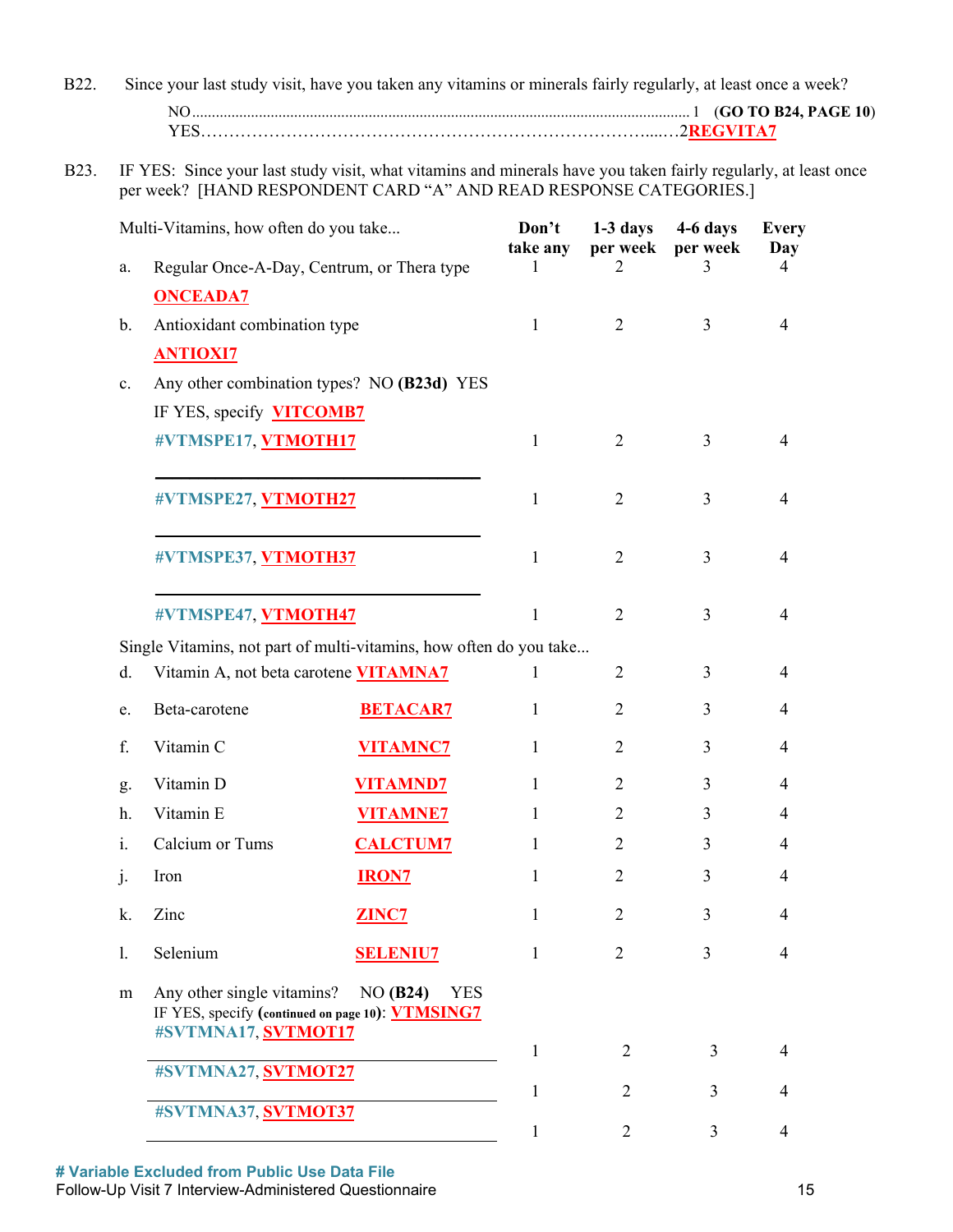### **Question B23m. continued…**

| m. | Any other single vitamins?<br>IF YES, specify: | Don't<br>take any | $1-3$ days<br>per week      | $4-6$ days<br>per week | <b>Every</b><br>day |
|----|------------------------------------------------|-------------------|-----------------------------|------------------------|---------------------|
|    | #SVTMNA47, SVTMOT47                            | 1                 | $\overline{2}$              | 3                      | 4                   |
|    | #SVTMNA57, SVTMOT57                            | 1                 | $\overline{2}$              | 3                      | 4                   |
|    | #SVTMNA67, SVTMOT67                            | 1                 | 2                           | 3                      | 4                   |
|    | #SVTMNA77, SVTMOT77                            | 1                 | $\mathcal{D}_{\mathcal{L}}$ | 3                      | 4                   |
|    | #SVTMNA87, SVTMOT87                            | 1                 | 2                           | 3                      | 4                   |
|    | #SVTMNA97, SVTMOT97                            |                   | 2                           | 3                      | 4                   |
|    | #SVTMN107, SVTMO107                            |                   | $\mathcal{D}_{\mathcal{L}}$ | 3                      |                     |

Now I would like to ask you about over-the-counter medications, non-prescription, that you have taken regularly at least 2 times per week for a month or more, since your last study visit.

| IF YES TO ANY, RECORD<br><b>MEDICATION NAME IN THE</b><br><b>SPACES PROVIDED</b> |                                                                 |                |                |  | What is the name of the<br>medication? | Have you been taking<br>b.<br>it at least two times<br>per week for the last<br>month? |                 |                |
|----------------------------------------------------------------------------------|-----------------------------------------------------------------|----------------|----------------|--|----------------------------------------|----------------------------------------------------------------------------------------|-----------------|----------------|
|                                                                                  | Since your last study visit,<br>have you taken                  |                |                |  |                                        |                                                                                        |                 |                |
|                                                                                  |                                                                 | N <sub>O</sub> | YES            |  |                                        |                                                                                        | N <sub>O</sub>  | <b>YES</b>     |
|                                                                                  | B24. Any over-the-<br>counter medications                       |                | 2              |  | <b>#PAINMD17</b>                       |                                                                                        | <b>PAINTW17</b> | $\overline{2}$ |
|                                                                                  | for pain including<br>headaches and<br>arthritis? <b>PAIN17</b> |                |                |  |                                        |                                                                                        | PAINTW27        |                |
|                                                                                  | PAIN27                                                          | 1              | 2              |  | <b>#PAINMD27</b>                       |                                                                                        | 1               | 2              |
|                                                                                  | B25. Anything for                                               | 1              | 2              |  |                                        |                                                                                        |                 | 2              |
|                                                                                  | problems sleeping?                                              |                |                |  | <b>#SLEPMD17</b>                       |                                                                                        | <b>SLEPTW17</b> |                |
|                                                                                  | <b>SLEEP17</b><br><b>SLEEP27</b>                                | 1              | $\overline{2}$ |  | <b>#SLEPMD27</b>                       |                                                                                        | <b>SLEPTW27</b> | 2              |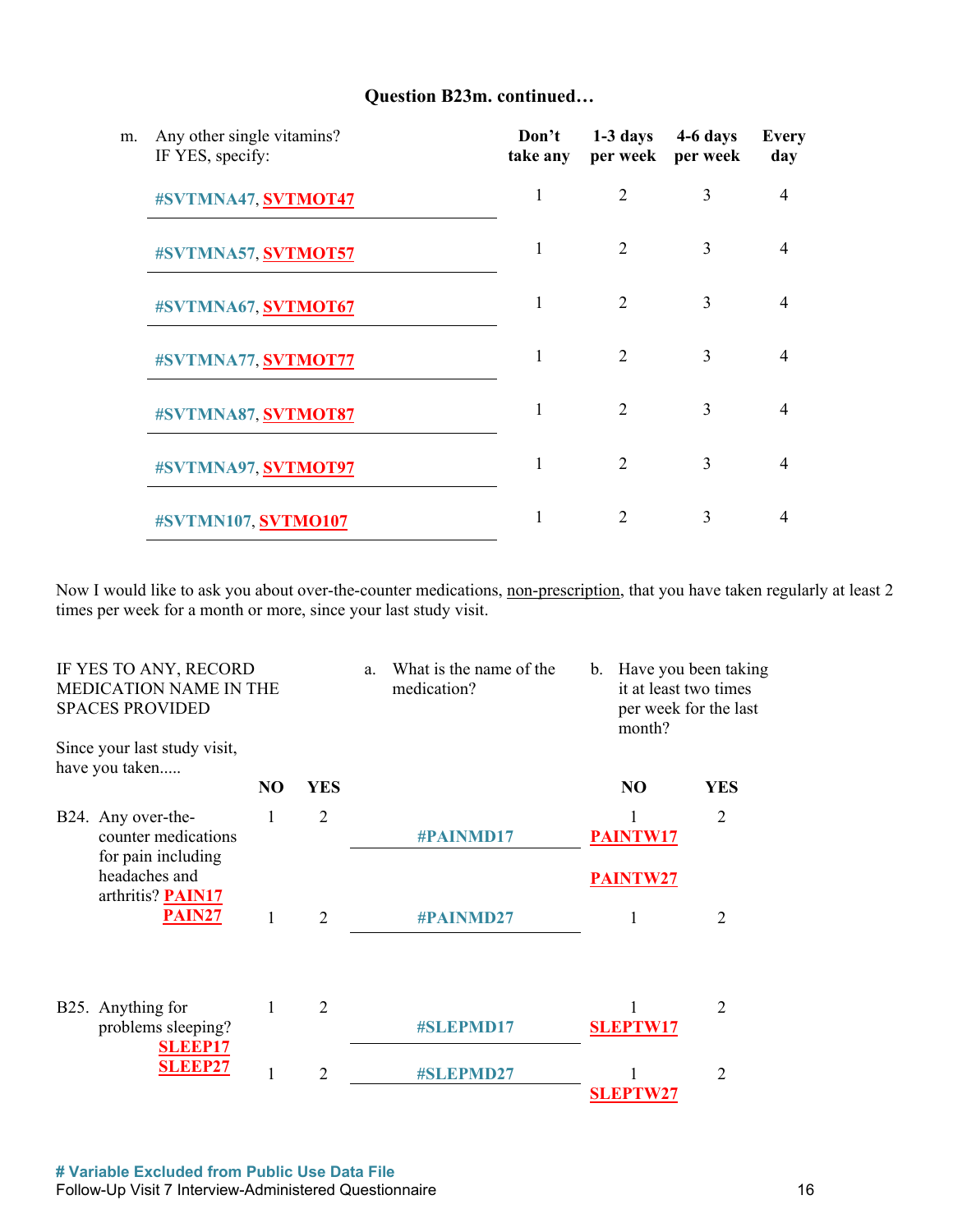### IF YES TO ANY, RECORD MEDICATION NAME IN THE SPACES PROVIDED

a. What is the name of the medication?

b. Have you been taking it at least two times per week for the last month?

Since your last study visit…

B26. Have you taken any other over-the-counter pills or other medications (including liquids or ointments or aspirin) that I haven't asked you about? (PLEASE LIST)

|               | NO           | <b>YES</b>     |              | N <sub>O</sub>                 | <b>YES</b>                       |
|---------------|--------------|----------------|--------------|--------------------------------|----------------------------------|
| <b>OTC17</b>  | $\mathbf{1}$ | $\overline{2}$ | #OTCMD17     | OTCTW17<br>1                   |                                  |
| <b>OTC27</b>  | $\mathbf{1}$ | $\overline{2}$ | #OTCMD27     | OTCTW27<br>$\overline{1}$      | $\overline{2}$<br>$\overline{2}$ |
| <b>OTC37</b>  | $\mathbf{1}$ | $\overline{2}$ | #OTCMD37     | OTCTW37<br>1                   | $\overline{2}$                   |
| <b>OTC47</b>  |              |                | #OTCMD47     | OTCTW47<br>$\mathbf{1}$        |                                  |
| <b>OTC57</b>  | $\mathbf{1}$ | $\overline{2}$ | <br>#OTCMD57 | OTCTW57<br>1                   | $\overline{2}$                   |
| <b>OTC67</b>  | $\mathbf{1}$ | $\overline{2}$ | #OTCMD67     | OTCTW67<br>$\mathbf{1}$        | $\overline{2}$                   |
| <b>OTC77</b>  | $\mathbf{1}$ | $\overline{2}$ | #OTCMD77     | <b>OTCTW77</b><br>$\mathbf{1}$ | $\overline{2}$                   |
| <b>OTC87</b>  | $\mathbf{1}$ | $\overline{2}$ | #OTCMD87     | OTCTW87<br>1                   | $\overline{2}$                   |
| <b>OTC97</b>  | $\mathbf{1}$ | $\overline{2}$ | #OTCMD97     | OTCTW97<br>$\mathbf{1}$        | $\overline{2}$                   |
| <b>OTC107</b> | $\mathbf{1}$ | $\overline{2}$ | #OTCMD107    | OTCTW107<br>$\overline{1}$     | $\overline{2}$                   |
| <b>OTC117</b> | $\mathbf{1}$ | $\overline{2}$ | #OTCMD117    | OTCTW117<br>1                  | $\overline{2}$                   |
| <b>OTC127</b> | $\mathbf{1}$ | $\overline{2}$ | #OTCMD127    | OTCTW127<br>$\mathbf{1}$       | $\overline{2}$                   |
| <b>OTC137</b> | $\mathbf{1}$ | $\overline{2}$ | #OTCMD137    | OTCTW137<br>$\mathbf{1}$       | $\overline{2}$                   |
| <b>OTC147</b> | $\mathbf{1}$ | $\overline{2}$ | #OTCMD147    | OTCTW147<br>$\mathbf{1}$       | $\overline{2}$                   |
| <b>OTC157</b> | $\mathbf{1}$ | $\overline{2}$ | #OTCMD157    | OTCTW157                       | $\overline{2}$                   |
|               | $\mathbf{1}$ | $\overline{2}$ |              | $\mathbf{1}$                   | $\overline{2}$                   |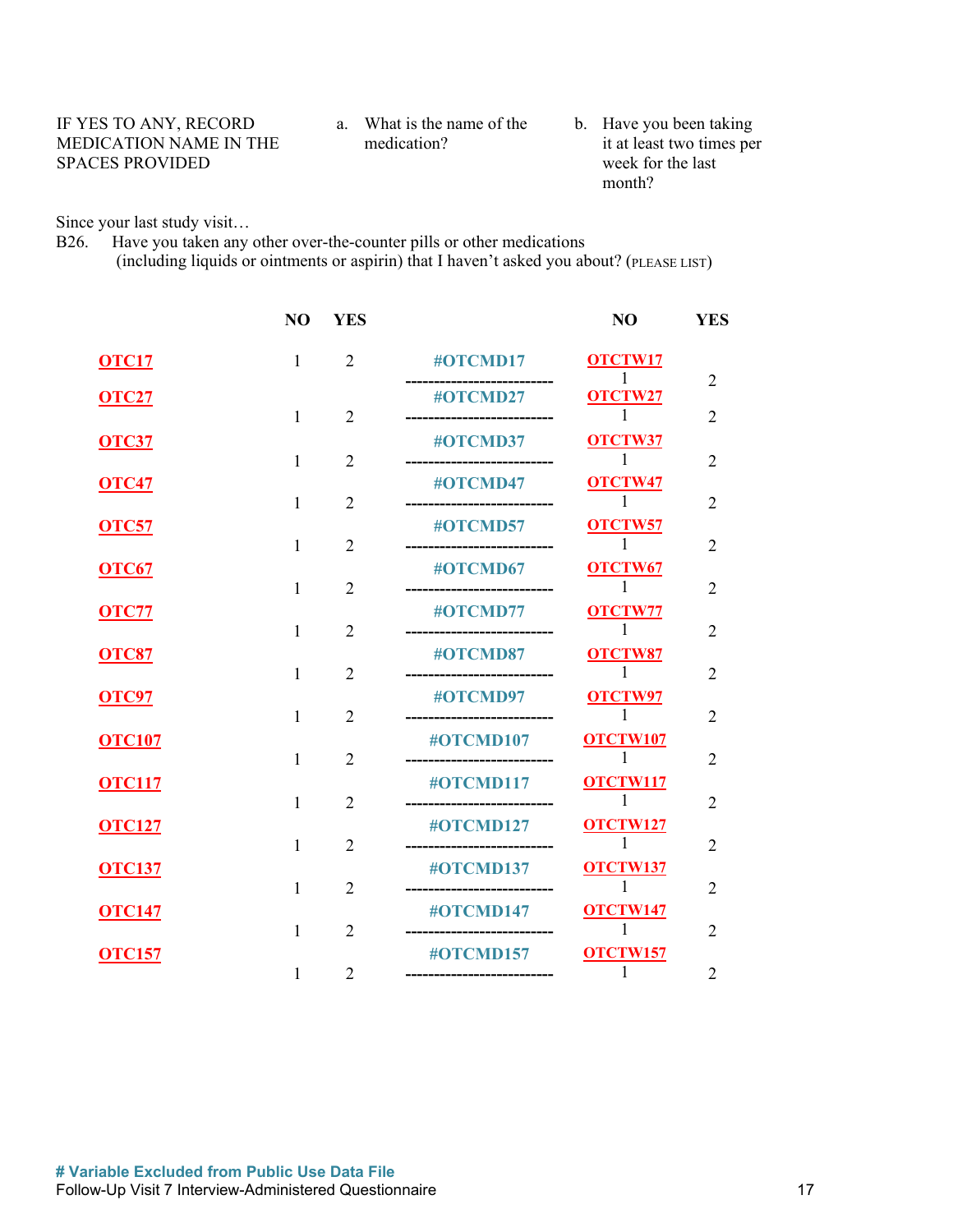B27. During the past year have you used any supplements containing soy protein or phytoestrogen powders or pills?

| NO.        |  |
|------------|--|
|            |  |
| DON'T KNOW |  |

B27a. IF YES: How many times per week? [MAY USE RESPONDENT CARD "A" AGAIN.] **SOYPROT7** 

Please look at response card B, which we'll be using for the next 3 questions.

[HAND RESPONDENT CARD "B" AND READ RESPONSE CATEGORIES.]

B28. How many bowls of cereal do you eat per week where the label of the cereal box says that it is high in calcium? **CEREACA7** 

B29. How many slices of bread do you eat per week when the bread wrapper says the loaf is high in calcium?

**BREADCA7** 

B30. Some brands of fortified juice have extra calcium added. How many glasses of fruit juice or fruit drink containing extra calcium do you drink per week?

### **ORANGCA7**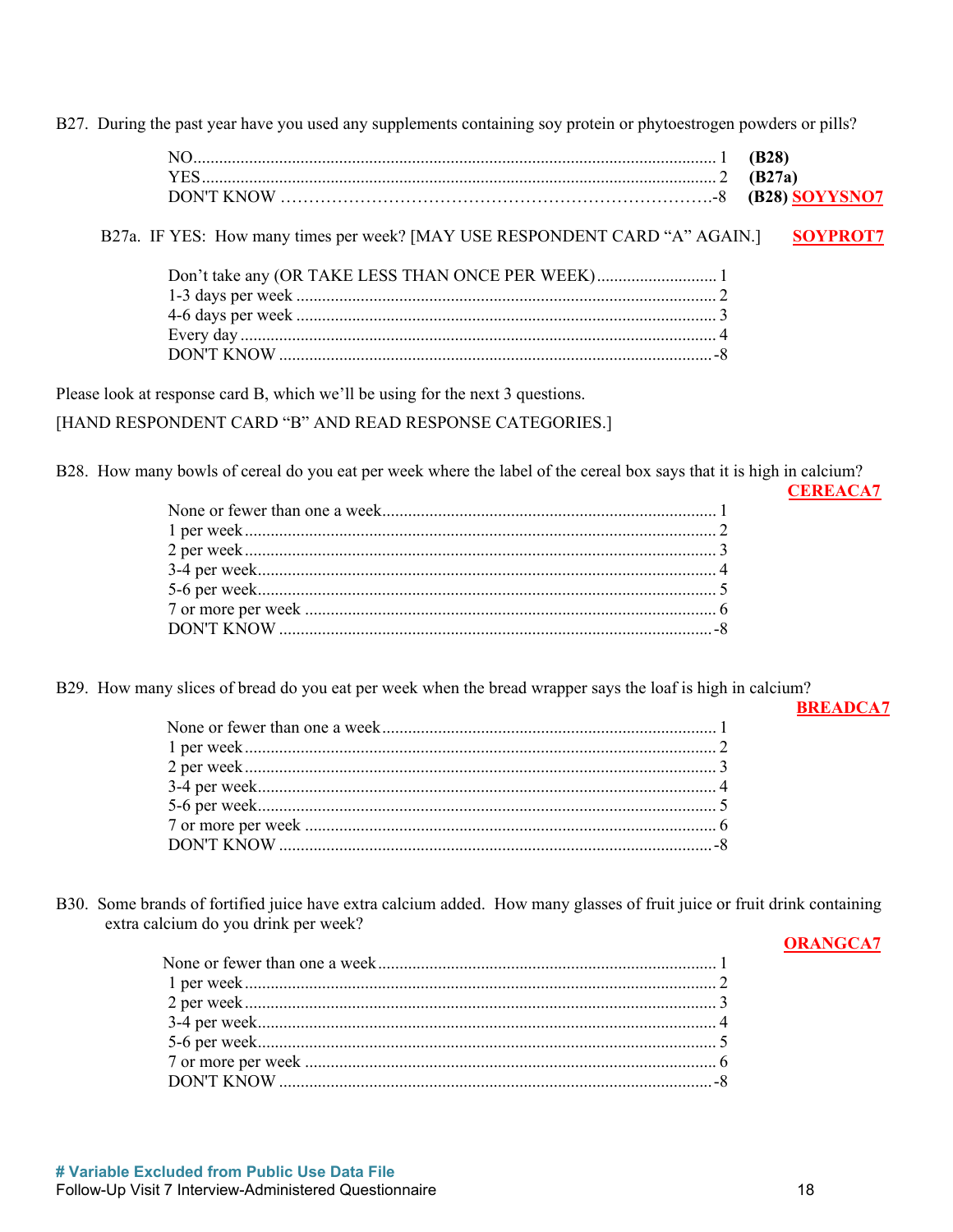| During the past 12<br>months, have you<br>used any of the<br>following for your<br>health?     |                                           |                                         | EACH REASON FOR EACH "YES" RESPONSE.     |                                      |                                        |                                        |                                      | <b>IF YES, HAND RESPONDENT CARD "C".] Please look at the reasons listed on the card. Please tell me whether or not you use X ASK</b>       |                                                  |                                                            |
|------------------------------------------------------------------------------------------------|-------------------------------------------|-----------------------------------------|------------------------------------------|--------------------------------------|----------------------------------------|----------------------------------------|--------------------------------------|--------------------------------------------------------------------------------------------------------------------------------------------|--------------------------------------------------|------------------------------------------------------------|
| $N=No Y=Yes \rightarrow$                                                                       | a. To reduce<br>risk of heart<br>disease? | b. To reduce<br>risk of<br>osteoporosis | c. To relieve<br>menopausal<br>symptoms? | d. To stay<br>young-<br>looking?     | e. To<br>improve<br>memory?            | f. $To$<br>regulate<br>periods?        | g. For<br>general<br>health?         | FOR EACH "YES" ANSWER ONLY, CIRCLE "N=NO" OR "Y=YES" FOR EACH REASON A THROUGH J.<br>h. To lose<br>weight or to<br>stay the same<br>weight | i. On<br>advice from<br>health care<br>provider? | j. Is there any<br>other reason<br>you use X?<br>(SPECIFY) |
| C1. Acupuncture<br><b>ACUPUNC7</b><br>$Y \rightarrow$<br>N                                     | <b>ACUPHAR7</b><br>N<br>$\mathbf{Y}$      | <b>ACUPOST7</b><br>N<br>Y               | <b>ACUPMEN7</b><br>$\mathbf N$<br>Y      | <b>ACUPLOO7</b><br>Y<br>N            | <b>ACUPMEM7</b><br>N<br>Y              | <b>ACUPPER7</b><br>$\overline{N}$<br>Y | <b>ACUPGEN7</b><br>N<br>$\mathbf{Y}$ | <b>ACUPWGH7</b><br>N<br>Y                                                                                                                  | <b>ACUPADV7</b><br>N<br>$\mathbf{Y}$             | <b>ACUPOTH7</b><br>N Y<br>#ACUPSPE7                        |
| <b>C2. Black Cohosh</b><br><b>BCOHOSH7</b><br>N<br>$Y \rightarrow$                             | <b>BCOHHAR7</b><br>Y<br>N                 | <b>BCOHOST7</b><br>$\mathbf{Y}$<br>N    | <b>BCOHMEN7</b><br>Y<br>${\bf N}$        | <b>BCOHLOO7</b><br>N<br>$\mathbf{Y}$ | <b>BCOHMEM7</b><br>$\mathbf{Y}$<br>N   | <b>BCOHPER7</b><br>N<br>$\mathbf{Y}$   | <b>BCOHGEN7</b><br>N<br>$\mathbf{Y}$ | <b>BCOHWGH7</b><br>N<br>Y                                                                                                                  | <b>BCOHADV7</b><br>N<br>$\mathbf{Y}$             | <b>ВСОНОТН7</b><br>N Y<br>#BCOHSPE7                        |
| <b>C3. Dong Quai</b><br><b>DQUAI7</b><br>$Y \rightarrow$<br>N<br>↓                             | <b>DQUAHAR7</b><br>N<br>Y                 | <b>DQUAOST7</b><br>N<br>$\mathbf{Y}$    | <b>DQUAMEN7</b><br>N<br>Y                | DQUALO07<br>N<br>Y                   | <b>DQUAMEM7</b><br>$\mathbf N$<br>Y    | <b>DQUAPER7</b><br>N<br>$\mathbf{Y}$   | <b>DQUAGEN7</b><br>N<br>Y            | <b>DQUAWGH7</b><br>$\mathbf N$<br>Y                                                                                                        | <b>DQUAADV7</b><br>${\bf N}$<br>Y                | <b>DQUAOTH7</b><br>N<br>$\mathbf{Y}$<br>#DQUASPE7          |
| C <sub>4</sub> . Eating a<br>nutritious diet<br><b>DIETNUT7</b><br>N<br>$Y \rightarrow$        | <b>DIETHAR7</b><br>Y<br>N                 | <b>DIETOST7</b><br>Y<br>N               | <b>DIETMEN7</b><br>N<br>Y                | <b>DIETLOO7</b><br>N<br>Y            | <b>DIETMEM7</b><br>N<br>Y              | <b>DIETPER7</b><br>N<br>$\mathbf{Y}$   | <b>DIETGEN7</b><br>N<br>$\mathbf{Y}$ | <b>DIETWGH7</b><br>N<br>Y                                                                                                                  | <b>DIETADV7</b><br>Y<br>N                        | <b>DIETOTH7</b><br>N<br>$\mathbf{Y}$<br>#DIETSPE7          |
| <b>C5. Exercise</b><br><b>EXERCIS7</b><br>$Y \rightarrow$<br>N<br>↓                            | <b>EXERHAR7</b><br>Y<br>N                 | <b>EXEROST7</b><br>N<br>Y               | <b>EXERMEN7</b><br>$\mathbf N$<br>Y      | <b>EXERLOO7</b><br>$\mathbf N$<br>Y  | <b>EXERMEM7</b><br>$\overline{N}$<br>Y | <b>EXERPER7</b><br>N<br>Y              | <b>EXERGEN7</b><br>${\bf N}$<br>Y    | <b>EXERWGH7</b><br>$\mathbf N$<br>Y                                                                                                        | <b>EXERADV7</b><br>${\bf N}$<br>Y                | <b>EXEROTH7</b><br>$N_{\odot}$<br>Y<br><b>#EXERSPE7</b>    |
| C6. Flaxseed or<br>flaxseed oil<br>supplements<br><b>FLAXSEE7</b><br>$Y \rightarrow$<br>N<br>↓ | <b>FLAXHAR7</b><br>N Y                    | <b>FLAXOST7</b><br>N Y                  | <b>FLAXMEN7</b><br>N Y                   | <b>FLAXLOO7</b><br>Y<br>N            | <b>FLAXMEM7</b><br>N<br>Y              | <b>FLAXPER7</b><br>N<br>$\mathbf{Y}$   | <b>FLAXGEN7</b><br>N<br>Y            | <b>FLAXWGH7</b><br>${\bf N}$<br>Y                                                                                                          | <b>FLAXADV7</b><br>Y<br>$\mathbf N$              | <b>FLAXOTH7</b><br>N Y<br><b>FLAXSPE7</b>                  |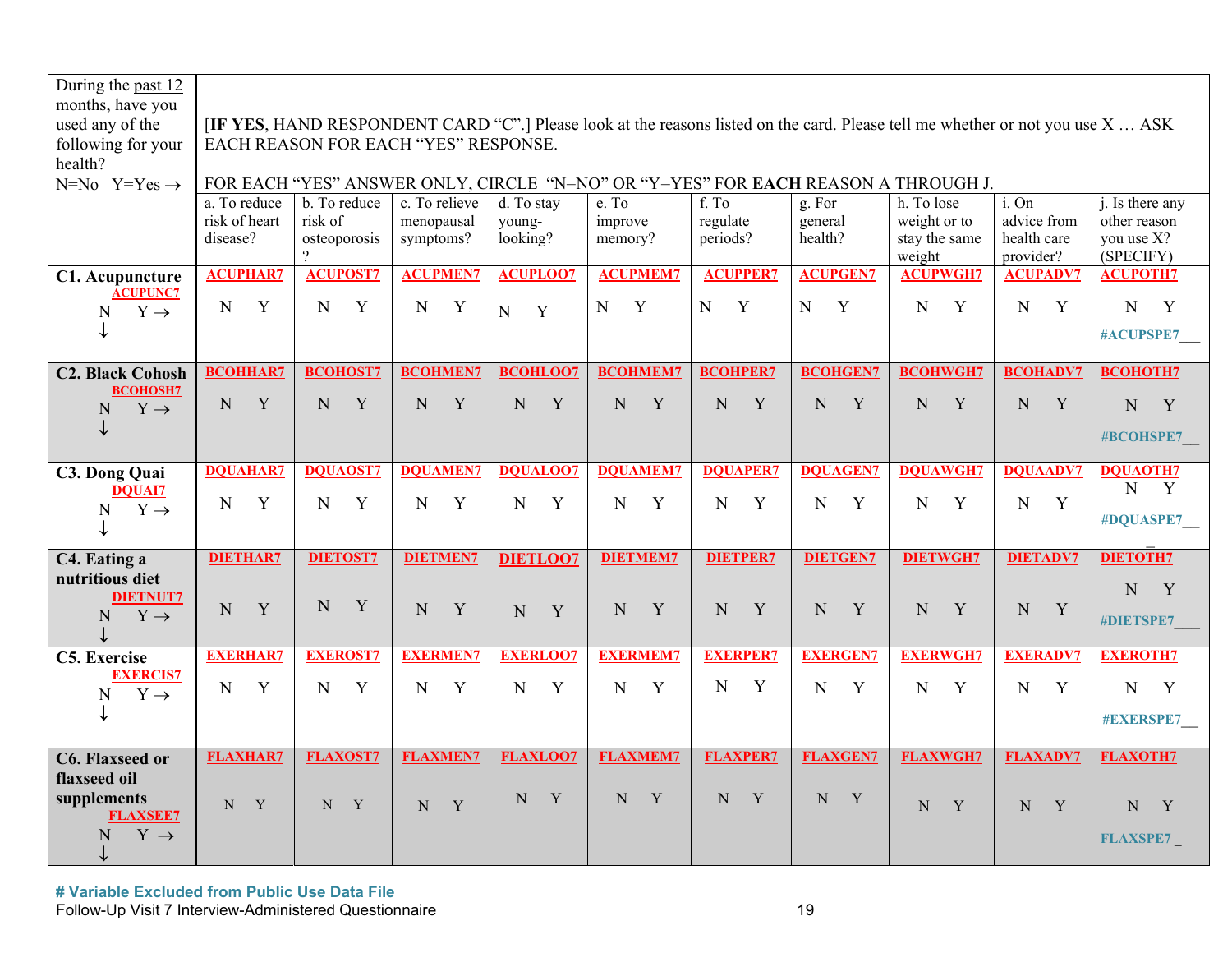| During the past 12<br>months, have you<br>used any of the<br>following for your                             |                                           |                                         |                                          |                                      |                                      |                                               |                                                | FOR EACH "YES" ANSWER ONLY, CIRCLE "N=NO" OR "Y=YES" FOR EACH REASON A THROUGH J. |                                                  |                                                            |
|-------------------------------------------------------------------------------------------------------------|-------------------------------------------|-----------------------------------------|------------------------------------------|--------------------------------------|--------------------------------------|-----------------------------------------------|------------------------------------------------|-----------------------------------------------------------------------------------|--------------------------------------------------|------------------------------------------------------------|
| health?<br>$N=No Y=Yes \rightarrow$                                                                         | a. To reduce<br>risk of heart<br>disease? | b. To reduce<br>risk of<br>osteoporosis | c. To relieve<br>menopausal<br>symptoms? | d. To stay<br>young-<br>looking?     | e. To<br>improve<br>memory?          | f. To<br>regulate<br>periods?                 | g. For<br>general<br>health?                   | h. To lose<br>weight or to<br>stay the same<br>weight                             | i. On<br>advice from<br>health care<br>provider? | j. Is there any<br>other reason<br>you use X?<br>(SPECIFY) |
| C7. Ginkgo Biloba<br><b>GINKGO7</b><br>$Y \rightarrow$<br>N                                                 | <b>GINKHAR7</b><br>N<br>Y                 | <b>GINKOST7</b><br>N<br>$\mathbf{Y}$    | <b>GINKMEN7</b><br>Y<br>N                | <b>GINKLOO7</b><br>N<br>Y            | <b>GINKMEM7</b><br>Y<br>N            | <b>GINKPER7</b><br>N<br>Y                     | <b>GINKGEN7</b><br>N<br>$\mathbf{Y}$           | <b>GINKWGH7</b><br>N<br>Y                                                         | <b>GINKADV7</b><br>Y<br>N                        | <b>GINKOTH7</b><br>N Y<br><b>#GINKSPE7</b>                 |
| C8. Ginseng<br><b>GINSENG7</b><br>$Y \rightarrow$<br>N                                                      | <b>GINSHAR7</b><br>Y<br>N                 | <b>GINSOST7</b><br>N<br>$\mathbf{Y}$    | <b>GINSMEN7</b><br>N<br>Y                | GINSLOO7<br>N<br>Y                   | <b>GINSMEM7</b><br>$\mathbf N$<br>Y  | <b>GINSPER7</b><br>N<br>Y                     | <b>GINSGEN7</b><br>$\mathbf N$<br>$\mathbf{Y}$ | <b>GINSWGH7</b><br>N<br>Y                                                         | <b>GINSADV7</b><br>Y<br>N                        | <b>GINSOTH7</b><br>N Y<br>#GINSSPE7                        |
| C9. Glucosamine<br>with or without<br><b>Chondroitin</b><br><b>GLUSAMI7</b><br>${\bf N}$<br>$Y \rightarrow$ | <b>GLUSHAR7</b><br>N<br>Y                 | <b>GLUSOST7</b><br>N<br>$\mathbf{Y}$    | <b>GLUSMEN7</b><br>N<br>Y                | GLUSLOO7<br>N<br>Y                   | <b>GLUSMEM7</b><br>N<br>Y            | <b>GLUSPER7</b><br>N<br>Y                     | <b>GLUSGEN7</b><br>N<br>$\mathbf{Y}$           | <b>GLUSWGH7</b><br>N<br>Y                                                         | <b>GLUSADV7</b><br>Y<br>N                        | <b>GLUSOTH7</b><br>N<br>Y<br>#GLUSSPE7                     |
| C10. Mexican yam<br>or progesterone<br>cream<br><b>MYAMPRO7</b><br>$N_{\rm}$<br>$Y \rightarrow$<br>↓        | <b>MYAMHAR7</b><br>Y<br>N                 | <b>MYAMOST7</b><br>$\mathbf{Y}$<br>N    | <b>MYAMMEN7</b><br>N<br>Y                | <b>MYAMLOO7</b><br>N<br>Y            | <b>MYAMMEM7</b><br>Y<br>N            | <b>MYAMPER7</b><br>N<br>Y                     | <b>MYAMGEN7</b><br>$\mathbf{Y}$<br>N           | <b>MYAMWGH7</b><br>Y<br>N                                                         | <b>MYAMADV</b><br>$\overline{1}$<br>Y<br>N       | <b>MYAMOTH7</b><br>N Y<br>#MYAMSPE7_                       |
| C11. Prayer<br><b>PRAYER7</b><br>$Y \rightarrow$<br>${\bf N}$<br>↓                                          | <b>PRAYHAR7</b><br>Y<br>N                 | <b>PRAYOST7</b><br>Y<br>${\bf N}$       | <b>PRAYMEN7</b><br>$\mathbf N$<br>Y      | <b>PRAYLOO7</b><br>$\mathbf N$<br>Y  | <b>PRAYMEM7</b><br>N<br>Y            | <b>PRAYPER7</b><br>${\bf N}$<br>Y             | <b>PRAYGEN7</b><br>N<br>Y                      | <b>PRAYWGH7</b><br>N<br>Y                                                         | <b>PRAYADV7</b><br>Y<br>${\bf N}$                | <b>PRAYOTH7</b><br>N Y<br>#PRAYSPE7                        |
| C12. Self-help<br>group<br><b>SELFHEL7</b><br>N<br>$Y \rightarrow$                                          | <b>SELFHAR7</b><br>N<br>$\mathbf{Y}$      | <b>SELFOST7</b><br>$\mathbf{Y}$<br>N    | <b>SELFMEN7</b><br>$N$ $Y$               | <b>SELFLOO7</b><br>N<br>$\mathbf{Y}$ | <b>SELFMEM7</b><br>N<br>$\mathbf{Y}$ | <b>SELFPER7</b><br>$\mathbf N$<br>$\mathbf Y$ | <b>SELFGEN7</b><br>$N$ $Y$                     | <b>SELFWGH7</b><br>$\mathbf{N}$<br>$\mathbf{Y}$                                   | <b>SELFADV7</b><br>$\mathbf{N}$<br>$\mathbf{Y}$  | <b>SELFOTH7</b><br>$N$ $Y$<br><b>#SELFSPE7</b>             |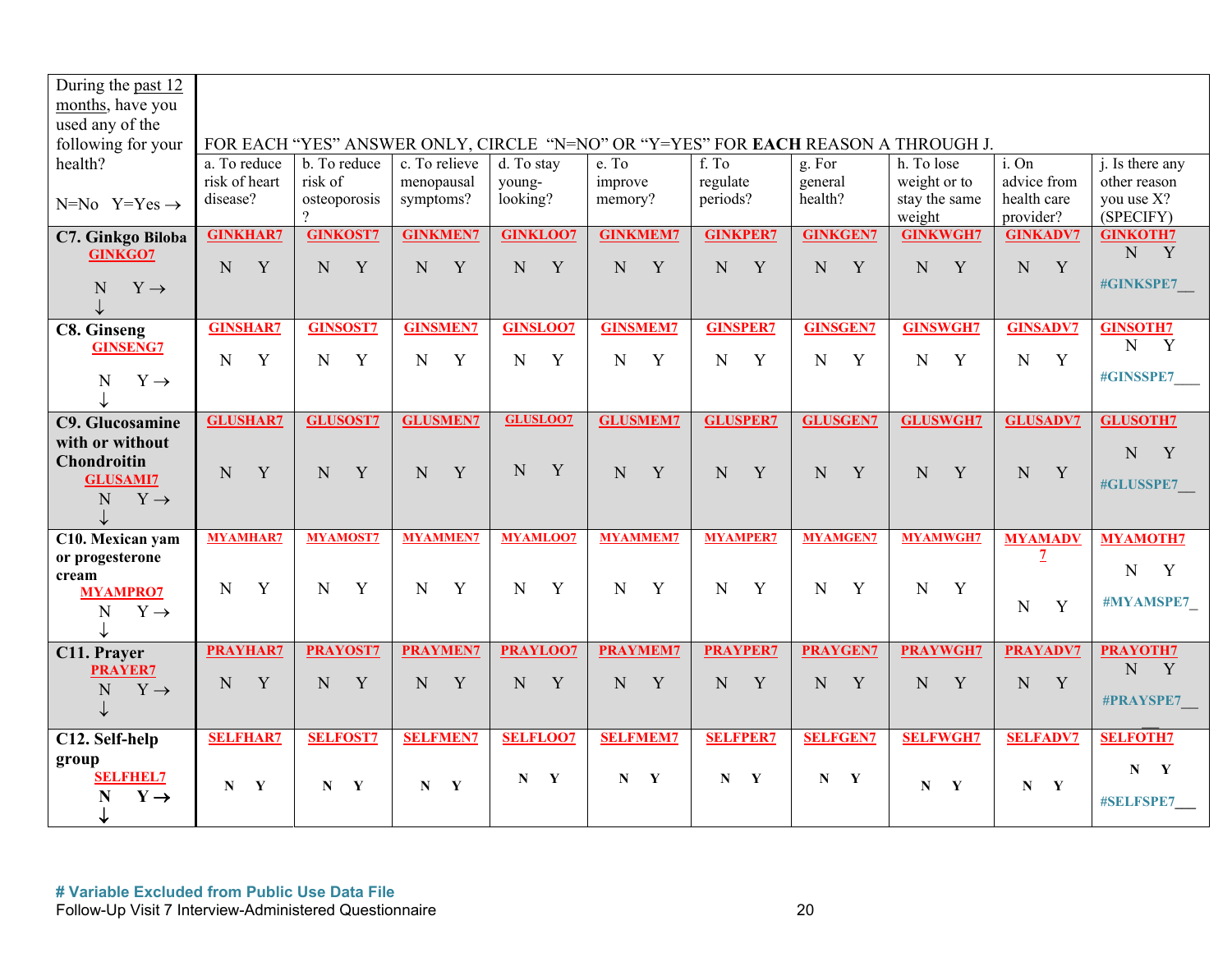| During the past 12<br>months, have you<br>used any of the<br>following for your<br>health?                                          |                                           |                                                           |                                          |                                    |                                     |                                     |                                      | FOR EACH "YES" ANSWER ONLY, CIRCLE "N=NO" OR "Y=YES" FOR EACH REASON A THROUGH J. |                                                  |                                                                |
|-------------------------------------------------------------------------------------------------------------------------------------|-------------------------------------------|-----------------------------------------------------------|------------------------------------------|------------------------------------|-------------------------------------|-------------------------------------|--------------------------------------|-----------------------------------------------------------------------------------|--------------------------------------------------|----------------------------------------------------------------|
| $N=No Y=Yes \rightarrow$                                                                                                            | a. To reduce<br>risk of heart<br>disease? | b. To reduce<br>risk of<br>osteoporosis<br>$\overline{?}$ | c. To relieve<br>menopausal<br>symptoms? | d. To stay<br>young-<br>looking?   | e. To improve<br>memory?            | f. To<br>regulate<br>periods?       | g. For<br>general<br>health?         | h. To lose<br>weight or to<br>stay the same<br>weight                             | i. On<br>advice from<br>health care<br>provider? | j. Is there any<br>other reason<br>you use X?<br>(SPECIFY)     |
| $C13.$ Soy<br>supplement<br><b>SOYSUPP7</b><br>$\mathbf N$<br>$Y \rightarrow$<br>$\downarrow$                                       | <b>SOYHAR7</b><br>Y<br>N                  | <b>SOYOST7</b><br>$\mathbf{Y}$<br>N                       | <b>SOYMEN7</b><br>Y<br>N                 | <b>SOYLOO7</b><br>$\mathbf N$<br>Y | <b>SOYMEM7</b><br>$\mathbf{Y}$<br>N | <b>SOYPER7</b><br>N<br>Y            | <b>SOYGEN7</b><br>$\mathbf{Y}$<br>N  | <b>SOYWGH7</b><br>N<br>Y                                                          | <b>SOYADV7</b><br>$\mathbf{Y}$<br>N              | <b>SOYOTH7</b><br>Y<br>N<br>#SOYSPE7                           |
| C14. St. John's<br><b>Wort WORTSTJ7</b><br>$Y \rightarrow$<br>${\bf N}$                                                             | <b>WORTHAR7</b><br>$\mathbf N$<br>Y       | <b>WORTOST7</b><br>Y<br>$\mathbf N$                       | <b>WORTMEN7</b><br>$\mathbf N$<br>Y      | <b>WORTLOO7</b><br>${\bf N}$<br>Y  | <b>WORTMEM7</b><br>$\mathbf N$<br>Y | <b>WORTPER7</b><br>$\mathbf N$<br>Y | <b>WORTGEN7</b><br>$\mathbf N$<br>Y  | <b>WORTWGH7</b><br>$\mathbf N$<br>Y                                               | <b>WORTADV7</b><br>Y<br>$\mathbf N$              | <b>WORTOTH7</b><br>$\mathbf{Y}$<br>N<br>#WORTSPE7              |
| C15. Vitamin or<br>supplement<br>combination<br>especially for<br>women's health<br><b>WVITAMI7</b><br>$Y \rightarrow$<br>${\bf N}$ | <b>WVITHAR7</b><br>Y<br>N                 | <b>WVITOST7</b><br>Y<br>N                                 | <b>WVITMEN7</b><br>${\bf N}$<br>Y        | <b>WVITLOO7</b><br>N<br>Y          | <b>WVITMEM7</b><br>N<br>Y           | <b>WVITPER7</b><br>N<br>Y           | <b>WVITGEN7</b><br>N<br>$\mathbf{Y}$ | <b>WVITWGH7</b><br>$\mathbf N$<br>Y                                               | <b>WVITADV7</b><br>Y<br>N                        | <b>WVITOTH7</b><br>$N$ $Y$<br>#WVITSPE7___                     |
| C <sub>16</sub> . Yoga<br>YOGA7<br>$Y \rightarrow$<br>N                                                                             | YOGAHAR7<br>Y<br>N                        | YOGAOST7<br>Y<br>N                                        | YOGAMEN7<br>Y<br>N                       | YOGALOO7<br>N<br>Y                 | YOGAMEM7<br>N<br>Y                  | YOGAPER7<br>N<br>Y                  | YOGAGEN7<br>Y<br>N                   | YOGAWGH7<br>N<br>Y                                                                | <b>YOGAADV7</b><br>N<br>Y                        | $\frac{\textbf{YOGAOTH7}}{\textbf{N}-\textbf{Y}}$<br>#YOGASPE7 |
| C17. Botanica /<br>Curandero<br><b>BOTANIC7</b><br>N $Y \rightarrow$<br>↓                                                           | <b>BOTAHAR7</b><br>N<br>Y                 | <b>BOTAOST7</b><br>Y<br>N                                 | <b>BOTAMEN7</b><br>Y<br>$\mathbf N$      | <b>BOTALOO7</b><br>${\bf N}$<br>Y  | <b>BOTAMEM7</b><br>N<br>Y           | <b>BOTAPER7</b><br>N<br>Y           | <b>BOTAGEN7</b><br>Y<br>N            | <b>BOTAWGH7</b><br>$\mathbf N$<br>Y                                               | <b>BOTAADV7</b><br>Y<br>${\bf N}$                | <b>BOTAOTH7</b><br>$\rm N-V$<br>#BOTASPE7__                    |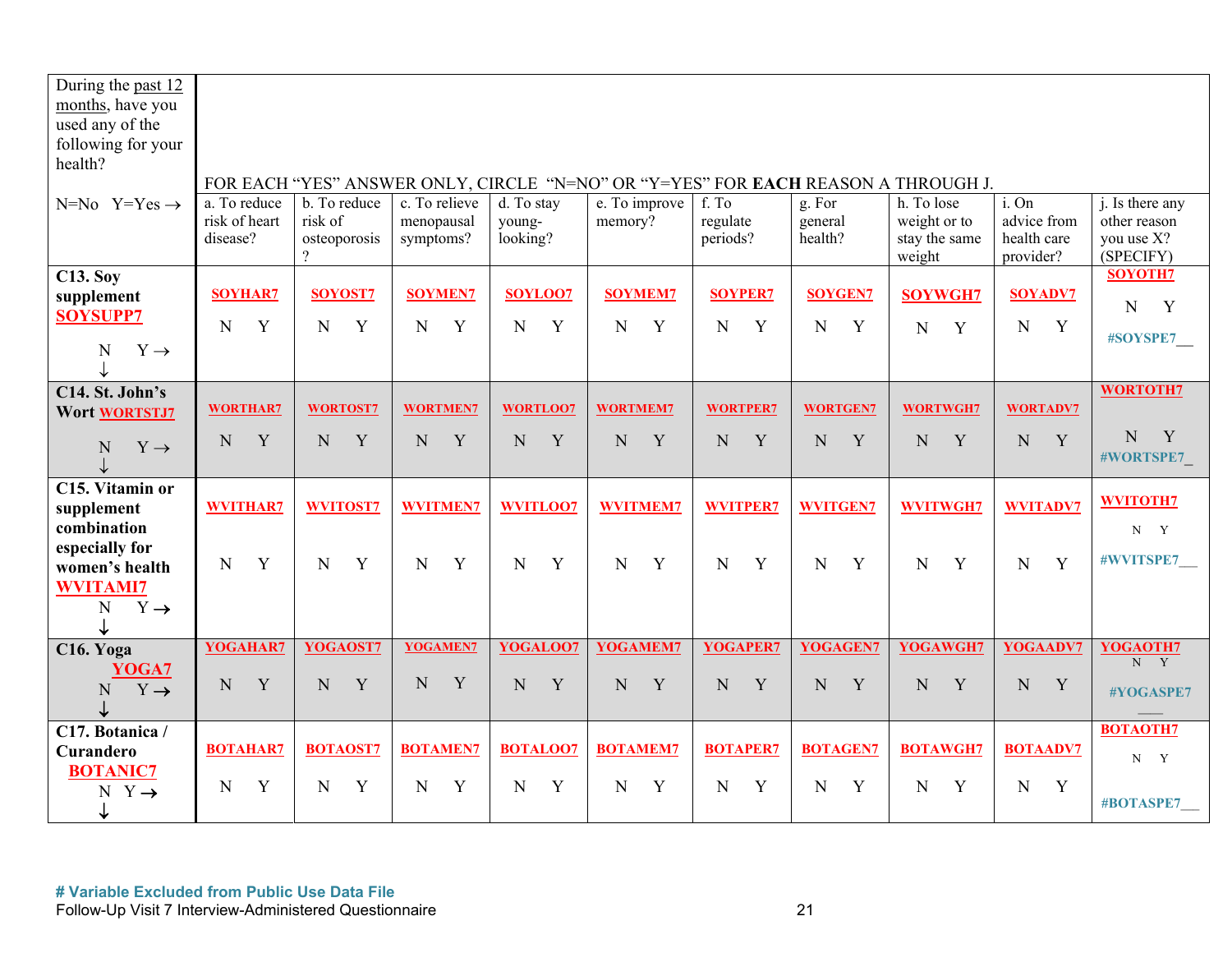| During the past 12<br>months, have you<br>used any of the<br>following for your<br>health?                        |                                           |                                         |                                          |                                       |                             |                                     |                                     | FOR EACH "YES" ANSWER ONLY, CIRCLE "N=NO" OR "Y=YES" FOR EACH REASON A THROUGH J. |                                                  |                                                            |
|-------------------------------------------------------------------------------------------------------------------|-------------------------------------------|-----------------------------------------|------------------------------------------|---------------------------------------|-----------------------------|-------------------------------------|-------------------------------------|-----------------------------------------------------------------------------------|--------------------------------------------------|------------------------------------------------------------|
| $N=No Y=Yes \rightarrow$                                                                                          | a. To reduce<br>risk of heart<br>disease? | b. To reduce<br>risk of<br>osteoporosis | c. To relieve<br>menopausal<br>symptoms? | d. To stay<br>young-<br>looking?      | e. To<br>improve<br>memory? | f. To<br>regulate<br>periods?       | g. For<br>general<br>health?        | h. To lose<br>weight or to<br>stay the same<br>weight                             | i. On<br>advice from<br>health care<br>provider? | j. Is there any<br>other reason<br>you use X?<br>(SPECIFY) |
| C18. Herbal Tea<br><b>HERBALT7</b><br>$Y \rightarrow$<br>$\mathbf N$                                              | <b>HTEAHAR7</b><br>N<br>Y                 | <b>HTEAOST7</b><br>Y<br>N               | <b>HTEAMEN7</b><br>Y<br>N                | <b>HTEALOO7</b><br>N<br>Y             | <b>HTEAMEM7</b><br>Y<br>N   | <b>HTEAPER7</b><br>$\mathbf N$<br>Y | <b>HTEAGEN7</b><br>$\mathbf N$<br>Y | <b>HTEAWGH7</b><br>N<br>Y                                                         | <b>HTEAADV7</b><br>Y<br>$\mathbf N$              | <b>HTEAOTH7</b><br>$\mathbf{Y}$<br>N<br>#HTEASPE7          |
| C19. Any other<br>health practice or<br>remedy (specify):<br>$N Y \rightarrow$ OTHALT7<br>#OTHALTS7               | <b>OTHHAR7</b><br>N<br>Y                  | <b>OTHOST7</b><br>N<br>Y                | <b>OTHMEN7</b><br>N<br>Y                 | OTHLOO7<br>N<br>Y                     | <b>OTHMEM7</b><br>N<br>Y    | <b>OTHPER7</b><br>N<br>Y            | <b>OTHGEN7</b><br>N<br>Y            | <b>OTHWGH7</b><br>N<br>Y                                                          | <b>OTHADV7</b><br>N<br>Y                         | <b>OTHALTR7</b><br>Y<br>N<br>#WHYOTHA7                     |
| C <sub>20</sub> . Any other<br>health practice or<br>remedy (specify):<br>N $Y \rightarrow$ OTHALT27<br>#OTALT2S7 | <b>OT2HAR7</b><br>N<br>Y                  | <b>OT2OST7</b><br>Y<br>N                | <b>OT2MEN7</b><br>Y<br>${\bf N}$         | <b>OT2LOO7</b><br>$\overline{N}$<br>Y | <b>OT2MEM7</b><br>Y<br>N    | <b>OT2PER7</b><br>$\mathbf N$<br>Y  | <b>OT2GEN7</b><br>Y<br>$\mathbf N$  | OT2WGH7<br>N<br>Y                                                                 | <b>OT2ADV7</b><br>Y<br>$\mathbf N$               | <b>OT2ALT7</b><br>N<br>$\mathbf{Y}$<br>#WHYOT2A7           |
| C21. Any other<br>health practice or<br>remedy (specify):<br>$N Y \rightarrow$ OTHALT37<br>#OTALT3S7              | <b>OT3HAR7</b><br>$\overline{N}$<br>Y     | <b>OT3OST7</b><br>Y<br>N                | <b>OT3MEN7</b><br>Y<br>N                 | <b>OT3LOO7</b><br>N<br>Y              | OT3MEM7<br>Y<br>N           | OT3PER7<br>N<br>Y                   | OT3GEN7<br>Y<br>N                   | OT3WGH7<br>${\bf N}$<br>Y                                                         | OT3ADV7<br>$\mathbf{Y}$<br>N                     | OT3ALT7<br>N<br>$\mathbf{Y}$<br>#WHYOT3A7                  |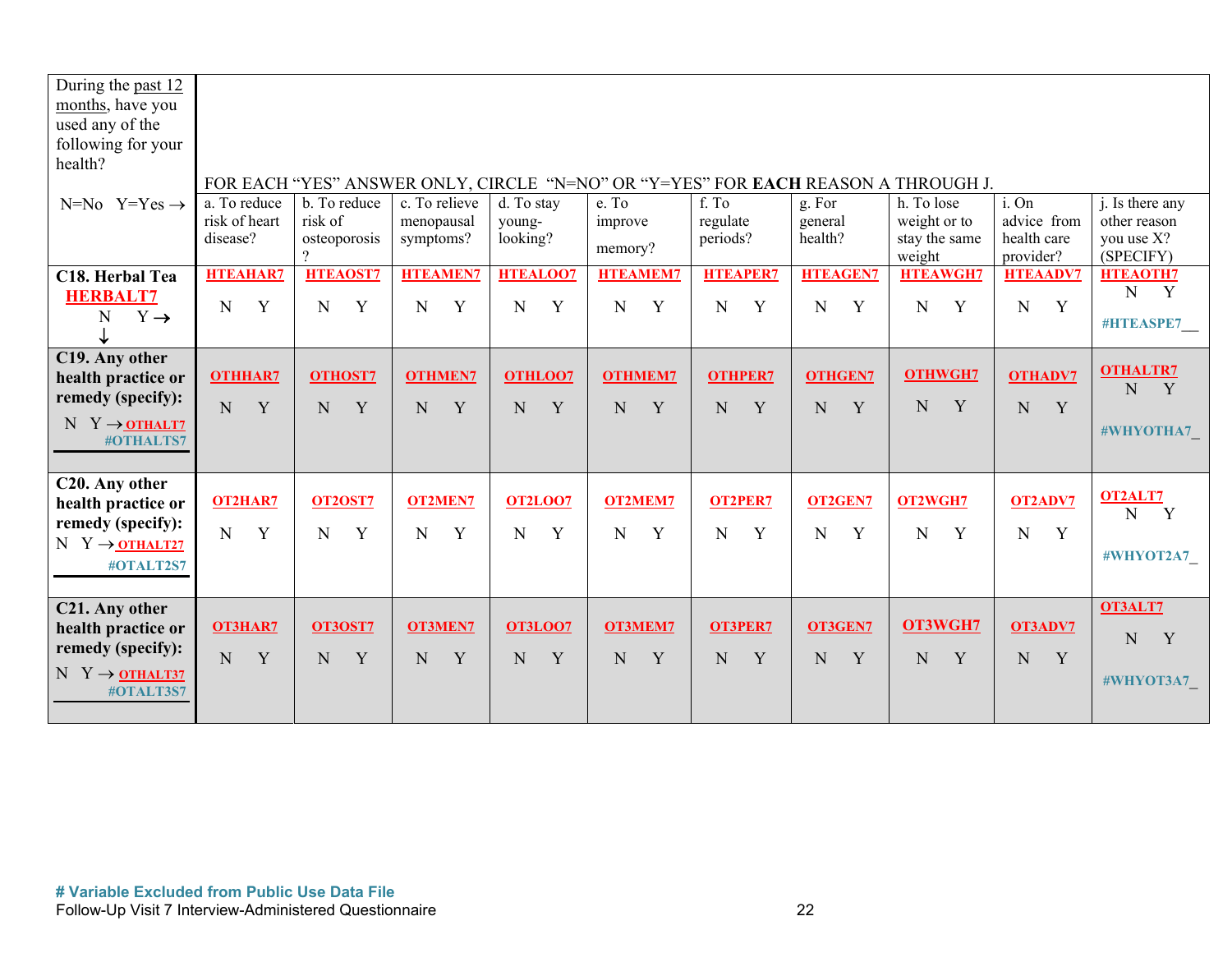Now, I'm going to ask you some questions about your health and medical conditions.

D1. **Since your last study visit**, has a doctor, nurse practitioner or other health care provider told you that you had any of the following conditions or treated you for them? **NO YES DON'T KNOW**

|                |                                                           |                 | NO    | YES            | DON'T KNOW |
|----------------|-----------------------------------------------------------|-----------------|-------|----------------|------------|
| a.             | Anemia?                                                   | <b>ANEMIA7</b>  | 1     | $\overline{2}$ | $-8$       |
| b.             | Diabetes?                                                 | <b>DIABETE7</b> |       | 2              | -8         |
| $\mathbf{c}$ . | High blood pressure or hypertension? <b>HIGHBP7</b>       |                 |       | 2              | $-8$       |
| d.             | High cholesterol?                                         | <b>HBCHOLE7</b> |       | 2              | $-8$       |
| e.             | Migraines?                                                | <b>MIGRAIN7</b> |       | 2              | $-8$       |
| f.             | Stroke?                                                   | <b>STROKE7</b>  |       | 2              | $-8$       |
| g.             | Arthritis or osteoarthritis (degenerative joint disease)? | <b>OSTEOAR7</b> |       | 2              | $-8$       |
| h.             | Overactive or underactive thyroid?                        | <b>THYROID7</b> |       | $\overline{2}$ | $-8$       |
| 1.             | Heart attack?                                             | <b>HEARTAT7</b> |       | 2              | $-8$       |
| $\cdot$        | Angina?                                                   | <b>ANGINA7</b>  |       | $\overline{2}$ | $-8$       |
| k.             | Osteoporosis (brittle or thinning bones)? <b>OSTEOPR7</b> |                 |       | $\overline{2}$ | -8         |
|                | Cancer, other than skin cancer?                           | <b>CANCERS7</b> | 1(D2) | $\overline{2}$ | -8<br>(D2) |

l.1.IF YES, What is/was the primary site of the cancer? (CIRCLE ONE ANSWER.) **PSITECA7**

| 1.1.IF YES, What is/was the primary site of the cancer? (CIRCLE ONE ANSWER.) <b>PSITECA7</b>   |                 |
|------------------------------------------------------------------------------------------------|-----------------|
|                                                                                                |                 |
|                                                                                                |                 |
|                                                                                                | (b)             |
|                                                                                                |                 |
|                                                                                                |                 |
|                                                                                                | (b)             |
|                                                                                                | (b)             |
|                                                                                                | (b)             |
|                                                                                                | (b)             |
|                                                                                                |                 |
| NONE OF THE ABOVE / OTHER 11                                                                   |                 |
|                                                                                                | (b)             |
|                                                                                                |                 |
| a. IF BREAST CANCER: Have you taken Tamoxifen since your last study visit? <b>TAMOXIF7</b>     |                 |
|                                                                                                |                 |
|                                                                                                |                 |
|                                                                                                |                 |
|                                                                                                |                 |
|                                                                                                |                 |
| b. Since your last study visit, have you received chemotherapy or radiation treatment for this |                 |
| cancer?                                                                                        | <b>CHEMOTH7</b> |
|                                                                                                |                 |
|                                                                                                |                 |
|                                                                                                |                 |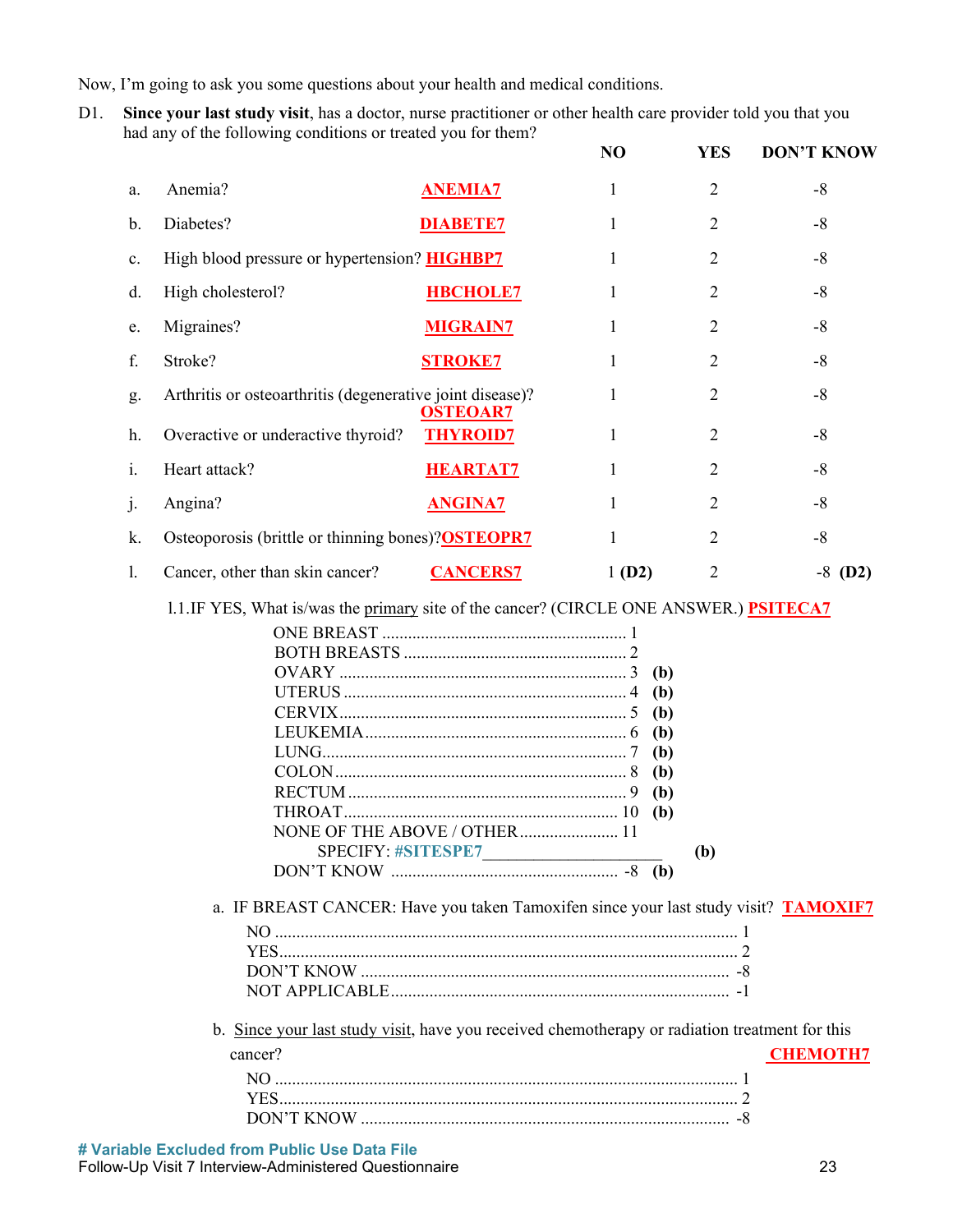D2. How many times have you broken or fractured one or more bones **since your last study visit**? [IF MORE THAN ONE BONE WAS BROKEN DURING THE SAME EVENT COUNT AS ONE TIME.]

**BROKEBO7** # of events where bone(s) were broken or fractured

- a. Which bones did you break or fracture? LIST BELOW. [IF BONE WAS BROKEN MORE THAN ONCE, RECORD EACH BREAK AND SPECIFY WHEN "REBROKEN". BE SPECIFIC IN IDENTIFYING WHICH BONE WAS BROKEN (I.E. RIGHT TIBIA).]
- b. How did it happen? Was it for any of the following reasons? [HAND RESPONDENT CARD "B" AND READ RESPONSE CATEGORIES.]
	- after a fall from a height above the ground greater than six inches,
	- in a motor vehicle accident,
	- while moving fast, like running, bicycling or skating,
	- while playing sports,

**NO**

• **or** because something heavy fell on you or struck you.

**YES**

| . .           |                |                 |  |
|---------------|----------------|-----------------|--|
|               | <b>BONES17</b> | <b>HAPPEN17</b> |  |
| ◠<br><u>.</u> |                |                 |  |
|               | <b>BONES27</b> | HAPPEN27        |  |
| 3.            |                |                 |  |
|               | <b>BONES37</b> | <b>HAPPEN37</b> |  |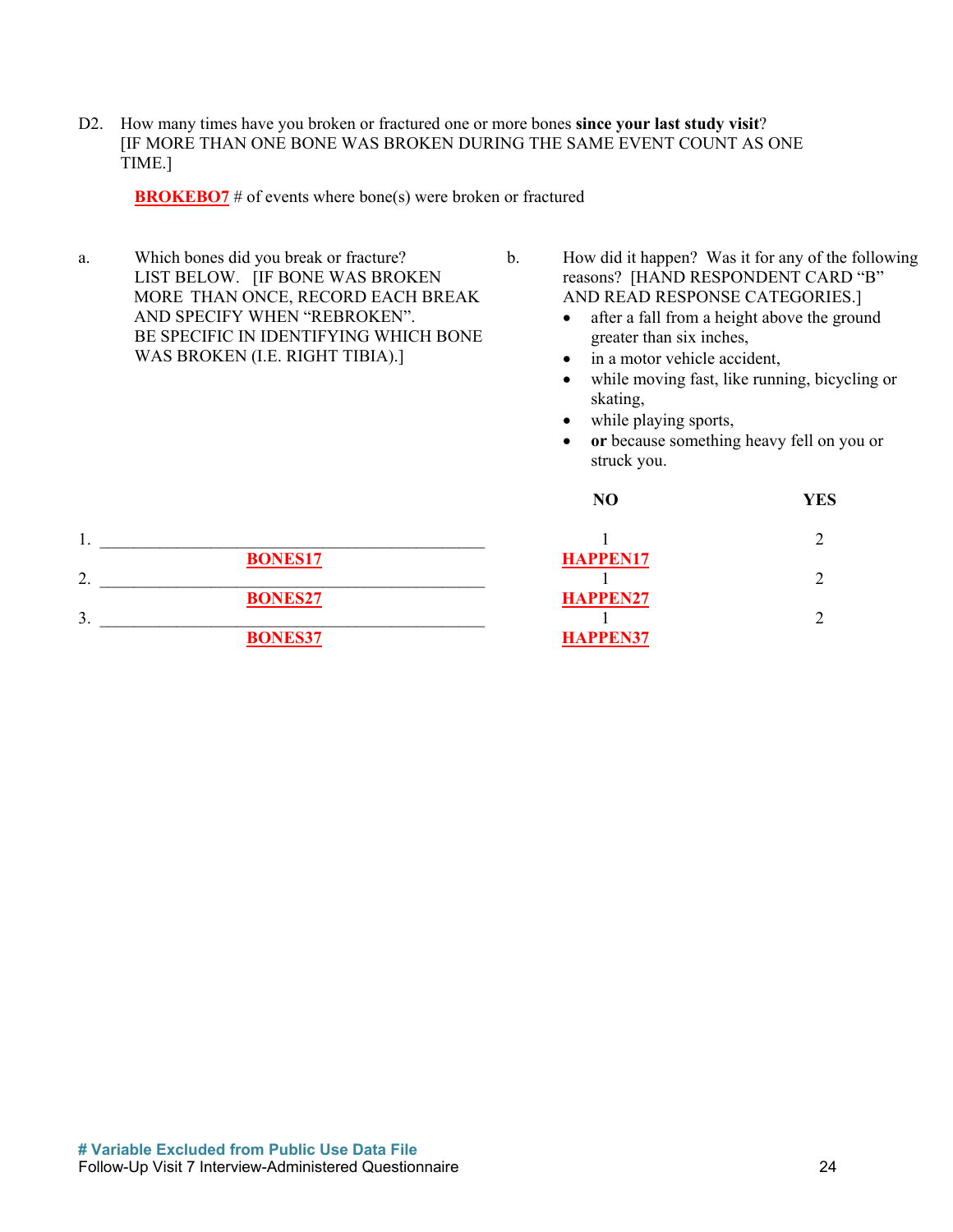|                  | Since your last study visit, have you had any of the following surgeries or<br>procedures?                                                                                        | <b>YES</b><br>NO |                |           |
|------------------|-----------------------------------------------------------------------------------------------------------------------------------------------------------------------------------|------------------|----------------|-----------|
| D3.              | D and C, a scraping of the uterus for any reason, including abortion?                                                                                                             | 1(D4)            | $\overline{2}$ | $-8$ (D4) |
|                  | L. Since your last study visit, how many times have<br>you had a D and C? DANDC7                                                                                                  |                  |                |           |
|                  | # TIMES #NUMDAND7                                                                                                                                                                 |                  |                |           |
| D4.              | Hysterectomy (an operation to remove your uterus or womb)?                                                                                                                        | 1(D5)            | $\overline{2}$ | $-8$ (D5) |
|                  | <b>HYSTERE7</b>                                                                                                                                                                   |                  |                |           |
|                  | L. When was this performed? [PROMPT FOR YEAR EVEN IF<br>MONTH IS UNKNOWN. ENTER -8 IF MONTH IS<br>UNKNOWN.]<br><b>HYSTDAY7<sup>†</sup></b>                                        |                  |                |           |
|                  | $\frac{1}{M}$ $\frac{1}{M}$ $\frac{1}{Y}$ $\frac{1}{Y}$ $\frac{1}{Y}$ $\frac{1}{Y}$                                                                                               |                  |                |           |
| D <sub>5</sub> . | Did you have one or both ovaries removed (an oophorectomy)?                                                                                                                       | 1(D6)            | $\overline{2}$ | $-8$ (D6) |
|                  | <b>OOPHORE7</b>                                                                                                                                                                   |                  |                |           |
|                  | L. Was one ovary removed or were both ovaries removed?<br><b>ONEOVAR7</b>                                                                                                         |                  |                |           |
|                  |                                                                                                                                                                                   |                  |                |           |
| D <sub>6</sub>   | Did you have an endometrial ablation (a procedure to reduce or<br>eliminate menstrual periods by partially or completely destroying<br>the lining of the uterus)? <b>ABLATIN7</b> | 1                | $\overline{2}$ | $-8$      |
| D7.              | Any other uterine procedures, other than D and C, for example:<br>cesarean section, IUD insertion, fibroid removal or endometrial<br>biopsy?<br><b>UTERPRO7</b>                   | 1                | $\overline{2}$ | $-8$      |
| D8.              | Thyroid gland removed? THYRREM7                                                                                                                                                   | 1                | 2              | $-8$      |
| D9.              | Since your last study visit, have you had any of the following conditions?                                                                                                        |                  |                |           |

|                                                                                                                                                                         | N <sub>O</sub>  | <b>YES</b> |
|-------------------------------------------------------------------------------------------------------------------------------------------------------------------------|-----------------|------------|
| a. endometriosis diagnosed by a physician (abnormal<br>growths in lining of uterus)?                                                                                    | <b>ENDO7</b>    |            |
| b. pelvic pain (pain in the lowest part of the abdomen)?                                                                                                                | <b>PELVCPN7</b> |            |
| c. pelvic prolapse or relaxation (the uterus, bladder, or<br>rectum drops, sometimes bulging out of vagina)?                                                            | <b>PROLAPS7</b> |            |
| d. pelvic cancer (cancer of the vulva, cervix, uterus, or<br>ovaries)?                                                                                                  | <b>PELVCNC7</b> |            |
| e. abnormal vaginal bleeding (bleeding from the vagina<br>that is different enough from your normal pattern to be<br>a concern: irregular, heavy, or long in duration)? | <b>ABBLEED7</b> |            |
| f. fibroids (benign growths in the uterus or womb)?                                                                                                                     |                 |            |

**# Variable Excluded from Public Use Data File** Follow-Up Visit 7 Interview-Administered Questionnaire 25 **†** This date is given in days since the initial baseline interview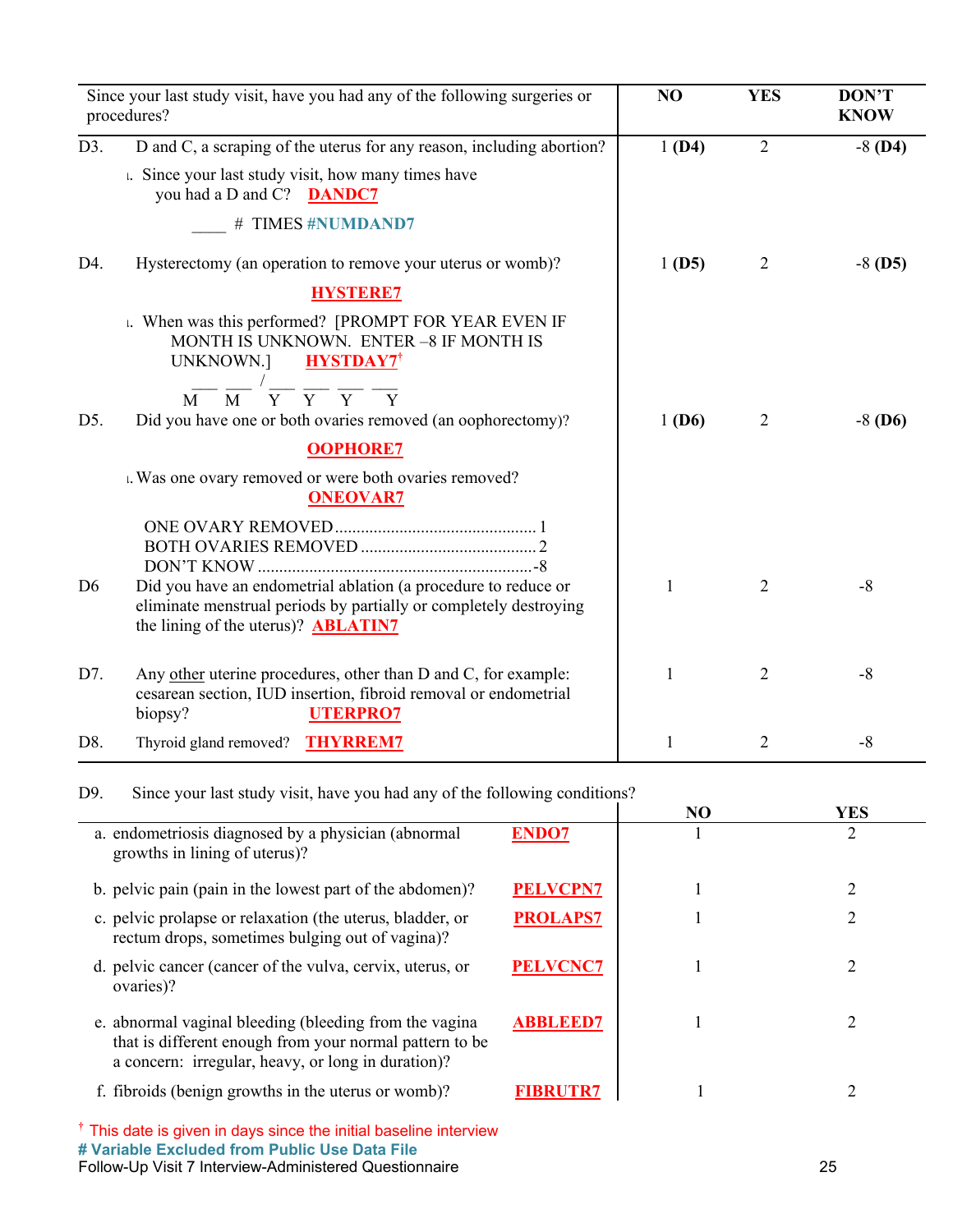- We are interested in learning more about your health care decisions. All of your responses will be kept strictly confidential.
- D10. Do you have a health care provider from whom you primarily get your care for women's health conditions? (If you have an obstetrician or gynecologist (ob/gyn), refer to him or her. If you don't, refer to the person from whom you get care for women's health. We will not contact your provider unless we request your specific written permission.) **PRVIDER7**

| <b>PRVIDER7</b>                                               |          |                  |  |
|---------------------------------------------------------------|----------|------------------|--|
|                                                               |          |                  |  |
|                                                               |          |                  |  |
|                                                               |          |                  |  |
| D11. What is the name of this health care provider? #PRVNAME7 |          | <b>#PRVLAST7</b> |  |
|                                                               | (FIRST). | (LAST)           |  |
|                                                               |          |                  |  |

D12. In what city or town and what state do you see this health care provider?

| a. #PRVTOWN7 |           | b. #PRVSTAT7 | c. If foreign country, |
|--------------|-----------|--------------|------------------------|
|              | CITY/TOWN | <b>STATE</b> | Specify #SPCNTRY7      |

D13. What professional degree does this health care provider have? If you are not sure, please make your best guess: [HAND RESPONDENT CARD "D" AND READ RESPONSE CATEGORIES.] **PROFDEG7**

D14. Which of the following best describes this provider's specialty? **PROVSPC7**

D15. On average, how much time does this health care provider spend with you at each visit? **PROVTIM7**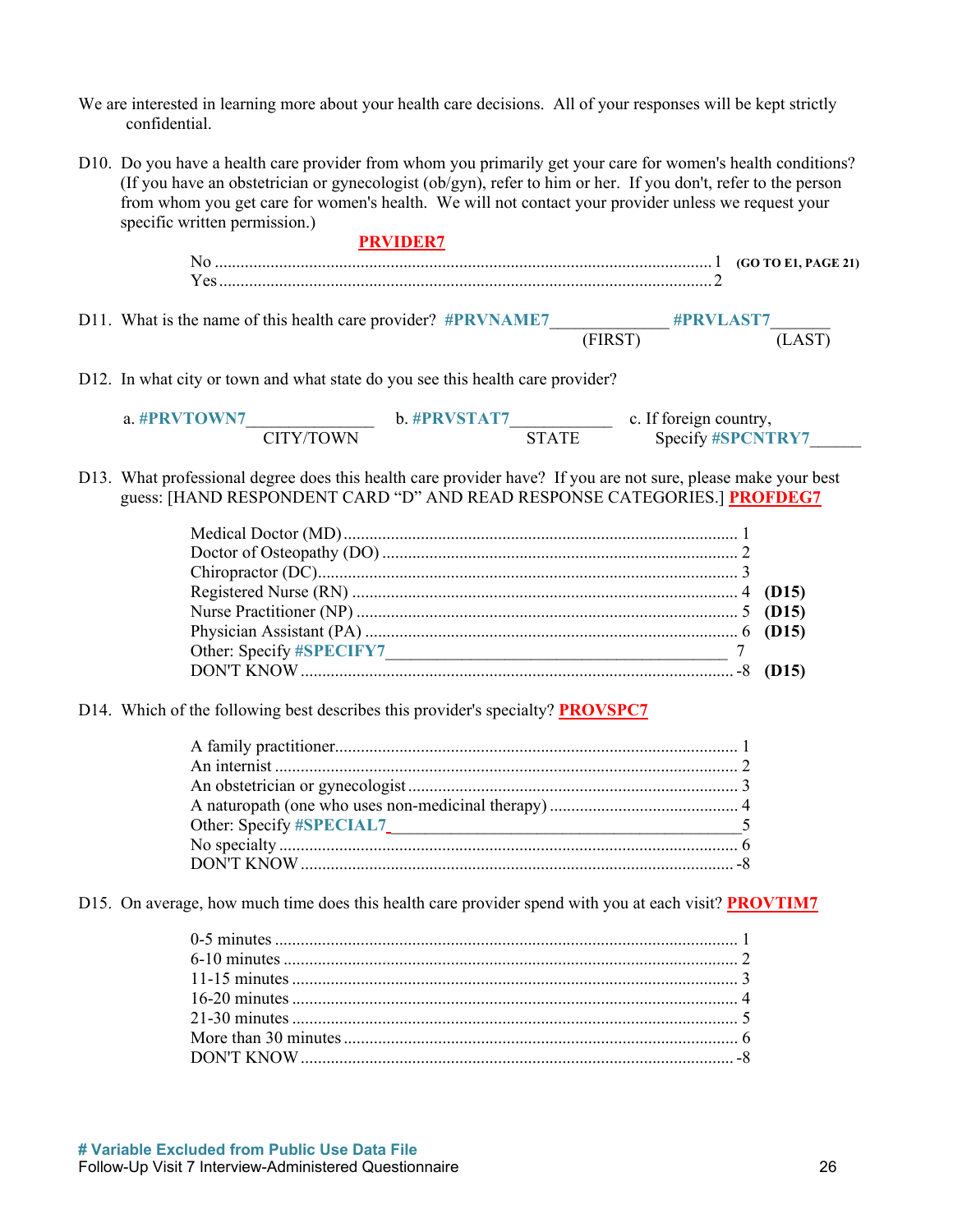|     | Now I would like to ask you about your menstrual periods.<br>E1. Did you have any menstrual bleeding since your last study visit?                                                                                                                                                                   | <b>BLEEDNG7</b>      |                                      |
|-----|-----------------------------------------------------------------------------------------------------------------------------------------------------------------------------------------------------------------------------------------------------------------------------------------------------|----------------------|--------------------------------------|
|     |                                                                                                                                                                                                                                                                                                     |                      | <b>(E6)</b>                          |
| E2. | Did you have any menstrual bleeding in the last 3 months?                                                                                                                                                                                                                                           | <b>BLD3MON7</b>      |                                      |
|     |                                                                                                                                                                                                                                                                                                     |                      |                                      |
| E3. | What was the date that you started your most recent menstrual bleeding? [PROMPT FOR MONTH AND<br>YEAR, EVEN IF DAY IS UNKNOWN. ENTER -8 FOR DAY FIELD IF UNKNOWN]<br>$-\frac{1}{M}$ $\frac{1}{M}$ $\frac{1}{D}$ $\frac{1}{D}$ $\frac{1}{N}$ $\frac{1}{N}$ $\frac{1}{N}$ $\frac{1}{N}$ $\frac{1}{N}$ |                      |                                      |
|     | For the next two questions, I would like to ask you to think about your periods since your last study visit, during<br>times when you were not using birth control pills or other hormone medications.                                                                                              | LMPDAY7 <sup>†</sup> |                                      |
| E4. | Which of the following best describes your menstrual periods since your last study visit? Have they:<br>[HAND RESPONDENT CARD "E"]                                                                                                                                                                  | <b>DESCPER7</b>      |                                      |
|     |                                                                                                                                                                                                                                                                                                     |                      | <b>(E6)</b>                          |
| E5. | A menstrual cycle is the period of time from the beginning of bleeding from one menstrual period to the<br>beginning of bleeding of the next menstrual period. Since your last study visit, what was the usual length of<br>your menstrual cycles?                                                  | <b>LENGCYL7</b>      |                                      |
|     | E6. Since your last study visit, have you been pregnant? Please include live births, stillbirths, abortions,<br>miscarriages, tubal or ectopic pregnancies.                                                                                                                                         | PRGNANT7             |                                      |
|     |                                                                                                                                                                                                                                                                                                     |                      | (F1)                                 |
|     | a. IF YES: [HAND RESPONDENT CARD "F"] What was the outcome of the pregnancy?<br>[READ RESPONSE CATEGORIES. IF RESPONDENT WAS PREGNANT MORE THAN ONCE SINCE<br>LAST VISIT, RECORD OUTCOME OF MOST RECENT PREGNANCY.]                                                                                 | <b>OUTCOME7</b>      |                                      |
|     |                                                                                                                                                                                                                                                                                                     |                      | (F1)<br>(F1)<br>(F1)<br>(F1)<br>(F1) |
|     | b. FOR LIVE BIRTHS ONLY: Are you currently breastfeeding?                                                                                                                                                                                                                                           | <b>BRSTFEE7</b>      |                                      |
|     | $†$ This date is given in days since the initial baseline interview                                                                                                                                                                                                                                 |                      |                                      |
|     | # Variable Excluded from Public Use Data File                                                                                                                                                                                                                                                       |                      |                                      |

Follow-Up Visit 7 Interview-Administered Questionnaire 27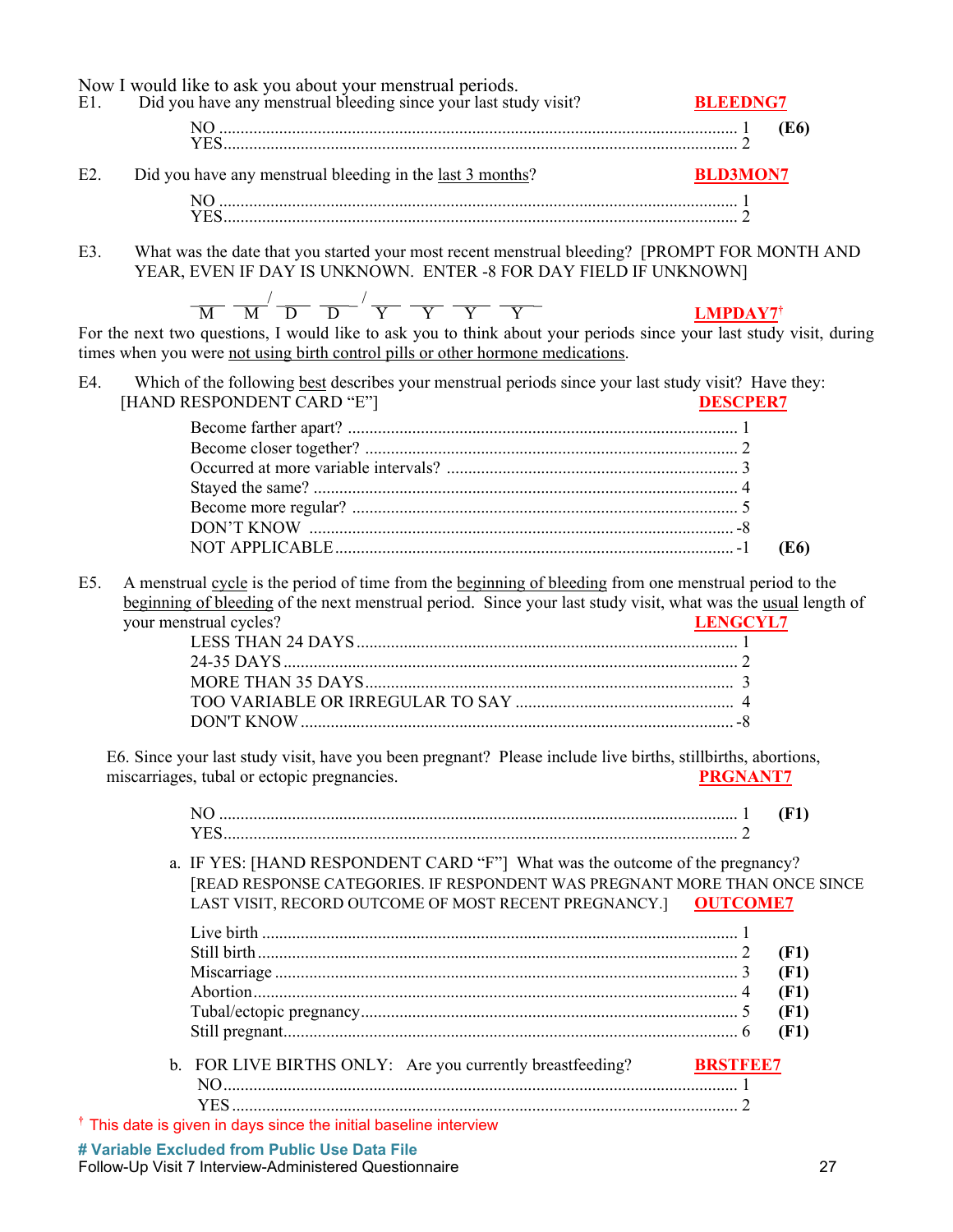The next few questions focus on some other personal aspects of your life

F1. Thinking about your quality of life at the present time, I'd like you to give it a rating where 0 represents the worst possible quality for you and 10 represents the best possible quality for you. [HAND RESPONDENT CARD "G."] Looking at this line, how would you rate your overall quality of life at the present time? Choose a number between 0 and 10. **QLTYLIF7** 

| Worst    |  |  |  |  | <b>Best</b> |
|----------|--|--|--|--|-------------|
| possible |  |  |  |  | possible    |
| quality  |  |  |  |  | quality     |

F2. I would now like to ask you about your feelings over the past two weeks. Tell me how often you have felt or thought this way. [HAND RESPONDENT CARD "H" AND READ RESPONSE CATEGORIES]

|                | *[READ STEM INSTRUCTIONS]                                                                 | <b>Never</b> | <b>Almost</b><br><b>Never</b> | <b>Sometimes</b> | Fairly<br>Often | <b>Very</b><br>Often |  |
|----------------|-------------------------------------------------------------------------------------------|--------------|-------------------------------|------------------|-----------------|----------------------|--|
|                | In the past two weeks you have:                                                           |              |                               |                  |                 |                      |  |
| $a^*a$         | Felt unable to control important things in your<br>life?<br><b>CONTROL7</b>               |              |                               | 3                | 4               |                      |  |
| *b.            | Felt confident about your ability to handle your<br><b>ABILITY7</b><br>personal problems? |              | 2                             | 3                | 4               |                      |  |
| $\mathbf{c}$ . | Felt that things were going your way?<br><b>YOURWAY7</b>                                  |              | 2                             | 3                | 4               |                      |  |
| d.             | Felt difficulties were piling so high that you<br>could not overcome them? PILING7        |              | 2                             |                  |                 |                      |  |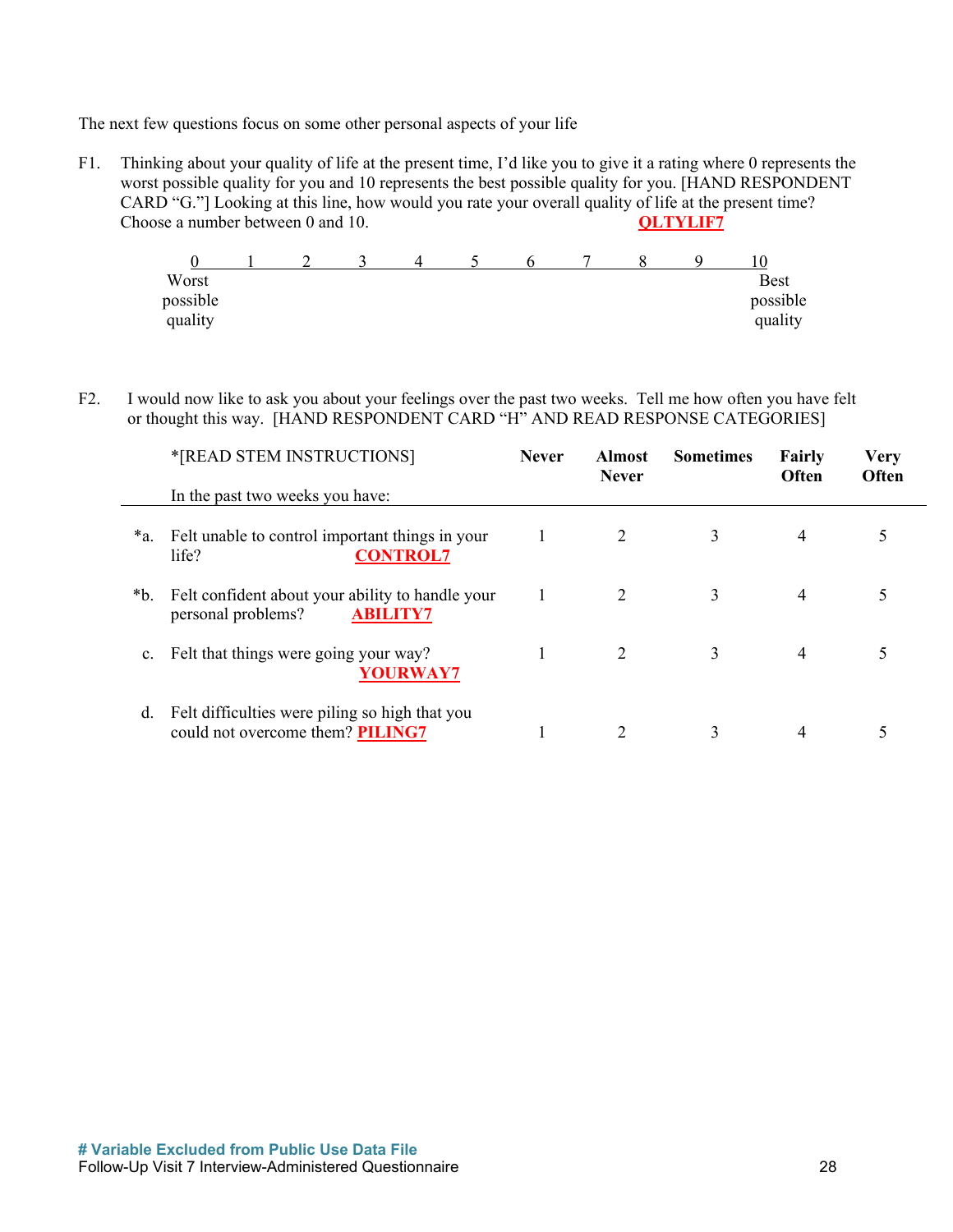| F3. I am going to read you a list of ways you might have felt or behaved recently. Please tell me how often you |
|-----------------------------------------------------------------------------------------------------------------|
| have felt or behaved this way during the past week. [HAND RESPONDENT CARD "I" AND READ                          |
| <b>RESPONSE CATEGORIES</b>                                                                                      |

|           | * [READ STEM INSTRUCTIONS]<br>During the past week:                           |                 | <b>Rarely or</b><br>none of<br>the time<br>(less than<br>$1$ DAY) | Some or a<br>little of the<br>time<br>$(1-2$ DAYS) | <b>Occasionally</b><br>or a<br>moderate<br>amount of the<br>time<br>$(3-4$ DAYS) | Most or all<br>of the time<br>$(5-7)$<br>DAYS) |
|-----------|-------------------------------------------------------------------------------|-----------------|-------------------------------------------------------------------|----------------------------------------------------|----------------------------------------------------------------------------------|------------------------------------------------|
| *a.       | I was bothered by things that usually don't<br>bother me                      | <b>BOTHER7</b>  | $\mathbf{1}$                                                      | $\overline{2}$                                     | 3                                                                                | $\overline{4}$                                 |
| *b.       | I did not feel like eating; my appetite was<br>poor                           | <b>APPETIT7</b> | 1                                                                 | 2                                                  | 3                                                                                | 4                                              |
| $C$ .     | I felt that I could not shake off the blues even<br>with help from my friends | <b>BLUES7</b>   | $\mathbf{1}$                                                      | $\overline{2}$                                     | 3                                                                                | 4                                              |
| d.        | I felt that I was just as good as other people                                | GOOD7           | 1                                                                 | $\overline{2}$                                     | 3                                                                                | 4                                              |
| e.        | I had trouble keeping my mind on what I was<br>doing                          | <b>KEEPMIN7</b> | 1                                                                 | $\overline{2}$                                     | 3                                                                                | 4                                              |
| f.        | I felt depressed                                                              | <b>DEPRESS7</b> | 1                                                                 | $\overline{2}$                                     | 3                                                                                | 4                                              |
| $*_{g.}$  | I felt that everything I did was an effort                                    | <b>EFFORT7</b>  | 1                                                                 | $\overline{2}$                                     | 3                                                                                | 4                                              |
| h.        | I felt hopeful about the future HOPEFUL7                                      |                 | $\mathbf{1}$                                                      | $\overline{2}$                                     | 3                                                                                | 4                                              |
| i.        | I thought my life had been a failure                                          | <b>FAILURE7</b> | 1                                                                 | $\overline{2}$                                     | 3                                                                                | 4                                              |
| j.        | I felt fearful                                                                | <b>FEARFUL7</b> | 1                                                                 | 2                                                  | 3                                                                                | 4                                              |
| $*_{k.}$  | My sleep was restless                                                         | <b>RESTLES7</b> | $\mathbf{1}$                                                      | $\overline{2}$                                     | 3                                                                                | 4                                              |
| 1.        | I was happy                                                                   | <b>HAPPY7</b>   | 1                                                                 | $\overline{2}$                                     | 3                                                                                | 4                                              |
| m.        | I talked less than usual                                                      | <b>TALKLES7</b> | 1                                                                 | 2                                                  | 3                                                                                | 4                                              |
| n.        | I felt lonely                                                                 | <b>LONELY7</b>  | $\mathbf{1}$                                                      | 2                                                  | 3                                                                                | 4                                              |
| $*_{0.}$  | People were unfriendly                                                        | <b>UNFRNDL7</b> | $\mathbf{1}$                                                      | 2                                                  | 3                                                                                | 4                                              |
| p.        | I enjoyed life                                                                | <b>ENJOY7</b>   | $\mathbf{1}$                                                      | $\overline{2}$                                     | 3                                                                                | 4                                              |
| q.        | I had crying spells                                                           | <b>CRYING7</b>  | 1                                                                 | $\overline{c}$                                     | 3                                                                                | 4                                              |
| r.        | I felt sad                                                                    | <b>SAD7</b>     | 1                                                                 | 2                                                  | 3                                                                                | 4                                              |
| $*_{S}$ . | I felt that people disliked me <b>DISLIKE7</b>                                |                 | 1                                                                 | 2                                                  | 3                                                                                | 4                                              |
| t.        | I could not get going<br># Variable Excluded from Public Use Data File        | <b>GETGOIN7</b> | $\mathbf{1}$                                                      | $\overline{2}$                                     | 3                                                                                | 4                                              |

Follow-Up Visit 7 Interview-Administered Questionnaire 29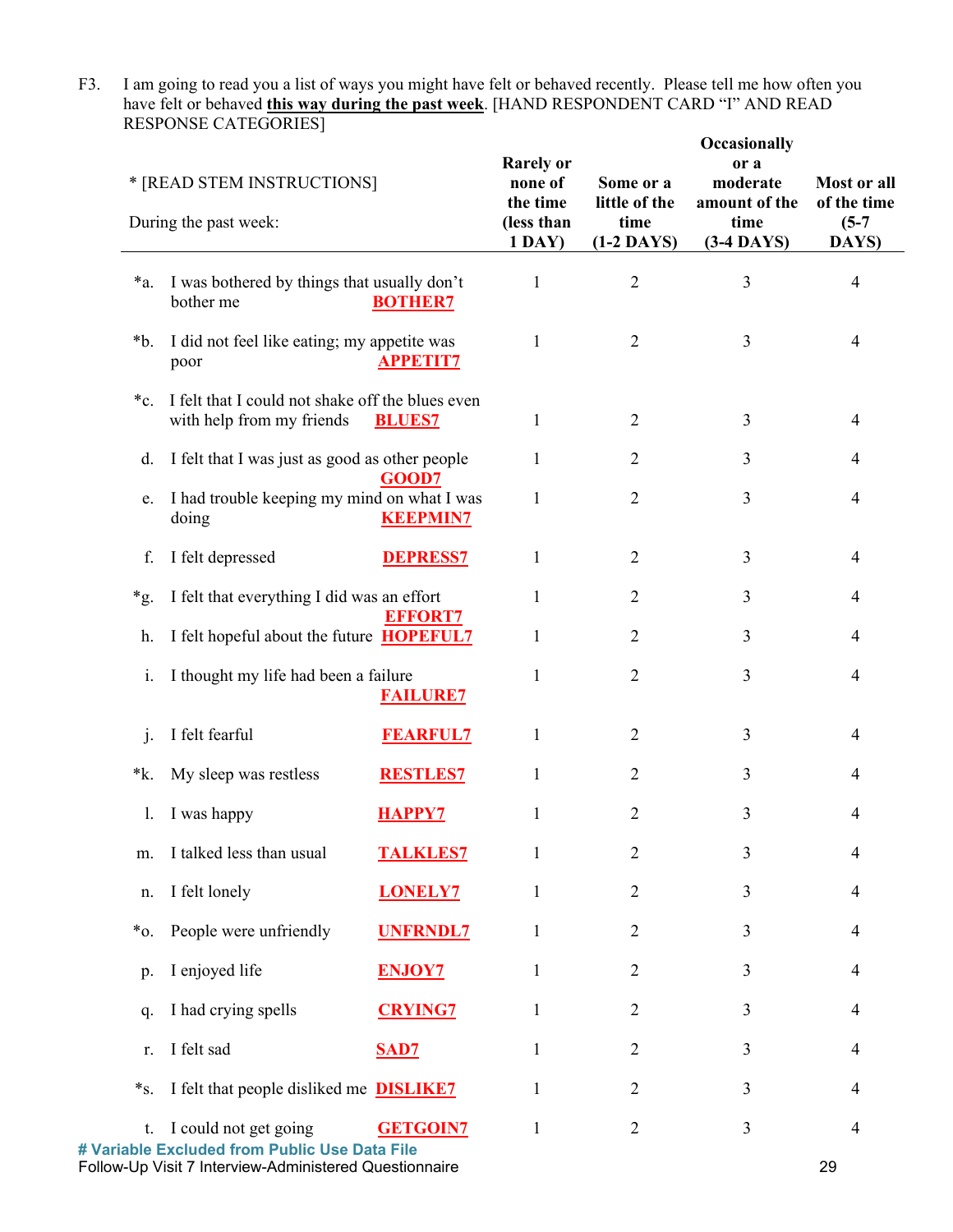### **OCCUPATIONAL QUESTIONS**

These next few questions concern employment. I'm going to ask you to tell me about any changes in your employment since your last study visit.

| G1.              | Since your last study visit, has there been a change in any of your jobs, that is: your place of employment,<br>your job title, or your usual job tasks?<br><b>CHNGJOB7</b> |                                                                                                                                                                                                                                                                                                      |  |  |  |  |  |
|------------------|-----------------------------------------------------------------------------------------------------------------------------------------------------------------------------|------------------------------------------------------------------------------------------------------------------------------------------------------------------------------------------------------------------------------------------------------------------------------------------------------|--|--|--|--|--|
|                  |                                                                                                                                                                             | (G3, p25)<br>(G6, p26)                                                                                                                                                                                                                                                                               |  |  |  |  |  |
| G <sub>2</sub> . |                                                                                                                                                                             | During the past 2 weeks, did you work at any time at a job or business, including work for pay performed at<br>home? (Include unpaid work in the family farm or business. If you were on vacation, or scheduled leave or<br>sick leave, please answer as though you were at your usual job.)<br>JOB7 |  |  |  |  |  |
|                  |                                                                                                                                                                             | (G6, p26)                                                                                                                                                                                                                                                                                            |  |  |  |  |  |
|                  | a.                                                                                                                                                                          | For each paid job you have had in the last two weeks, what was your job title?                                                                                                                                                                                                                       |  |  |  |  |  |
|                  |                                                                                                                                                                             | JOB #1 #JOBTT17                                                                                                                                                                                                                                                                                      |  |  |  |  |  |
|                  |                                                                                                                                                                             | JOB #2 #JOBTIT27                                                                                                                                                                                                                                                                                     |  |  |  |  |  |
|                  |                                                                                                                                                                             | $JOB \#3 \#JOBTT37$                                                                                                                                                                                                                                                                                  |  |  |  |  |  |
|                  | $\mathbf b$ .                                                                                                                                                               | Briefly, what are your usual job activities?<br>[IF MORE THAN ONE JOB WAS MENTIONED, ASK: Please answer for each job.]                                                                                                                                                                               |  |  |  |  |  |
|                  |                                                                                                                                                                             | JOB #1 #JOBACT17                                                                                                                                                                                                                                                                                     |  |  |  |  |  |
|                  |                                                                                                                                                                             | JOB #2 #JOBACT27                                                                                                                                                                                                                                                                                     |  |  |  |  |  |
|                  |                                                                                                                                                                             |                                                                                                                                                                                                                                                                                                      |  |  |  |  |  |
|                  | c.                                                                                                                                                                          | What does the company or your part of the company, do or make? (For example, high school<br>education, health care in hospital, automobile manufacturing, state labor department, retail shoe<br>sales.)<br>[IF MORE THAN ONE JOB WAS MENTIONED, ASK: Please answer this for each job.]              |  |  |  |  |  |
|                  |                                                                                                                                                                             | JOB #1 #JBMAKE17                                                                                                                                                                                                                                                                                     |  |  |  |  |  |
|                  |                                                                                                                                                                             |                                                                                                                                                                                                                                                                                                      |  |  |  |  |  |
|                  |                                                                                                                                                                             |                                                                                                                                                                                                                                                                                                      |  |  |  |  |  |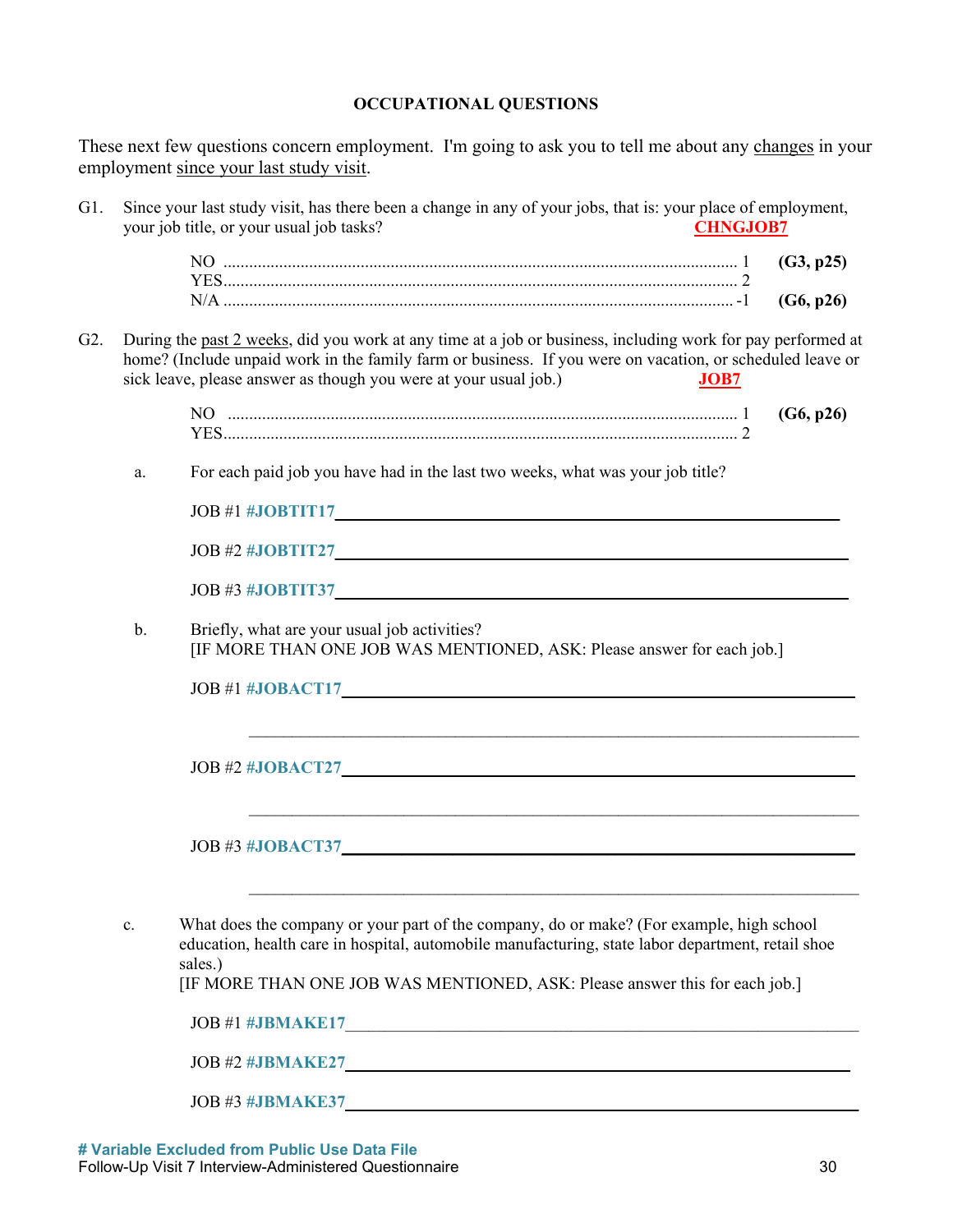ROTATING/ALTERNATING (ALTERNATING WEEKLY/MONTHLY?).  $JOB #1:$ ROTAT<sub>17</sub> **STRTIM17**  $\frac{1}{\text{STPTIM17}}$ **START TIME:** A.M. 1.  $P.M. 2.$ **STOP TIME:**  $\mathcal{L}^{\mathcal{L}}(\mathcal{L}^{\mathcal{L}}(\mathcal{L}^{\mathcal{L}}(\mathcal{L}^{\mathcal{L}}(\mathcal{L}^{\mathcal{L}}(\mathcal{L}^{\mathcal{L}}(\mathcal{L}^{\mathcal{L}}(\mathcal{L}^{\mathcal{L}}(\mathcal{L}^{\mathcal{L}}(\mathcal{L}^{\mathcal{L}}(\mathcal{L}^{\mathcal{L}}(\mathcal{L}^{\mathcal{L}}(\mathcal{L}^{\mathcal{L}}(\mathcal{L}^{\mathcal{L}}(\mathcal{L}^{\mathcal{L}}(\mathcal{L}^{\mathcal{L}}(\mathcal{L}^{\mathcal{L$ A.M. 1. P.M. 2. ROTATING/ALTERNATING (ALTERNATING WEEKLY/MONTHLY?). JOB #2: ROTAT27 **STRTIM27**  $\mathbb{C}^{\mathbb{C}}$  . **START TIME:** A.M. 1. P.M. 2. **STPTIM27 STOP TIME:** A.M. 1. P.M. 2. ROTATING/ALTERNATING (ALTERNATING WEEKLY/MONTHLY?).  $JOB \#3$ : ROTAT37 **STRTIM37** -<br>- <sub>-</sub> - - - -**START TIME:** A.M. 1. P.M. 2. STPTIM37 **STOP TIME:**  $\mathcal{L}^{\text{max}}_{\text{max}}$  . The set of the  $\mathcal{L}^{\text{max}}_{\text{max}}$ A.M. 1. P.M. 2. On average, how many total hours a week do you work, for pay?  $G5.$ **HOURSPA7** # Variable Excluded from Public Use Data File Follow-Up Visit 7 Interview-Administered Questionnaire

G3. Since your last study visit, has there been a change in your usual hours of work of any of your jobs?

What are your usual hours of work each day for each job?

G4.

**CHANGHR7**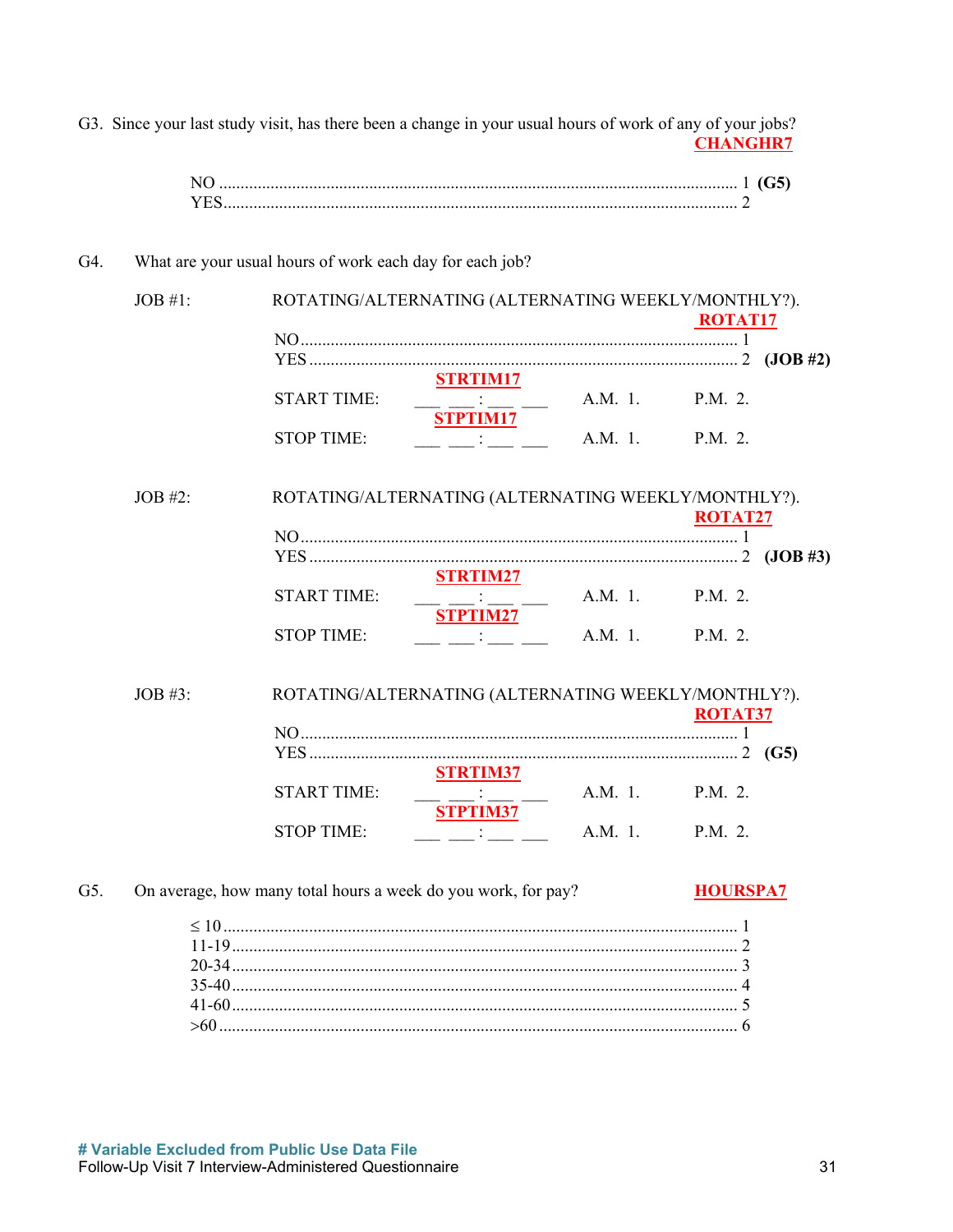| G6. | Do you do volunteer work?     | <b>VOLUNTE7</b>                                                                        |      |
|-----|-------------------------------|----------------------------------------------------------------------------------------|------|
|     |                               |                                                                                        | (G7) |
|     |                               | a. What type of volunteer work do you do? How many hours a week do you spend doing it? |      |
|     | <b>TYPE OF VOLUNTEER WORK</b> | HRS/WK                                                                                 |      |
|     |                               | <b>VLNTHR17</b>                                                                        |      |
|     |                               | <b>VLNTHR27</b>                                                                        |      |
|     |                               | <b>VLNTHR37</b>                                                                        |      |
|     |                               |                                                                                        |      |

What is your current marital status? Would you say... G7.

**MARITAL7**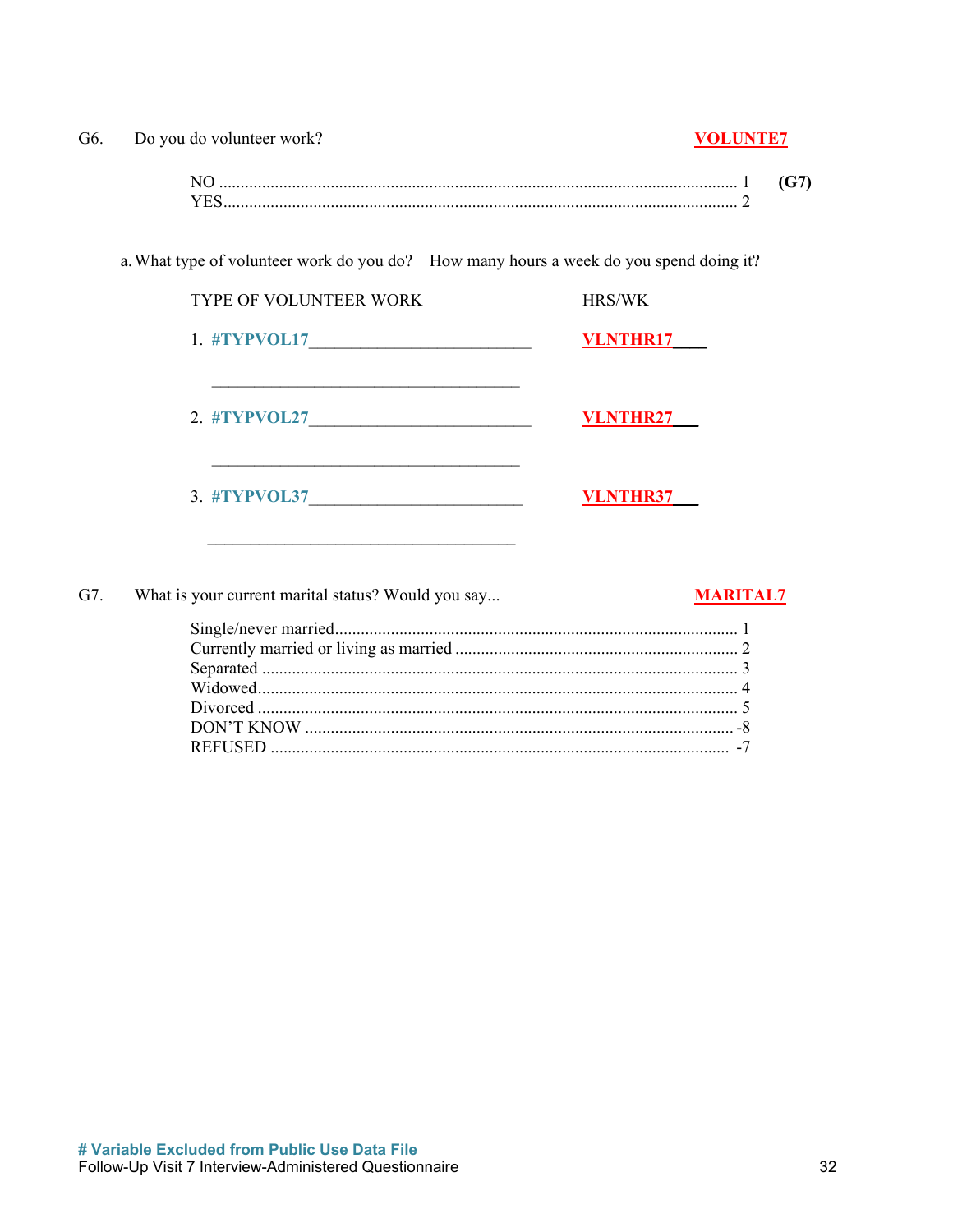| a. RELATIONSHIP TO YOURSELF b. SEX c. AGE                 |                      |
|-----------------------------------------------------------|----------------------|
| 1. #RLATE17 / RELAT17_____________ #SEX17___ #AGE17____   |                      |
|                                                           | #SEX27___ #AGE27____ |
|                                                           |                      |
|                                                           |                      |
|                                                           | #SEX57___ #AGE57___  |
| 6. #RLATE67 / RELAT67 ____________ #SEX67 ___ #AGE67 ___  |                      |
|                                                           |                      |
| 8. #RLATE87 / RELAT87 4SEX87 #AGE87                       |                      |
| 9. #RLATE97 / RELAT97 4SEX97 4AGE97                       |                      |
| 10. #RLATE107 / RELAT107___________ #SEX107___ #AGE107___ |                      |
| 11. #RLATE117 / RELAT117 #SEX117 #AGE117                  |                      |
| 12. #RLATE127 / RELAT127___________ #SEX127__ #AGE127___  |                      |

~H.3. Household composition has been condensed into variable FAMNUM7, representing total number of persons living in the household (including the participant).

### We have a few questions for you concerning your household.

H1. Since your last study visit, has there been any change in who is living in your household? **CHGHHLD7**

| YES. |  |
|------|--|
|      |  |

| H2. | Other than yourself, is there anyone else living in your household? | <b>HOUSEHL7</b> |
|-----|---------------------------------------------------------------------|-----------------|
|     |                                                                     |                 |
|     |                                                                     |                 |
|     |                                                                     |                 |

H3. Please tell me their relationship to you, their gender, and their age. **FAMNUM7**~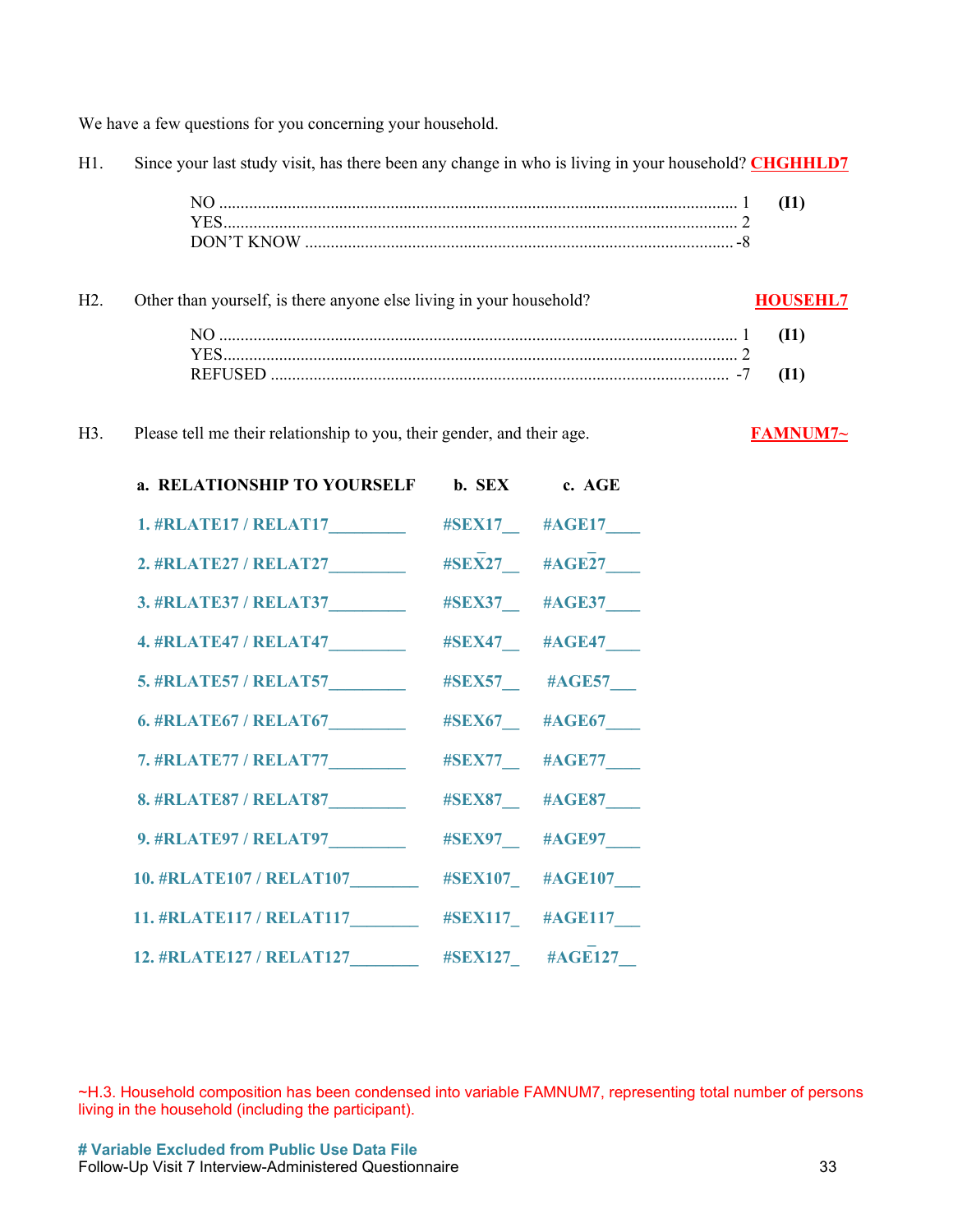### SELF-ADMINISTERED QUESTIONNAIRE PART A

### **ANNUAL FOLLOW-UP**

*Study of Women's Health Across the Nation*

### **SECTION A. GENERAL INFORMATION**

|                  |                                                                                         | AFFIX ID LABEL HERE                                                                                                                                                                                                               |               |
|------------------|-----------------------------------------------------------------------------------------|-----------------------------------------------------------------------------------------------------------------------------------------------------------------------------------------------------------------------------------|---------------|
|                  | A1. RESPONDENT ID:                                                                      |                                                                                                                                                                                                                                   | <b>ARCHID</b> |
| A2.              | SWAN STUDY VISIT#                                                                       | 07                                                                                                                                                                                                                                | <b>#VISIT</b> |
| A3.              | <b>FORM VERSION:</b>                                                                    | 03/03/2003                                                                                                                                                                                                                        | #FORM V       |
| A4.              | DATE FORM COMPLETED:                                                                    | $\frac{1}{M} \frac{1}{M} \frac{1}{D} \frac{1}{D} \frac{1}{Y} \frac{1}{Y} \frac{1}{Y} \frac{5AADAY7}{Y}$                                                                                                                           |               |
| A5.              | <b>INTERVIEWER'S INITIALS:</b>                                                          |                                                                                                                                                                                                                                   | <b>#INITS</b> |
| A <sub>6</sub> . | <b>RESPONDENT'S DOB:</b>                                                                | $\frac{1}{M}$ $\frac{1}{M}$ $\frac{1}{D}$ $\frac{1}{D}$ $\frac{1}{\gamma}$ $\frac{9}{\gamma}$ $\frac{1}{\gamma}$ $\frac{9}{\gamma}$ $\frac{1}{\gamma}$ $\frac{1}{N}$ $\frac{1}{N}$ $\frac{1}{N}$<br><b>VERIFY WITH RESPONDENT</b> |               |
| A7.              | <b>COMPLETED IN:</b>                                                                    | #LOCATIO7                                                                                                                                                                                                                         |               |
|                  |                                                                                         |                                                                                                                                                                                                                                   |               |
| A8.              | <b>INTERVIEW LANGUAGE:</b>                                                              | <b>LANGSAA7</b>                                                                                                                                                                                                                   |               |
| A9.              | INTERVIEWER-ADMINISTERED?                                                               | #INTADMI7                                                                                                                                                                                                                         |               |
|                  | $†$ This date is given in days since the initial baseline interview, which is day zero. |                                                                                                                                                                                                                                   |               |

**# Variable Excluded from Public Use Data File** Follow-up Visit 07 Self-Administered Questionnaire, Part A Page 34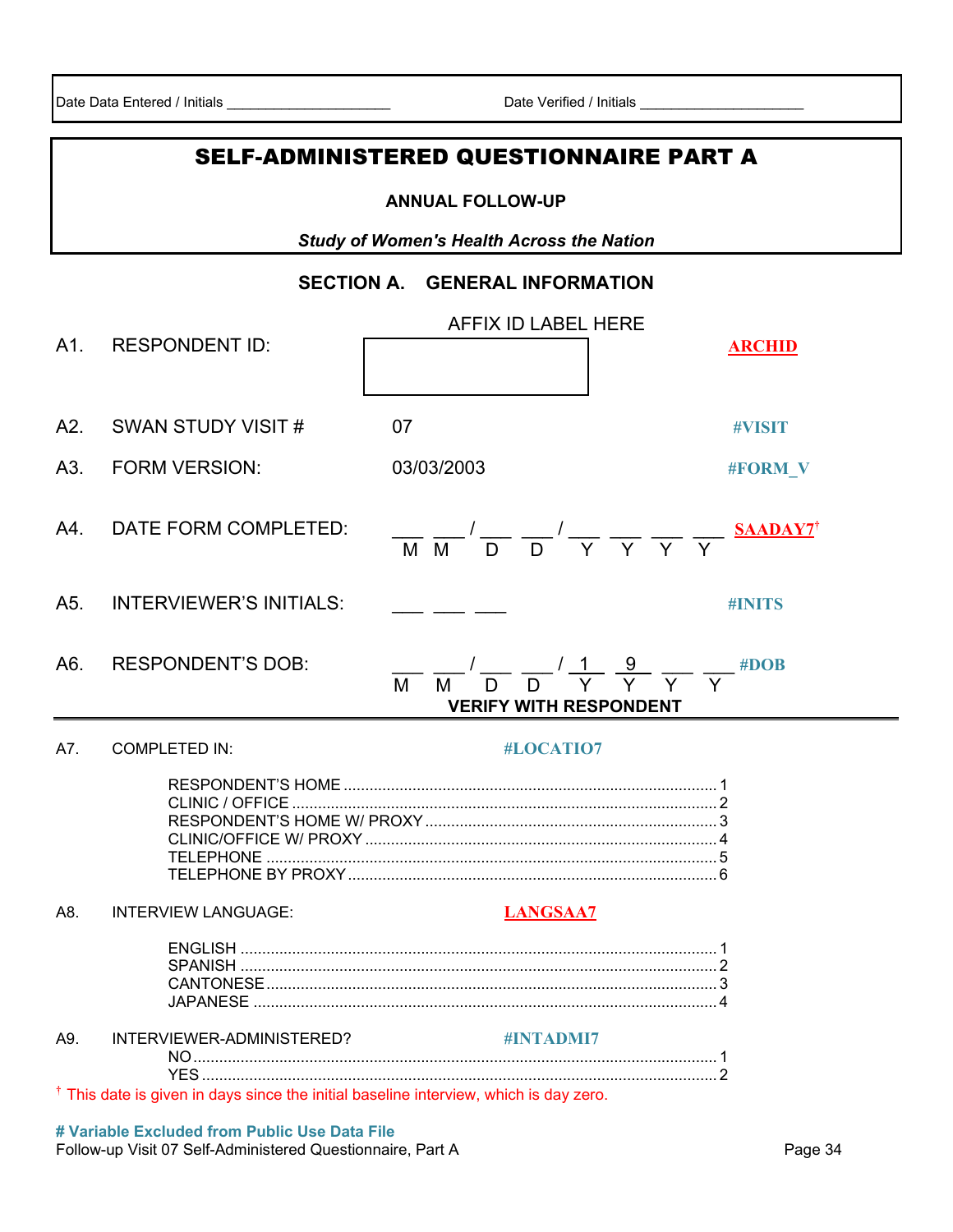We have some questions that we are asking you to complete on your own. If anything is unclear to you, please feel free to ask questions. Study representatives are available and happy to help you. Please take as much time as you need with each question. It is very important to us that you complete the entire questionnaire. Please find the most appropriate response to each question and circle the number for the answer you choose.

Please remember that this information will remain confidential.

Thank you for your participation in this important study.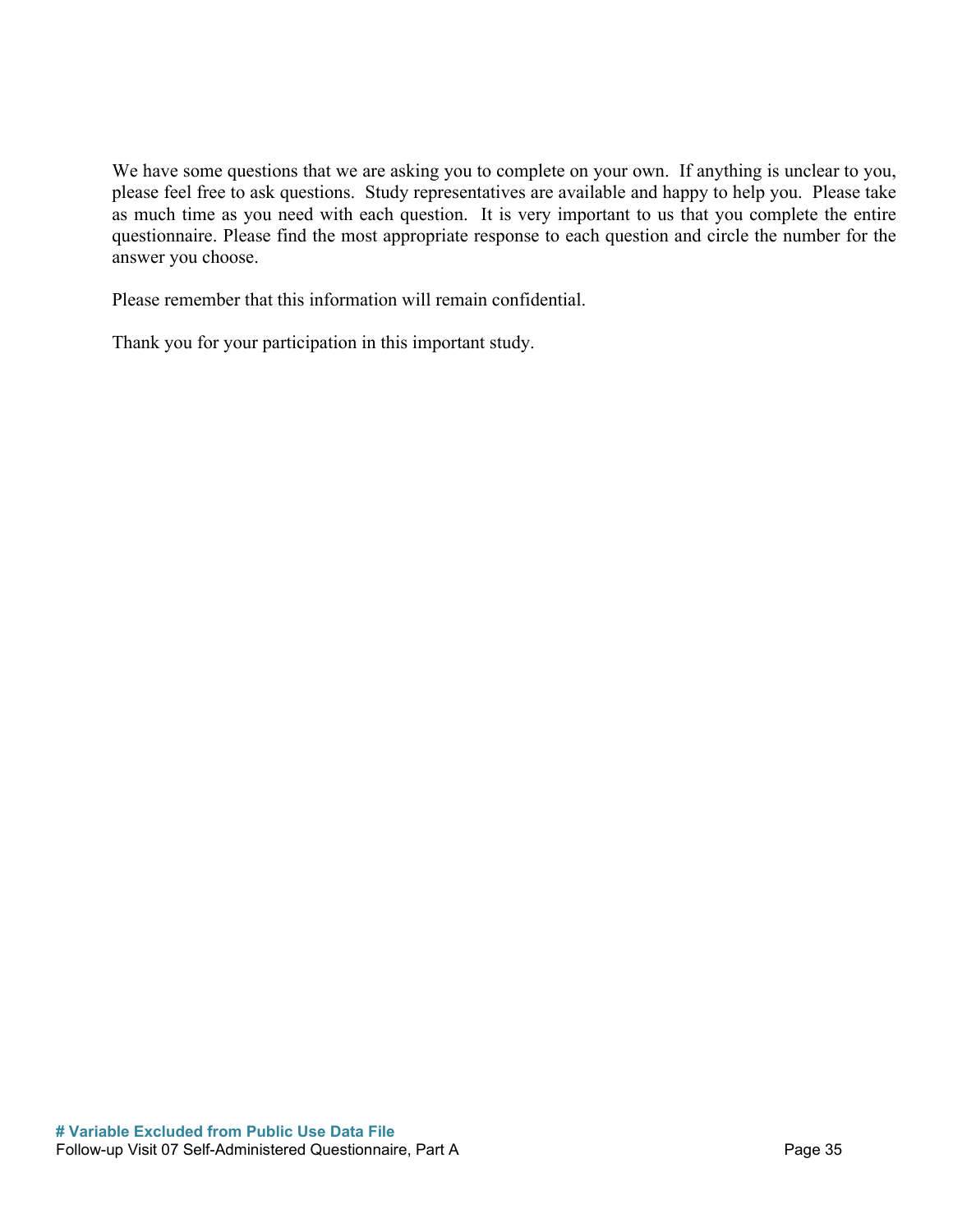We are interested in learning more about women's health during their 40's, 50's and 60's. This first set of questions asks about your health and use of health care.

B1. In general, would you say your health is excellent, very good, good, fair or poor? (PLEASE CIRCLE ONE RESPONSE.) **OVERHLT7**

B2. Since your last study visit, how many different times did you stay in the hospital overnight or longer?

\_\_\_\_ \_\_\_\_ # TIMES **HOSPSTA7**

B3. Since your last study visit, about how many times did you see or talk to a doctor, nurse practitioner or other health care provider, regarding your own health? (Do not count hospitalizations or visits for this study.)

\_\_\_\_ \_\_\_\_ \_\_\_\_ # TIMES **MDTALK7**

B4. Since your last study visit, about how many times did you see or talk to a health care provider or other professional for problems with emotions, "nerves", or mental health?

\_\_\_\_ \_\_\_\_ \_\_\_\_ # TIMES **NERVES7**

### **Since your last study visit, have you had:**

(PLEASE CIRCLE 1 FOR NO OR 2 FOR YES FOR EACH QUESTION.)

|                  |                                                                                                                         | NO | YES |
|------------------|-------------------------------------------------------------------------------------------------------------------------|----|-----|
| B5.              | A Pap Smear (a routine medical test in which the doctor examines the<br>$cervix$ ?<br><b>PAPSMEA7</b>                   |    |     |
| B <sub>6</sub> . | A breast physical examination (a doctor or medical assistant feels for<br>lumps in the breast)?<br><b>BRSTEXA7</b>      |    |     |
| B7.              | A mammogram (an x-ray taken only of the breast by a machine that<br>presses the breast against a glass plate)? MAMOGRA7 |    |     |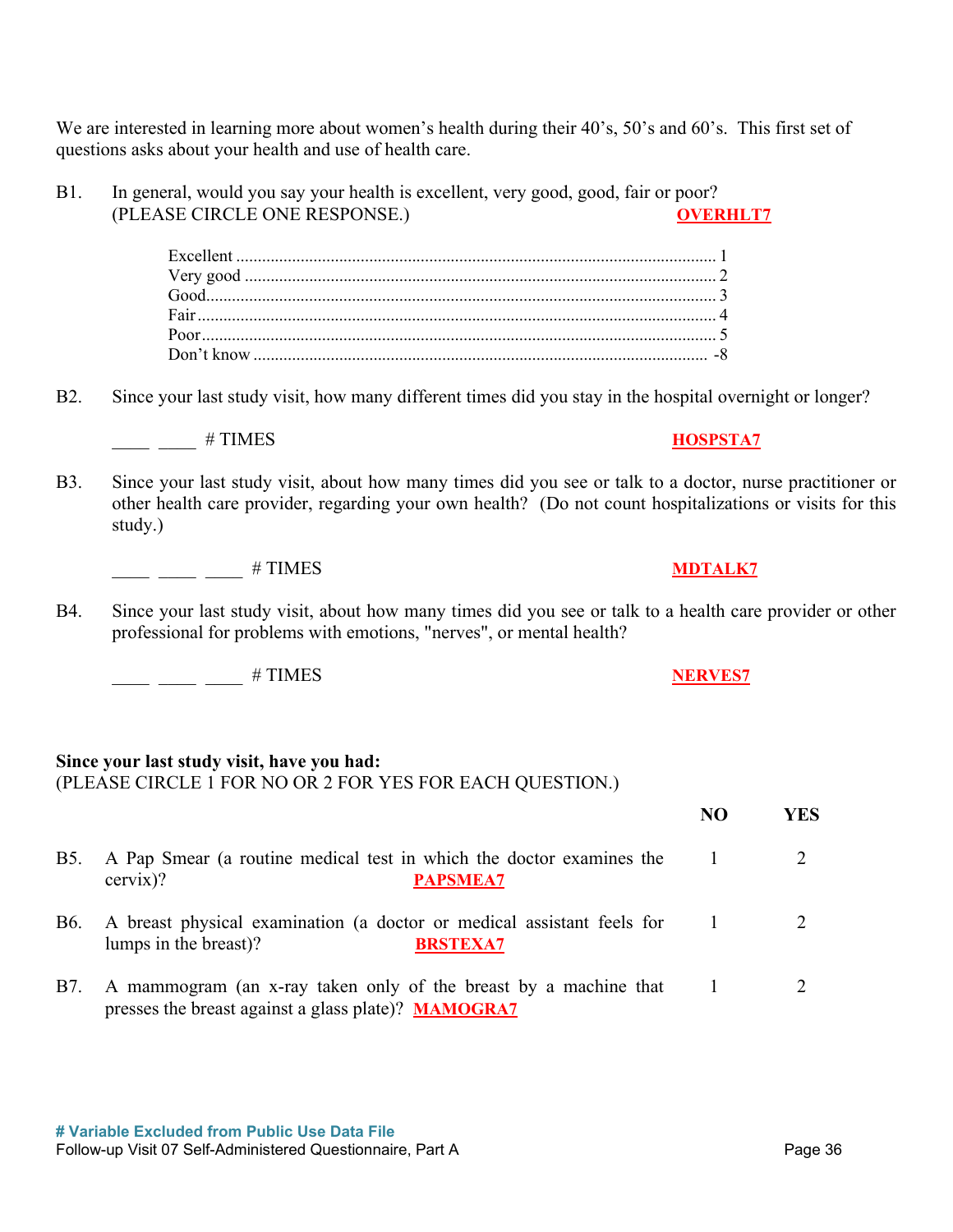B8.Since your last study visit, are there any health services that you needed but did not receive?  **HLTHSER7**

| (GO TO B9) |
|------------|
|            |

B8a. People fail to get health care for a variety of reasons. Have any of the following reasons prevented you from getting health care? (PLEASE CIRCLE ONE NUMBER FOR EACH (PLEASE CIRCLE ONE NUMBER FOR EACH) REASON)

|             | NΟ | YES        |
|-------------|----|------------|
|             |    | 2 INSURAN7 |
| $h_{\cdot}$ |    | 2 NOTAFFR7 |
|             |    | 2 NOTRAN7  |
|             |    | 2 NOPROVIZ |
|             |    | 2 TOOBUS7  |
| £           |    | 2 NOTRUS7  |
| g.          |    | 2 BETTROF7 |
| h.          |    | 2 FAILOTH7 |

B9. Since your last study visit, have you smoked cigarettes regularly (at least one cigarette a day)? **SMOKERE7**

|      |                                                                                                                                  | (GO TO B10)     |
|------|----------------------------------------------------------------------------------------------------------------------------------|-----------------|
| B9a. | IF YES: How many cigarettes, on average, do you smoke per day now?<br>(If NONE, please indicate with a (0) zero and answer B9b.) |                 |
|      | <b>CIGARETTES PER DAY</b>                                                                                                        | <b>AVCIGDA7</b> |
| B9b. | If you stopped smoking since your last study visit, what was the last month and year you<br>smoked?                              |                 |

 $\frac{1}{2}$   $\frac{1}{2}$   $\frac{1}{2}$   $\frac{1}{2}$   $\frac{1}{2}$   $\frac{1}{2}$   $\frac{1}{2}$   $\frac{1}{2}$   $\frac{1}{2}$   $\frac{1}{2}$   $\frac{1}{2}$   $\frac{1}{2}$   $\frac{1}{2}$   $\frac{1}{2}$   $\frac{1}{2}$   $\frac{1}{2}$   $\frac{1}{2}$   $\frac{1}{2}$   $\frac{1}{2}$   $\frac{1}{2}$   $\frac{1}{2}$   $\frac{1}{2}$  M M Y Y Y Y **#SMOKEMO7 / #SMOKEYR7**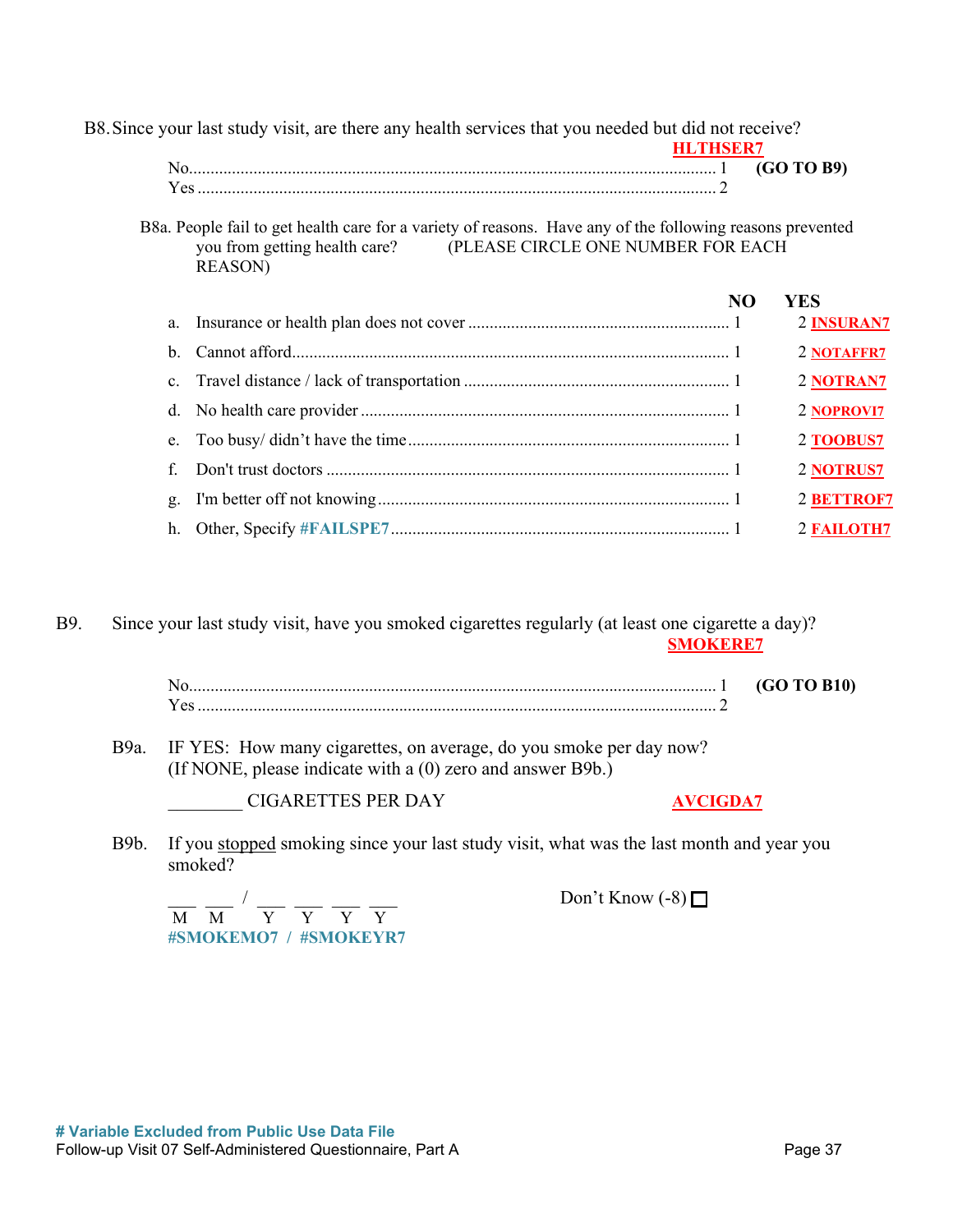### **The next 7 questions are about your exposure to smoke. If you are a smoker, please do not include yourself when answering questions B.10-B.12.**

B10. How many members of your household smoke tobacco in the house (at least 1 cigarette, cigar or pipe bowl per day)?

# PERSONS **HHMEMSM7** 

B10a. **During the past 7 days**, on how many days were you exposed to tobacco smoke inside your

\_\_\_# DAYS => IF 0 DAYS, GO TO QUESTION B.11. **HOMEXPD7**

B10b. **Over the past 7 days**, when you were exposed to tobacco smoke in your home, how many hours were you exposed during a typical day?

\_\_\_ # HOURS **HOMEXPH7**

home?

B11. **During the past 7 days**, on how many days were you exposed to tobacco smoke while at work?

\_\_\_ # DAYS => IF 0 DAYS, GO TO QUESTION B.12. **WRKEXPD7**

B11a. **Over the past 7 days**, when you were exposed to tobacco smoke while at work, how many hours were you exposed during a typical day?

\_\_\_ # HOURS **WRKEXPH7**

B11b. **During the past 7 days**, when you were exposed to tobacco smoke while at work, how many people on average were smoking in the room you were in?

\_\_\_ # PEOPLE **WRKEXPE7**

B12. **During the past 7 days**, how many total hours were you exposed to tobacco smoke while at places other than home or work (including meetings, restaurants, bars, parties, etc.)?

\_\_\_ # HOURS **TOTEXPH7**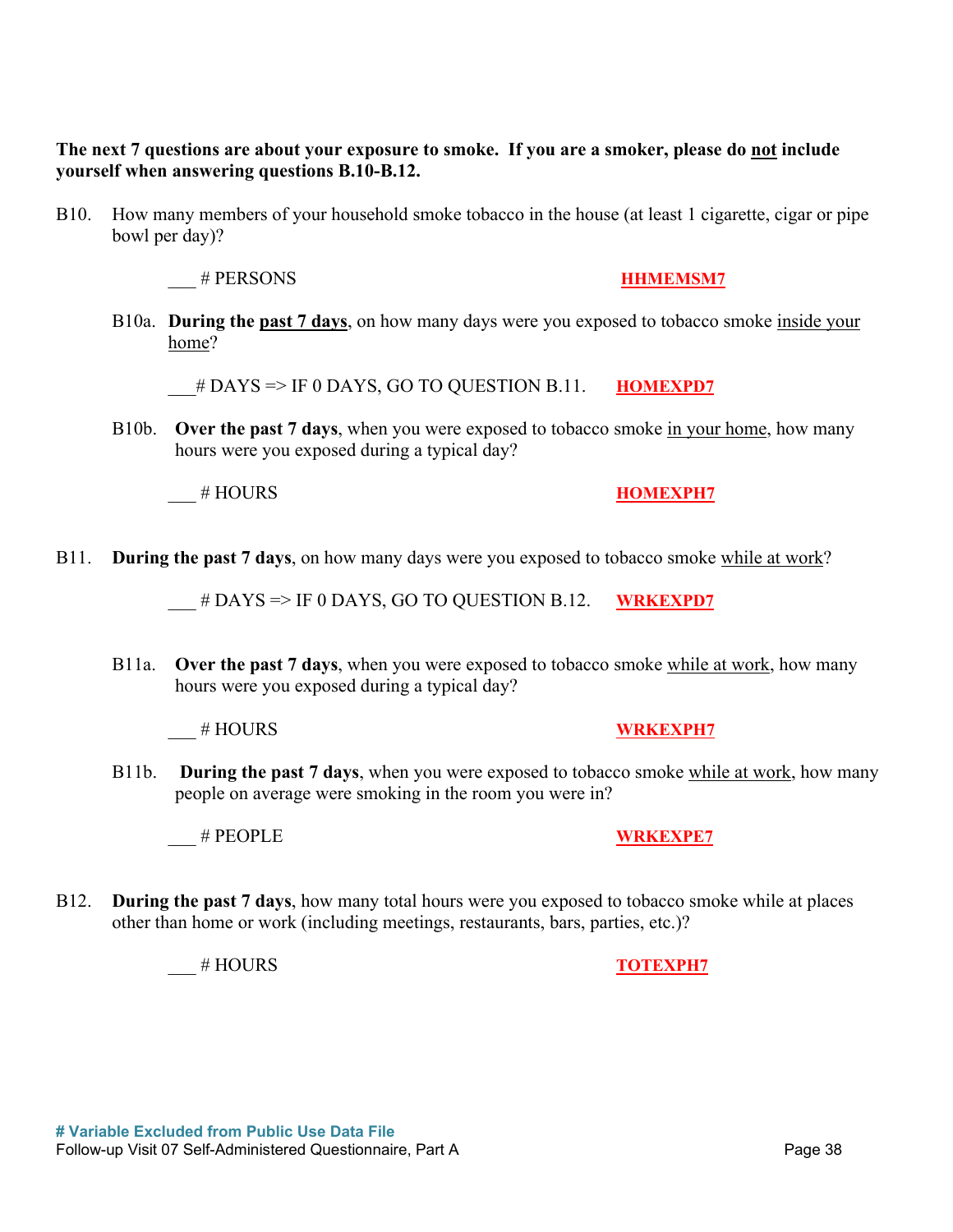## The next questions are about your consumption of alcoholic beverages.

Since your last study visit, did you drink any beer, wine, liquor, or mixed drinks? DRNKBEE7 B13.

| (GO TO C1. PAGE 7) |
|--------------------|
|                    |

B14. How many glasses of beer (a medium glass or serving of beer is twelve ounces) did you drink on average per day, week or month? (PLEASE CIRCLE ONLY ONE RESPONSE.) **GLASBEE7** 

B15. How many glasses of wine or wine coolers, (a medium glass or serving of wine is 4 to 6 ounces), did you drink on average per day, week or month? (CIRCLE ONE NUMBER) **GLASWIN7** 

B16. How many glasses of liquor or mixed drinks, (a medium serving is one shot), did you drink on average, per day, week or month? (CIRCLE ONE NUMBER) **GLASLIQ7**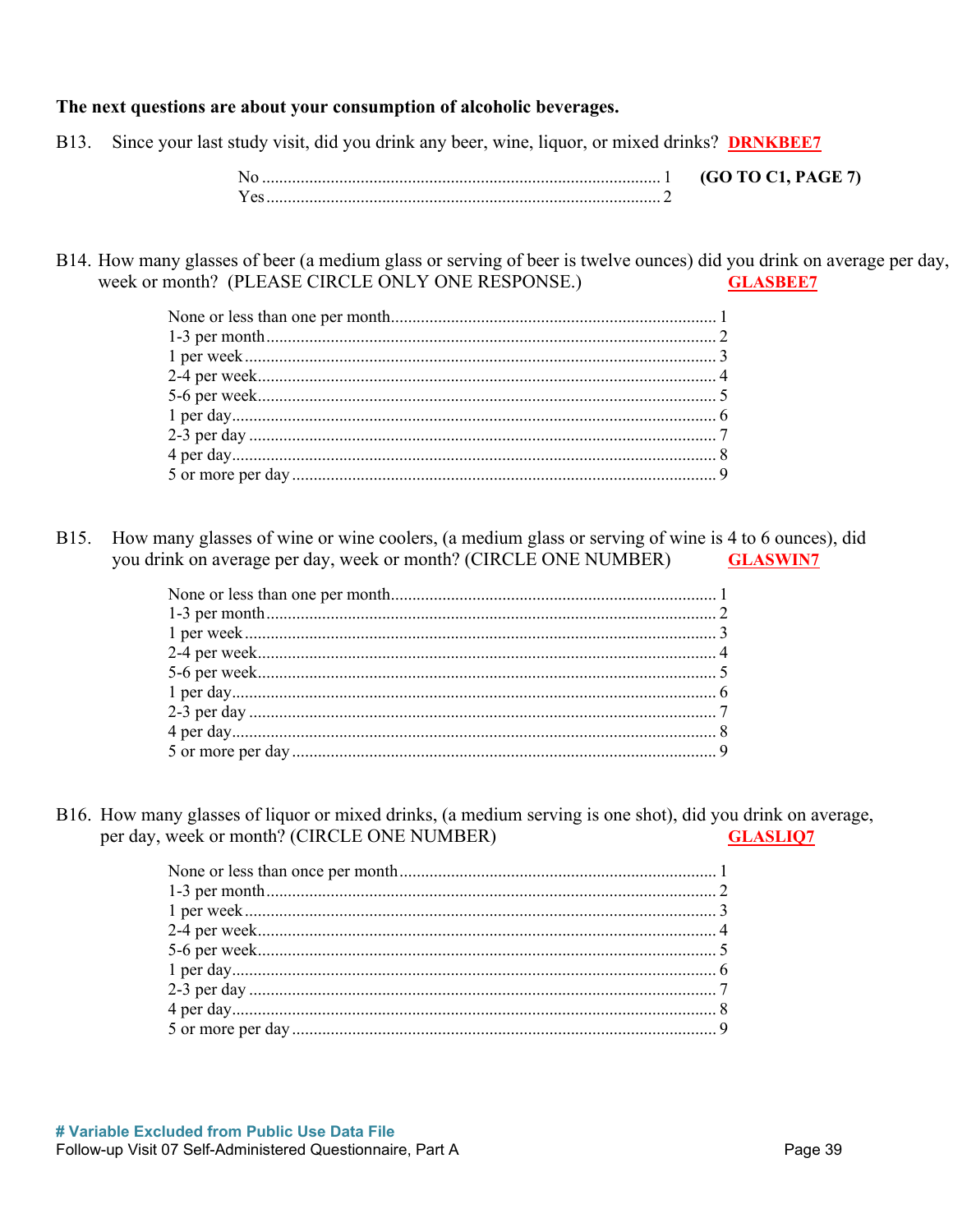The following questions are about specific health problems you may have had over the past two weeks.

**Thinking back over the past two weeks, how often have you had…**

C1. Hot flashes or flushes? **HOTFLAS7** (CHECK ONE BOX AND ANSWER THE NEXT QUESTION AS INSTRUCTED.)



# C2. Cold sweats? **COLDSWE7**

(CHECK ONE BOX AND ANSWER THE NEXT QUESTION AS INSTRUCTED.)

 $\Box$  Not at all<sub>(1)</sub> (GO TO C3)

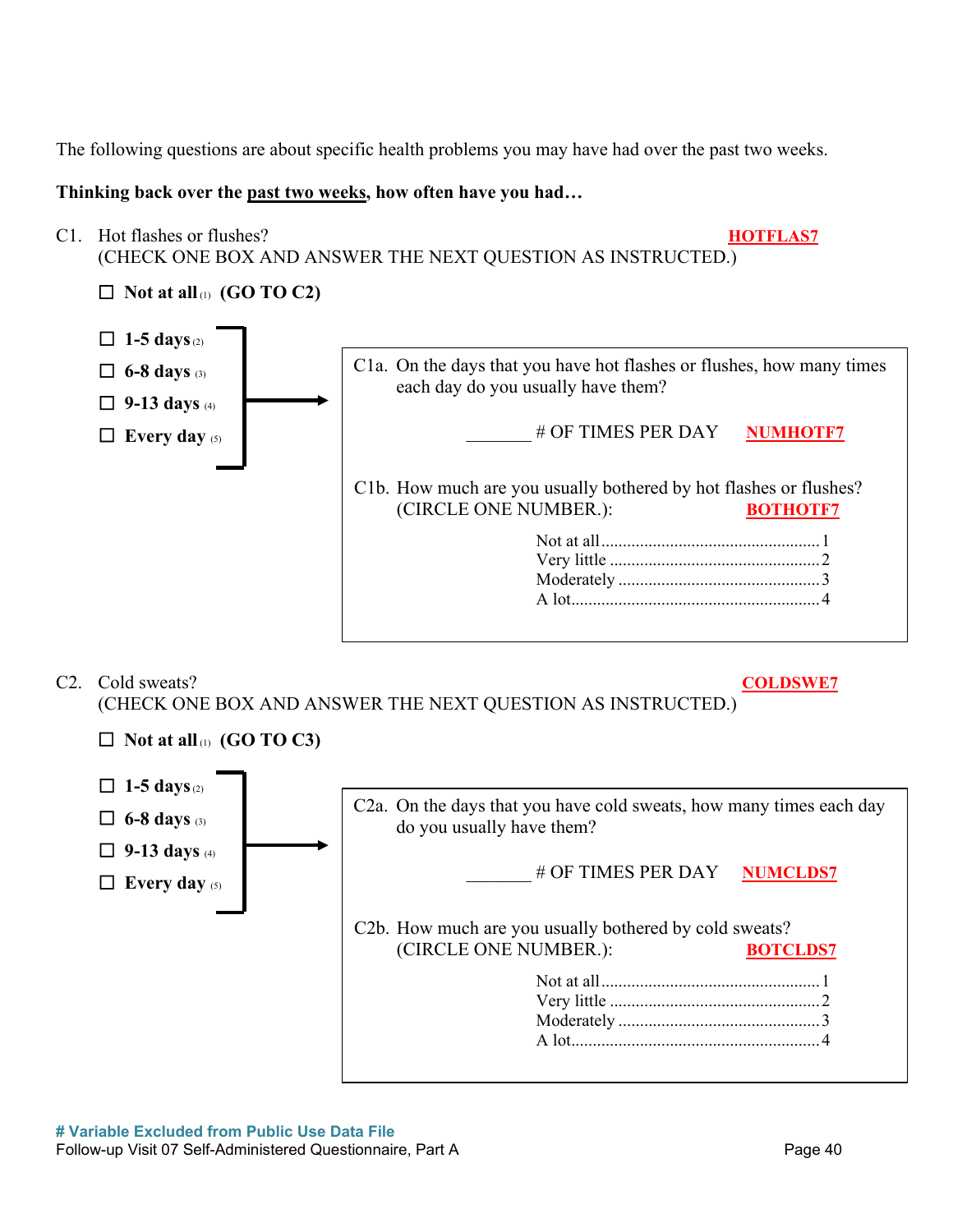# **Thinking back over the past two weeks, how often have you had…**

C3. Night sweats? **NITESWE7** (CHECK ONE BOX AND ANSWER THE NEXT QUESTION AS INSTRUCTED.) □ Not at all<sub>(1)</sub> (GO TO C4)



- C4. Stiffness or soreness in joints, neck or shoulders? **STIFF7** (CHECK ONE BOX AND ANSWER THE NEXT QUESTION AS INSTRUCTED.)
	- $\Box$  Not at all<sub>(1)</sub> (GO TO C5)



- C5. Irritability or grouchiness? **IRRITAB7** (CHECK ONE BOX AND ANSWER THE NEXT QUESTION AS INSTRUCTED.)
	- $\Box$  Not at all<sub>(1)</sub> (GO TO C6)

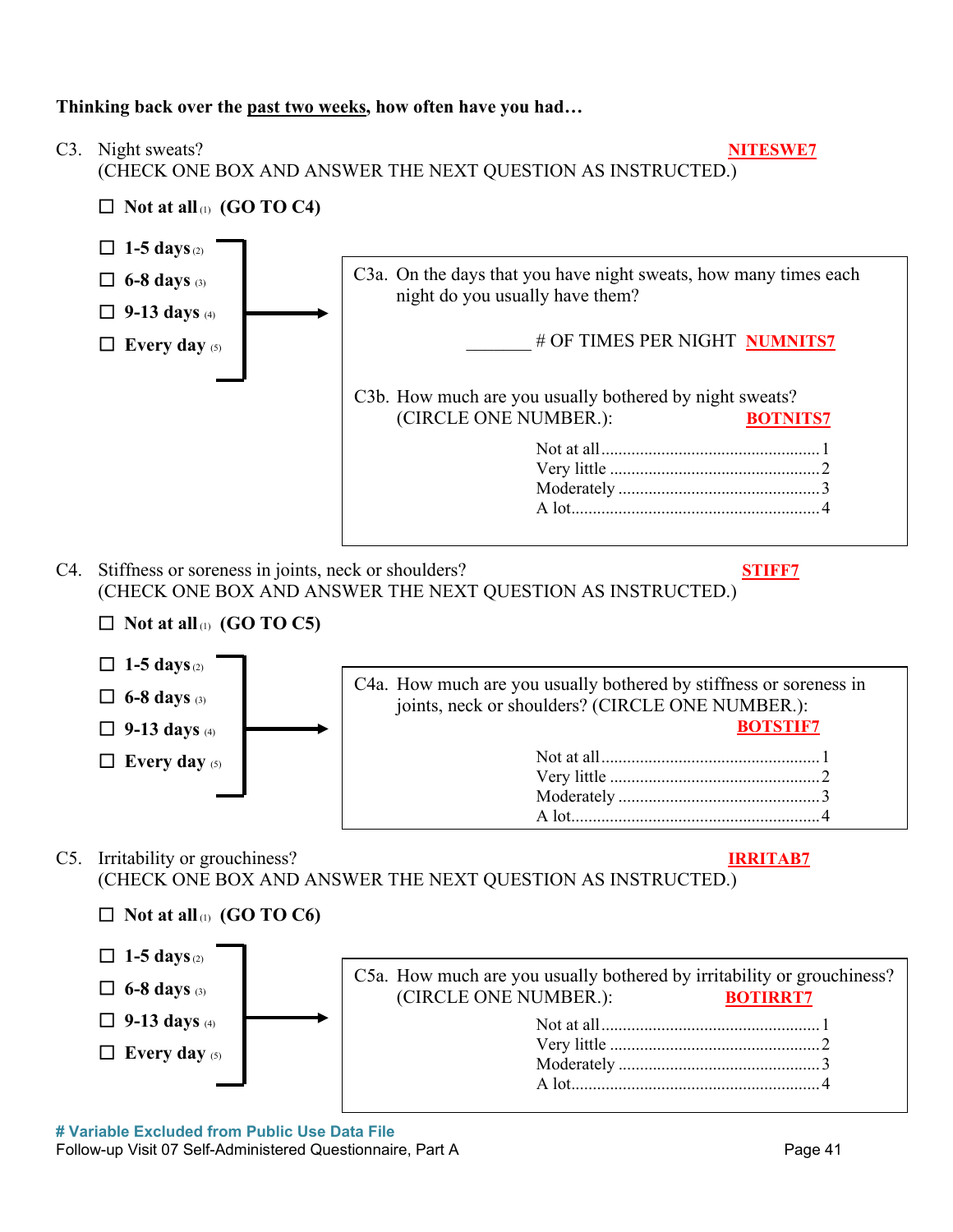# **Thinking back over the past two weeks, how often have you had…**

- C6. Feeling tense or nervous? **NRVOUS7** (CHECK ONE BOX AND ANSWER THE NEXT QUESTION AS INSTRUCTED.)
	- $\Box$  Not at all<sub>(1)</sub> (GO TO C7)



C7. Below is a list of common problems which affect us from time to time in our daily lives. Thinking back over the past two weeks, please circle the number corresponding to how often you experienced any of the following.

|                           | How often have you had                                                     | Not at all | $1-5$ days     | 6-8 days |                | 9-13 days Every day |
|---------------------------|----------------------------------------------------------------------------|------------|----------------|----------|----------------|---------------------|
| a.                        | Back aches or pains? <b>ACHES7</b>                                         |            |                | 3        | $\overline{4}$ | 5                   |
| b.                        | Vaginal dryness?<br><b>VAGINDR7</b><br><b>FEELBLU7</b>                     |            | 2              | 3        | $\overline{4}$ | 5                   |
| c.                        | Feeling blue or depressed?                                                 |            | 2              | 3        | $\overline{4}$ | 5                   |
| $\mathbf{d}$ .            | Dizzy spells?<br><b>DIZZY7</b>                                             |            | $\overline{2}$ | 3        | $\overline{4}$ | 5                   |
| e.                        | Forgetfulness?<br><b>FORGET7</b>                                           |            | 2              | 3        | 4              | 5                   |
| f.                        | Frequent mood changes?<br><b>MOODCHG7</b>                                  |            | 2              | 3        | $\overline{4}$ | 5                   |
| g.                        | Heart pounding or racing?<br><b>HARTRAC7</b>                               |            | 2              | 3        | $\overline{4}$ | 5                   |
| h.                        | Feeling fearful for no reason?<br><b>FEARFULA7</b>                         |            | 2              | 3        | 4              | 5                   |
| $\mathbf{1}$ .<br>$\cdot$ | Headaches?<br><b>HDACHE7</b><br>Breast pain/tenderness?<br><b>BRSTPAI7</b> |            | $\overline{2}$ | 3        | 4<br>4         | 5                   |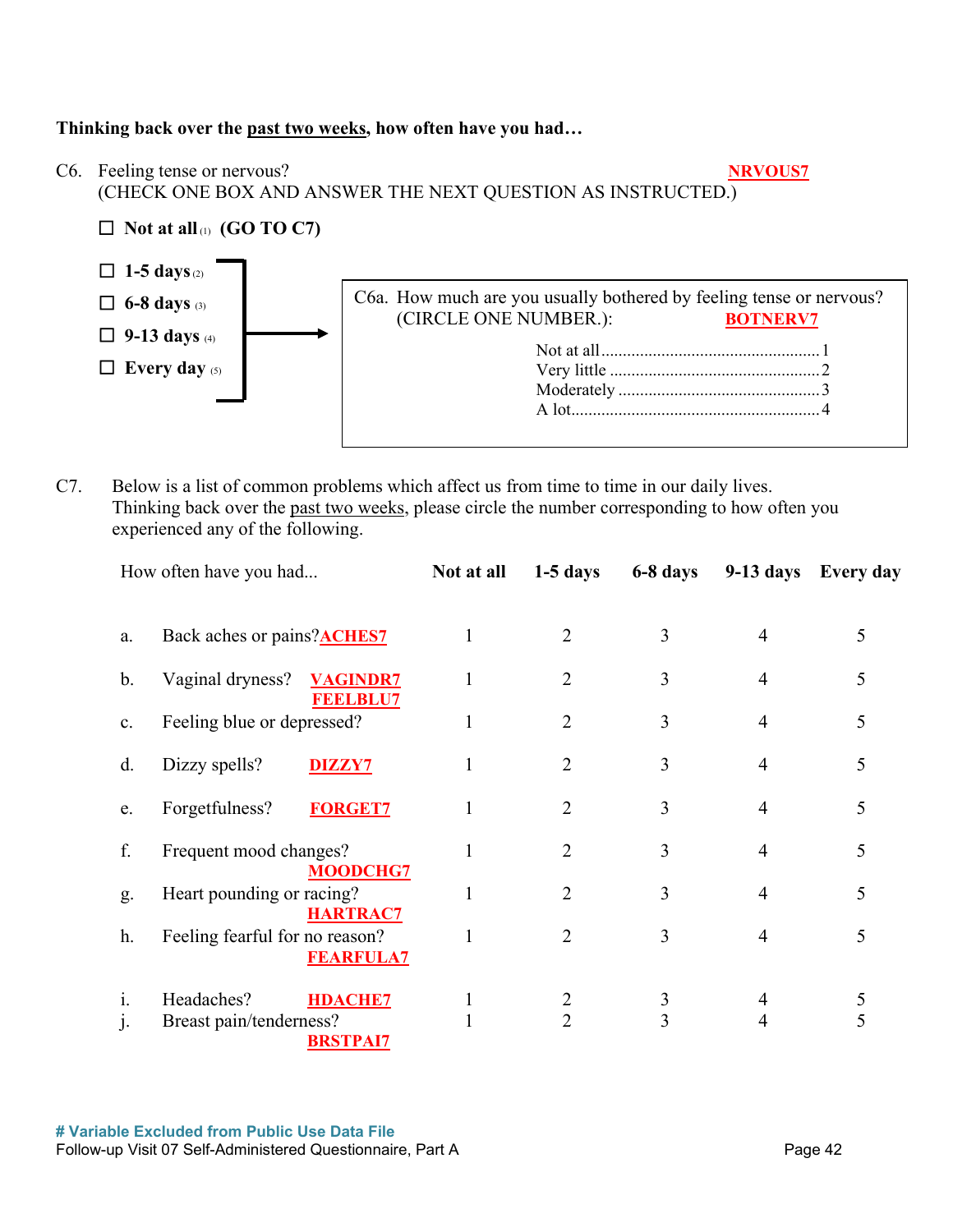C8. These questions (a - c) are about your sleep habits over the past two weeks. Please circle one answer for each of the following questions. Pick the answer that best describes how often you experienced the situation in the past 2 weeks.

|                | In the past two weeks                                                                                           | No,<br>not in<br>the past<br>2 weeks | Yes,<br>less than<br>once a<br>week | Yes,<br>1 or 2<br>times a<br>week | Yes,<br>3 or 4<br>times<br>per week | Yes,<br>5 or more<br>times a<br>week |
|----------------|-----------------------------------------------------------------------------------------------------------------|--------------------------------------|-------------------------------------|-----------------------------------|-------------------------------------|--------------------------------------|
| a.             | <b>TRBLSLE7</b><br>Did you have trouble falling as leep?                                                        |                                      |                                     | 3                                 | 4                                   |                                      |
| b.             | Did you wake up several times a<br>night?<br><b>WAKEUP7</b>                                                     |                                      | 2                                   | 3                                 | 4                                   |                                      |
| $\mathbf{c}$ . | Did you wake up earlier than you had<br>planned to, and were unable to fall<br>asleep again?<br><b>WAKEARL7</b> |                                      |                                     | 3                                 | 4                                   |                                      |

The following question relates to your usual sleep habits during the past month only. Your answer should give the most accurate description for most of the days and nights in the past month.

| C9. | During the past month, how would you rate your sleep quality overall? SLEEPQL7 |  |
|-----|--------------------------------------------------------------------------------|--|
|     |                                                                                |  |

A common complaint among women is having to urinate a lot or the involuntary loss of urine. We would like to understand more about this problem, find out what women do to handle it, and whether women are satisfied with these treatments.

| C10. Have you ever leaked urine, even a very small amount, beyond your control? LEKEVER7 |  |
|------------------------------------------------------------------------------------------|--|
|                                                                                          |  |
|                                                                                          |  |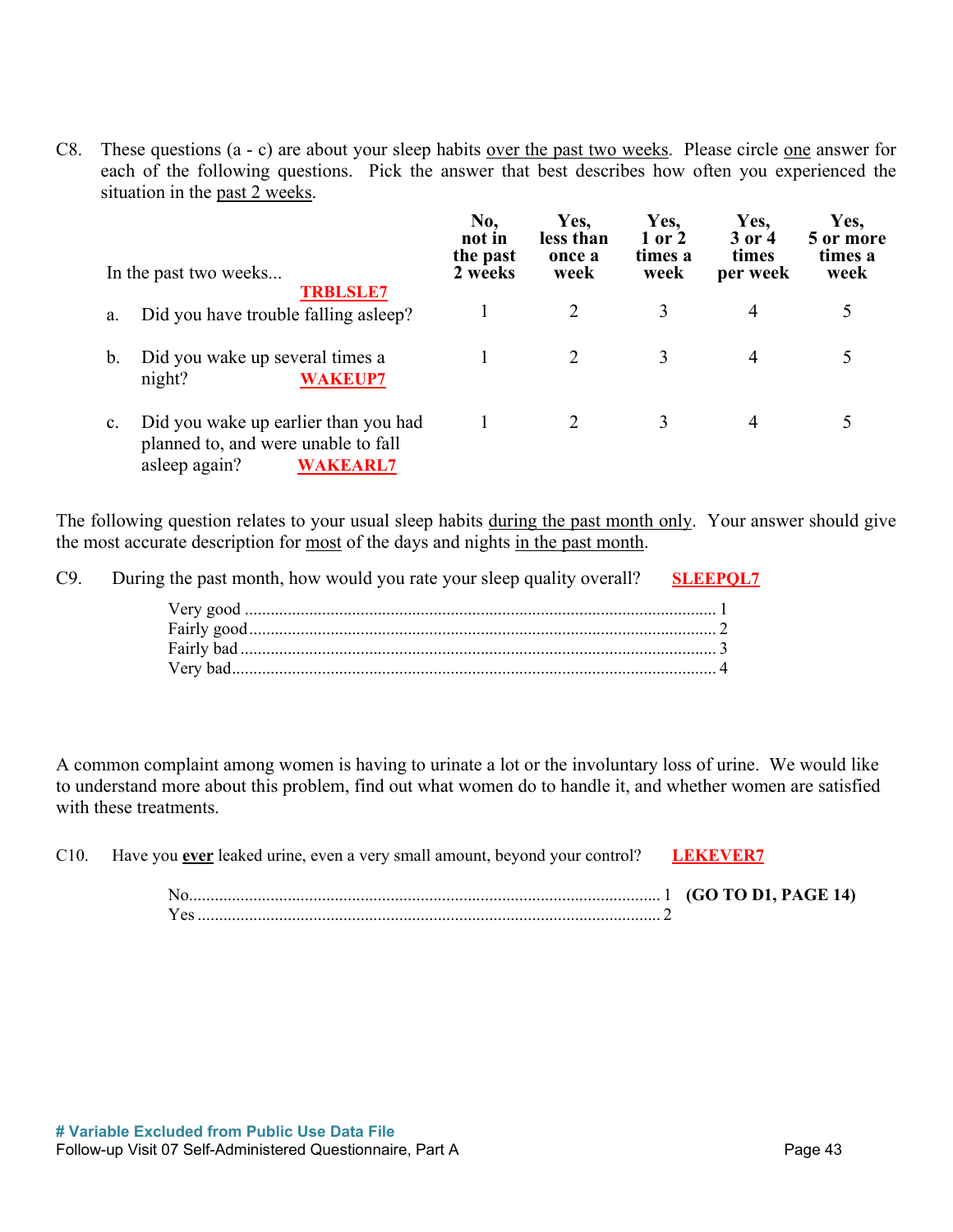C11. Have you **ever** discussed your urine leakage with a doctor, nurse or other health care professional?

| (GO TO C12) |
|-------------|

C11a. IF NO, Why have you not discussed your leakage with a doctor, nurse or other health care professional? (PLEASE CIRCLE ONE NUMBER FOR EACH.)

|                |                                                                                                                                                       | N <sub>O</sub> | <b>YES</b>                    |
|----------------|-------------------------------------------------------------------------------------------------------------------------------------------------------|----------------|-------------------------------|
| a.             | My problem is not bad enough to discuss it with a doctor, nurse or<br>health care professional<br><b>LNOTBAD7</b>                                     | 1              | 2                             |
| b.             | I don't think there are any effective treatments for my leaking<br>problem<br><b>LNOEFTX7</b>                                                         | 1              | $\overline{2}$                |
| c.             | Leaking urine is a normal part of getting older <b>LNRMOLD7</b>                                                                                       | 1              | $\overline{2}$                |
| d.             | Leaking urine is normal after having children <b>LNRMCHD7</b>                                                                                         | 1              | 2                             |
| e.             | I am worried that I will be told I need surgery <b>LWYSURG7</b>                                                                                       |                | $\overline{2}$                |
| f.             | I am too embarrassed about my leaking problem to bring it up at a<br>visit with my doctor/nurse/other health care professional                        |                | 2                             |
|                | <b>LEMBARR7</b>                                                                                                                                       |                |                               |
| g.             | My doctor/nurse/other health care professional has never asked<br>about my leaking problem.<br><b>LDRNASK7</b>                                        |                | $\overline{2}$                |
| h.             | I can or have treated my leaking problem by myself <b>LTXMYSF7</b>                                                                                    | 1              | 2                             |
| $\mathbf{i}$ . | Are there any other reason(s) you have not discussed your leaking<br>problem with a doctor/nurse or other health care professional?<br><b>LEAKOR7</b> | (GO TO C13)    | $\overline{2}$<br>(GO TO C13) |
|                | If yes, please list<br><b>#LEAKORS7</b>                                                                                                               |                |                               |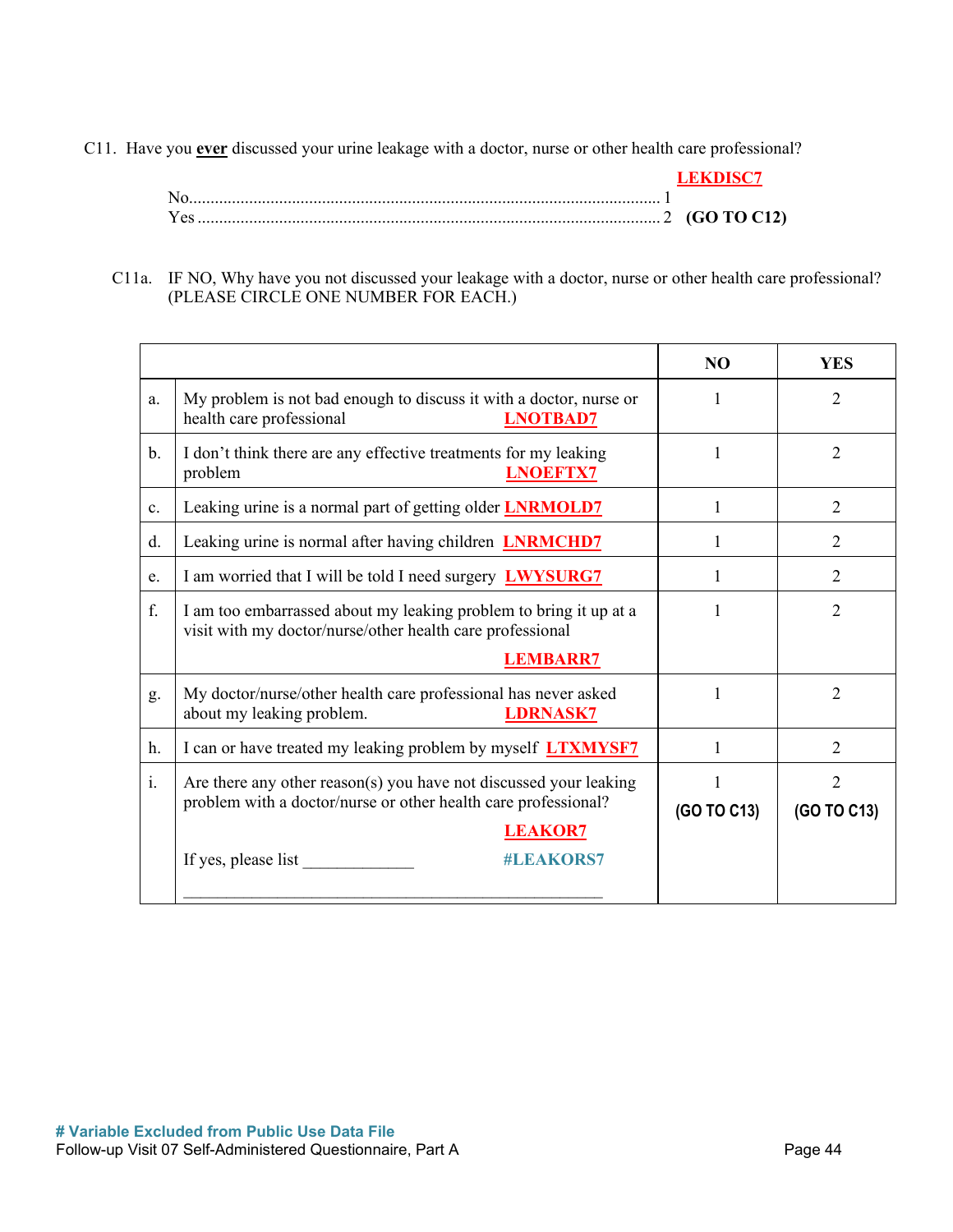## **If you have not discussed your urine leakage with a health care professional (you answered C11 as No), then skip to question C13 at the bottom of the page.**

C12. Did a doctor, nurse or other health care professional recommend or prescribe any treatment for your urine leakage? **RXTRMLK7**

| (GO TO C13) |
|-------------|
|             |

C12a. IF YES, for the treatments that were recommended or prescribed by a doctor, nurse or other health care professional, tell us how satisfied you were with each of them. (CIRCLE ONE NUMBER FOR EACH.)

|                |                                                                     |                           |                                                   | Recommended                                           |                                                        |                                             |
|----------------|---------------------------------------------------------------------|---------------------------|---------------------------------------------------|-------------------------------------------------------|--------------------------------------------------------|---------------------------------------------|
|                |                                                                     | <b>Not</b><br>Recommended | <b>But</b><br>have not<br>tried this<br>treatment | <b>Not satisfied</b><br>at all with this<br>treatment | <b>Somewhat</b><br>satisfied with<br>this<br>treatment | Very<br>satisfied<br>with this<br>treatment |
| a.             | Medication,<br><b>LRXMED7</b><br>Please specify #LRXMEDS7           | $\boldsymbol{0}$          | 1                                                 | $\overline{2}$                                        | 3                                                      | $\overline{4}$                              |
| b.             | Kegels or pelvic muscle<br><b>LRXKEGL7</b><br>exercises             | $\boldsymbol{0}$          | $\mathbf{1}$                                      | $\overline{2}$                                        | 3                                                      | $\overline{4}$                              |
| $\mathbf{c}$ . | Biofeedback or electrical<br>stimulation<br><b>LRXBIOF7</b>         | $\boldsymbol{0}$          | $\mathbf{1}$                                      | $\overline{2}$                                        | 3                                                      | 4                                           |
| d.             | Urinate more often or urinate<br>on a schedule <b>LRXUMOR7</b>      | $\boldsymbol{0}$          | 1                                                 | $\overline{2}$                                        | 3                                                      | 4                                           |
| e.             | Limit fluid intake<br><b>LRXLIMT7</b>                               | $\boldsymbol{0}$          | $\mathbf{1}$                                      | $\overline{2}$                                        | 3                                                      | 4                                           |
| f.             | <b>LRXSURG7</b><br>Surgery                                          | $\boldsymbol{0}$          | $\mathbf{1}$                                      | $\overline{2}$                                        | 3                                                      | $\overline{4}$                              |
| g.             | Any other treatments,<br><b>LRXOTH7</b><br>Please specify #LRXOTHS7 | No(0)                     | 1                                                 | 2                                                     | 3                                                      | 4                                           |

We have been asking about having to urinate a lot or the involuntary loss of urine in general. Now, the following questions will help us understand how you've experienced these things more recently.

C13. Since your last study visit, have you leaked, even a very small amount, of urine involuntarily or beyond your control? **LEKINVO7** 

| <b>(GO TO D1, PAGE 14)</b> |
|----------------------------|
|                            |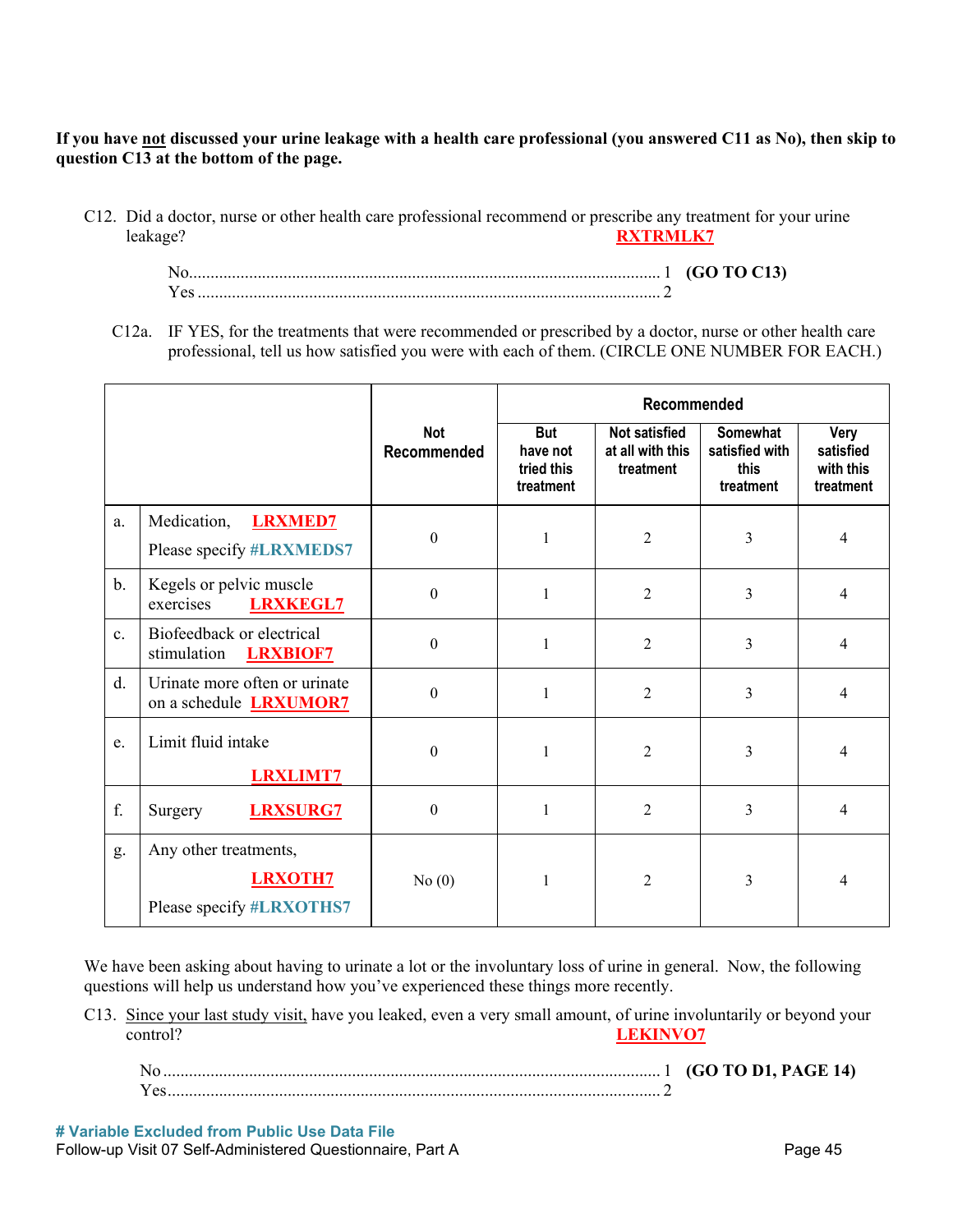|                                   | C14. In the last month, about how many days have you lost any urine, even a small amount, beyond your |
|-----------------------------------|-------------------------------------------------------------------------------------------------------|
| control? (CIRCLE ONLY ONE ANSWER) | LEKDAYS7                                                                                              |

a. In the last month, have you lost any urine, even a small amount, beyond your control when you are coughing, laughing, sneezing, jogging, picking up an object from the floor or similar type of activity?

| (GO TO C14 b) |
|---------------|
|               |

a1. IF YES, about how many times per week have you lost any urine under these circumstances?

| <b>COUGLWK7</b> |
|-----------------|
|                 |
|                 |

b. In the last month, have you lost any urine, even a small amount, beyond your control when you have the urge to urinate and can't get to the toilet fast enough?

| (GO TO C14c) |
|--------------|
| LEKTRAR7     |

b1. IF YES, about how many times per week have you lost any under this circumstance?

| <b>URGELWK7</b> |
|-----------------|
|                 |
|                 |

c. How much urine do you lose when you leak? **LEKAMNT7**

d. On a scale from 0 to 10, where  $0 = Not$  at all bothered and  $10 = Extremely$  bothered, how much does the leakage of urine bother you? (CIRCLE ONE NUMBER): **LEKBOTH7** 

| Not at all<br>bothered |  |  | Somewhat<br>bothered |  |  | Extremely<br>bothered |
|------------------------|--|--|----------------------|--|--|-----------------------|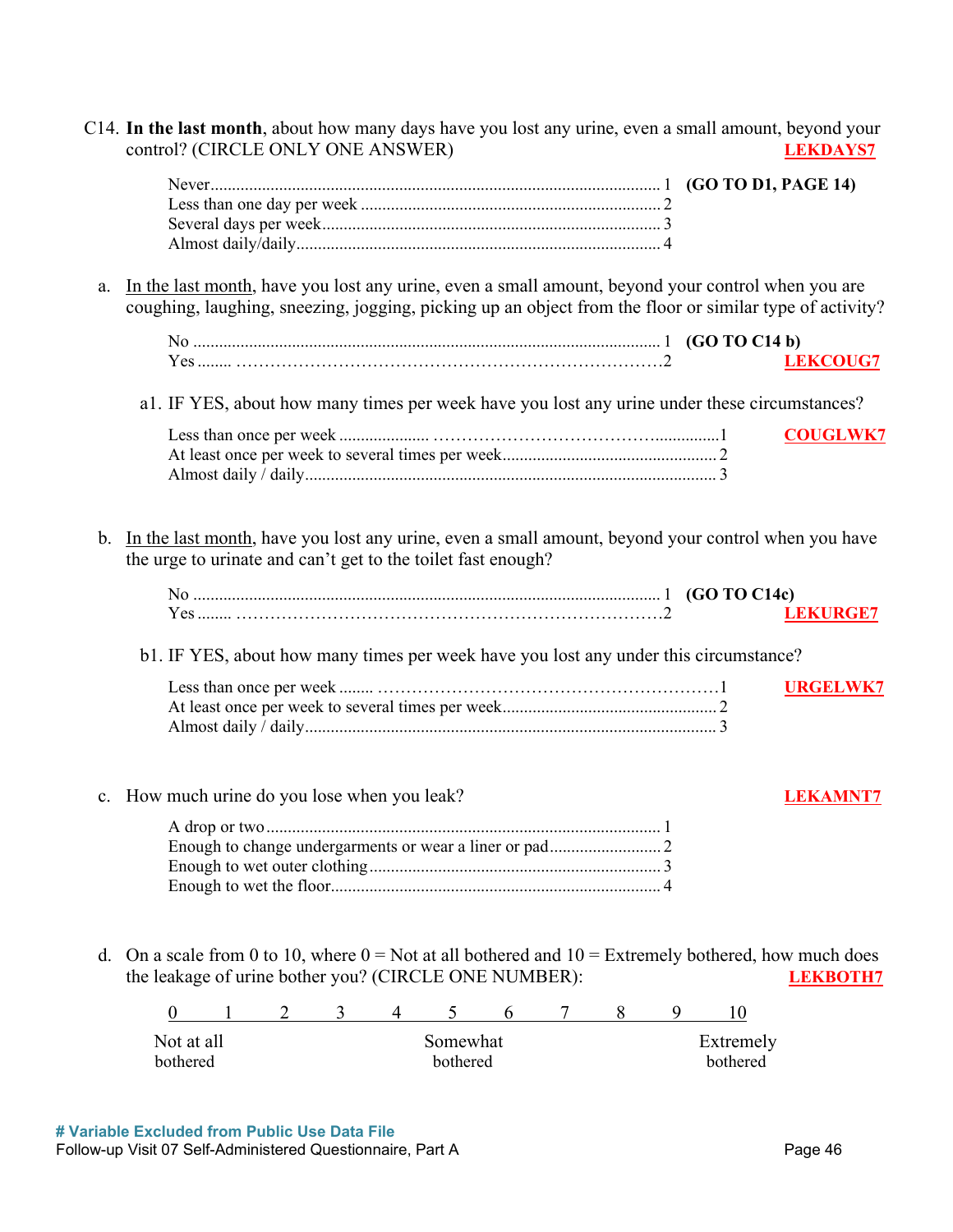D1. These next questions ask about events that we sometimes experience in our lives. **Since your last study**  visit, have you experienced any of the following: If you have not, circle 1 (NO). If you have, indicate how upsetting it was by circling 2, 3 4 or 5. (PLEASE CIRCLE ONE ANSWER FOR EACH QUESTION.)

|               |                                                                                                                                 | NO           | <b>YES</b><br>Not at all<br>upsetting | <b>YES</b><br>Somewhat<br>upsetting | <b>YES</b><br><b>Very</b><br>upsetting | <b>YES</b><br><b>Very</b><br>upsetting<br>and still<br>upsetting |
|---------------|---------------------------------------------------------------------------------------------------------------------------------|--------------|---------------------------------------|-------------------------------------|----------------------------------------|------------------------------------------------------------------|
| a.            | Started school, a training program, or<br><b>STARTNE7</b><br>new job?                                                           | $\mathbf{1}$ | $\overline{2}$                        | 3                                   | $\overline{4}$                         | 5                                                                |
| $\mathbf b$ . | Had trouble with a boss or conditions at<br>work got worse?<br><b>WORKTRB7</b>                                                  | $\mathbf{1}$ | $\overline{2}$                        | 3                                   | $\overline{4}$                         | 5                                                                |
| c.            | Quit, fired or laid off from a job?<br><b>QUITJOB7</b>                                                                          | $\mathbf{1}$ | $\overline{2}$                        | 3                                   | $\overline{4}$                         | 5                                                                |
| d.            | Took on a greatly increased work load<br>at job?<br><b>WORKLOA7</b>                                                             | $\mathbf{1}$ | $\overline{2}$                        | 3                                   | $\overline{4}$                         | 5                                                                |
| e.            | Husband/partner became unemployed?<br><b>PRTUNEM7</b>                                                                           | $\mathbf{1}$ | $\overline{2}$                        | 3                                   | $\overline{4}$                         | 5                                                                |
| f.            | Major money problems? <b>MONEYPR7</b>                                                                                           | 1            | $\overline{2}$                        | 3                                   | $\overline{4}$                         | 5                                                                |
| g.            | Relations with husband/partner<br>changed for the worse but without<br>separation or divorce? WOSRELR7                          | 1            | $\overline{2}$                        | 3                                   | 4                                      | 5                                                                |
| h.            | Were separated or divorced or a long-<br>term relationship ended?RELATEN7                                                       | 1            | $\overline{2}$                        | 3                                   | $\overline{4}$                         | 5                                                                |
| i.            | Had a serious problem with child or<br>family member (other than<br>husband/partner) or with a close friend?<br><b>SERIPRO7</b> | $\mathbf{1}$ | 2                                     | 3                                   | 4                                      | 5                                                                |
| $\mathbf{J}$  | A child moved out of the house or left<br>the area?<br><b>CHILDMO7</b>                                                          | $\mathbf{1}$ | 2                                     | 3                                   | 4                                      | 5                                                                |
| k.            | Took on responsibility for the care of<br>another child, grandchild, parent, other<br>family member or friend?RESPCAR7          | $\mathbf{1}$ | 2                                     | 3                                   | $\overline{4}$                         | 5                                                                |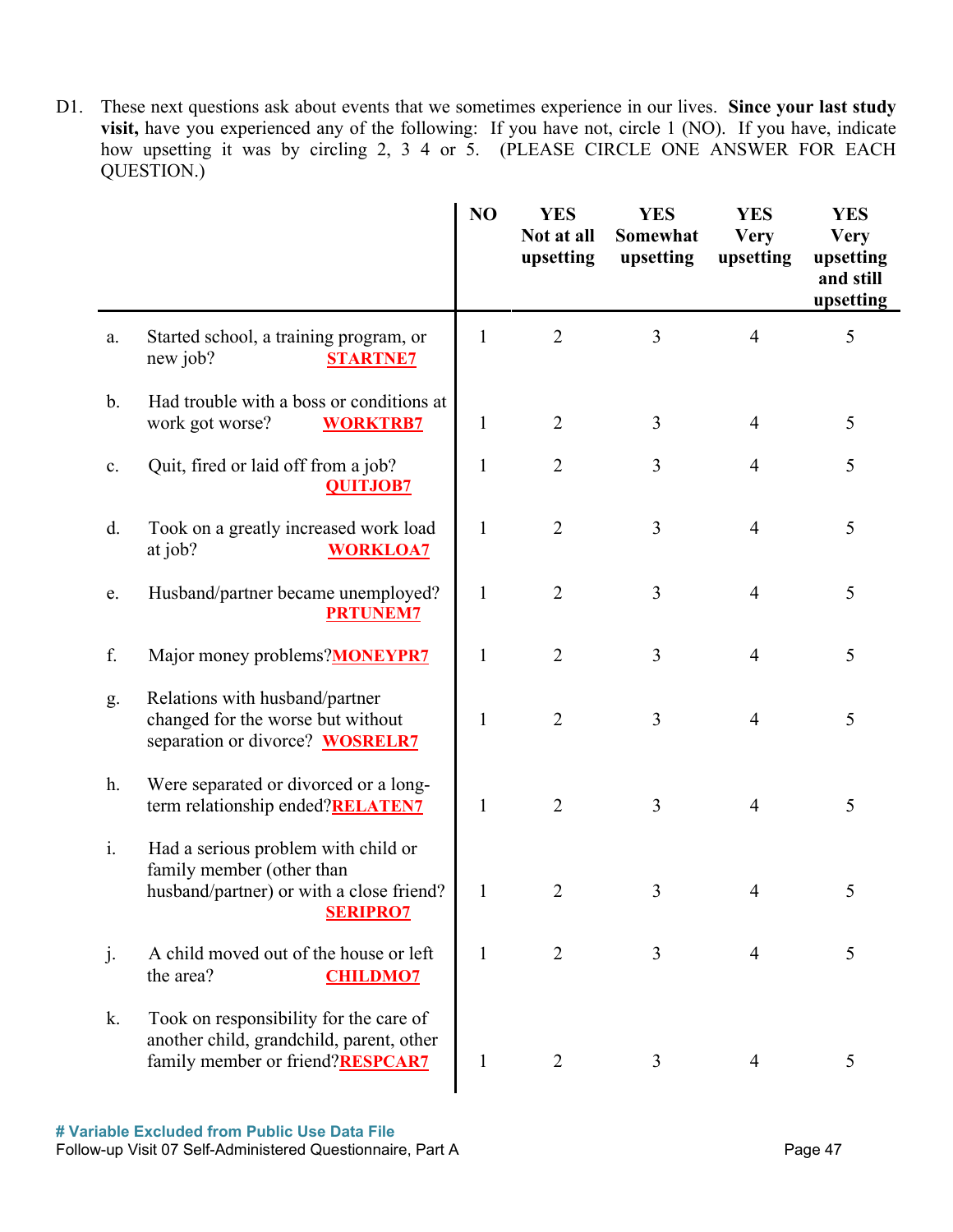|    |                                                                                                                              | NO           | <b>YES</b><br>Not at all<br>upsetting | <b>YES</b><br>Somewhat<br>upsetting | <b>YES</b><br><b>Very</b><br>upsetting | <b>YES</b><br><b>Very</b><br>upsetting<br>and still<br>upsetting |
|----|------------------------------------------------------------------------------------------------------------------------------|--------------|---------------------------------------|-------------------------------------|----------------------------------------|------------------------------------------------------------------|
| 1. | Family member had legal problems or<br>a problem with police? LEGALPR7                                                       | $\mathbf{1}$ | $\overline{2}$                        | $\overline{3}$                      | $\overline{4}$                         | 5                                                                |
| m. | A close relative (husband/partner, child<br>or parent) died?<br><b>CRELDIE7</b>                                              | $\mathbf{1}$ | $\overline{2}$                        | 3                                   | $\overline{4}$                         | 5                                                                |
| n. | A close friend or family member other<br>than a husband/partner, child or parent<br>died?<br><b>CLOSDIE7</b>                 | $\mathbf{1}$ | $\overline{2}$                        | 3                                   | $\overline{4}$                         | 5                                                                |
| 0. | Major accident, assault, disaster,<br>robbery or other violent event happened<br>to yourself?<br><b>SELFVI07</b>             | $\mathbf{1}$ | $\overline{2}$                        | 3                                   | $\overline{4}$                         | 5                                                                |
| p. | Major accident, assault, disaster,<br>robbery or other violent event happened<br>to a family member?<br><b>FAMLVIO7</b>      | $\mathbf{1}$ | $\overline{2}$                        | 3                                   | $\overline{4}$                         | 5                                                                |
| q. | Serious physical illness, injury or<br>drug/alcohol problem in family<br>member, partner or close friend?<br><b>PHYSILL7</b> | $\mathbf{1}$ | $\sqrt{2}$                            | $\overline{3}$                      | $\overline{4}$                         | 5                                                                |
| r. | Other major event not included above?<br><b>MAJEVEN7</b>                                                                     | $\mathbf{1}$ | $\overline{2}$                        | $\mathfrak{Z}$                      | $\overline{4}$                         | 5                                                                |
|    | Specify:<br><b>SPECEVN7</b>                                                                                                  |              |                                       |                                     |                                        |                                                                  |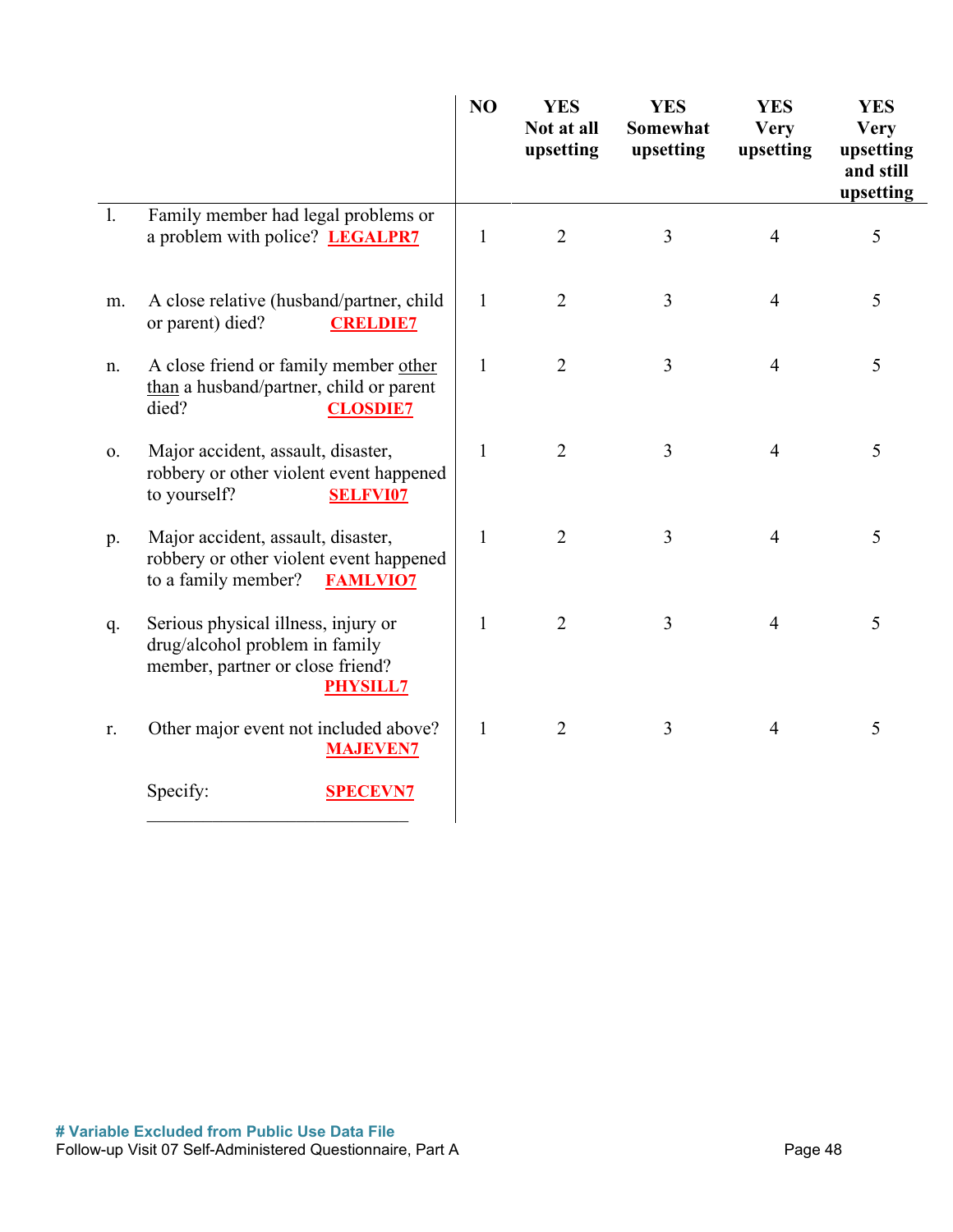**We would like to ask you some additional questions that will help us to understand your answers better. Please remember that this information will remain confidential.**

E1. What is your total family income (before taxes) from all sources within your household in the last year?<br>(CIRCLE THE ANSWER THAT IS YOUR BEST GUESS.) THPPOV7<sup>5</sup> #INCOME7 (CIRCLE THE ANSWER THAT IS YOUR **BEST** GUESS.)

E2.How hard is it for you to pay for the very basics like food, housing, medical care, and heating? Would you say it is…(CIRCLE ONE NUMBER) **HOW HAR7** 

**\$** E. 1 Income categories have been condensed to **THPPOV7** "Under 200 percent poverty" (Yes/No)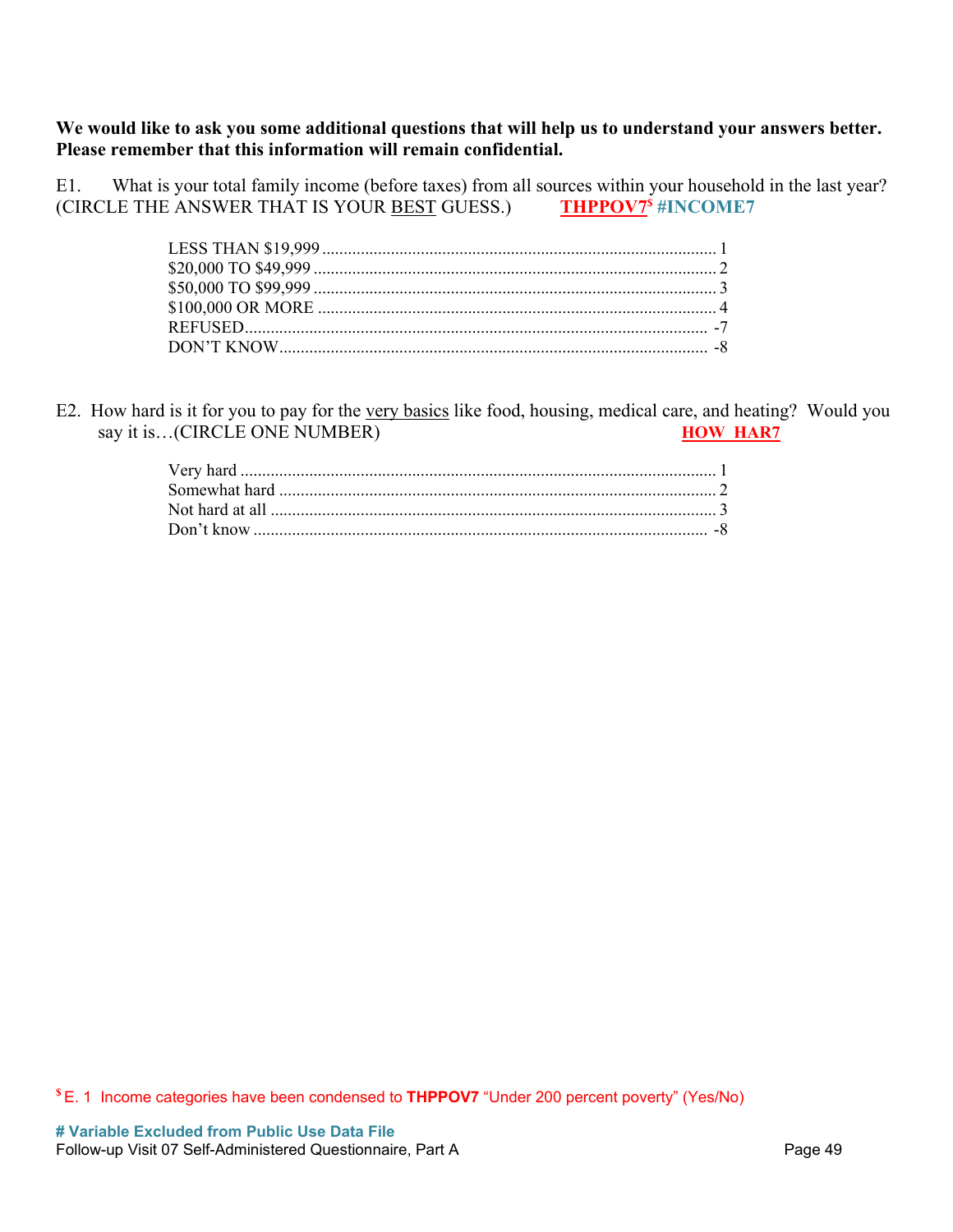F1. We are interested in how you have felt **this week** (the past 7 days) and below are a number of words that describe different feelings or emotions that people experience. Read each item and then, using the scale provided, indicate in the space next to each item how strongly you have experienced these feelings this past week. (CIRCLE ONLY ONE NUMBER FOR EACH.)

|                                  |                 | <b>Very</b><br>slightly or |                |                |                |                  |
|----------------------------------|-----------------|----------------------------|----------------|----------------|----------------|------------------|
|                                  |                 | not at all                 | A little       | Moderately     | Quite a bit    | <b>Extremely</b> |
| a. Interested                    | <b>INTRPAN7</b> |                            | $\overline{2}$ | 3              | 4              | 5                |
| b. Disinterested <b>DISIPAN7</b> |                 | $\mathbf{1}$               | $\overline{2}$ | 3              | $\overline{4}$ | 5                |
| c. Excited                       | <b>EXCIPAN7</b> | $\mathbf{1}$               | $\overline{2}$ | 3              | $\overline{4}$ | 5                |
| d. Upset                         | <b>UPSEPAN7</b> | $\mathbf{1}$               | $\overline{2}$ | $\overline{3}$ | $\overline{4}$ | 5                |
| e. Strong                        | <b>STROPAN7</b> | $\mathbf{1}$               | $\overline{2}$ | 3              | $\overline{4}$ | 5                |
| f. Guilty                        | <b>GUILPAN7</b> | $\mathbf{1}$               | $\overline{2}$ | $\overline{3}$ | $\overline{4}$ | 5                |
| g. Scared                        | <b>SCARPAN7</b> | $\mathbf{1}$               | $\overline{2}$ | 3              | $\overline{4}$ | 5                |
| h. Hostile                       | <b>HOSTPAN7</b> | $\mathbf{1}$               | $\overline{2}$ | 3              | $\overline{4}$ | 5                |
| i. Enthusiastic ENTHPAN7         |                 | 1                          | $\overline{2}$ | 3              | $\overline{4}$ | 5                |
| j. Proud                         | <b>PROUPAN7</b> | $\mathbf{1}$               | $\overline{2}$ | 3              | $\overline{4}$ | 5                |
| k. Irritable                     | <b>IRRIPAN7</b> | $\mathbf{1}$               | $\overline{2}$ | 3              | $\overline{4}$ | 5                |
| l. Alert                         | <b>ALERPAN7</b> | $\mathbf{1}$               | $\overline{2}$ | 3              | $\overline{4}$ | 5                |
| m. Ashamed                       | <b>ASHAPAN7</b> | $\mathbf{1}$               | $\overline{2}$ | 3              | $\overline{4}$ | 5                |
| n. Inspired                      | <b>INSPPAN7</b> | $\mathbf{1}$               | $\overline{2}$ | 3              | $\overline{4}$ | 5                |
| o. Nervous                       | <b>NERVPAN7</b> | 1                          | $\overline{2}$ | 3              | $\overline{4}$ | 5                |
| p. Determined DETEPAN7           |                 | $\mathbf{1}$               | $\overline{2}$ | $\overline{3}$ | $\overline{4}$ | 5                |
| q. Attentive                     | <b>ATTEPAN7</b> | $\mathbf{1}$               | $\overline{2}$ | 3              | $\overline{4}$ | 5                |
| r. Jittery                       | <b>JITTPAN7</b> | $\mathbf{1}$               | $\overline{2}$ | 3              | $\overline{4}$ | 5                |
| s. Active                        | <b>ACTIPAN7</b> | $\mathbf{1}$               | $\sqrt{2}$     | $\overline{3}$ | $\overline{4}$ | 5                |
| t. Afraid                        | <b>AFRAPAN7</b> | $\mathbf{1}$               | $\overline{2}$ | $\overline{3}$ | $\overline{4}$ | 5                |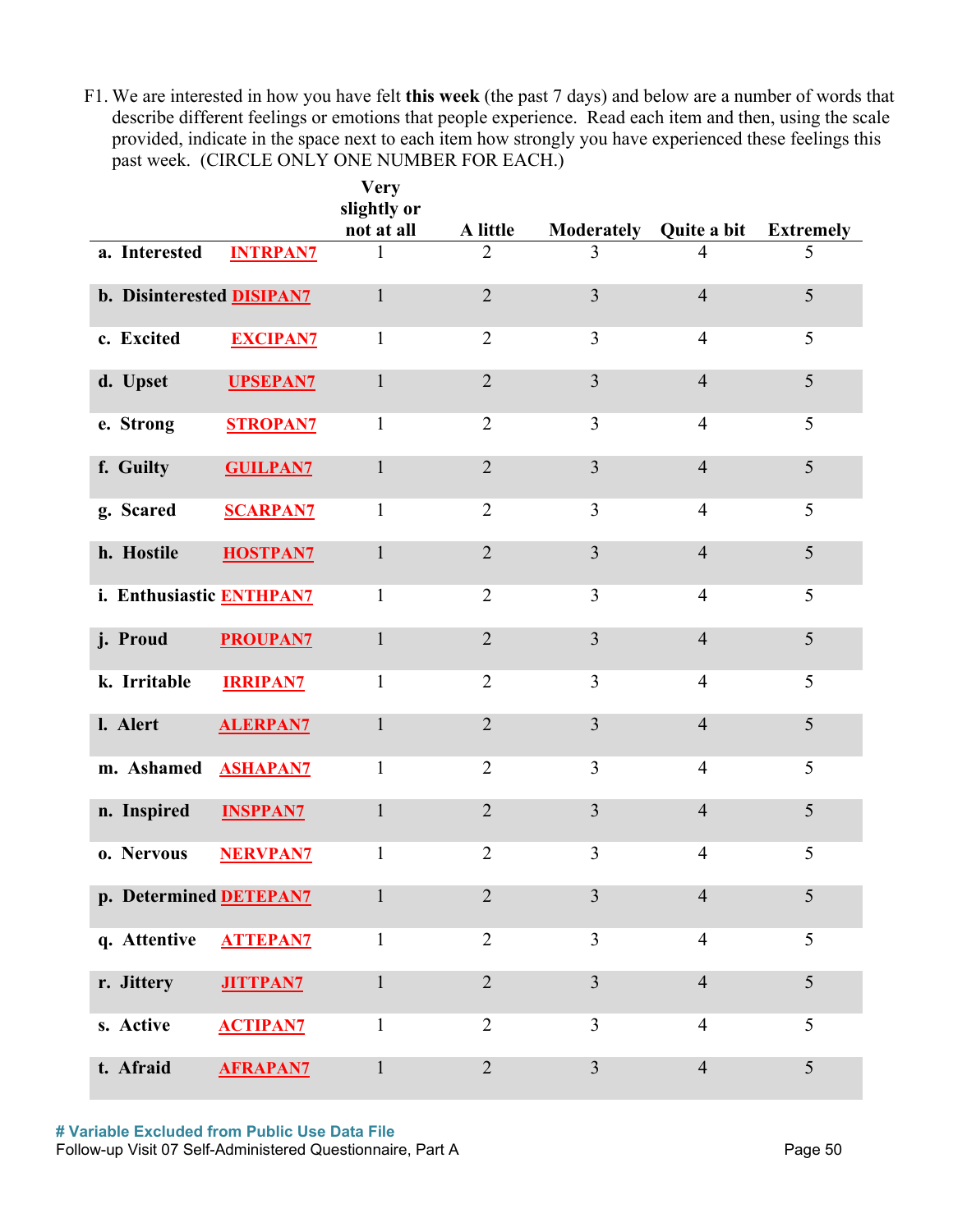G1. A number of **statements** that people have used to describe themselves are given below. Please read each statement and circle the number that represents **how you generally feel**. There are no right or wrong answers. Do not spend too much time on any one statement, but give the answer that seems to describe how you generally feel. (CIRCLE ONE NUMBER FOR EACH.)

|                                                                                                   |                 | <b>Almost</b><br><b>Never</b> | <b>Sometimes</b> | Often | <b>Almost</b><br><b>Always</b> |
|---------------------------------------------------------------------------------------------------|-----------------|-------------------------------|------------------|-------|--------------------------------|
| a. I am a steady person.                                                                          | <b>STEADPE7</b> | 1                             | 2                | 3     | $\overline{4}$                 |
| b. I feel satisfied with myself. <b>SATISEL7</b>                                                  |                 |                               | 2                | 3     | 4                              |
| c. I feel nervous and restless. RESTLES7                                                          |                 | 1                             | $\overline{2}$   | 3     | 4                              |
| d. I wish I could be as happy as others seem<br>to be.                                            | <b>WISHAPP7</b> | 1                             | $\overline{2}$   | 3     | 4                              |
| e. I feel like a failure.                                                                         | <b>LIKEFAI7</b> | 1                             | 2                | 3     | 4                              |
| f. I get in a state of turmoil or tension as I<br>think over my recent concerns and<br>interests. | <b>TENSION7</b> | 1                             | $\overline{2}$   | 3     | 4                              |
| g. I feel secure.                                                                                 | <b>FEELSEC7</b> | 1                             | 2                | 3     | 4                              |
| h. I lack self-confidence.                                                                        | <b>LACKSEL7</b> |                               | $\overline{2}$   | 3     | 4                              |
| i. I feel inadequate.                                                                             | <b>INADEQA7</b> |                               | 2                | 3     | 4                              |
| j. I worry too much over something that does<br>not matter.                                       | <b>WORRYTO7</b> | 1                             | 2                | 3     | 4                              |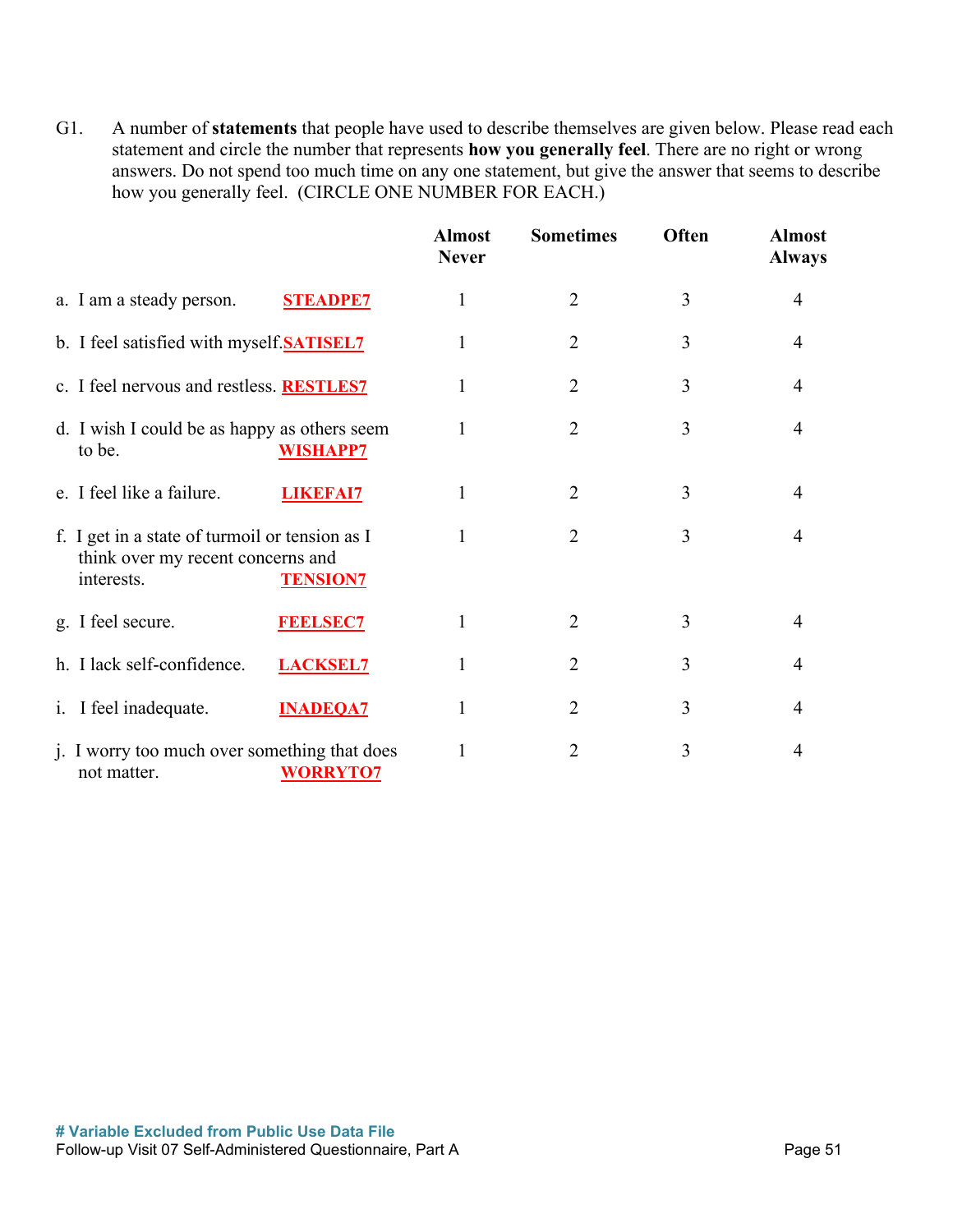The following section will ask you about personal feelings. These questions are important, as our feelings may directly affect our health or influence how we respond to health issues.

H1. In your day-to-day life have you had the following experiences: (CIRCLE ONE NUMBER FOR EACH.)

|             |                                                                                              | <b>Often</b> | <b>Sometimes</b> | <b>Rarely</b> | <b>Never</b> |
|-------------|----------------------------------------------------------------------------------------------|--------------|------------------|---------------|--------------|
|             | a. You are treated with less courtesy than other people.<br><b>COURTES7</b>                  |              | 2                | 3             | 4            |
|             | b. You are treated with less respect than other people.<br><b>RESPECT7</b>                   |              | $\overline{2}$   | 3             | 4            |
| $c_{\cdot}$ | You receive poorer service than other people at restaurants<br>or stores.<br><b>POORSER7</b> |              |                  | 3             |              |
|             | d. People act as if they think you are not smart. <b>NOTSMAR7</b>                            |              | 2                | 3             |              |
|             | e. People act as if they are afraid of you.<br><b>AFRAIDO7</b>                               |              | 2                | 3             |              |
|             | f. People act as if they think you are dishonest. <b>DISHONS7</b>                            |              | 2                | 3             | 4            |
| g.          | People act as if they're better than you are.<br><b>BETTER7</b>                              |              | 2                | 3             | 4            |
|             | h. You or your family members are called names or insulted.<br><b>INSULTE7</b>               |              |                  | 3             | 4            |
|             | i. You are threatened or harassed.<br><b>HARASSE7</b>                                        |              | 2                | 3             | 4            |
|             | <i>i.</i> People ignore you or act as if you are not there.<br><b>IGNORED7</b>               |              | 2                | 3             |              |

# IF YOU ANSWERED "OFTEN" OR "SOMETIMES", TO ANY STATEMENTS IN H1, PLEASE ANSWER QUESTION H2.

H2. Were any of the following reasons why you "sometimes" or "often" had these experiences? (CIRCLE ONE NUMBER FOR EACH.)

|                                                 |                           | N <sub>O</sub> | <b>YES</b>               |
|-------------------------------------------------|---------------------------|----------------|--------------------------|
| a. Race                                         | <b>BCRACE7</b>            | 1              | $\overline{2}$           |
| b. Ethnicity                                    | <b>BCETHN7</b>            | 1              | $\mathcal{D}$            |
| c. Gender                                       | <b>BCGENDR7</b>           | 1              | $\overline{2}$           |
| d. Age                                          | <b>BCAGE7</b>             | 1              | $\overline{2}$           |
| e. Income Level                                 | <b>BCINCML7</b>           | 1              | $\overline{2}$           |
| f. Language                                     | <b>BCLANG7</b>            | 1              | $\overline{2}$           |
| g. Body Weight                                  | <b>BCWGHT7</b>            |                | $\mathcal{D}$            |
| h. Physical Appearance (other than body weight) | <b>BCPHAPP7</b>           | 1              | $\mathfrak{D}_{1}^{(1)}$ |
| i. Sexual Orientation                           | <b>BCORIEN7</b>           | 1              | $\overline{2}$           |
| <i>i.</i> Other, Specify:                       | <b>OTHEREX7,#OTHRSPE7</b> |                | っ                        |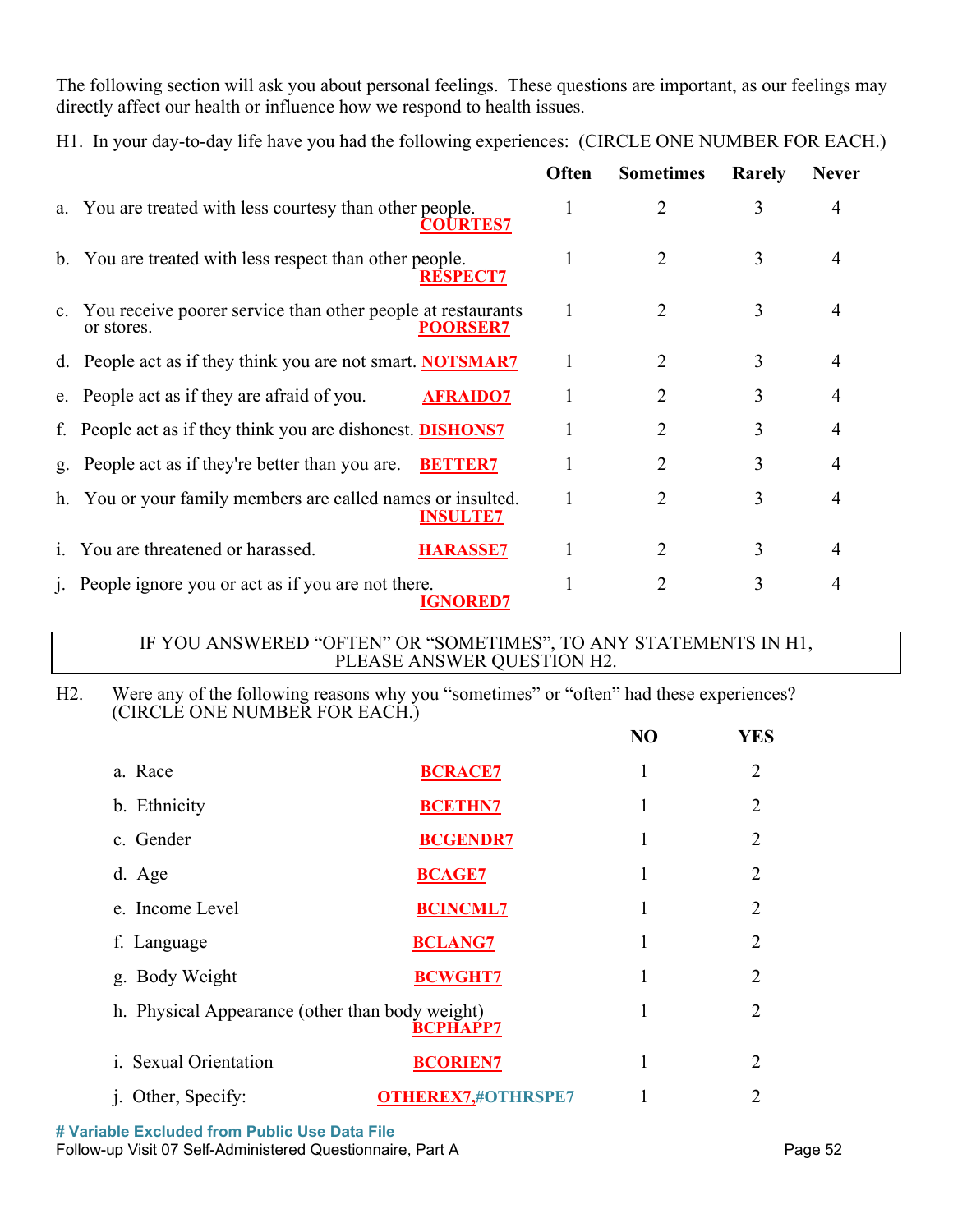I1. A number of **statements** that people have used to describe themselves are given below. Please read each statement and circle the number that corresponds to your response for each item. There are no right or wrong answers. Do not spend too much time on any one statement, but give the answer that describes how you generally feel. . (CIRCLE ONE NUMBER FOR EACH.)

|                                                                                              | <b>Almost</b><br><b>Never</b> | <b>Sometimes</b> | Often | <b>Almost</b><br><b>Always</b> |
|----------------------------------------------------------------------------------------------|-------------------------------|------------------|-------|--------------------------------|
| a. I am quick tempered.<br><b>QUICKTP7</b>                                                   | 1                             | $\overline{2}$   | 3     | $\overline{4}$                 |
| b. I have a fiery temper.<br><b>FIERYTP7</b>                                                 | 1                             | $\overline{2}$   | 3     | 4                              |
| c. I am a hot-headed person. HOTHEAD7                                                        | 1                             | $\overline{2}$   | 3     | 4                              |
| d. I get angry when I'm slowed down by<br>others' mistakes.<br><b>GETANGR7</b>               | 1                             | $\overline{2}$   | 3     | 4                              |
| e. I feel annoyed when I am not given<br>recognition for doing good work.<br><b>ANNOYED7</b> | 1                             | $\overline{2}$   | 3     | 4                              |
| f. I fly off the handle.<br><b>FLYOFF7</b>                                                   | 1                             | 2                | 3     | 4                              |
| g. When I get mad, I say nasty things.<br><b>SAYNAST7</b>                                    | 1                             | $\overline{2}$   | 3     | 4                              |
| h. It makes me furious when I'm criticized<br>in front of others.<br><b>FURIOUS7</b>         | 1                             | $\overline{2}$   | 3     | 4                              |
| i. When I get frustrated, I feel like hitting<br><b>FEELHIT7</b><br>someone.                 | 1                             | $\overline{2}$   | 3     | 4                              |
| j. I feel infuriated when I do a good job $\&$<br>get a poor evaluation.<br><b>INFURIA7</b>  | 1                             | $\overline{2}$   | 3     | 4                              |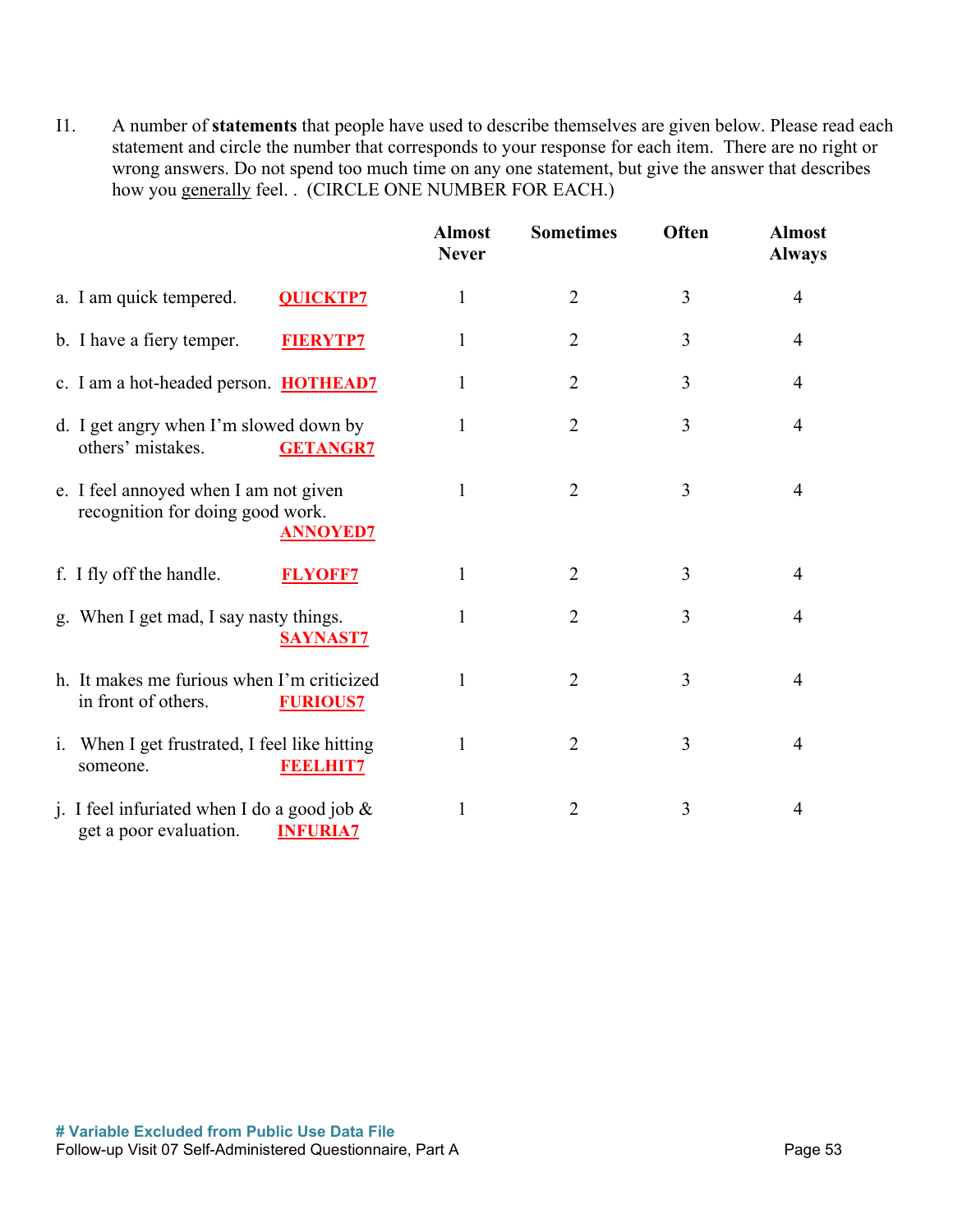J1. Please indicate the extent to which you agree or disagree with each statement by circling the corresponding number. (CIRCLE ONE NUMBER FOR EACH.)

|                                                                                                                              | <b>Strongly</b><br>Agree | Somewhat<br>Agree | Cannot<br><b>Say</b> | Somewhat<br><b>Disagree</b> | <b>Strongly</b><br><b>Disagree</b> |
|------------------------------------------------------------------------------------------------------------------------------|--------------------------|-------------------|----------------------|-----------------------------|------------------------------------|
| a. The future seems to me to be<br>hopeless, and I can't believe<br>things are changing for the<br><b>FUTURE7</b><br>better. | $\theta$                 |                   |                      |                             | 4                                  |
| b. I feel it is impossible for me to<br>reach the goals that I would<br>like to strive for. <b>GOALS7</b>                    | $\theta$                 |                   |                      |                             | 4                                  |

**Thank you for your time. This ends this questionnaire. Please give it to the study personnel**.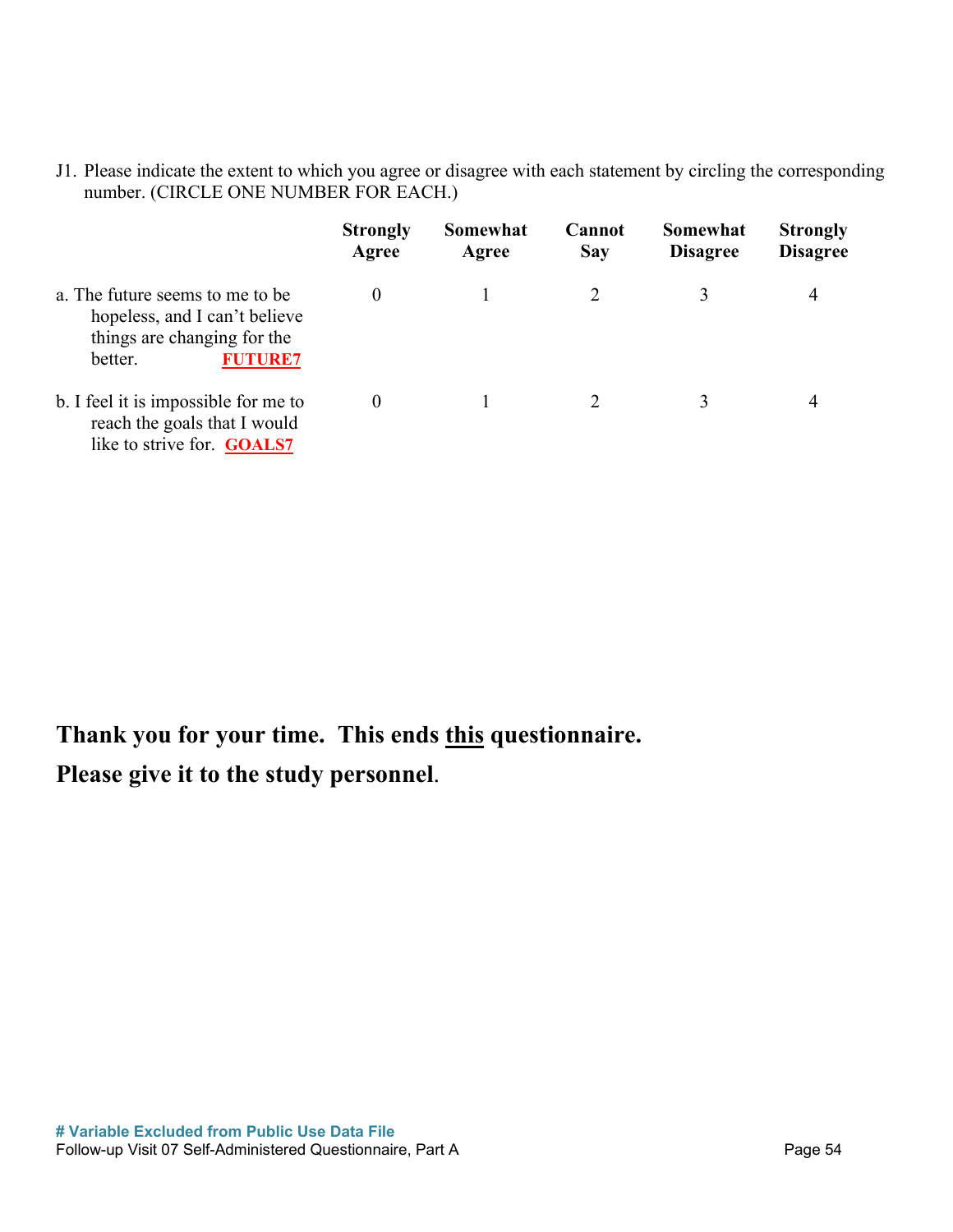# PHYSICAL MEASURES

*Study of Women's Health Across the Nation*

# **SECTION A. GENERAL INFORMATION**

| A1. RESPONDENT ID:                                                                   | <b>AFFIX ID LABEL HERE</b>                                                                                    | <b>ARCHID</b>              |
|--------------------------------------------------------------------------------------|---------------------------------------------------------------------------------------------------------------|----------------------------|
|                                                                                      |                                                                                                               |                            |
| A2. SWAN STUDY VISIT #                                                               | 07                                                                                                            | <b>#VISIT</b>              |
| A3. FORM VERSION:                                                                    | 06/01/2003                                                                                                    | #FORM V                    |
| A4. DATE FORM COMPLETED:                                                             | $\frac{1}{M} \frac{1}{M} \frac{1}{D} - \frac{1}{D} \frac{1}{Y} \frac{1}{Y} - \frac{1}{Y} \frac{1}{Y}$         | <b>PHYDAY7<sup>†</sup></b> |
| A5. RESPONDENT'S DOB:                                                                | $\frac{1}{M} \frac{1}{M}$ $\frac{1}{D}$ $\frac{1}{D}$ $\frac{1}{N}$ $\frac{9}{Y}$ $\frac{9}{Y}$ $\frac{1}{Y}$ | #DOB                       |
|                                                                                      | <b>VERIFY WITH RESPONDENT</b>                                                                                 |                            |
| A6. MEASUREMENTS COMPLETED IN:                                                       |                                                                                                               | #LOCATIO7                  |
|                                                                                      | <b>RESPONDENT'S HOME1</b>                                                                                     |                            |
| A7. TECHNICIAN'S INITIALS                                                            |                                                                                                               |                            |
| <b>BLOOD PRESSURE</b><br>a.                                                          | $\overline{\phantom{a}}$ and $\overline{\phantom{a}}$                                                         | <b>#INITSA7</b>            |
| <b>HEIGHT/WEIGHT</b><br>$b_{\cdot}$                                                  |                                                                                                               | #INITSB7                   |
| <b>WAIST/HIP</b><br>$C_{1}$                                                          |                                                                                                               | #INITSC7                   |
| WERE PHYSICAL MEASURES COMPLETED?<br>A8.                                             |                                                                                                               | <b>#PHYCOMP7</b>           |
|                                                                                      | A8.1. IF NO (i.e. PHYSICAL MEASURES NOT DONE), SPECIFY REASON: #PHYNOT                                        |                            |
|                                                                                      |                                                                                                               |                            |
|                                                                                      |                                                                                                               |                            |
|                                                                                      |                                                                                                               |                            |
|                                                                                      |                                                                                                               | <b>#PHYNOTS</b>            |
|                                                                                      | $†$ This date is given in days since the initial baseline interview, which is day zero.                       |                            |
| # Variable Excluded from Public Use Data File<br>Follow-Up Visit 7 Physical Measures |                                                                                                               | 55                         |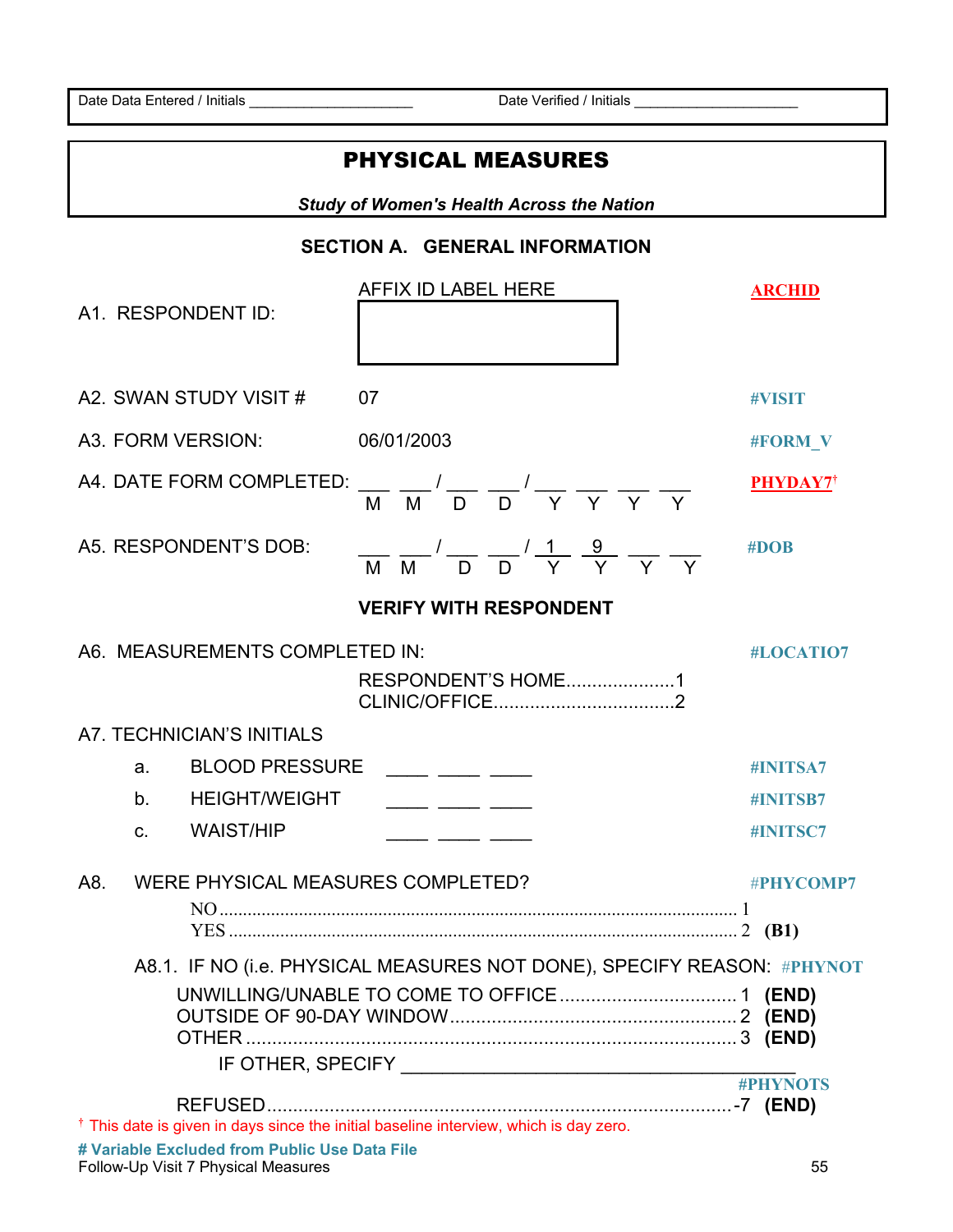# **Section B. Measurements**

| <b>B</b> 1.      | <b>ARM LENGTH</b>                                                                                                                                                                                 | <b>#ARMLNGT7</b><br>cm<br>$\begin{tabular}{ll} \bf & \color{red}{\color{blue}{\color{black} \textbf{1}}\color{black} \textbf{2}} & \color{red}{\color{blue}{\color{black} \textbf{2}}\color{black} \textbf{1}} & \color{red}{\color{blue}{\color{black} \textbf{3}}\color{black} \textbf{3}} & \color{red}{\color{blue}{\color{black} \textbf{4}}\color{black} \textbf{4}} \\ \color{red}{\color{blue}{\color{black} \textbf{3}}\color{black} \textbf{1}} & \color{red}{\color{blue}{\color{black} \textbf{3}}\color{black} \textbf{1}} & \color{red}{\color{blue}{\$ |  |  |
|------------------|---------------------------------------------------------------------------------------------------------------------------------------------------------------------------------------------------|-----------------------------------------------------------------------------------------------------------------------------------------------------------------------------------------------------------------------------------------------------------------------------------------------------------------------------------------------------------------------------------------------------------------------------------------------------------------------------------------------------------------------------------------------------------------------|--|--|
| B <sub>2</sub> . | ARM CIRCUMFERENCE                                                                                                                                                                                 | <b>#ARMCIRC7</b><br>cm<br>$   -$                                                                                                                                                                                                                                                                                                                                                                                                                                                                                                                                      |  |  |
| <b>B</b> 3.      | CUFF SIZE USED (Circle one.)                                                                                                                                                                      | 1. Pediatric<br>3. Large Adult<br>2. Adult<br>4. Thigh<br>#CUFFSIZ7                                                                                                                                                                                                                                                                                                                                                                                                                                                                                                   |  |  |
|                  | floor (legs uncrossed) and is to refrain from talking during the measurements.                                                                                                                    | Wait 5 minutes before measurements. Respondent is to sit quietly for 5 minutes with feet flat on the                                                                                                                                                                                                                                                                                                                                                                                                                                                                  |  |  |
|                  | WAIT 2 MINUTES BETWEEN EACH BLOOD PRESSURE READING.                                                                                                                                               |                                                                                                                                                                                                                                                                                                                                                                                                                                                                                                                                                                       |  |  |
| B4.              | <b>PULSE</b><br><b>PULSE7</b>                                                                                                                                                                     | $\frac{1}{2}$ beats/30 sec                                                                                                                                                                                                                                                                                                                                                                                                                                                                                                                                            |  |  |
| <b>B5.</b>       | BLOOD PRESSURE #1 (SYS./DIA. 5 <sup>th</sup> Phase)                                                                                                                                               | $   \angle$ $   mmHg$                                                                                                                                                                                                                                                                                                                                                                                                                                                                                                                                                 |  |  |
| <b>B6.</b>       | SYSBP17 / DIABP17<br>BLOOD PRESSURE #2 (SYS./DIA. 5th Phase)<br>SYSBP27 / DIABP27                                                                                                                 | $\frac{1}{\sqrt{1-\frac{1}{2}}}\frac{1}{\sqrt{1-\frac{1}{2}}}\frac{1}{\sqrt{1-\frac{1}{2}}}\frac{1}{\sqrt{1-\frac{1}{2}}}\frac{1}{\sqrt{1-\frac{1}{2}}}\frac{1}{\sqrt{1-\frac{1}{2}}}\frac{1}{\sqrt{1-\frac{1}{2}}}\frac{1}{\sqrt{1-\frac{1}{2}}}\frac{1}{\sqrt{1-\frac{1}{2}}}\frac{1}{\sqrt{1-\frac{1}{2}}}\frac{1}{\sqrt{1-\frac{1}{2}}}\frac{1}{\sqrt{1-\frac{1}{2}}}\frac{1}{\sqrt{1-\frac{1}{2}}}\frac{1}{\sqrt{1-\frac{$                                                                                                                                       |  |  |
|                  |                                                                                                                                                                                                   | Ask the respondent to remove her shoes before measuring height and weight.                                                                                                                                                                                                                                                                                                                                                                                                                                                                                            |  |  |
| B7.              | <b>HEIGHT</b><br><b>HEIGHT7</b>                                                                                                                                                                   | - - - - - - - - - - - cm                                                                                                                                                                                                                                                                                                                                                                                                                                                                                                                                              |  |  |
|                  | B7.1. Measurement Method<br><b>HTMETHO7</b>                                                                                                                                                       | 1. Stadiometer<br>2. Portable<br>3. Self Report                                                                                                                                                                                                                                                                                                                                                                                                                                                                                                                       |  |  |
|                  | B7.1.a. If Self Report, then choose one of the following<br><b>HTSELF7</b><br>2. Equipment Failure<br>1. Participant in wheelchair/disabled<br>3. Refused to be measured<br>4. Other<br>#HTSELFS7 |                                                                                                                                                                                                                                                                                                                                                                                                                                                                                                                                                                       |  |  |
| <b>B8.</b>       | <b>WEIGHT</b><br><b>WEIGHT7</b>                                                                                                                                                                   | $\log$ $\log$                                                                                                                                                                                                                                                                                                                                                                                                                                                                                                                                                         |  |  |
|                  | B8.1. Scales<br><b>SCALE7</b>                                                                                                                                                                     | 1. Balance Beam 2. Clinic Digital<br>4. Self Report<br>3. Portable                                                                                                                                                                                                                                                                                                                                                                                                                                                                                                    |  |  |
|                  | B8.1.a. If Self Report, then choose one of the following WTSELF7<br>3. Refused to be weighed<br><b>#WTSELFS7</b><br>5. Other                                                                      | 1. Participant in wheelchair/disabled 2. Equipment Failure<br>4. Participant weight more than scale                                                                                                                                                                                                                                                                                                                                                                                                                                                                   |  |  |
| B9.              | WAIST CIRCUMFERENCE WAIST7                                                                                                                                                                        |                                                                                                                                                                                                                                                                                                                                                                                                                                                                                                                                                                       |  |  |
|                  | Measurement taken in:<br>B9.1.<br><b>WASTMEA7</b>                                                                                                                                                 | 1. Undergarments<br>2. Light clothing                                                                                                                                                                                                                                                                                                                                                                                                                                                                                                                                 |  |  |
| B10.             | HIP CIRCUMFERENCE<br>HIP7                                                                                                                                                                         |                                                                                                                                                                                                                                                                                                                                                                                                                                                                                                                                                                       |  |  |
| B11.             | B <sub>10.1</sub> .<br>Measurement taken in:<br><b>HIPMEAS7</b><br>Please note if there were any unusual circumstances or deviations from the protocol.                                           | 1. Undergarments<br>2. Light clothing                                                                                                                                                                                                                                                                                                                                                                                                                                                                                                                                 |  |  |
|                  |                                                                                                                                                                                                   |                                                                                                                                                                                                                                                                                                                                                                                                                                                                                                                                                                       |  |  |

## **#DEVIAT17 / #DEVIAT27**

\_\_\_\_\_\_\_\_\_\_\_\_\_\_\_\_\_\_\_\_\_\_\_\_\_\_\_\_\_\_\_\_\_\_\_\_\_\_\_\_\_\_\_\_\_\_\_\_\_\_\_\_\_\_\_\_\_\_\_\_\_\_\_\_\_\_\_\_\_\_\_\_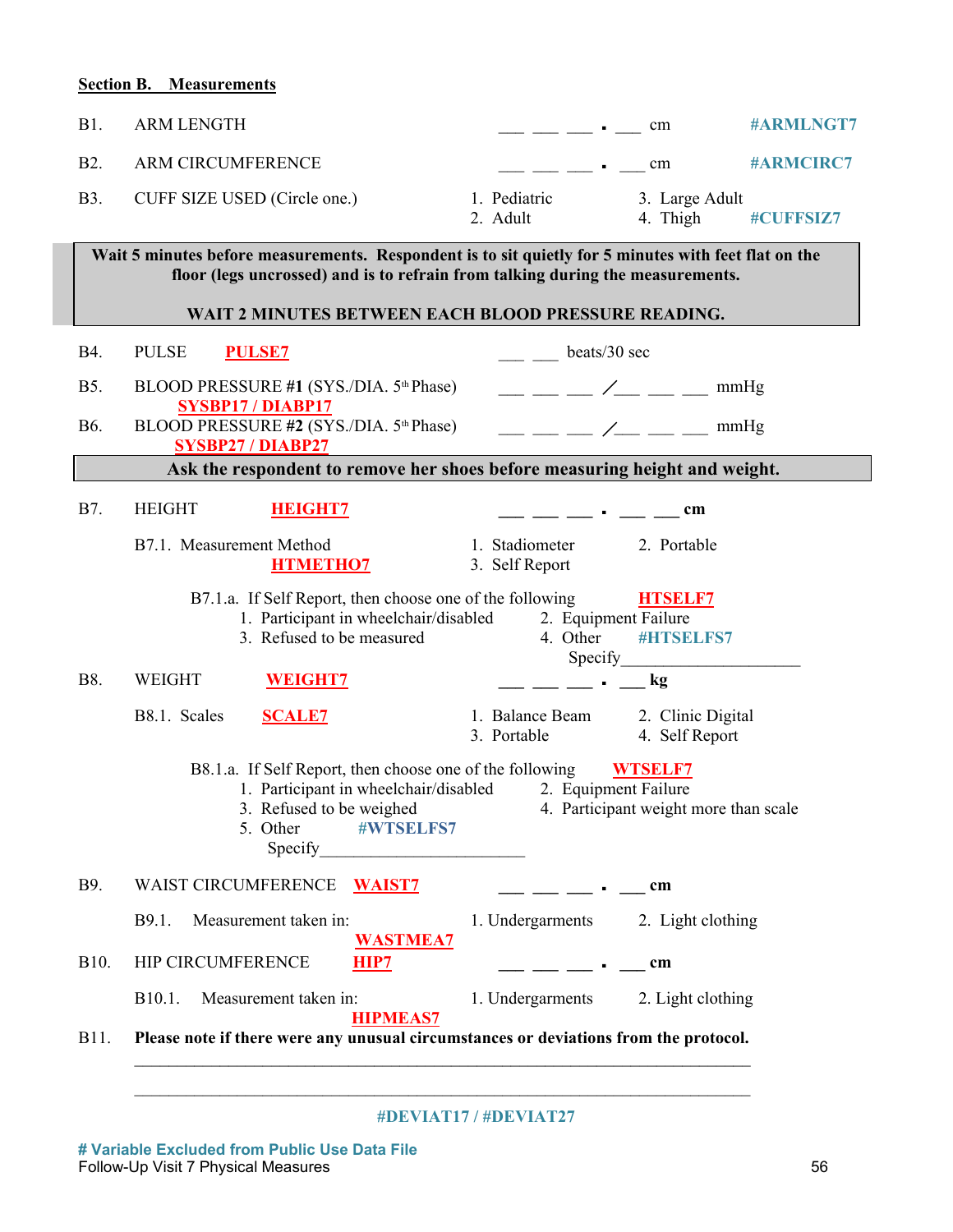# **ADDITIONAL PHYSICAL MEASURES**

One additional measure, BMI, has been made available:

| Variable    | Meaning                | <b>Values</b> |
|-------------|------------------------|---------------|
| <b>BMI7</b> | <b>Body Mass Index</b> | numeric       |

BMI is calculated as weight in kilograms divided by the square of height in meters.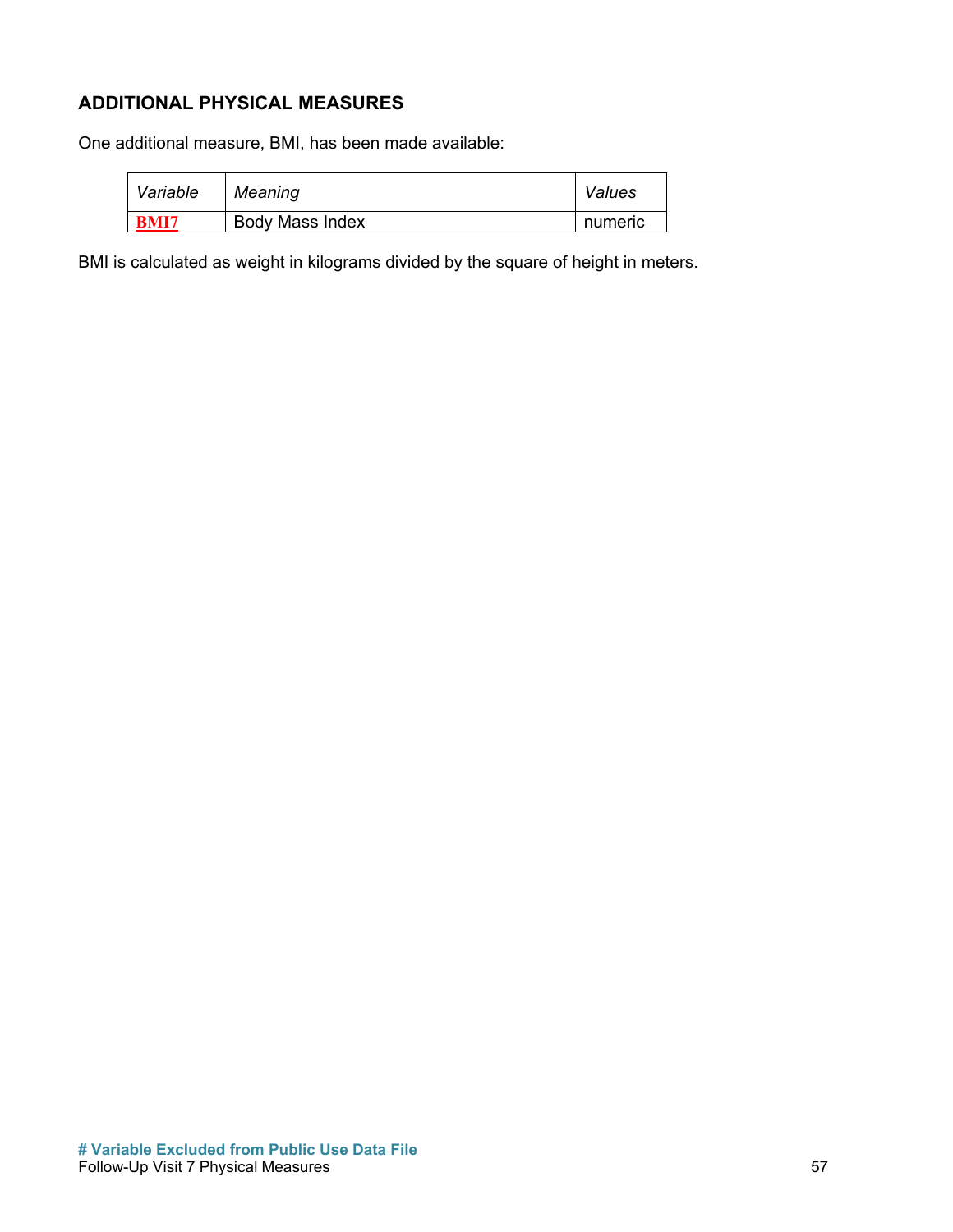# COGNITIVE FUNCTION FORM

### **ANNUAL FOLLOW-UP**

*Study of Women's Health Across the Nation*

# **SECTION A. GENERAL INFORMATION**

AFFIX ID LABEL HERE

| A1.  | <b>RESPONDENT ID:</b>                                                                   |                                                                                                                                    | <b>ARCHID</b>       |
|------|-----------------------------------------------------------------------------------------|------------------------------------------------------------------------------------------------------------------------------------|---------------------|
|      |                                                                                         |                                                                                                                                    |                     |
| A2.  | <b>SWAN STUDY VISIT#</b>                                                                | 07                                                                                                                                 | <b>#VISIT</b>       |
| A3.  | <b>FORM VERSION:</b>                                                                    | 03/03/2003                                                                                                                         | #FORM V             |
| A4.  | DATE FORM COMPLETED:                                                                    | Y Y<br>Y.<br>D<br>D<br>M<br>М                                                                                                      | <b>COGDAY7</b><br>Y |
| A5.  | <b>INTERVIEWER'S INITIALS:</b>                                                          |                                                                                                                                    | <b>#INITS</b>       |
| A6.  | <b>RESPONDENT'S DOB:</b>                                                                | $\frac{1}{M}$ $\frac{1}{D}$ $\frac{1}{D}$ $\frac{1}{Y}$ $\frac{9}{Y}$ $\frac{1}{Y}$ $\frac{1}{Y}$<br><b>VERIFY WITH RESPONDENT</b> | #DOB                |
| A7.  | <b>COMPLETED IN:</b>                                                                    |                                                                                                                                    | #LOCATIO7           |
|      |                                                                                         |                                                                                                                                    |                     |
| A8.  | <b>INTERVIEW LANGUAGE:</b>                                                              |                                                                                                                                    | <b>LANGCOG7</b>     |
|      |                                                                                         |                                                                                                                                    |                     |
|      |                                                                                         |                                                                                                                                    |                     |
| A9.  | WERE THE COGNITIVE FUNCTION TESTS COMPLETED?                                            |                                                                                                                                    | #COGCOMP7           |
|      |                                                                                         |                                                                                                                                    |                     |
|      |                                                                                         | A9.1. IF NO (i.e. COGNITIVE FUNCTION TESTS NOT DONE), SPECIFY REASON:#COGNOT7                                                      |                     |
|      |                                                                                         |                                                                                                                                    |                     |
|      | OTHER.                                                                                  |                                                                                                                                    |                     |
|      |                                                                                         |                                                                                                                                    |                     |
| A10. | <b>START TIME</b>                                                                       | AM1<br>$\frac{1}{\# \text{START7}}$<br>$PM$ 2                                                                                      |                     |
|      | $†$ This date is given in days since the initial baseline interview, which is day zero. |                                                                                                                                    |                     |
|      | # Variable Excluded from Public Use Data File                                           |                                                                                                                                    |                     |

Follow-Up Visit 7 Cognitive Function 58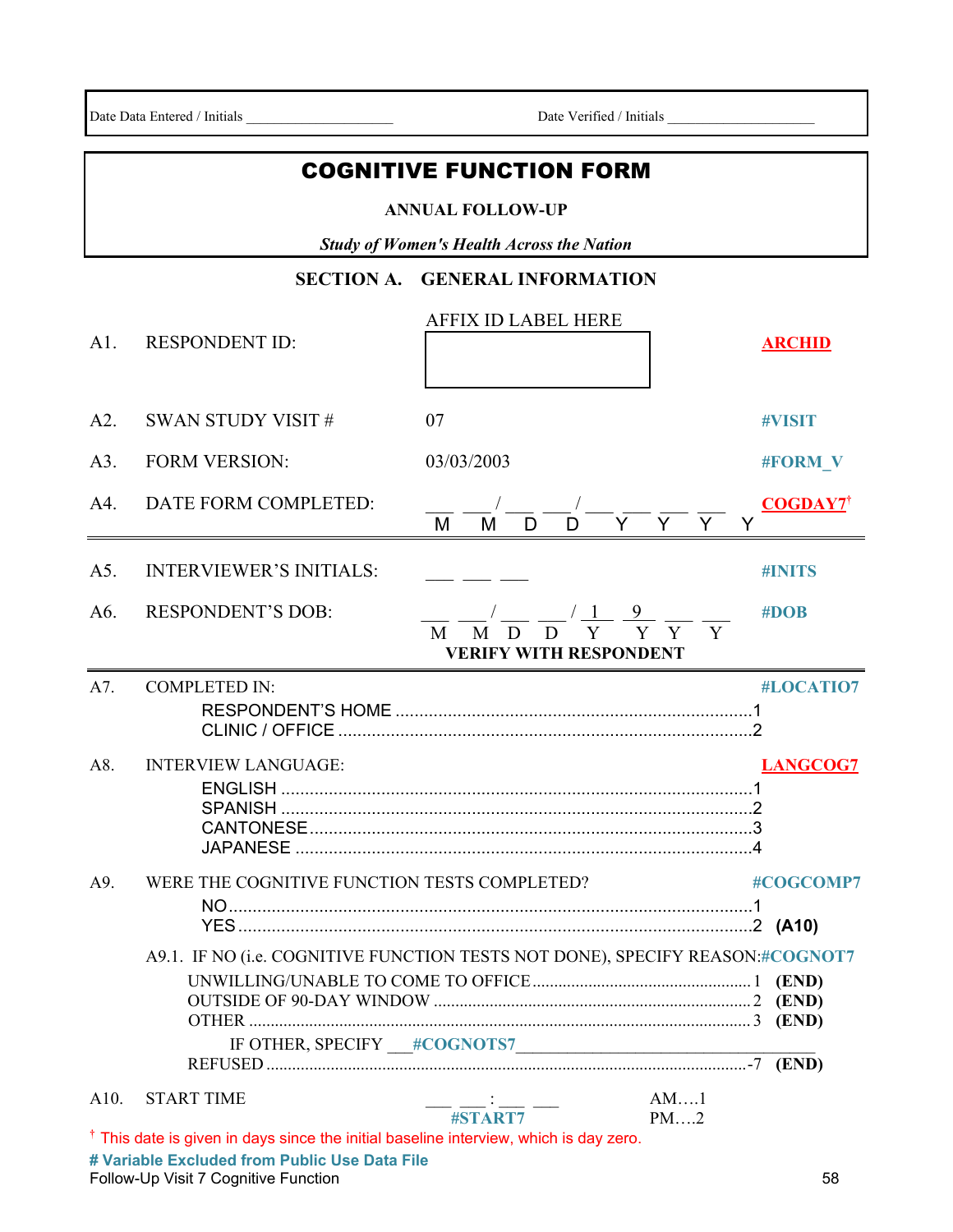## **B. EAST BOSTON MEMORY TEST I**

I have some questions that involve remembering things and concentrating. Please try your best.

INTERVIEWER NOTE: RECORD ALL ANSWERS PROVIDED BY THE PARTICIPANT. ALL RESPONSES MUST BE GIVEN **WITHOUT** ANY AID TO MEMORY.

## **I. IMMEDIATE RECALL OF STORY**

Now I would like to ask you to try to remember a short story.

First, I'm going to read you a short story and when I'm through, I'm going to wait a few seconds and then ask you to tell me as much as you can remember.

The story is:

Three children were alone at home and the house caught on fire. A brave fireman managed to climb in a back window and carry them to safety. Aside from minor cuts and bruises, all were well.

WAIT FIVE SECONDS, THEN SAY: Please tell me the story.

| <b>RECORD RESPONSE VERBATIM</b> | SCORE EACH IDEA AS PRESENT OR ABSENT |                |                |
|---------------------------------|--------------------------------------|----------------|----------------|
| <b>IMEDTHR7</b>                 | Idea                                 | <b>Present</b> | <b>Absent</b>  |
| <b>IMEDCH17</b>                 | Three                                |                | $\mathbf{0}$   |
| <b>IMEDHOU7</b>                 | Children                             | $\mathbf{1}$   | $\mathbf{0}$   |
|                                 | House                                |                | $\mathbf{0}$   |
| <b>IMEDFIR7</b>                 | On Fire                              | $\mathbf{1}$   | $\mathbf{0}$   |
| <b>IMEDFMN7</b>                 | Fireman                              |                | $\theta$       |
| <b>IMEDCLM7</b>                 | Climb In                             |                | $\theta$       |
| <b>IMEDCH27</b>                 | Children                             |                | $\theta$       |
|                                 | Rescued                              |                | $\overline{0}$ |
| <b>IMEDRES7</b>                 | Minor                                |                | $\theta$       |
| <b>IMEDMIN7</b>                 | Injuries                             |                | $\mathbf{0}$   |
| <b>IMEDINJ7</b>                 | Everyone                             |                | $\theta$       |
| <b>IMEDEVR7</b>                 | Well                                 |                | $\mathbf{0}$   |
| <b>IMEDWEL7</b>                 | <b>Total Ideas</b>                   |                |                |
| <b>TOTIDE17</b>                 |                                      |                |                |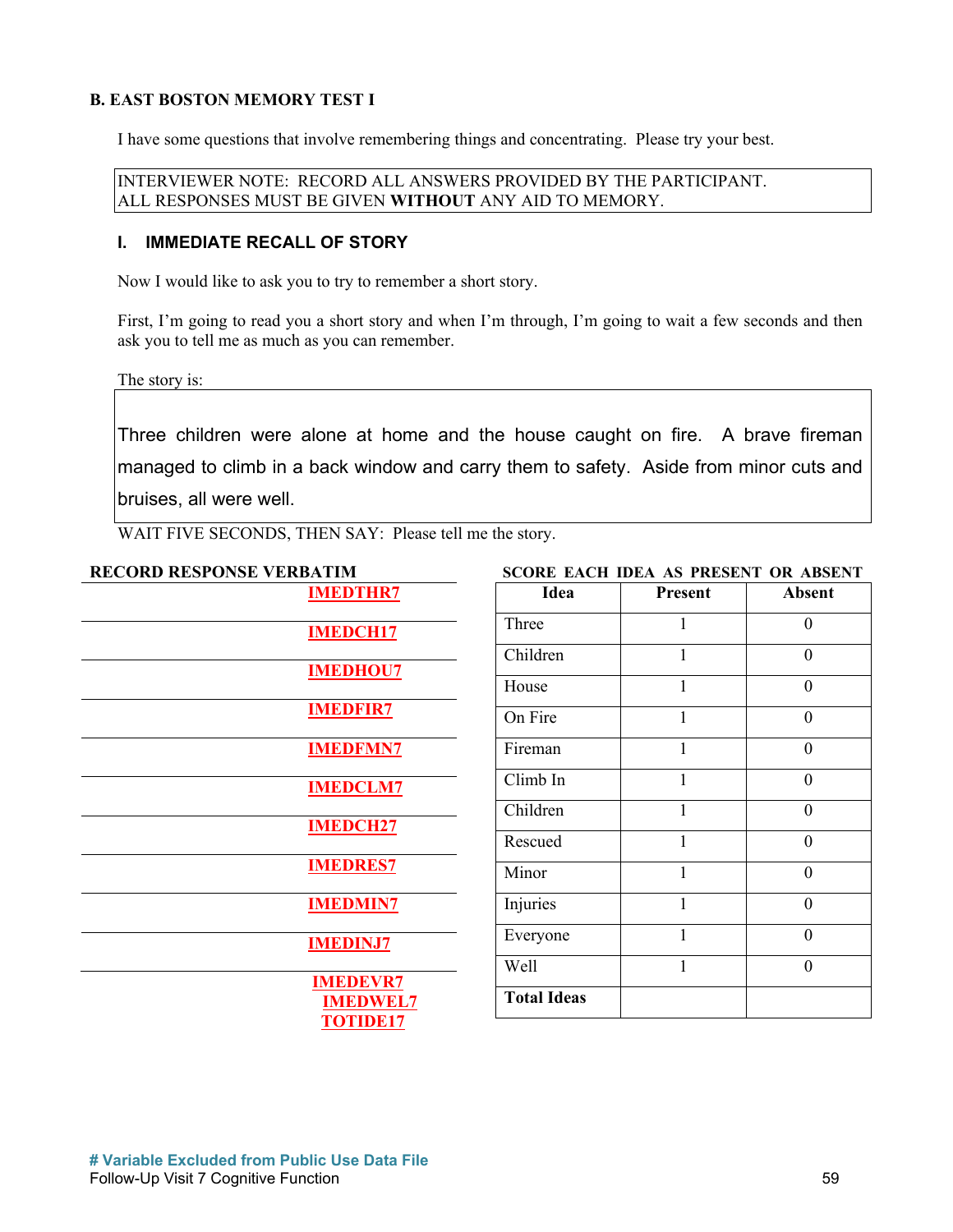# **C. FACES I**

Now we will move to another exercise.

HAVE **STIMULUS BOOKLET I** READY. RECORDING OF THE PARTICIPANT'S RESPONSES AND SCORING FOR FACES I ARE DONE ON THE FOLLOWING PAGE. THERE IS NOTHING TO WRITE DOWN WHILE PRESENTING THE INITIAL SET OF FACES (1-24). THE PRIMARY MEASURE OF PERFORMANCE IS THE NUMBER OF FACES CORRECTLY IDENTIFIED.

READ THE INITIAL INSTRUCTION: "I am going to show you some pictures of faces, one at a time. Look at each face carefully and remember what it looks like. Remember each one."

EXPOSE EACH PHOTOGRAPH (1-24) FOR 2 SECONDS AND SAY, "Remember this one."

WHEN ALL HAVE BEEN PRESENTED READ THE NEXT INSTRUCTION. "Now I am going to show you some more pictures of faces, one at a time. I want you to look at the face on each page carefully. Say "Yes" if the face is one that I asked you to remember or "No" if it is not."

IF THE RESPONDENT DOES NOT UNDERSTAND THE DIRECTIONS, YOU MAY REPEAT THEM, PARAPHRASING WHERE NECESSARY.

TURN THE PAGE TO EXPOSE ITEM 1. EXPOSE EACH PHOTOGRAPH (1-48). RECORD THE PARTICIPANT'S RESPONSES ON PAGE 4 OF THIS FORM. CIRCLE WHETHER THE RESPONDENT SAYS "YES" OR "NO" TO EACH OF THE 48 FACES THAT ARE PRESENTED (i.e. CIRCLE "Y / YES" OR "N / NO"). LATER, THE RESPONSES ARE SCORED AS CORRECT OR NOT (i.e. BOLDFACE TYPE YES/NO=1, AND Y/N=0).

AFTER YOU HAVE SHOWN THE LAST RECOGNITION FACE FOR FACES I AND RECORDED THE RESPONSE, GIVE THE FINAL INSTRUCTION. I want you to remember the first group of faces I asked you to remember because later on I'm going to ask you to pick them out of another group of faces.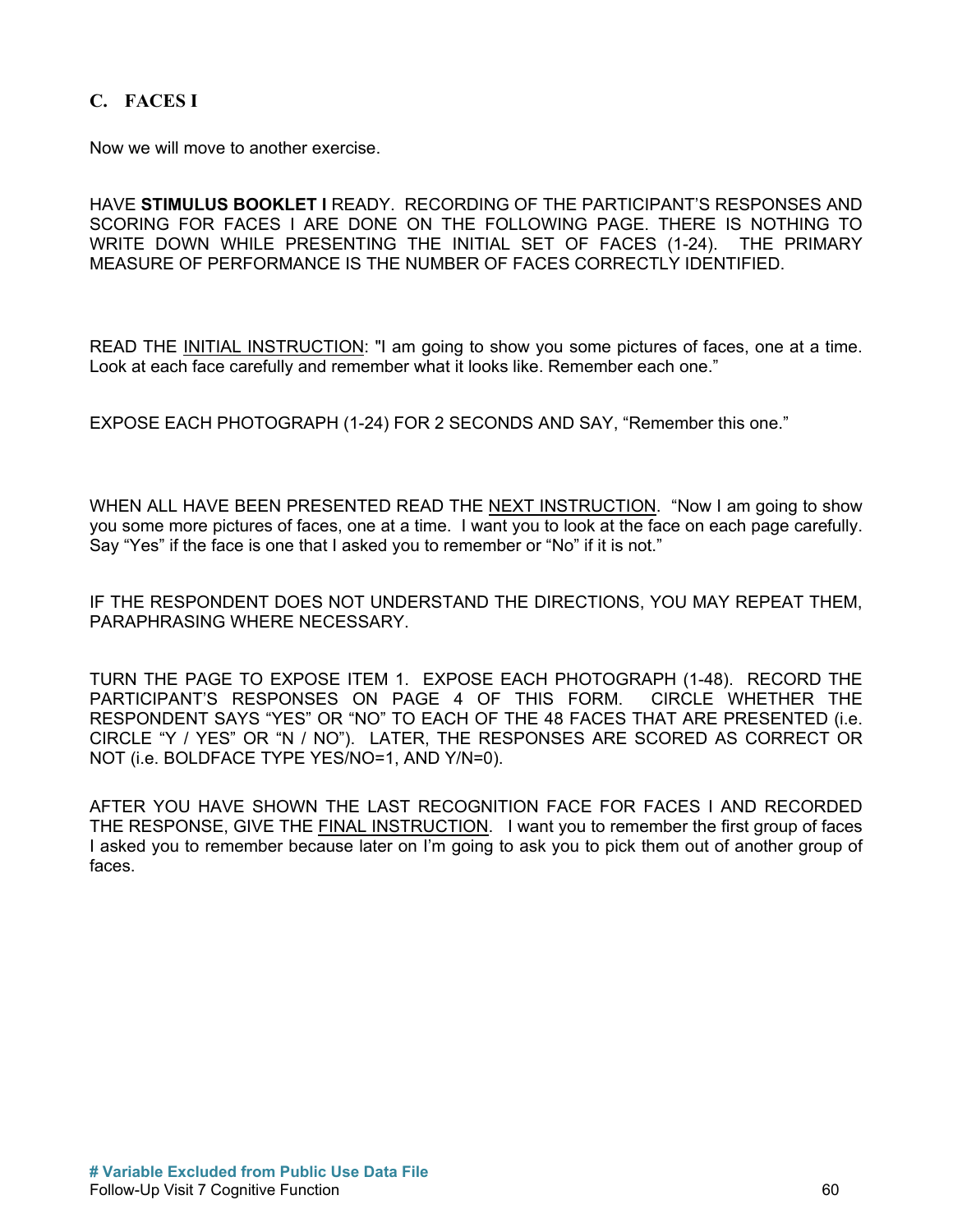#### FACES I– CIRCLE "Y / YES" OR "N / NO"

|                | <b>ITEM/RESPONSE</b> |                | SCORE 0 OR 1    |
|----------------|----------------------|----------------|-----------------|
| 1              | Y                    | NO             | <b>FACEI17</b>  |
| $\overline{c}$ | <b>YES</b>           | N              | FACEI27         |
| 3              | Y                    | NO             | <b>FACEI37</b>  |
| 4              | $\mathbf Y$          | N <sub>O</sub> | <b>FACEI47</b>  |
| 5              | <b>YES</b>           | N              | <b>FACEI57</b>  |
| 6              | Y                    | NO             | <b>FACEI67</b>  |
| $\overline{7}$ | <b>YES</b>           | N              | FACEI77         |
| 8              | Y                    | NO             | <b>FACEI87</b>  |
| 9              | Y                    | NO             | <b>FACEI97</b>  |
| 10             | Y                    | NO             | <b>FACEI107</b> |
| 11             | <b>YES</b>           | N              | <b>FACEI117</b> |
| 12             | <b>YES</b>           | N              | <b>FACEI127</b> |
| 13             | Y                    | N <sub>O</sub> | <b>FACEI137</b> |
| 14             | <b>YES</b>           | ${\bf N}$      | <b>FACEI147</b> |
| 15             | Y                    | NO             | <b>FACEI157</b> |
| 16             | <b>YES</b>           | N              | <b>FACEI167</b> |
| 17             | Y                    | NO             | <b>FACEI177</b> |
| 18             | Y                    | N <sub>O</sub> | <b>FACEI187</b> |
| 19             | <b>YES</b>           | N              | <b>FACEI197</b> |
| 20             | Y                    | NO             | <b>FACEI207</b> |
| 21             | <b>YES</b>           | N              | <b>FACEI217</b> |
| 22             | <b>YES</b>           | N              | FACEI227        |
| 23             | Y                    | NO             | <b>FACEI237</b> |
| 24             | <b>YES</b>           | N              | <b>FACEI247</b> |
| 25             | <b>YES</b>           | N              | <b>FACEI257</b> |
| 26             | Y                    | NO             | <b>FACEI267</b> |
| 27             | Y                    | N <sub>O</sub> | <b>FACEI277</b> |
| 28             | <b>YES</b>           | N              | <b>FACEI287</b> |
| 29             | <b>YES</b>           | N              | <b>FACEI297</b> |
| 30             | Y                    | NO             | <b>FACEI307</b> |
| 31             | Y                    | N <sub>O</sub> | <b>FACEI317</b> |
| 32             | <b>YES</b>           | N              | <b>FACEI327</b> |
| 33             | <b>YES</b>           | N              | <b>FACEI337</b> |
| 34             | Y                    | N <sub>O</sub> | <b>FACEI347</b> |
| 35             | <b>YES</b>           | N              | <b>FACEI357</b> |
| 36             | Y                    | NO             | <b>FACEI367</b> |
| 37             | <b>YES</b>           | N              | <b>FACEI377</b> |
| 38             | <b>YES</b>           | N              | <b>FACEI387</b> |
| 39             | Y                    | NO             | <b>FACEI397</b> |
| 40             | <b>YES</b>           | N              | <b>FACEI407</b> |
| 41             | Y                    | N <sub>O</sub> | <b>FACEI417</b> |
| 42             | <b>YES</b>           | Ν              | <b>FACEI427</b> |
| 43             | Y                    | NO             | <b>FACEI437</b> |
| 44             | <b>YES</b>           | N              | <b>FACEI447</b> |
| 45             | Y                    | NO             | <b>FACEI457</b> |
| 46             | YES                  | N              | <b>FACEI467</b> |
| 47             | <b>YES</b>           | ${\bf N}$      | <b>FACEI477</b> |
| $*48$          | Y                    | NO             | <b>FACEI487</b> |

\* AFTER YOU HAVE SHOWN THE LAST RECOGNITION FACE FOR FACES I AND RECORDED THE RESPONSE, GIVE THE FINAL INSTRUCTION.

I want you to remember the first group of faces I asked you to remember because later on I'm going to ask you to pick them out of another group of faces.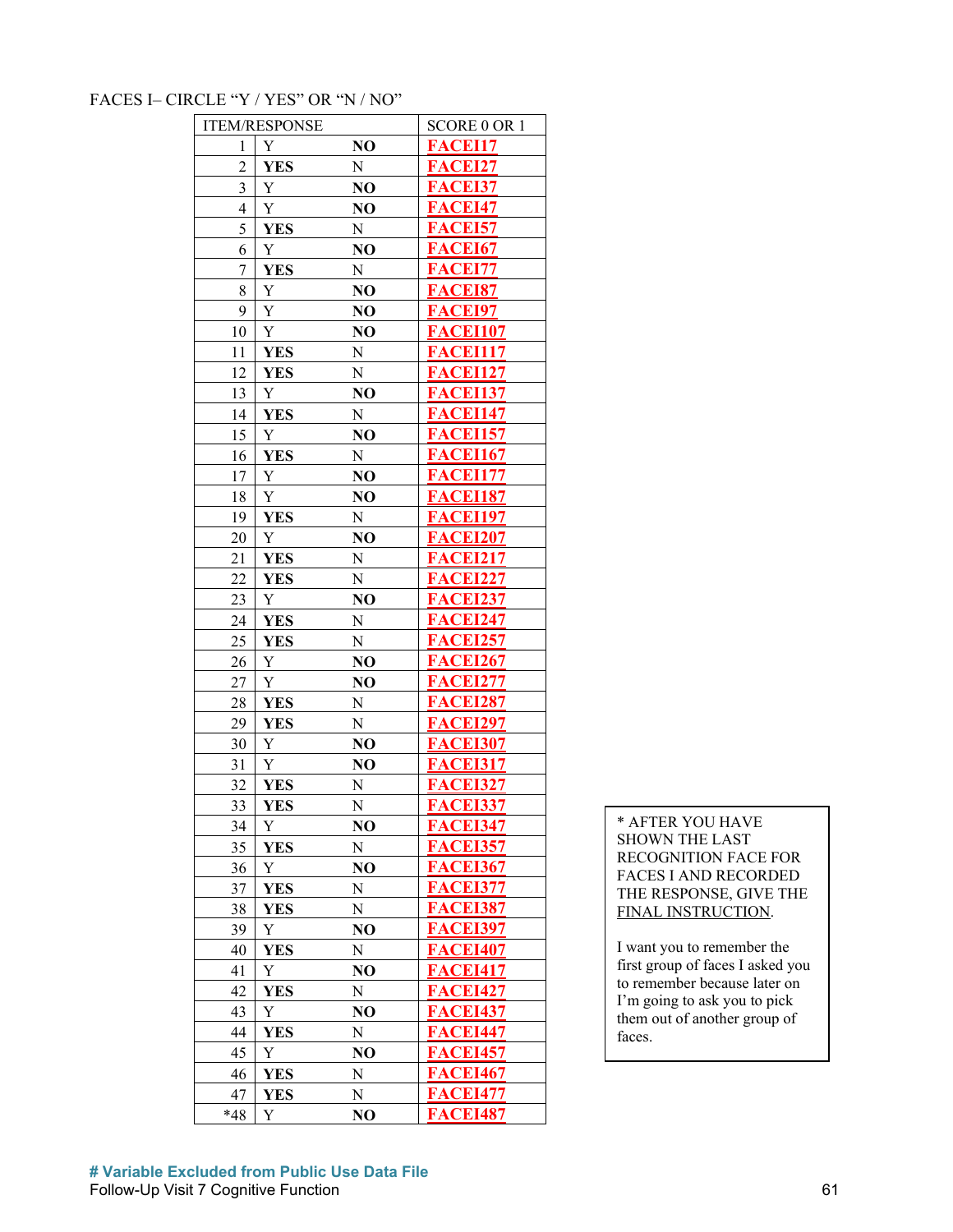# **D. SYMBOL DIGIT MODALITIES TEST**

Now, we are going to try something a little different.

PLACE THE LAMINATED TEST FORM IN FRONT OF RESPONDENT RESPONSES ON A BLANK SDMT FORM.

POINT TO KEY AT TOP OF PAGE AND SAY: Look at these boxes. Notice that each box has a little mark in the upper part and a number in the lower part. Each mark has its own number. Now look down here. [POINT]

Notice that the boxes on the top have marks, but the boxes on the bottom are empty. I want you to call out the number that goes with each mark. For example, look at the first mark and then look at the key. [POINT]

The number 1 goes with the first mark. So you call out the number 1 for the first box.

POINT OUT NEXT 2 ANSWERS: A 5 goes with this mark, and a 2 goes with this mark.

Now what number belongs in the next box? POINT TO BOX IF NECESSARY. RECORD RESPONSE.

IF RESPONSE IS CORRECT, SAY: Good. You have the idea. IF RESPONSE IS INCORRECT, SAY: No, that is a 1. AND POINT TO THE APPROPRIATE SYMBOL/ITEM PAIR IN KEY.

Now, for practice, tell me the numbers that belong in the rest of the boxes up to this line. DRAW OVER THE DOUBLE LINE IN THE PRACTICE ROW. Use your finger as you move along the row so you don't get lost.

RECORD RESPONSES TO REMAINING PRACTICE ITEMS (ANSWERS: 3 6 2 4 1 6). IMMEDIATELY CORRECT EACH ERROR AS ABOVE. RECORD "0" FOR NON-NUMERIC RESPONSES.

REINSTRUCT AND/OR ENCOURAGE GUESSING IF RESPONDENT IS CONFUSED ON THE PRACTICE ROW; E.G., If you don't know, guess a number from 1 to 9, and I'll tell you if you're right or wrong.

AFTER PRACTICE ROW IS COMPLETED, SAY:

Good, you know how to do them. I have some more of these I want you to do. When I tell you to begin start here [POINT TO THE FIRST SQUARE TO RIGHT OF DOUBLE LINE] and call out the numbers just like you have been doing until I say 'Stop.' If you make a mistake, tell me what you think the correct answer is. Do not skip any boxes and work as quickly as you can. Ready? Begin.

START TIMER AT "BEGIN," ALLOW 90 SECONDS, AND THEN SAY: Stop. RECORD RESPONSES. DO NOT REINSTRUCT FURTHER; IF PRESSED, SAY: Just do the best you can.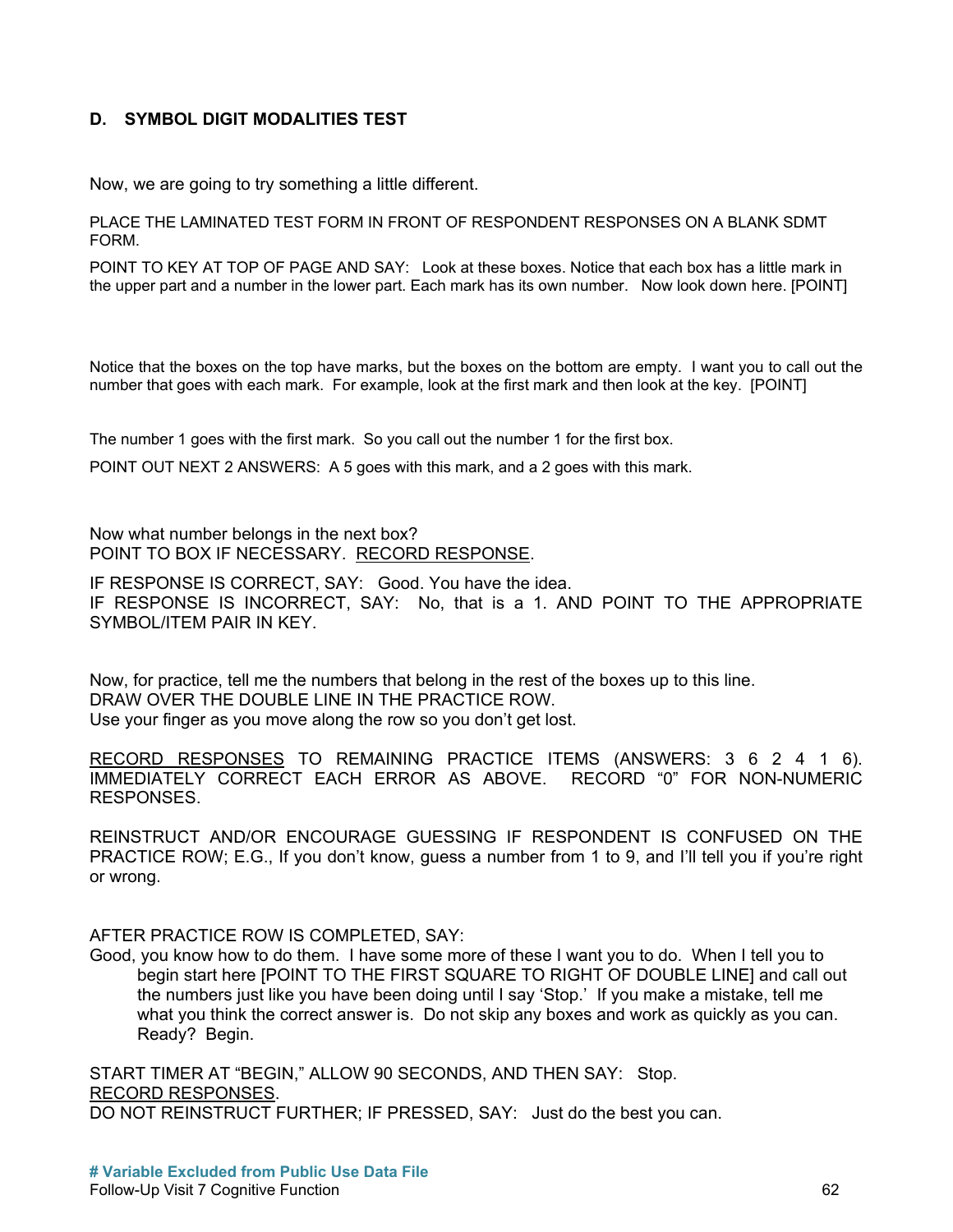## **SYMBOL DIGIT MODALITIES TEST (CONTINUED) – SCORING:**

- 1. Administration status (1, 6-10) **SDMTSTA7** 
	- 1 = Test administered
	- 6 = Not administered because of physical impairment
	- 7 = Not administered because of verbal refusal
	- $8 =$  Not administered because of a behavioral reason
	- 9 = Not administered for some other reason

Specify #SDMTSPE7

- 10 = Administered but not according to protocol  $Specify$
- 2. Number of Test Administrations **SDMTADM7** 3. Number of Practice Items Correct (0-7) **SDMTPRA7** 4. Number of Test Items Attempted (0-110) **SDMTATM7** 2001 2002 2002 2004 5. Number of Test Items Correct (0-110) **SDMTCOR7** 2002 2003 2004 2014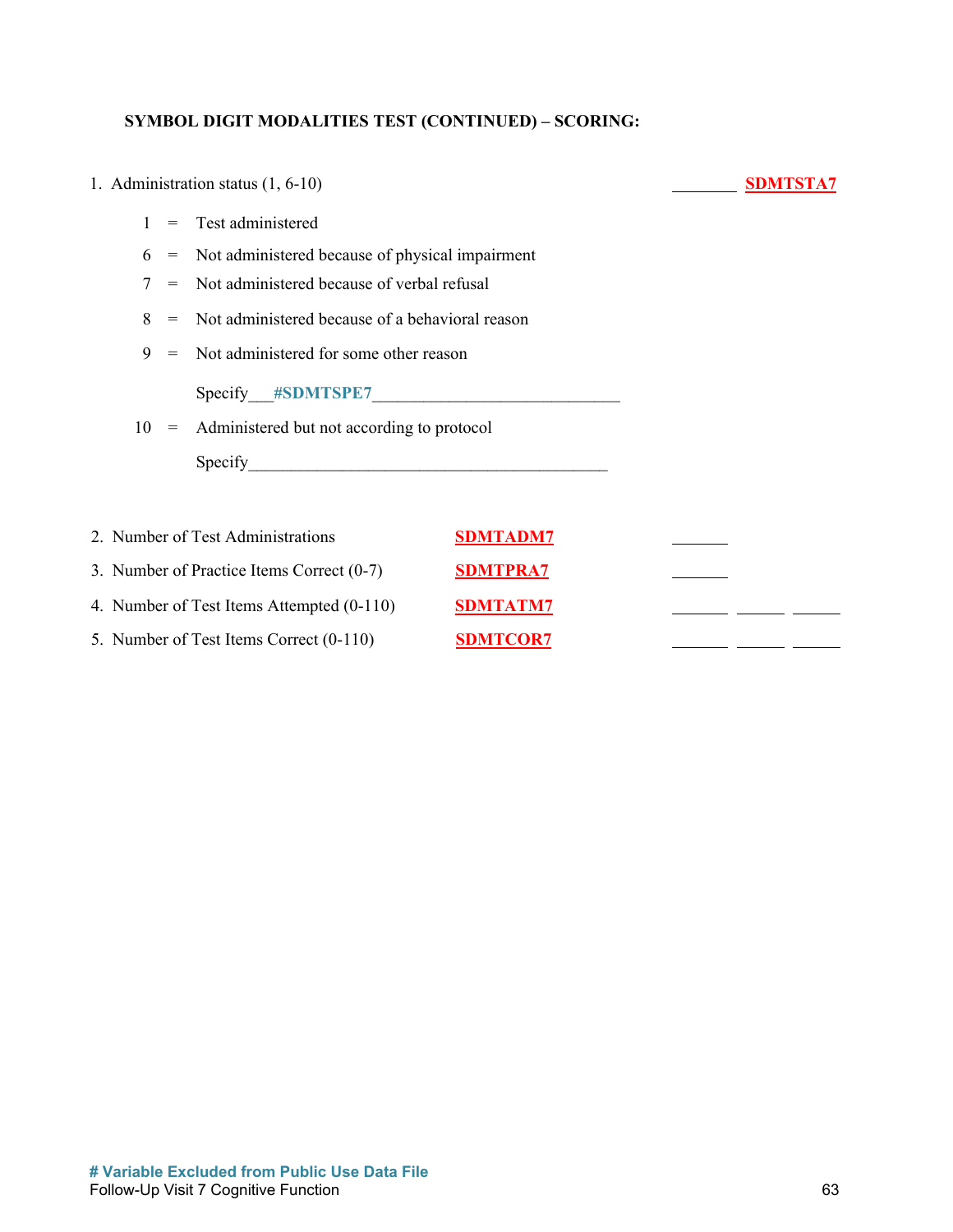## **E. DIGITS BACKWARD**

ADMINISTRATION: MAKE SURE YOU HAVE RESPONDENT'S ATTENTION BEFORE PRESENTING EACH ITEM. READ DIGITS CLEARLY AT ONE-PER-SECOND RATE, LETTING VOICE PITCH DROP/RISE ON LAST DIGIT. PRESENT EACH ITEM ONLY ONCE. IF REPETITION IS REQUESTED, SAY: Just tell me what you can remember.

DISCONTINUE AFTER TWO CONSECUTIVE ERRORS AT A GIVEN ITEM LENGTH (e.g., IF BOTH 4a AND 4b ARE ERRORS). IF REQUESTED, REINSTRUCT: After I say the numbers, you are to say them backwards.

IF RESPONDENT REPEATS THE NUMBERS FORWARD, SCORE THE RESPONSE AS AN ERROR (0) AND REINSTRUCT AS ABOVE. ONLY ONE UNREQUESTED REINSTRUCTION IS PERMITTED.

SCORING: CLASSIFY EACH RESPONSE AS ERROR (0) OR CORRECT (1) AND ENTER THE SCORE IN THE SPACE PROVIDED. FOR ITEMS NOT ADMINISTERED DUE TO BRANCHING OR DISCONTINUATION RULE, PLACE AN "-1" IN THE SPACE PROVIDED; FOR ITEMS NOT ADMINISTERED FOR ANY OTHER REASON, ENTER THE APPROPRIATE CODE: 6 = PHYSICAL IMPAIRMENT; 7 = VERBAL REFUSAL; 8 = BEHAVIORAL REASON; 9 = OTHER REASON.

INSTRUCTION: Now, let's move on to another part. I am going to say some numbers. When I stop, I want you to say them backwards.

### ITEM RESPONSE CODE

P1. Try this one :  $2 - 8 - 3$ ."

IF CORRECT (1), SAY: That's right. Now I have some more numbers. Remember, you are to say them backwards.

[GO TO 1a]

IF ERROR (0), SAY: No, I said  $2-8-3$ , so to say them backwards, you would need to say  $3 - 8 - 2$ .

[GO TO P2]

P2. Try this one. Remember, you are to say them backwards. Ready?  $1 - 5 - 8$ .

IF CORRECT (1), SAY: That's right. Now I have some more numbers. Remember, you are to say them backwards.

[GO TO 1a]

IF ERROR (0), SAY: No, I said  $1 - 5 - 8$ , so to say them backwards, you would need to say 8 - 5 - 1. Now I have some more numbers. Remember, you are to say them backwards.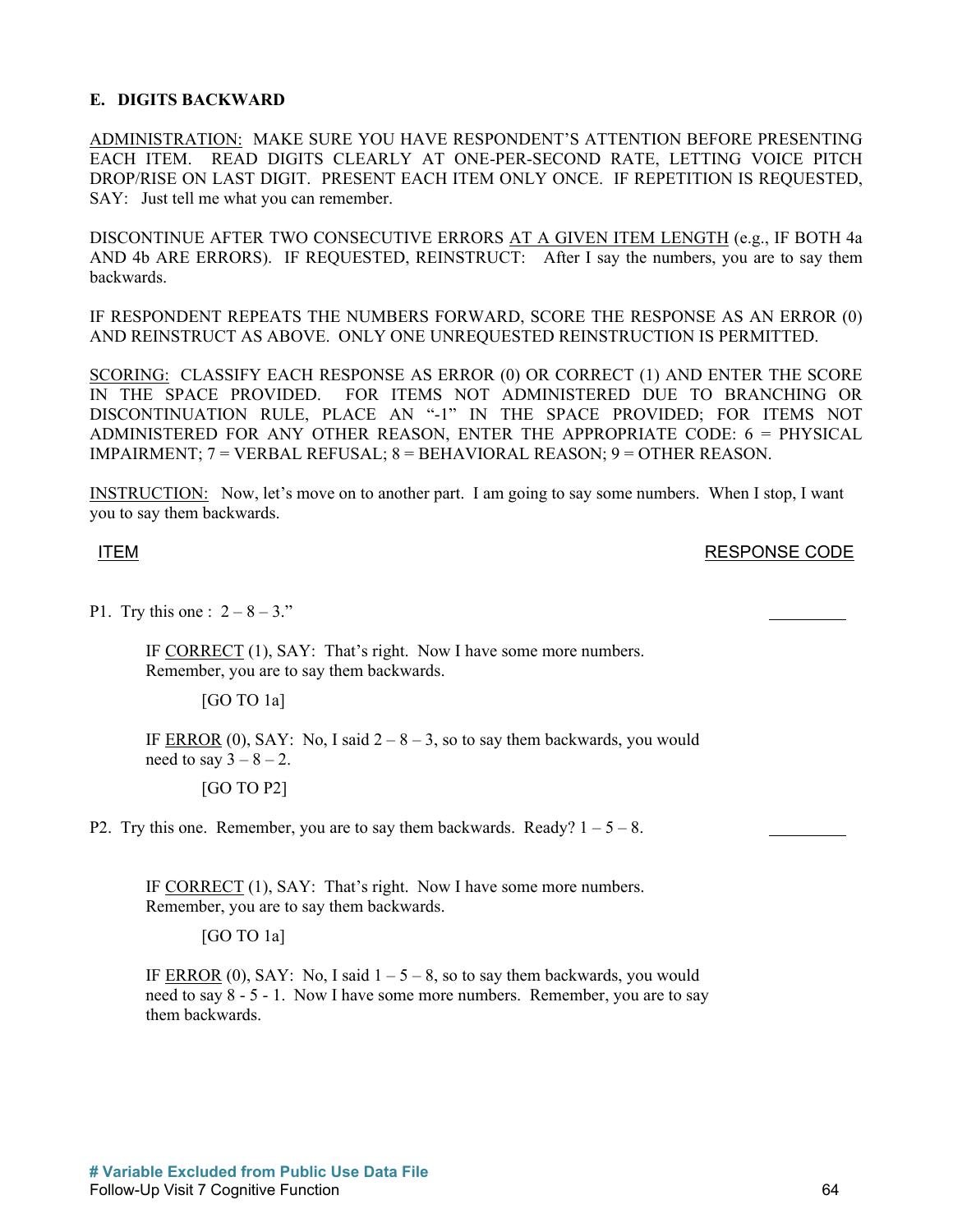#### **DIGITS BACKWARD (CONTINUED)**

- $0 = Error$
- $1$  = Correct
- -1 = Not Administered due to discontinuation rule
- $6$  = Not administered because of physical impairment
- $7 = Not$  administered because of verbal refusal
- 8 = Not administered because of behavioral reason
- $9 = Not administered for some other reason, Specify below$
- $10 =$  Administered but not according to protocol, Specify below

| <u>Item</u>    | <b>Response Code</b> |
|----------------|----------------------|
| la.            | <b>DIGIT1A7</b>      |
| $1b$ .         | <b>DIGIT1B7</b>      |
| 2a.            | <b>DIGIT2A7</b>      |
| 2 <sub>b</sub> | <b>DIGIT2B7</b>      |
| 3a.            | DIGIT3A7             |
| $3b$ .         | <b>DIGIT3B7</b>      |
| 4a.            | <b>DIGIT4A7</b>      |
| 4b.            | DIGIT4B7             |
| 5a.            | <b>DIGIT5A7</b>      |
| 5b.            | <b>DIGIT5B7</b>      |
| 6а.            | <b>DIGIT6A7</b>      |
| 6b.            | DIGIT6B7             |
|                |                      |

Specify #SPCDIG17

\_\_\_\_\_\_\_\_\_\_\_\_**#SPCDIG27**\_\_\_\_\_\_\_\_\_\_\_\_\_\_\_\_\_\_\_\_\_\_\_\_\_\_\_\_\_\_\_\_\_\_\_\_\_\_\_\_\_\_\_\_\_\_\_\_\_\_\_\_\_\_\_\_\_\_\_\_\_\_\_\_\_\_\_

# **[ NOTE: DISCONTINUE TEST AFTER 2 CONSECUTIVE ERRORS AT THE SAME ITEM LENGTH]**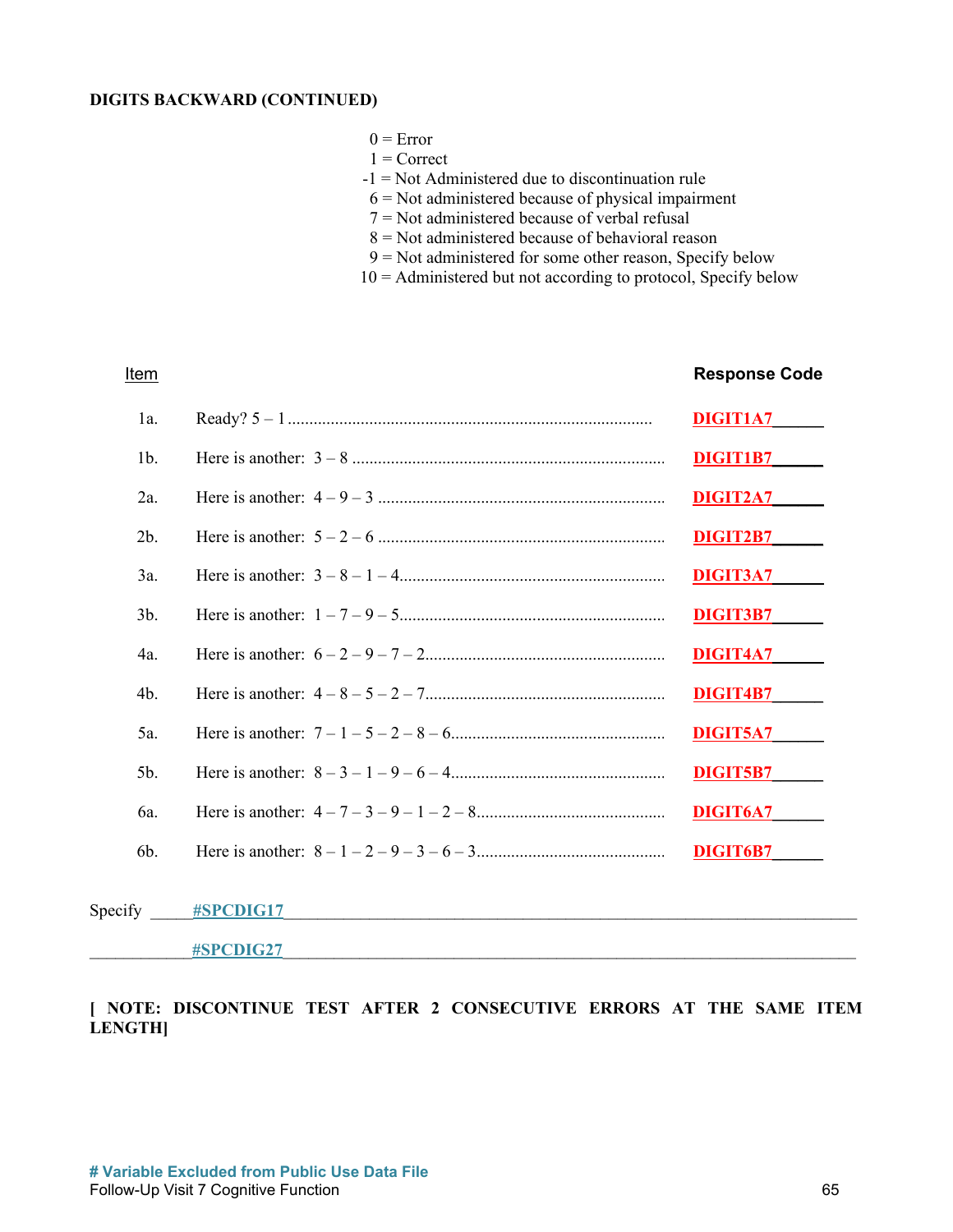## F**. EAST BOSTON MEMORY TEST II – DELAYED RECALL OF STORY**

 **TOTIDE27**

Please recall the short story I read a few moments ago and tell me as much as you can remember of the story now.

| <b>RECORD RESPONSE VERBATIM</b>    | <b>SCORE</b><br><b>EACH</b><br><b>ABSENT</b> | <b>IDEA</b> AS | <b>PRESENT</b><br>OR |
|------------------------------------|----------------------------------------------|----------------|----------------------|
| <b>DLAYTHR7</b>                    | Idea                                         | Present        | <b>Absent</b>        |
|                                    | Three                                        |                | $\overline{0}$       |
| <b>DLAYCH17</b>                    | Children                                     |                | $\theta$             |
| <b>DLAYHOU7</b>                    | House                                        |                | $\theta$             |
| <b>DLAYFIR7</b>                    | On Fire                                      |                | $\mathbf{0}$         |
| <b>DLAYFMN7</b>                    | Fireman                                      |                | $\theta$             |
| <b>DLAYCLM7</b>                    | Climb In                                     |                | $\mathbf{0}$         |
|                                    | Children                                     | 1              | $\theta$             |
| <b>DLAYCH27</b>                    | Rescued                                      |                | $\overline{0}$       |
| <b>DLAYRES7</b>                    | Minor                                        | 1              | $\theta$             |
| <b>DLAYMIN7</b>                    | Injuries                                     |                | $\overline{0}$       |
| <b>DLAYINJ7</b>                    | Everyone                                     |                | $\mathbf{0}$         |
|                                    | Well                                         |                | $\overline{0}$       |
| <b>DLAYEVR7</b><br><b>DLAYWEL7</b> | <b>Total Ideas</b>                           |                |                      |

# G. FACES II

Now I'm going to show you some more pictures of faces. I want you to look at each face carefully. Say "Yes" if the face is one I asked you to remember earlier or "No" if it is not.

### HAVE **STIMULUS BOOKLET II** READY.

IF THE RESPONDENT DOES NOT UNDERSTAND THE DIRECTIONS, YOU MAY REPEAT THEM, PARAPHRASING WHERE NECESSARY.

TURN THE PAGE TO EXPOSE ITEM 1. EXPOSE EACH PHOTOGRAPH (1-48). RECORD THE PARTICIPANT'S RESPONSES ON PAGE 11 OF THIS FORM. CIRCLE WHETHER THE RESPONDENT SAYS "YES" OR "NO" TO EACH OF THE 48 FACES THAT ARE PRESENTED (i.e. CIRCLE "Y / YES" OR "N / NO"). LATER, THE RESPONSES ARE SCORED AS CORRECT OR NOT (i.e. BOLDFACE TYPE YES/NO=1, AND Y/N=0).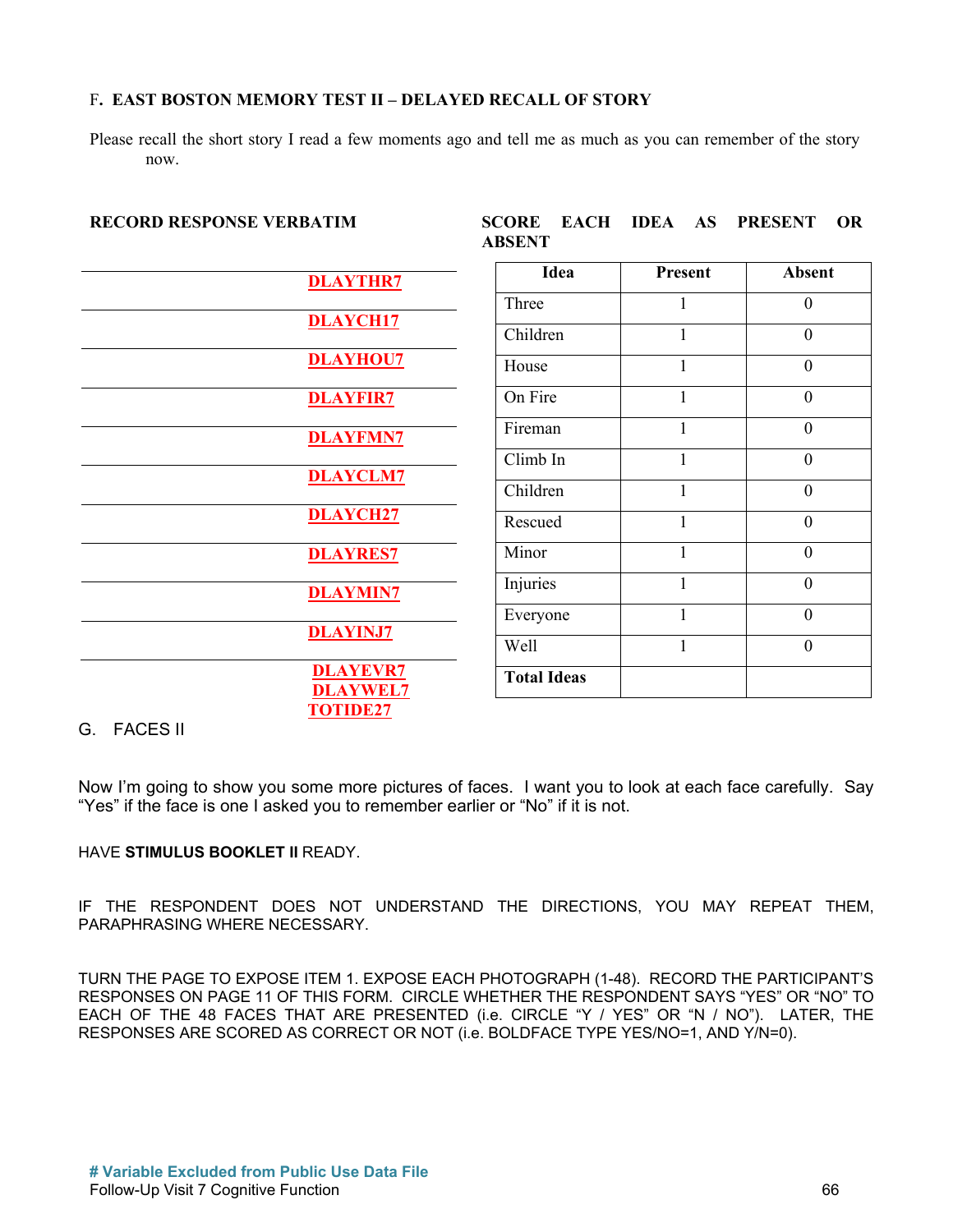# FACES II – CIRCLE "Y / YES" OR "N / NO"

| <b>ITEM/RESPONSE</b> |             |                | SCORE 0 OR 1    |
|----------------------|-------------|----------------|-----------------|
| 1                    | Y           | NO             | <b>FACED17</b>  |
| $\overline{c}$       | <b>YES</b>  | N              | <b>FACED27</b>  |
| 3                    | $\mathbf Y$ | NO             | <b>FACED37</b>  |
| 4                    | Y           | NO             | <b>FACED47</b>  |
| 5                    | YES         | N              | <b>FACED57</b>  |
| 6                    | Y           | NO             | FACED67         |
| 7                    | <b>YES</b>  | N              | FACED77         |
| 8                    | Y           | NO             | <b>FACED87</b>  |
| 9                    | $\mathbf Y$ | NO             | <b>FACED97</b>  |
| 10                   | Y           | N <sub>O</sub> | FACED107        |
| 11                   | <b>YES</b>  | N              | <b>FACED117</b> |
| 12                   | Y           | NO             | <b>FACED127</b> |
| 13                   | <b>YES</b>  | N              | <b>FACED137</b> |
| 14                   | Y           | NO             | <b>FACED147</b> |
| 15                   | YES         | N              | <b>FACED157</b> |
| 16                   | Y           | N <sub>O</sub> | FACED167        |
| 17                   | Y           | NO             | <b>FACED177</b> |
| 18                   | <b>YES</b>  | N              | <b>FACED187</b> |
| 19                   | Y           | NO             | <b>FACED197</b> |
| 20                   | <b>YES</b>  | N              | <b>FACED207</b> |
| 21                   | <b>YES</b>  | N              | FACED217        |
| 22                   | Y           | N <sub>O</sub> | FACED227        |
| 23                   | <b>YES</b>  | N              | <b>FACED237</b> |
| 24                   | Y           | N <sub>O</sub> | FACED247        |
| 25                   | YES         | N              | FACED257        |
| 26                   | Y           | N <sub>O</sub> | <b>FACED267</b> |
| 27                   | YES         | N              | <b>FACED277</b> |
| 28                   | <b>YES</b>  | ${\bf N}$      | FACED287        |
| 29                   | YES         | N              | FACED297        |
| 30                   | Y           | N <sub>O</sub> | FACED307        |
| 31                   | <b>YES</b>  | N              | <b>FACED317</b> |
| 32                   | Y           | NO             | FACED327        |
| 33                   | <b>YES</b>  | N              | <b>FACED337</b> |
| 34                   | Y           | NO             | <b>FACED347</b> |
| 35                   | <b>YES</b>  | N              | <b>FACED357</b> |
| 36                   | <b>YES</b>  | N              | <b>FACED367</b> |
| 37                   | Y           | N <sub>O</sub> | <b>FACED377</b> |
| 38                   | Y           | NO             | <b>FACED387</b> |
| 39                   | YES         | N              | <b>FACED397</b> |
| 40                   | YES         | N              | FACED407        |
| 41                   | Y           | NO             | FACED417        |
| 42                   | <b>YES</b>  | N              | <b>FACED427</b> |
| 43                   | <b>YES</b>  | N              | FACED437        |
| 44                   | Y           | NO             | <b>FACED447</b> |
| 45                   | Y           |                | FACED457        |
|                      |             | N <sub>O</sub> | FACED467        |
| 46                   | YES         | N              |                 |
| 47                   | Y           | NO             | FACED477        |
| 48                   | YES         | N              | FACED487        |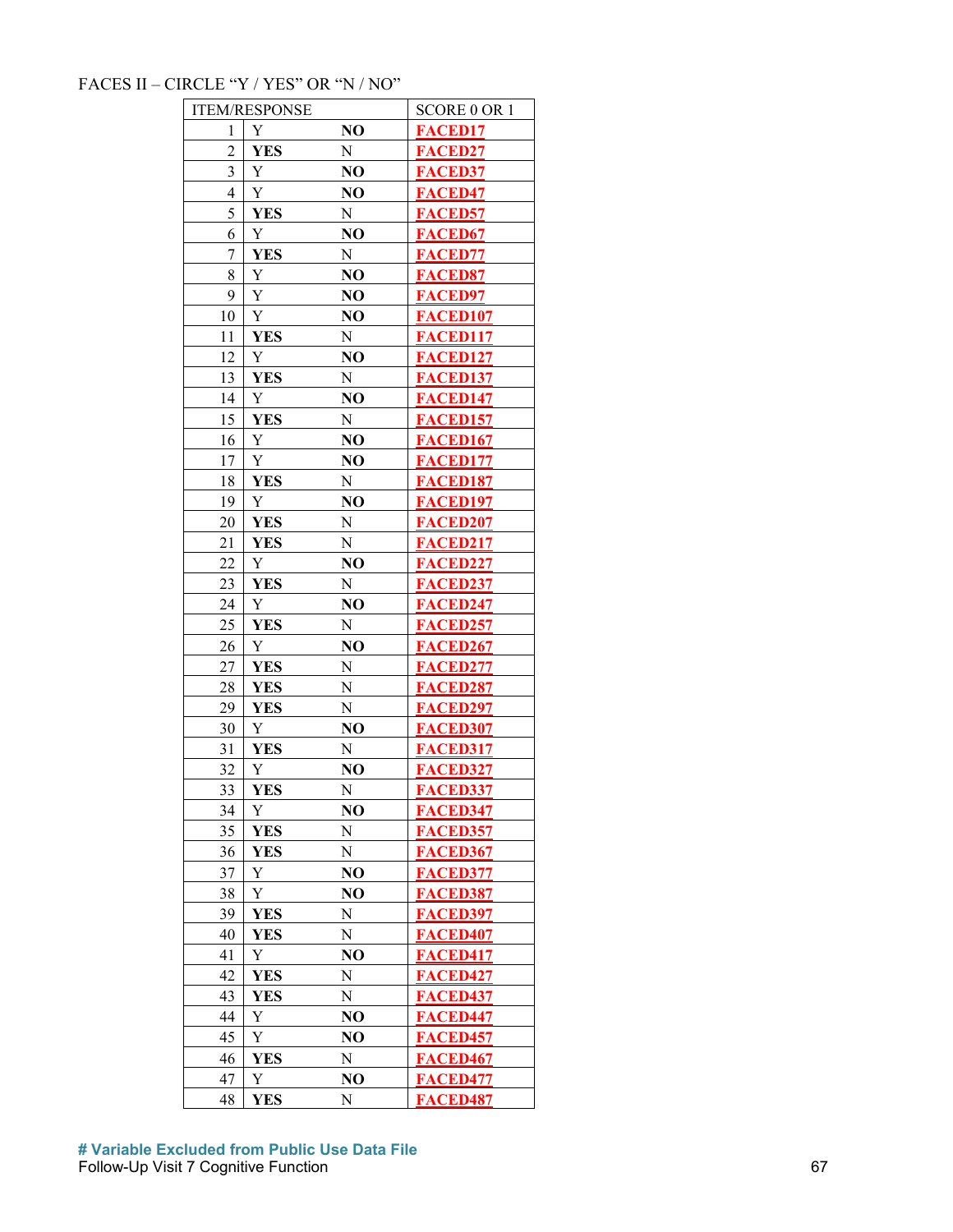Date Data Entered / Initials \_\_\_\_\_\_\_\_\_\_\_\_\_\_\_\_\_\_\_\_\_ Date Verified / Initials \_\_\_\_\_\_\_\_\_\_\_\_\_\_\_\_\_\_\_\_\_

# BIOIMPEDANCE

# **INTERVIEWER-ADMINISTERED ANNUAL FOLLOW-UP FORM**

|                  | <b>Study of Women's Health Across the Nation</b> |                                                                                                   |                  |  |  |
|------------------|--------------------------------------------------|---------------------------------------------------------------------------------------------------|------------------|--|--|
|                  |                                                  | <b>SECTION A. GENERAL INFORMATION</b>                                                             |                  |  |  |
| A1.              | <b>RESPONDENT ID:</b>                            | AFFIX ID LABEL HERE                                                                               | <b>ARCHID</b>    |  |  |
| A2.              | SWAN STUDY VISIT#                                | 07                                                                                                | <b>#VISIT</b>    |  |  |
| A3.              | <b>FORM VERSION:</b>                             | 03/03/2003                                                                                        | #FORM V          |  |  |
| A4.              | DATE FORM COMPLETED:                             | __ __/__ __/__ ___/___ ____                                                                       | <b>BIODAY7</b> † |  |  |
|                  |                                                  | M<br>Y Y Y Y<br>М<br>D.<br>D.                                                                     |                  |  |  |
| A <sub>5</sub> . | <b>OPERATOR'S INITIALS:</b>                      |                                                                                                   | <b>#INITS</b>    |  |  |
| A6.              | <b>RESPONDENT'S DOB:</b>                         | $\frac{1}{M}$ $\frac{1}{M}$ $\frac{1}{D}$ $\frac{1}{N}$ $\frac{9}{Y}$ $\frac{4}{Y}$ $\frac{4}{Y}$ |                  |  |  |
|                  |                                                  | <b>VERIFY WITH RESPONDENT</b>                                                                     |                  |  |  |
|                  | A7. INTERVIEW COMPLETED IN:                      |                                                                                                   | #LOCATIO7        |  |  |
|                  | A8. INTERVIEW LANGUAGE:                          |                                                                                                   | <b>LANGBIO7</b>  |  |  |
|                  | A9. WAS BIOIMPEDANCE MEASUREMENT COMPLETED?      |                                                                                                   | <b>COMPBIA7</b>  |  |  |
|                  |                                                  | A9.1. IF NO (i.e. BIOIMPEDANCE NOT DONE), SPECIFY REASON: #BIONOT7                                |                  |  |  |

INELIGIBLE (B1 = YES or DON'T KNOW) ......................................................... 4 **(END)** REFUSED................................................................................................... -7 **(END)**

IF OTHER, SPECIFY \_\_\_\_**#BIONOTS7**\_\_\_\_\_\_\_\_\_\_\_\_\_\_\_\_\_\_\_\_\_\_\_\_\_

**†** This date is given in days since the initial baseline interview, which is day zero.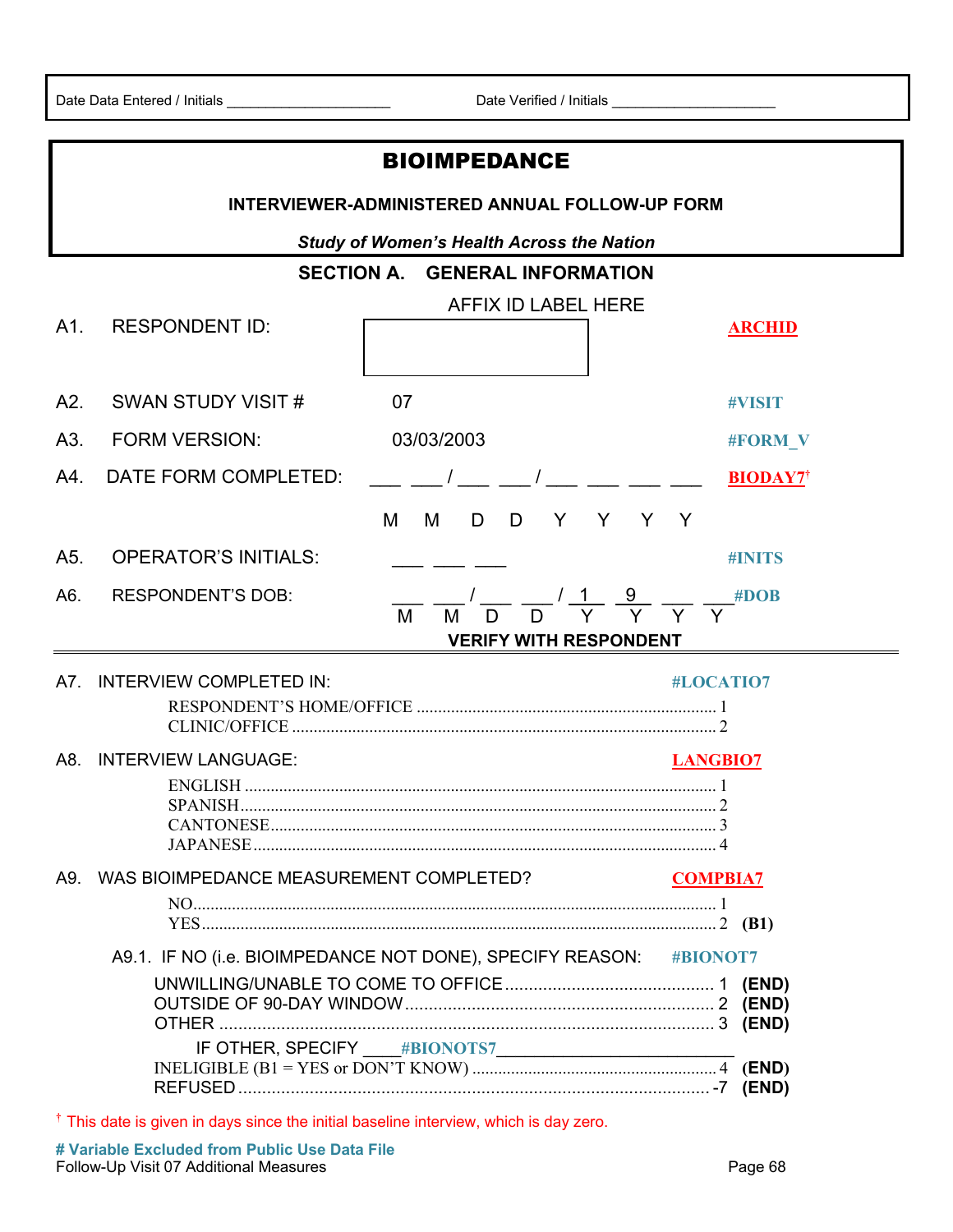Now I would like to measure your body composition using this bioimpedance equipment. Body composition is the amount of body fluids, fat, and lean body mass, including your muscles and organs found in your body.

B1. Do you have an insulin pump, pacemaker or automatic implantable cardiac defibrillator (AICD)?

| <b>AICDPUM7</b> |  |
|-----------------|--|
|                 |  |
|                 |  |
|                 |  |

# IF YES OR DON'T KNOW, **STOP**. SUBJECT INELIGIBLE FOR BIOIMPEDANCE

If you have not recently done so, I would like you to use the bathroom before we take this measurement. For this measurement, you will need to remove metal jewelry and your right sock and shoe. Two sticky pads called electrodes will be placed on your right hand at the wrist and knuckles and two more will be placed on your right foot at the toes and ankle. Once the electrodes are attached, it will take less than one minute for the equipment to measure your body composition.

Before we begin the bioimpedance measurement I need to ask you a few questions that will help us interpret the results**.**

B2. Have you exercised intensely for at least half an hour or taken a sauna within the last 12 hours? That is, since  $\qquad$  :  $\qquad$  a.m. / p.m.? **EXER12H7**

| BARKIZHI |  |
|----------|--|
|          |  |
|          |  |
|          |  |

B3. Have you had anything to eat or drink, apart from water, in the last 5 hours? That is, since  $\qquad \qquad$  :  $\qquad$  a.m. / p.m.?

### **EAT5HR7**

| <b>REFLISED</b> |  |
|-----------------|--|

B4. Have you had more than 2 alcohol drinks in the last 24 hours? That is, since  $\frac{\ }{2}$  :  $\frac{\ }{2}$  a.m. / p.m.?

### **ALCO24H7**

| NO.             |  |
|-----------------|--|
|                 |  |
| <b>REFUSED.</b> |  |

B5. Do you have any embedded medical devices, metal pins or plates, clips or beads used to treat cancer, braces, staples from surgery or any other type of embedded metal? **EMBDDEV7**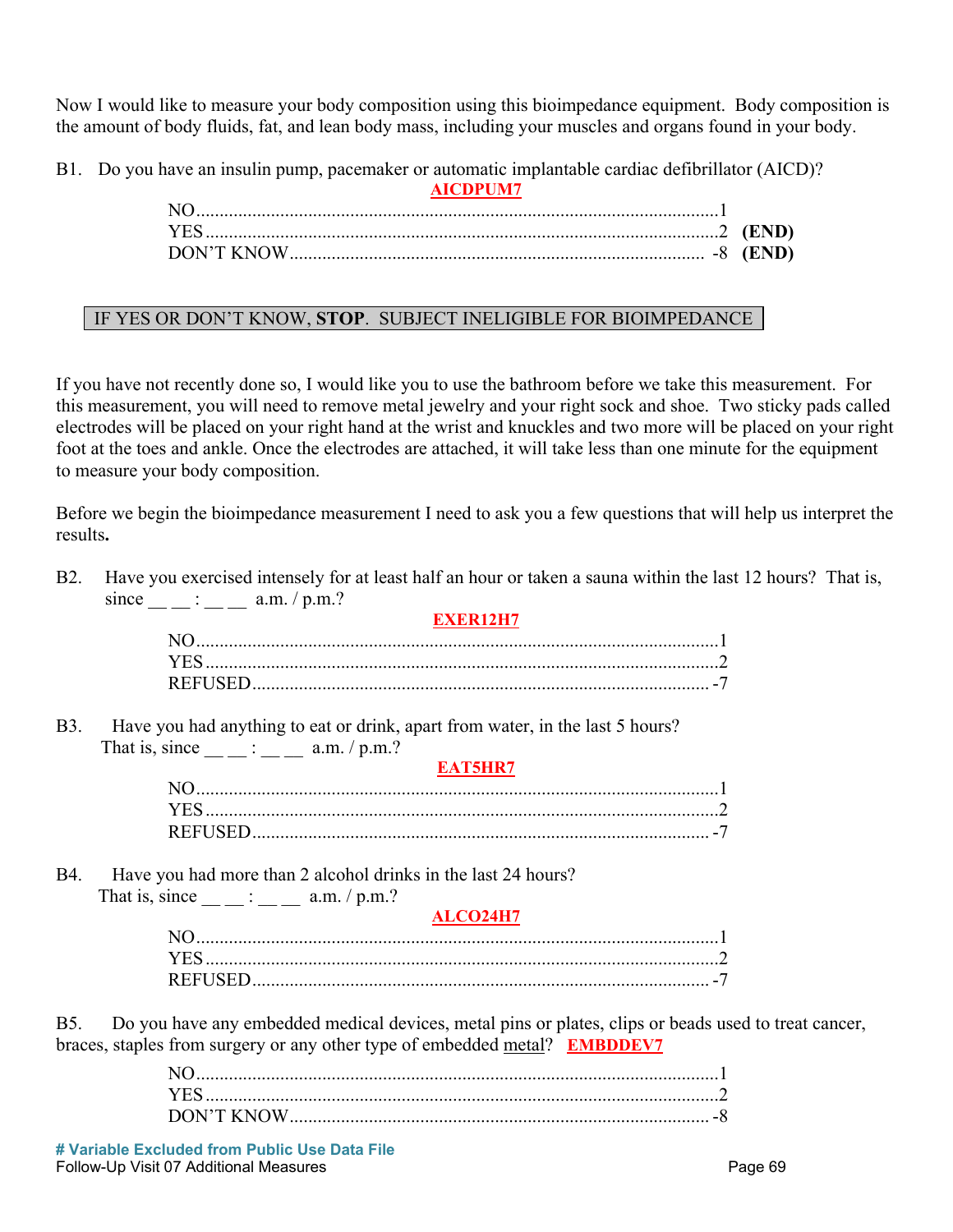Please remove all metal jewelry. Although you won't feel anything, metal removal is encouraged for more accurate results. Now please remove your right shoe and sock before lying down on a table for the test.

# **METJEWL7**

B6. DID PARTICIPANT WEAR ANY METAL JEWELRY DURING MEASUREMENT?

NO................................................................................................................1 **(B7)** YES..............................................................................................................2

B6.1. IF YES, WERE THERE ANY RINGS, BRACELETS, WATCHES OR ANKLE JEWELRY ON THE MEASURED SIDE? **ONMEASS7**

NO................................................................................................................1 YES..............................................................................................................2

LEGS SHOULD BE FAR ENOUGH APART SO THAT THE THIGHS DO NOT TOUCH. HANDS AND ARMS SHOULD BE FAR ENOUGH APART SO THAT THE HANDS AND ARMS DON'T TOUCH THE TORSO.

IF THE SKIN IS OILY, CLEAN IT WITH AN ALCOHOL SWAB BEFORE ATTACHING ELECTRODES.

IF THE SKIN IS DRY, APPLY A SMALL AMOUNT OF ECG OR CONDUCTIVE PASTE BEFORE ATTACHING ELECTRODES.

B7. ON WHICH SIDE OF THE BODY WERE THE ELECTRODES PLACED? **SIDE7**

RIGHT .........................................................................................................1 LEFT............................................................................................................2

THE **VALID RANGE** FOR THE CONDUCTANCE VALUE IS **-800 TO 800 OHMS**. THE VALID RANGE FOR THE REACTANCE VALUE IS **-150 TO 150 OHMS**. IF AN *'OUT OF RANGE'* CONDUCTANCE OR REACTANCE OR *NEGATIVE* CONDUCTANCE VALUE IS DETECTED PLEASE SEE INSTRUCTIONS ON THE NEXT PAGE.

B8. RECORD THE CONDUCTANCE / RESISTANCE VALUE THAT APPEARS ON THE IMPEDANCE METER:

**CONDRAW7 / CONDFRZ7**

 $( + \text{ OR } - )$   $\boxed{\phantom{a}}$   $\boxed{\phantom{a}}$   $\boxed{\phantom{a}}$   $\boxed{\phantom{a}}$   $\boxed{\phantom{a}}$   $\boxed{\phantom{a}}$   $\boxed{\phantom{a}}$   $\boxed{\phantom{a}}$   $\boxed{\phantom{a}}$   $\boxed{\phantom{a}}$   $\boxed{\phantom{a}}$   $\boxed{\phantom{a}}$   $\boxed{\phantom{a}}$   $\boxed{\phantom{a}}$   $\boxed{\phantom{a}}$   $\boxed{\phantom{a}}$   $\boxed{\phantom{a}}$   $\boxed{\phantom{a}}$   $\boxed{\phantom{a}}$ 

B9.RECORD THE REACTANCE / IMPEDANCE VALUE THAT APPEARS ON THE IMPEDANCE METER:

**IMPERAW7 / IMPEFRZ7**

( + OR - ) \_\_\_\_\_\_ \_\_\_\_\_\_ \_\_\_\_\_\_ OHMS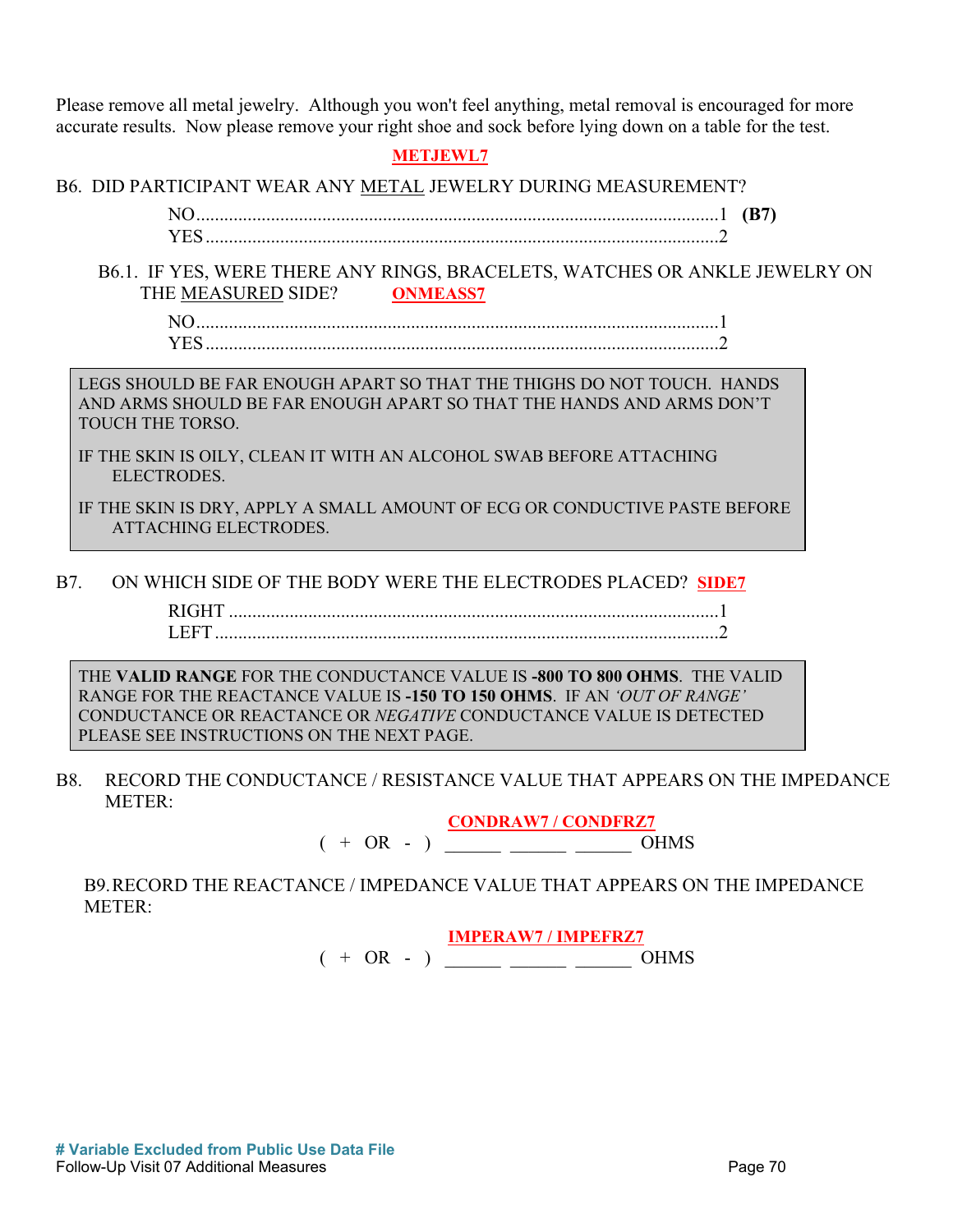B10. WAS THE MEASUREMENT RE-RUN? **BIORRUN7**

NO................................................................................................................1 YES..............................................................................................................2

B11. COMMENTS: \_\_\_\_\_\_\_\_\_\_\_\_\_\_\_\_\_\_\_\_\_\_\_\_\_\_\_\_\_\_\_\_\_\_\_\_\_\_\_\_\_\_\_\_\_\_\_\_\_\_\_\_\_\_\_\_\_\_\_\_

**#OPERCO17 #OPERCO27**

### REMOVE AND DISPOSE OF THE ELECTRODES, BE SURE NOT TO INJURE THE SUBJECT'S SKIN. IF YOU HAVEN'T ALREADY DONE SO, COMPLETE QUESTION A10 = "YES (2)."

**Thank you for your participation in this study.**

IF AN *'OUT OF RANGE'* CONDUCTANCE OR REACTANCE IS DETECTED, IMMEDIATELY CHECK THE QUALITY OF THE ATTACHMENT OF THE ALLIGATOR CLAMPS AND THE SECURITY OF THE ELECTRODES TO THE SKIN. THEN, RE-DO THE PROCEDURE.

IF THE *SECOND* MEASUREMENT FALLS WITHIN THE VALID RANGE, IT SHOULD BE ENTERED INTO THE FIELD FOR Q.B8 OR Q.B9. THE *INITIAL* MEASUREMENT SHOULD BE RECORDED IN THE COMMENTS (Q.B11) AND Q.B10 SHOULD BE CODED "2=YES" RE-RUN.

IF THE SECOND ATTEMPT ALSO RESULTS IN AN INVALID RANGE, THEN VALIDATE WITH 500 OHM RESISTOR AND RE-RUN A THIRD ATTEMPT. IF THE *THIRD* MEASUREMENT FALLS WITHIN THE VALID RANGE, IT SHOULD BE ENTERED INTO THE FIELD FOR Q.B8 OR Q.B9. IF *THIRD* ATTEMPT VALUES ARE STILL INVALID, CODE "-2222" INSTEAD OF OUT OF RANGE VALUE. THE *INITIAL* AND *SECOND* MEASURMENTS SHOULD BE RECORDED IN THE COMMENTS (Q.B11) AND Q.B10 SHOULD BE CODED "2=YES" RE-RUN.

THE ABOVE PROCEDURES SHOULD ALSO BE FOLLOWED IF A *VALID BUT NEGATIVE* **VALUE** (BETWEEN -1 AND -800) IS DETECTED FOR CONDUCTANCE (Q.B8). IF THE SECOND OR THIRD CONDUCTANCE MEASUREMENT RESULTS IN A POSITIVE VALUE, IT SHOULD BE ENTERED INTO Q.B8 AND THE INITIAL MEASUREMENT(S) SHOULD BE RECORDED IN THE COMMENTS (Q.B11) AND Q.B10 SHOULD BE CODED "2=YES" RE-RUN. IF ALL THREE MEASUREMENTS RESULT IN A NEGATIVE VALUE, THEN THE FINAL VALID MEASUREMENT (BETWEEN -1 AND -800) SHOULD BE ENTERED INTO Q.B8.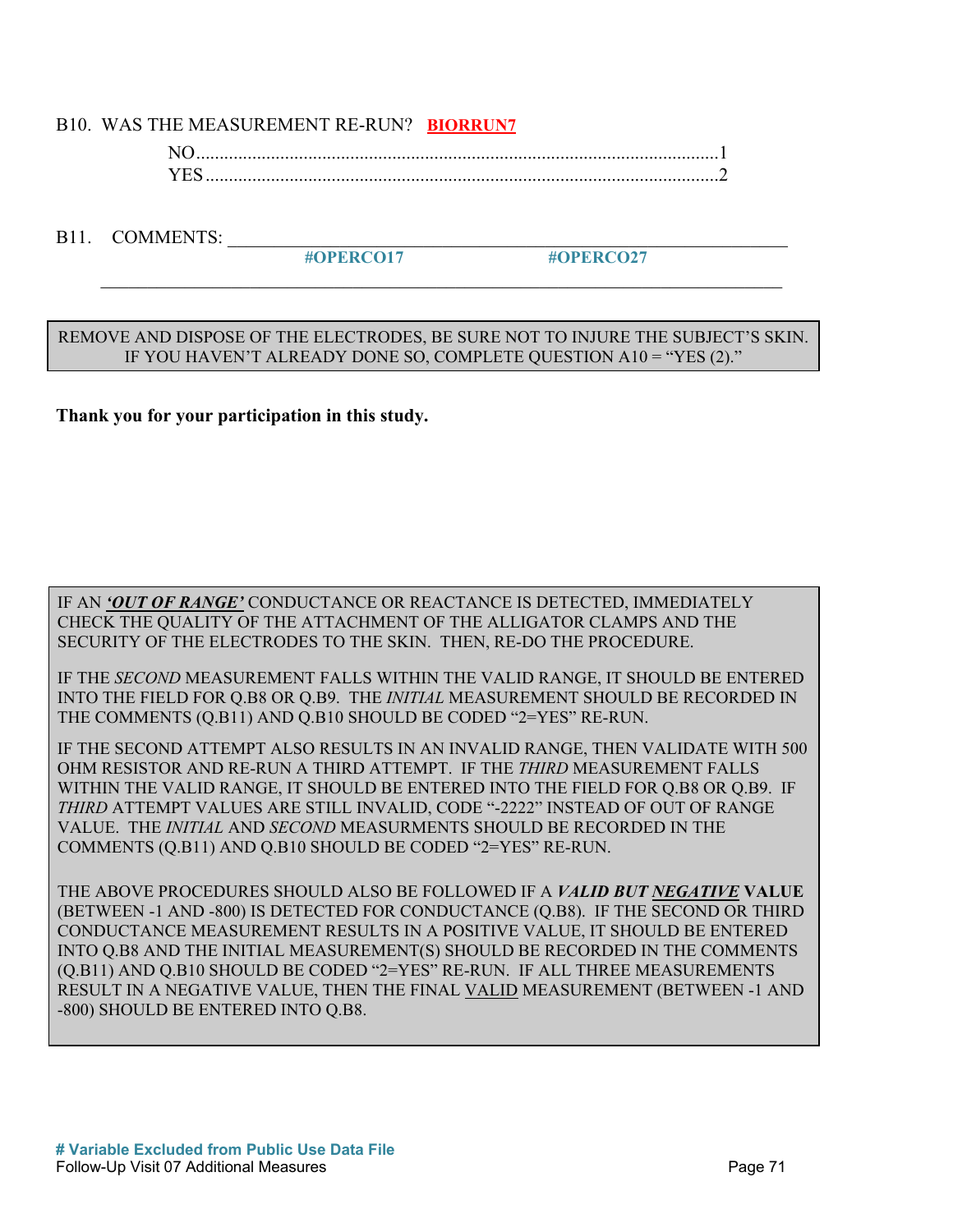# **ADDITIONAL MEASURES COLLECTED**

*The following answers pertain to the serum hormone and cardiovascular measures:*

| A9.<br>WAS BLOOD DRAWN?                                                                                                                                                 | <b>BLDDRAW7</b> |  |
|-------------------------------------------------------------------------------------------------------------------------------------------------------------------------|-----------------|--|
|                                                                                                                                                                         | (B1)            |  |
| THE FOLLOWING ONLY APPLY IF BLOOD WAS DRAWN.                                                                                                                            |                 |  |
| Before we draw a blood sample I need to ask you a few questions.                                                                                                        |                 |  |
| A10. Are you currently pregnant?                                                                                                                                        | <b>PREGNAN7</b> |  |
|                                                                                                                                                                         |                 |  |
| A11. Have you had anything to eat or drink, other than water, in the last 12 hours? That is,<br>since $\frac{\cdots}{\cdots}$ : $\frac{\cdots}{\cdots}$ last night ?    | <b>EATDRIN7</b> |  |
|                                                                                                                                                                         |                 |  |
| Did you start a menstrual period in the last five days?<br>A12.                                                                                                         | <b>STRTPER7</b> |  |
| What is the date that you started to bleed?<br>A12.1.                                                                                                                   | <b>BLEDAY7</b>  |  |
| $\begin{array}{c c c c} \hline \text{M} & \text{M} & \text{D} & \text{D} \\\hline \text{M} & \text{D} & \text{D} & \text{Y} & \text{Y} & \text{Y} \\\hline \end{array}$ |                 |  |
| A13.<br><b>BLOOD DRAW CATEGORY:</b>                                                                                                                                     | <b>BLDRWAT7</b> |  |
|                                                                                                                                                                         |                 |  |
| FOLLOW BLOOD DRAW PROTOCOL<br>RECORD COLLECTION TUBES FILLED ON SPECIMEN COLLECTION FORM<br>IF NOT ALREADY DONE, COMPLETE QUESTION A9 = "YES (2)"                       |                 |  |
| In order to interpret your blood draw results, we need to ask you the following question.                                                                               |                 |  |
| Have you had any alcohol in the last 24 hours?<br>A14.                                                                                                                  | <b>ALCHL247</b> |  |

NO................................................................................................................1 YES..............................................................................................................2 **†** This date is given in days since the initial baseline interview, which is day zero.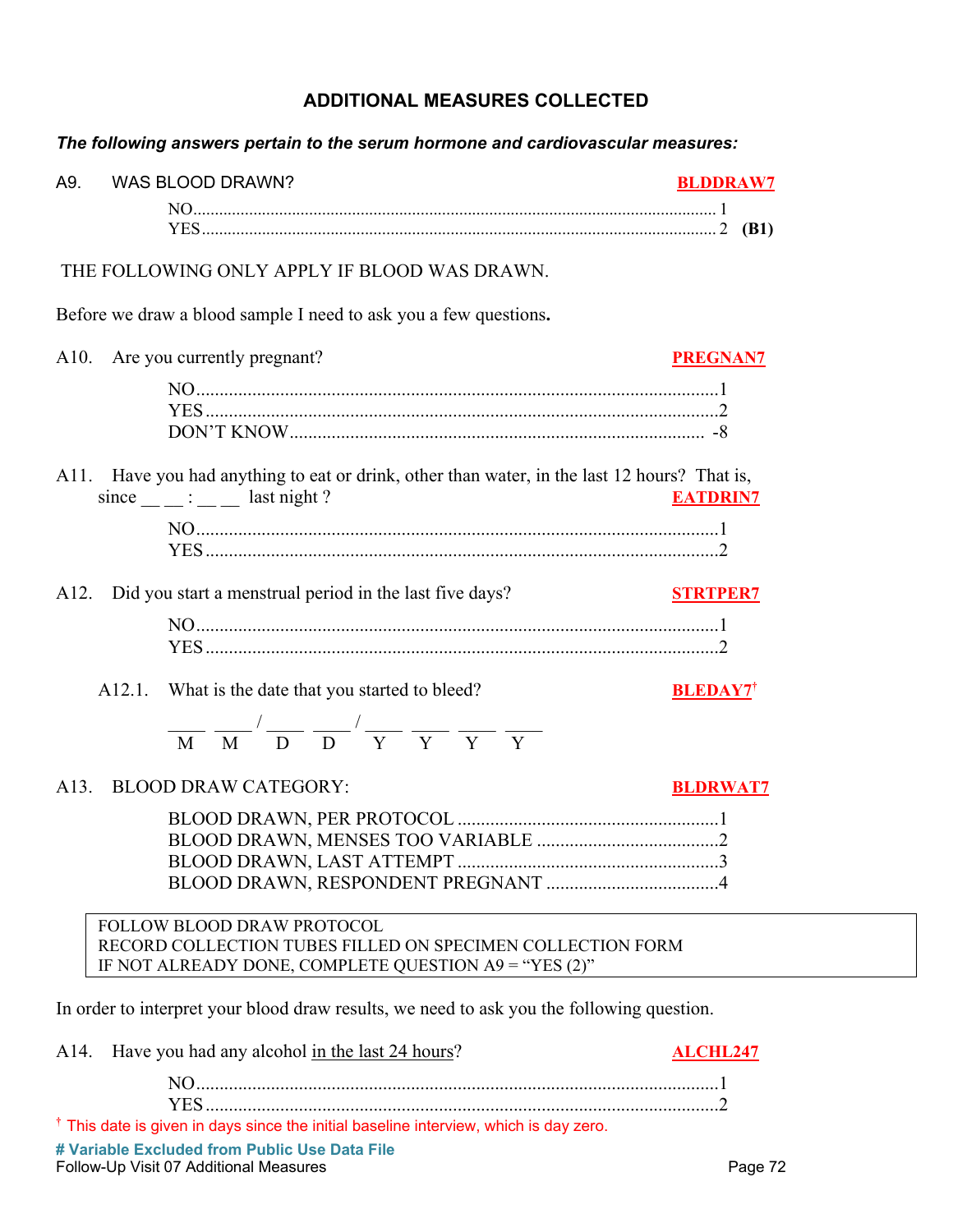# **ADDITIONAL MEASURES COLLECTED (continued)**

# **SERUM HORMONE MEASURES**

*1. Variables for assays*

| Variable       | Assav                                | Units  |
|----------------|--------------------------------------|--------|
| <b>DHAS7</b>   | Dehydroepiandrosterone sulfate       | ug/dL  |
| <b>E2AVE7*</b> | Estradiol (see important note below) | pg/mL  |
| <b>FSH7</b>    | Follicle-stimulating hormone         | mIU/mL |
| <b>SHBG7</b>   | Sex hormone-binding globulin         | nM     |
| T7             | Testosterone                         | ng/dL  |

**\* IMPORTANT NOTE: There were originally two estradiol result variables because estradiol was run in duplicate. E2AVE2 is the within-person arithmetic average of the two estradiol variables.**

#### *2. Flags and other variables*

| Variable       | Meaning                                                                                                                                                                                                                                                                                   | Codes                 |
|----------------|-------------------------------------------------------------------------------------------------------------------------------------------------------------------------------------------------------------------------------------------------------------------------------------------|-----------------------|
| <b>CYCDAY7</b> | Day of cycle                                                                                                                                                                                                                                                                              | n/a                   |
| <b>FLGCV7</b>  | Both Estradiol results are > 20 pg/mL and the within-<br>subject coefficient of variation (CV) is > 15%.                                                                                                                                                                                  | $0 = no$<br>$1 = yes$ |
| <b>FLGDIF7</b> | One or both Estradiol results $\leq$ 20 pg/mL and the difference<br>between them is $> 10$ pg/mL.                                                                                                                                                                                         |                       |
|                | Note: Differences were found between some of the<br>Estradiol duplicate measurements. The following<br>guidelines were decided upon:<br>1. If both E2 values > 20 pg/ml, CV must be $\leq$ 15%.<br>2. If one or both $E2 \le 20$ pg/ml, the two E2 results must<br>agree within 10 pg/ml. |                       |
|                | DATA WITH THESE FLAGS SHOULD BE OMITTED<br><b>FROM DATA ANALYSES, OR USED WITH CAUTION IF</b><br><b>INCLUDED IN ANALYSES.</b>                                                                                                                                                             |                       |

\*1=yes means flagged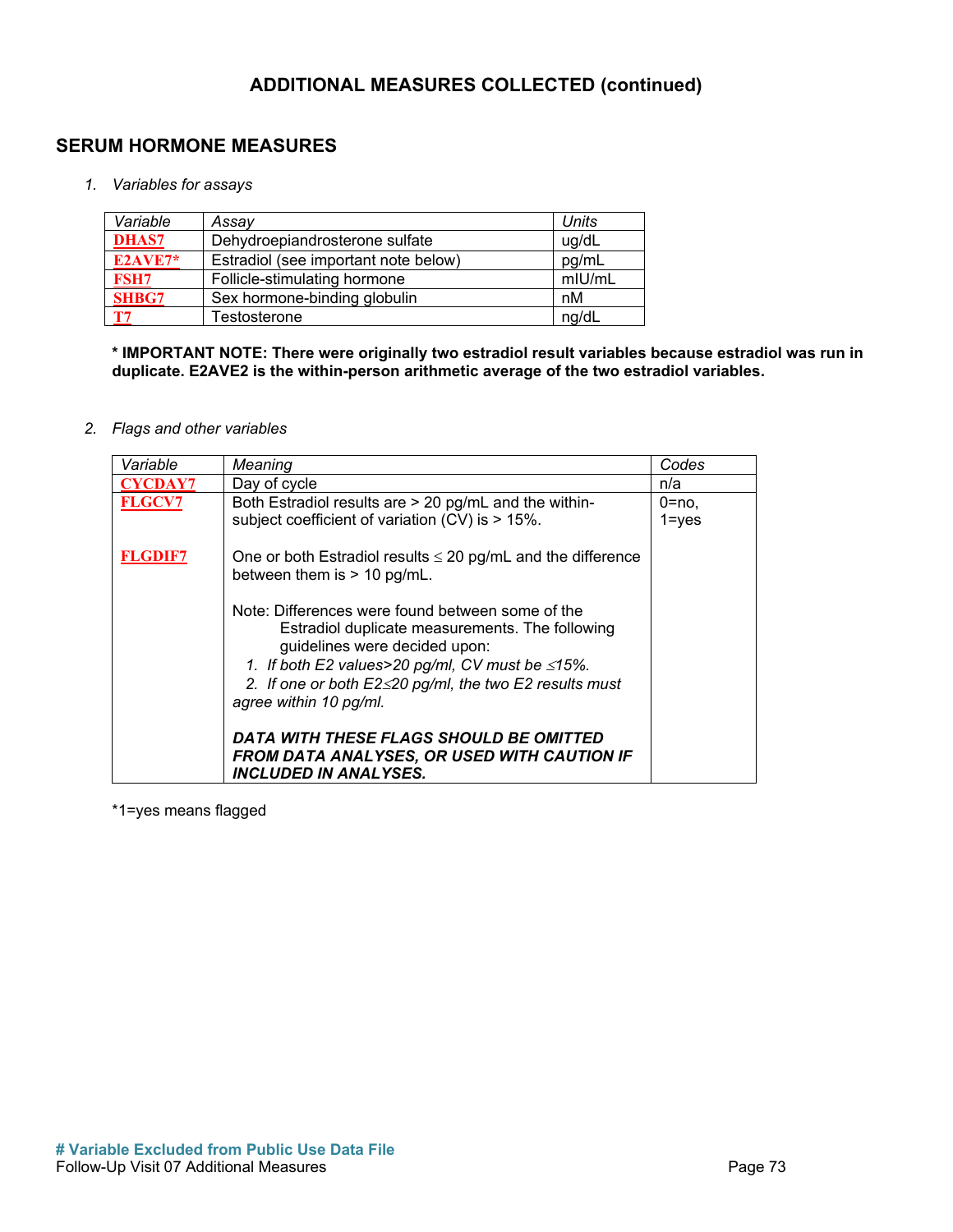### 3. *Changes to the data:*

- Lower limit of detection (LLD). Hormone results below the LLD were recoded to a value of '.L'.
- LLDs changed over time. The following LLDs were provided by the lab and apply to all samples through 2009:

| Hormone      | Time Window on hormone measurement<br>corresponding to LLD | <b>Lower Limit of Detection</b> |  |
|--------------|------------------------------------------------------------|---------------------------------|--|
| <b>DHEAS</b> | $\sim$ Sep. 15, 1997                                       | <1.52 ug/dL (Initial value)     |  |
|              | Sep. 16, 1997 ~ Jan. 14, 1999                              | $< 0.304$ ug/dL                 |  |
|              | Jan. 15, 1999 $\sim$                                       | 1.5<br>ug/dL                    |  |
| E2           | $\sim$ Feb. 20, 2000                                       | pg/mL (Initial value)<br>1.0    |  |
|              | Feb. 21, 2000 $\sim$ Aug. 27, 2001                         | < 2.0<br>pg/mL                  |  |
|              | Aug. 28, 2001 ~ May 03, 2009                               | 4.0<br>pg/mL                    |  |
|              | May 04, 2009 ~                                             | 27.0<br>pg/mL                   |  |
| <b>FSH</b>   | $\sim$ Aug. 05, 1999                                       | mIU/mL (Initial value)<br>1.05  |  |
|              | Aug. 06, 1999 ~ Nov. 10, 1999                              | 1.0<br>mIU/mL                   |  |
|              | Nov. 11, 1999 ~ Jul. 19, 2000                              | $\overline{50.7}$<br>mIU/mL     |  |
|              | Jul. 20, 2000 $\sim$ Oct. 29, 2002                         | < 0.6<br>mIU/mL                 |  |
|              | Oct. 30, 2002 $\sim$ Sep. 28, 2003                         | < 0.5<br>mIU/mL                 |  |
|              | Sep. 29, 2003 ~ Feb 20, 2006                               | < 0.4<br>mIU/mL                 |  |
|              | Feb 21, 2006 $\sim$                                        | < 0.8<br>mIU/mL                 |  |
| <b>SHBG</b>  | $\sim$ Aug. 05, 1999                                       | <1.95 nM (Initial value)        |  |
|              | Aug. 06, 1999 ~ Oct. 31, 1999                              | 1.9<br>nM                       |  |
|              | Nov. 01, 1999 ~ Mar. 22, 2006                              | 2.0<br>nM                       |  |
|              | Mar. 23, 2006 ~                                            | 3.2<br>nM                       |  |
| T.           | $\sim$ Jun. 04, 1998                                       | 2.19<br>ng/dL (Initial value)   |  |
|              | Jun. 05, 1998 ~ Jun. 17, 1999                              | 2.2<br>ng/dL                    |  |
|              | Jun. 18, 1999 $\sim$                                       | 2.0<br>ng/dL                    |  |
| <b>TSH</b>   | $\sim$ Sep. 24, 2000                                       | <0.03 ulU/mL (Initial value)    |  |
|              | Sep. 25, 2000 ~ Jun. 21, 2006                              | < 0.13<br>ulU/mL                |  |
|              | Jun. 22, 2006 ~ Mar. 26, 2007                              | ulU/mL<br>< 0.011               |  |
|              | Mar. 27, 2007 ~                                            | < 0.01<br>uIU/mL                |  |

# **CARDIOVASCULAR MEASURES**

*1. Variables for assays*

| Variable        | Assay                                           | <b>Units</b> |
|-----------------|-------------------------------------------------|--------------|
| <b>CHOLRES7</b> | <b>Total cholesterol</b>                        | mg/dl        |
| <b>TRIGRES7</b> | <b>Triglycerides</b>                            | mg/dl        |
| <b>LDLRESU7</b> | Low-density lipoprotein cholesterol (estimated) | mg/dl        |
| <b>HDLRESU7</b> | High density lipoprotein cholesterol            | mg/dl        |
| <b>GLUCRE7</b>  | Glucose                                         | mg/dl        |
| <b>INSURES7</b> | Insulin                                         | ulU/ml       |
| <b>FACRESU7</b> | Factor VII                                      | $\%$         |
| <b>FIBRESU7</b> | Fibrinogen                                      | mg/dl        |
| <b>PAIRESU7</b> | PAI-1                                           | ng/ml        |
| <b>TPARESU7</b> | tPA                                             | ng/ml        |
| <b>LPARESU7</b> | Lipoprotein Lp(a)                               | mg/dl        |
| <b>LPA1RES7</b> | Lipoprotein A-1                                 | mg/dl        |
| <b>APOARES7</b> | Apolipoprotein A-1                              | mg/dl        |
| <b>APOBRES7</b> | Apolipoprotein B                                | mg/dl        |
| <b>CRPRESU7</b> | C-reactive protein                              | mg/l         |